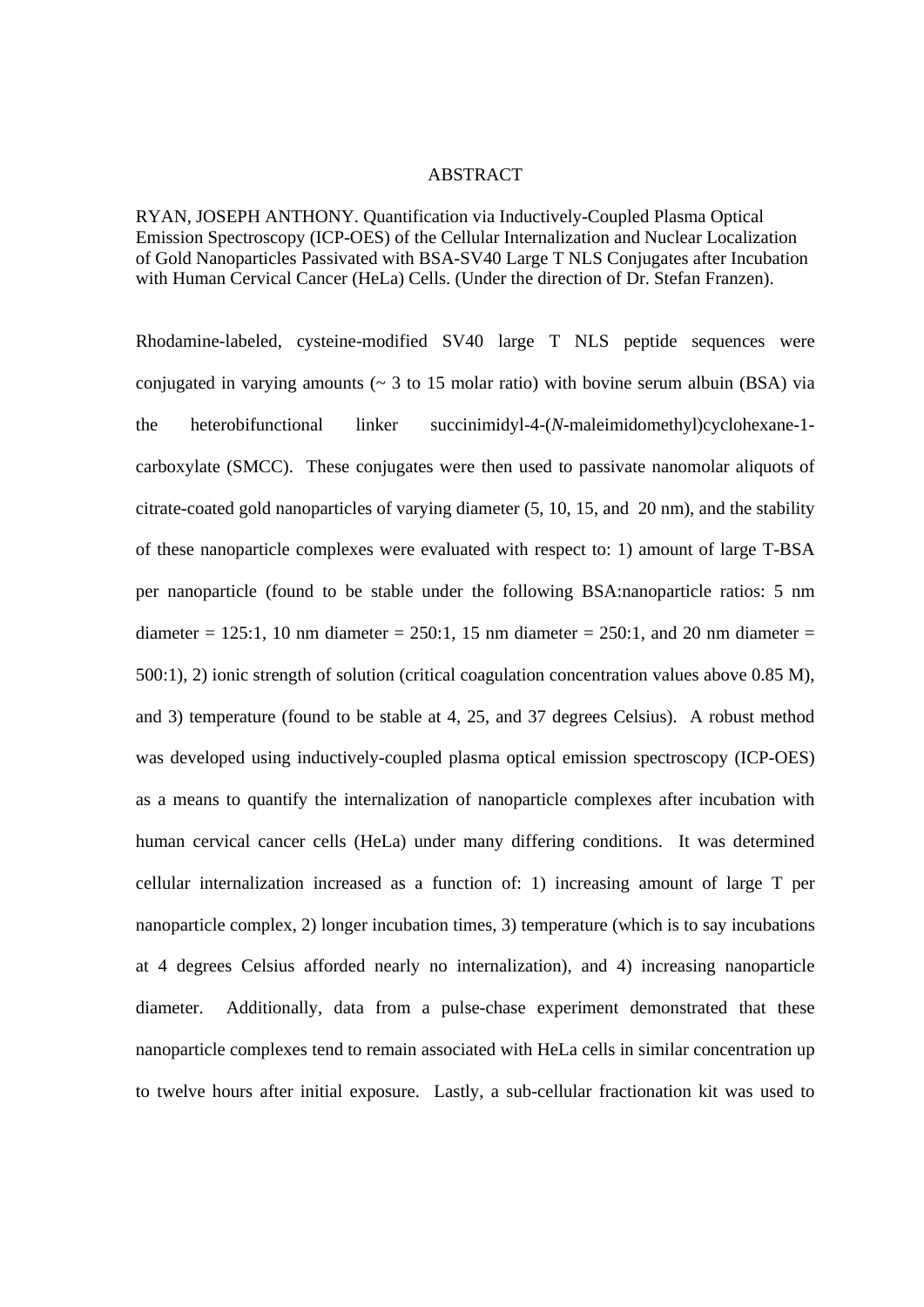extract nuclei from HeLa cells post-incubation with 5 nm diameter gold nanoparticle complexes. It was observed that nuclear localization of these nanoparticle complexes increased as a function of large T:nanoparticle ratio, but that resulting cell viability decreased dramatically at the highest large T:nanoparticle ratio.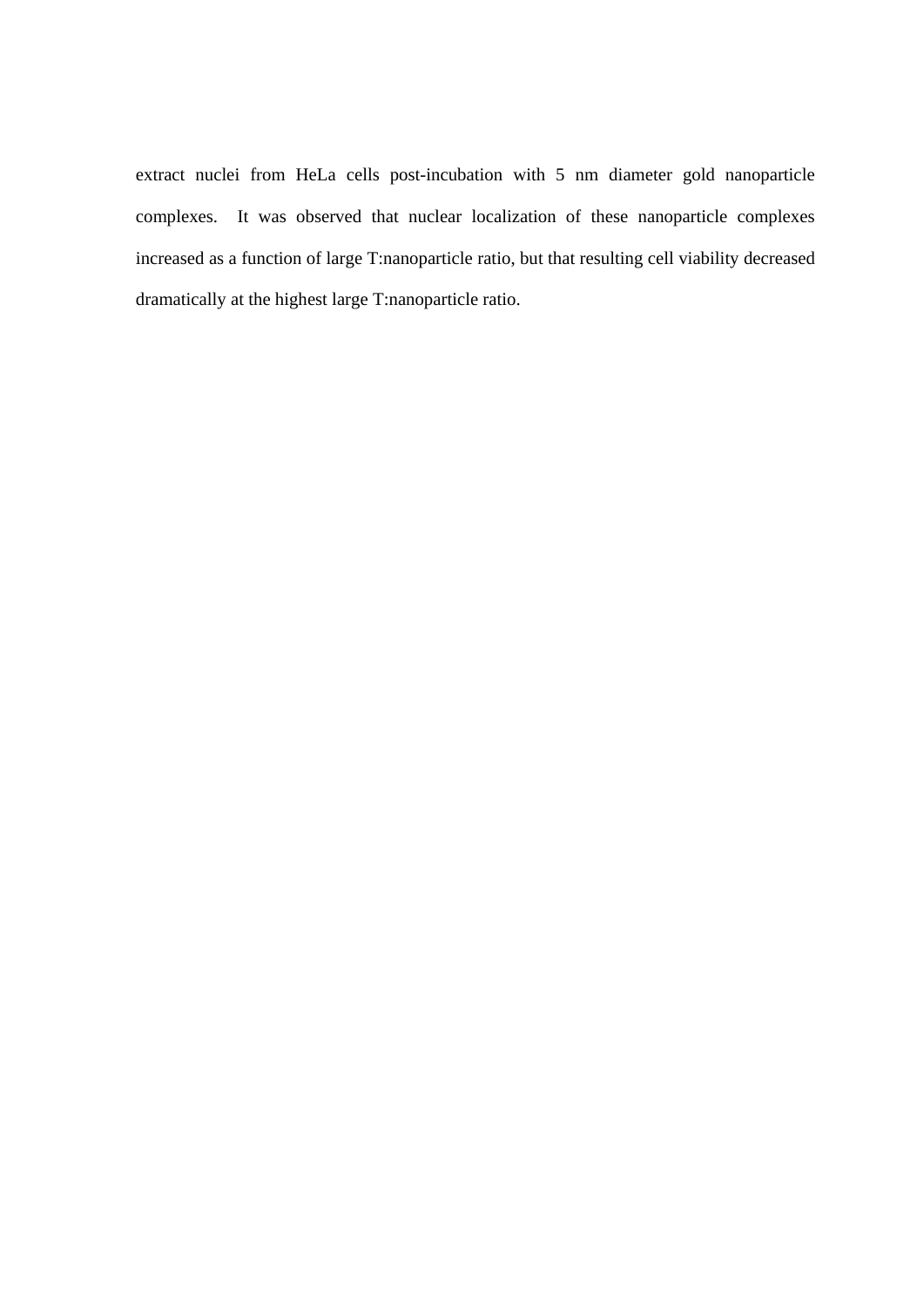Quantification via Inductively-Coupled Plasma Optical Emission Spectroscopy (ICP-OES) of the Cellular Internalization and Nuclear Localization of Gold Nanoparticles Passivated with BSA-SV40 Large T NLS Conjugates after Incubation with Human Cervical Cancer (HeLa) Cells

> by Joseph Anthony Ryan

A dissertation submitted to the Graduate Faculty of North Carolina State University in partial fulfillment of the requirements for the degree of Doctor of Philosophy

Chemistry

Raleigh, North Carolina

2009

APPROVED BY:

\_\_\_\_\_\_\_\_\_\_\_\_\_\_\_\_\_\_\_\_\_\_\_\_\_\_\_\_\_\_\_\_ \_\_\_\_\_\_\_\_\_\_\_\_\_\_\_\_\_\_\_\_\_\_\_\_\_\_\_\_\_\_

\_\_\_\_\_\_\_\_\_\_\_\_\_\_\_\_\_\_\_\_\_\_\_\_\_\_\_\_\_\_\_\_ \_\_\_\_\_\_\_\_\_\_\_\_\_\_\_\_\_\_\_\_\_\_\_\_\_\_\_\_\_\_

Committee Chair

Dr. Stefan Franzen Dr. Edmond Bowden

Dr. Kenneth Hanck Dr. Wayne Robarge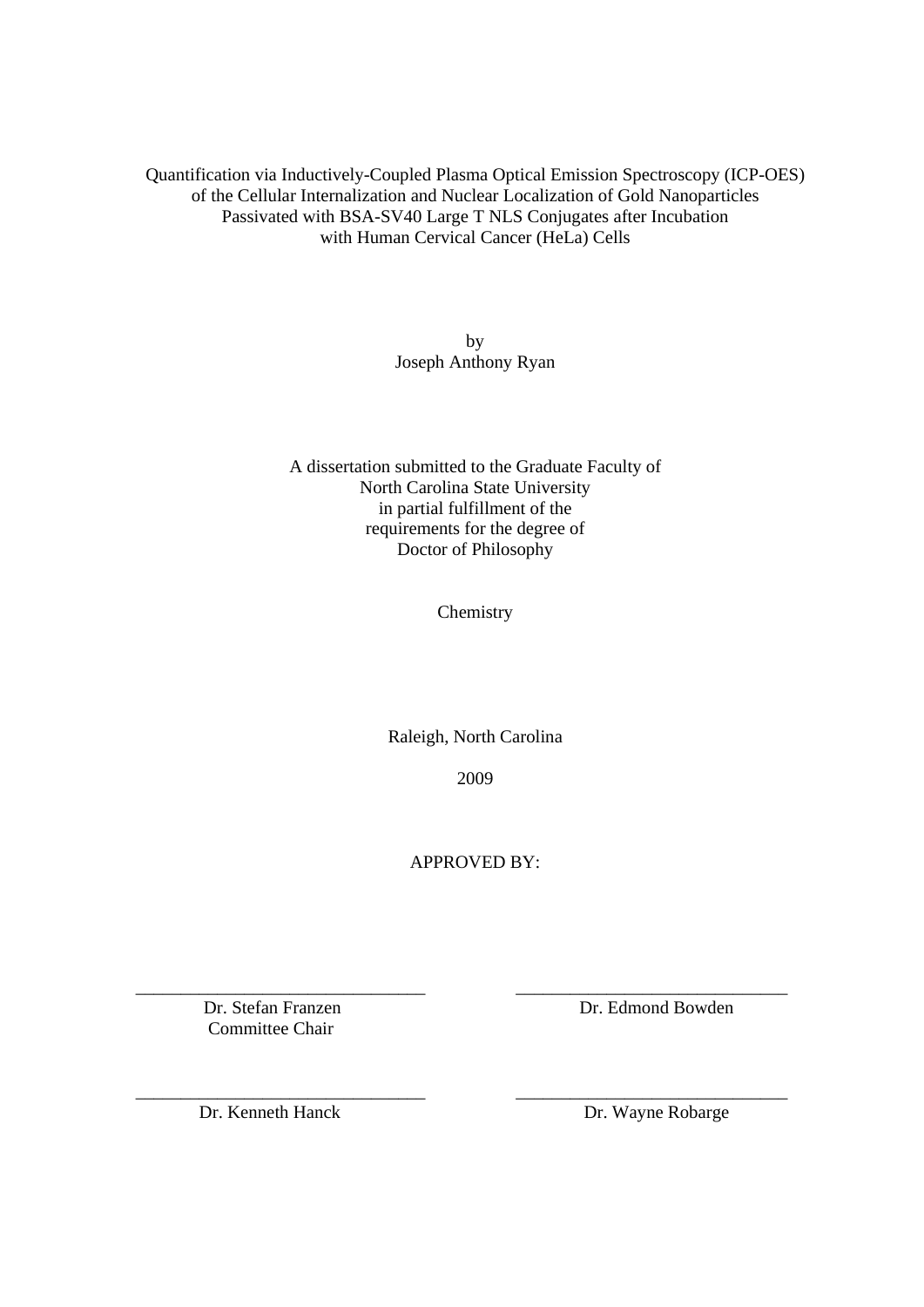#### BIOGRAPHY

Joseph Ryan was born in the Bronx, New York, but his parents saw fit to fix this by moving to New Jersey two-ish years afterwards. Somewhat later, following a period of time of considerable interest to Joseph but of extreme inconsequence to nearly everyone else on the planet, he managed to work his way back to the Bronx and was eventually awarded a Bachelor of Science degree in chemistry from Fordham University. Three years later, after it became painfully obvious (even to our intrepid biographical subject) that he was not, in fact, going to be a multi-millionaire bassist in a heavy metal band despite all his attempts, Joseph left his day-job at the local bank and was fortunately allowed to enroll in the chemistry graduate program at the University of Scranton. It was here that Joseph realized he hugely enjoyed teaching at the undergraduate level, and enjoyed it so much that he decided to try and make a career of it. So, a few years, a thesis, and a Master's degree later, Joseph moved himself to Raleigh, North Carolina, to join the chemistry graduate program at North Carolina State University. During his stay here, he – not unlike many others – has experienced episodes of unbridled optimism and abject despair, times of profound sadness and extreme elation, many "Eureka!" moments and many moments which are better left unprinted. As this dissertation is finally ready to be defended, your humble narrator is reflecting on his life, and while the total experience has been wildly-positive, he is currently contemplating what a long, strange trip it's been…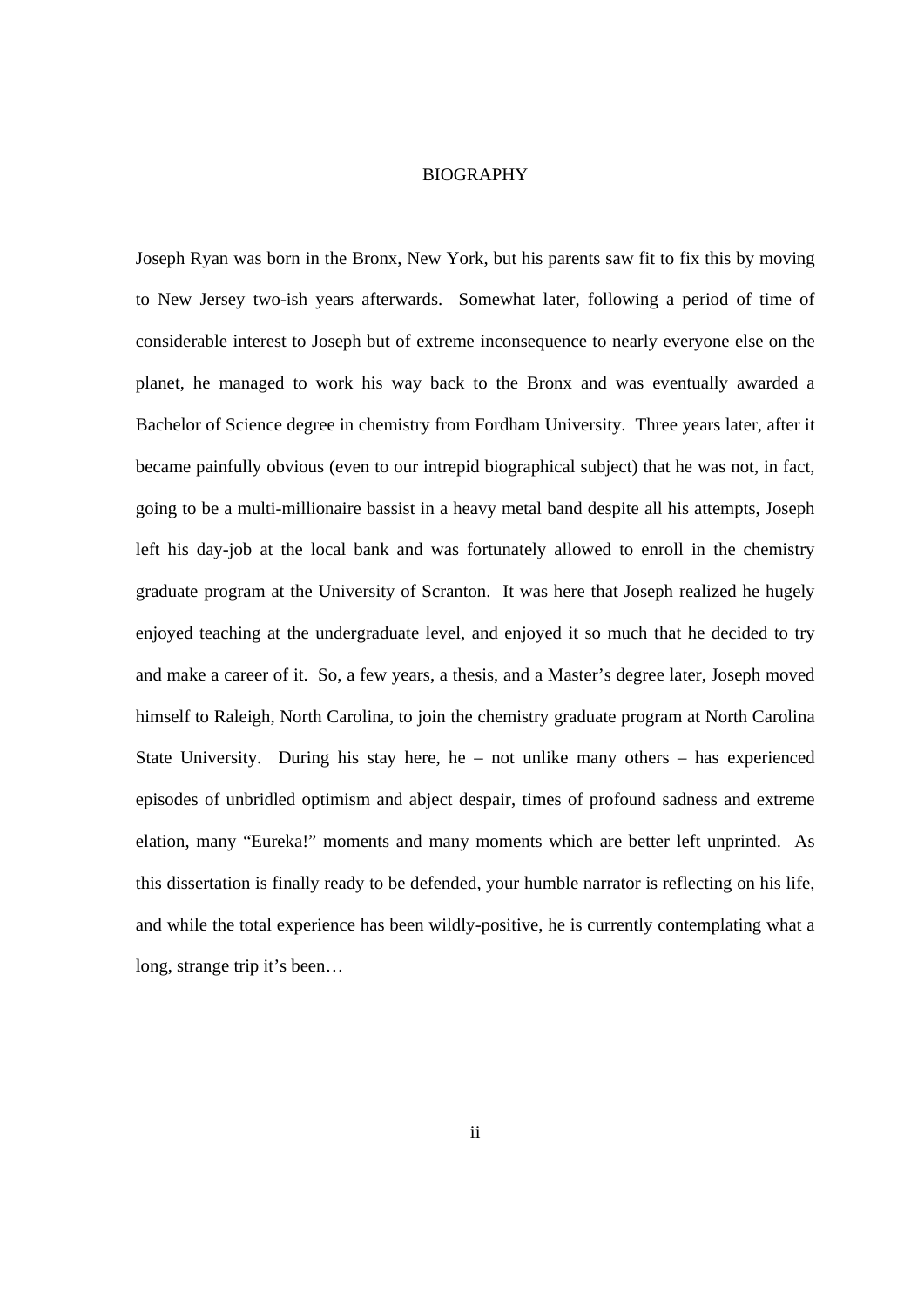# TABLE OF CONTENTS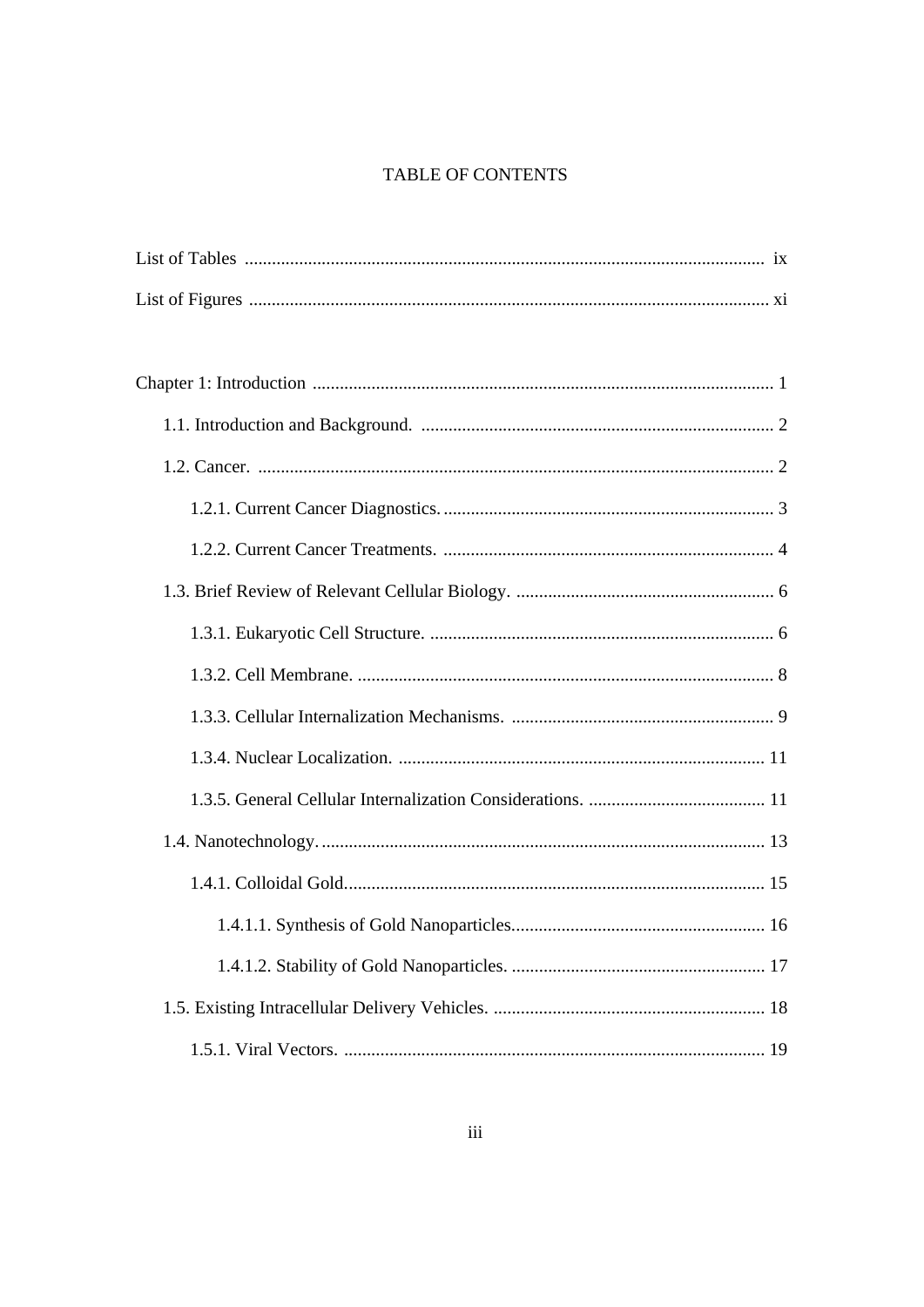# Chapter 2: Synthesis and Characterization of Large T-SMCC-BSA/Nanoparticle

| 2.2.1.2. Quantification of Large T Peptides per BSA-SMCC.  40             |
|---------------------------------------------------------------------------|
| 2.2.2. Passivation of Gold Nanoparticles with Large T/BSA Conjugates.  43 |
| 2.2.2.1. Quantification of Large T/BSA Conjugates per Nanoparticle.  43   |
| 2.2.2.2. Critical Coagulation Concentration (CCC) Tests.  46              |
|                                                                           |
|                                                                           |
|                                                                           |
|                                                                           |
|                                                                           |
|                                                                           |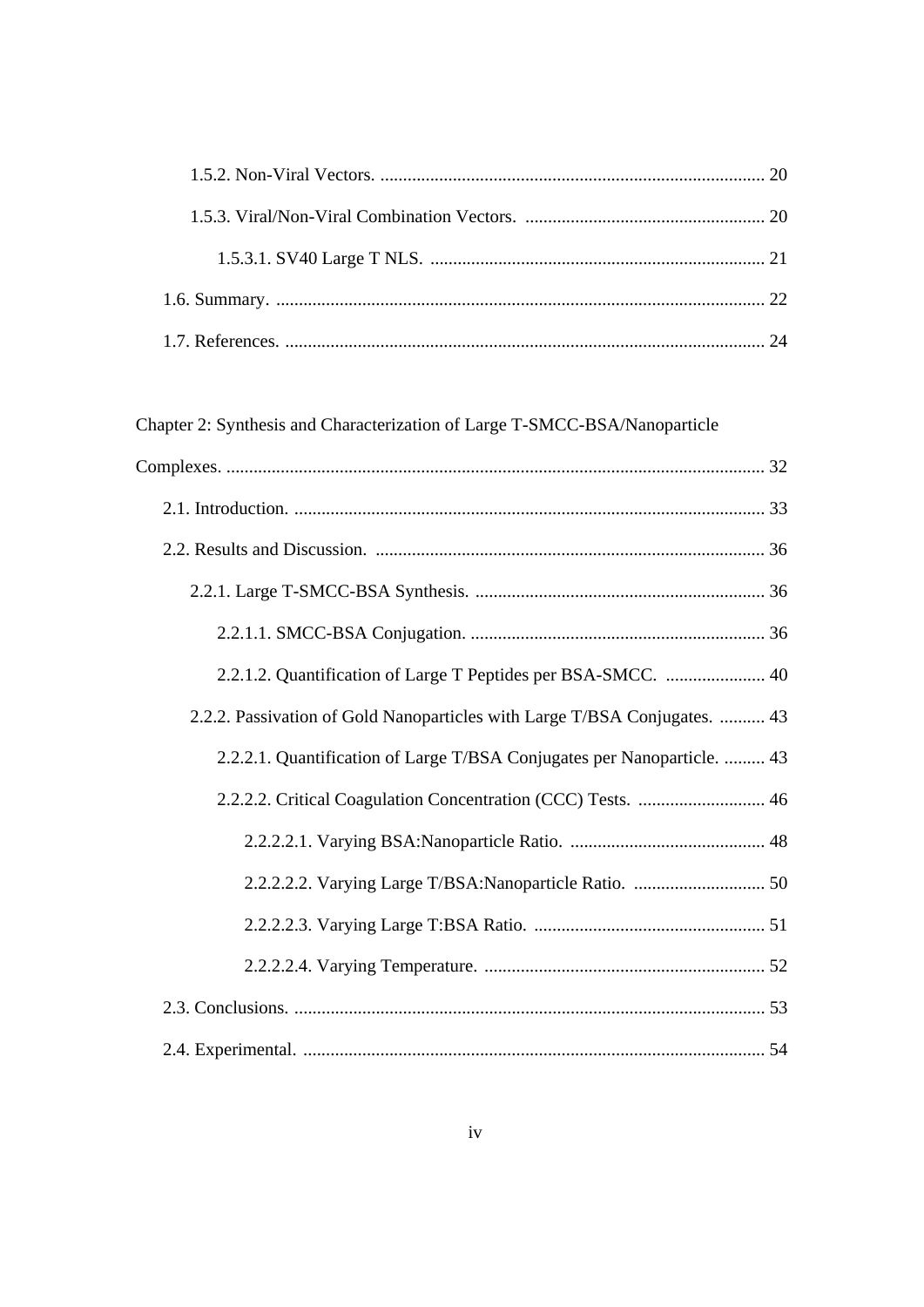| 2.4.2.2. Quantification of Large T Peptides per BSA/SMCC.  58                                                   |
|-----------------------------------------------------------------------------------------------------------------|
| 2.4.2.3. Quantification of Large T/BSA Conjugates per Nanoparticle.  60                                         |
| 2.4.2.3.1. Preparation of BSA-MBS-[Ru(bipy) <sub>2</sub> bipy-C <sub>6</sub> H <sub>12</sub> -SH] <sup>2+</sup> |
|                                                                                                                 |
|                                                                                                                 |
|                                                                                                                 |
|                                                                                                                 |
|                                                                                                                 |
|                                                                                                                 |
|                                                                                                                 |
|                                                                                                                 |

Chapter 3. Incubations of Large T-SMCC-BSA/Nanoparticle Complexes with

|  | 73 |
|--|----|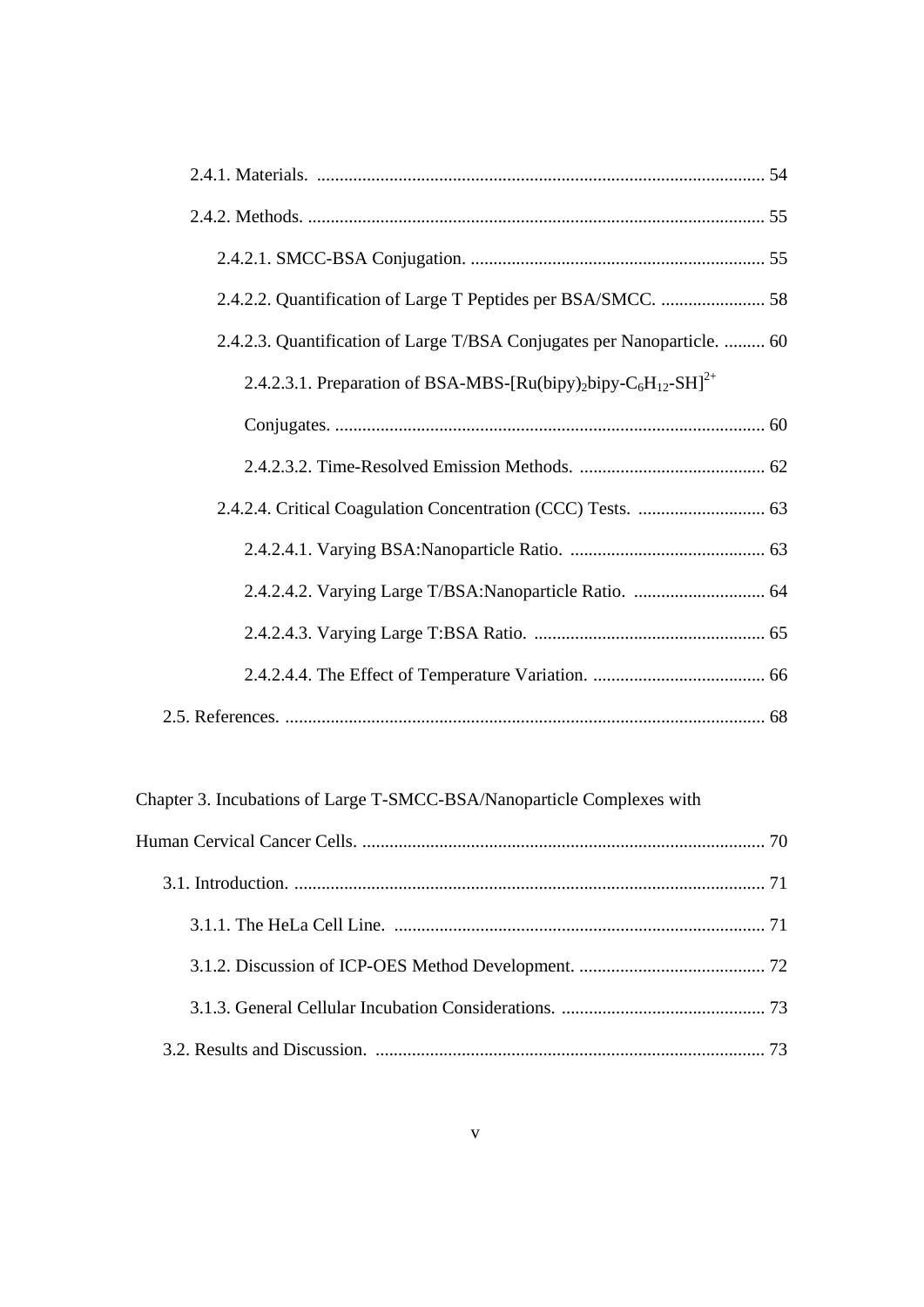| 3.2.3. Probing Optimal Number of Large T Peptides per Nanoparticle       |  |
|--------------------------------------------------------------------------|--|
| Complex and the Effect of Temperature on Uptake Efficiency.  80          |  |
| 3.2.4. Probing Effect of Particle Size and Excess Passivating Agent on   |  |
|                                                                          |  |
|                                                                          |  |
|                                                                          |  |
|                                                                          |  |
|                                                                          |  |
|                                                                          |  |
| 3.4.2.1. Without Cells (ICP-OES Calibration Experiments).  89            |  |
|                                                                          |  |
| 3.4.2.3. Probing Optimal Number of Large T Peptides per Nanoparticle     |  |
| Complex and the Effect of Temperature on Uptake Efficiency.  93          |  |
| 3.4.2.4. Probing Effect of Particle Size and Excess Passivating Agent on |  |
|                                                                          |  |
|                                                                          |  |
|                                                                          |  |

| Chapter 4: Sub-Cellular Fractionation Analysis of Incubations of Large T-SMCC- |  |
|--------------------------------------------------------------------------------|--|
|                                                                                |  |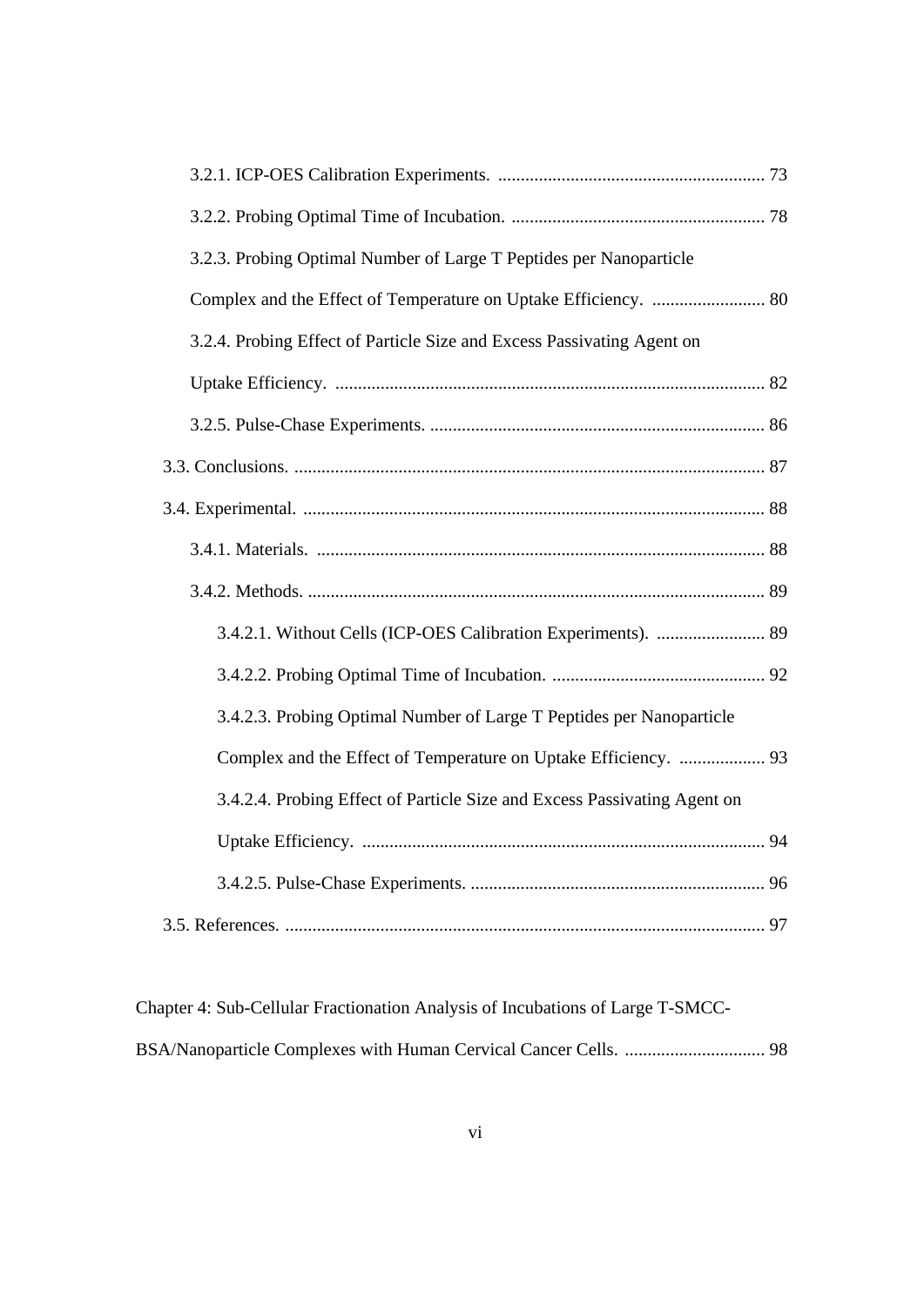| 4.1.1. Development of a Method for Nuclear Extraction from HeLa.  99           |
|--------------------------------------------------------------------------------|
|                                                                                |
|                                                                                |
| 4.2.2. Examination of Centrifugation Effects on Resulting ICP-OES Signal.  102 |
|                                                                                |
|                                                                                |
|                                                                                |
|                                                                                |
|                                                                                |
|                                                                                |

| 5.2.1. Regarding Construction and Quantification of Large T-SMCC-            |  |
|------------------------------------------------------------------------------|--|
|                                                                              |  |
| 5.2.2. Regarding Delivery of Large T-SMCC-BSA/Gold Nanoparticle              |  |
|                                                                              |  |
| 5.2.3. Regarding Sub-Cellular Fractionation of Cells Incubated with Large T- |  |
|                                                                              |  |
|                                                                              |  |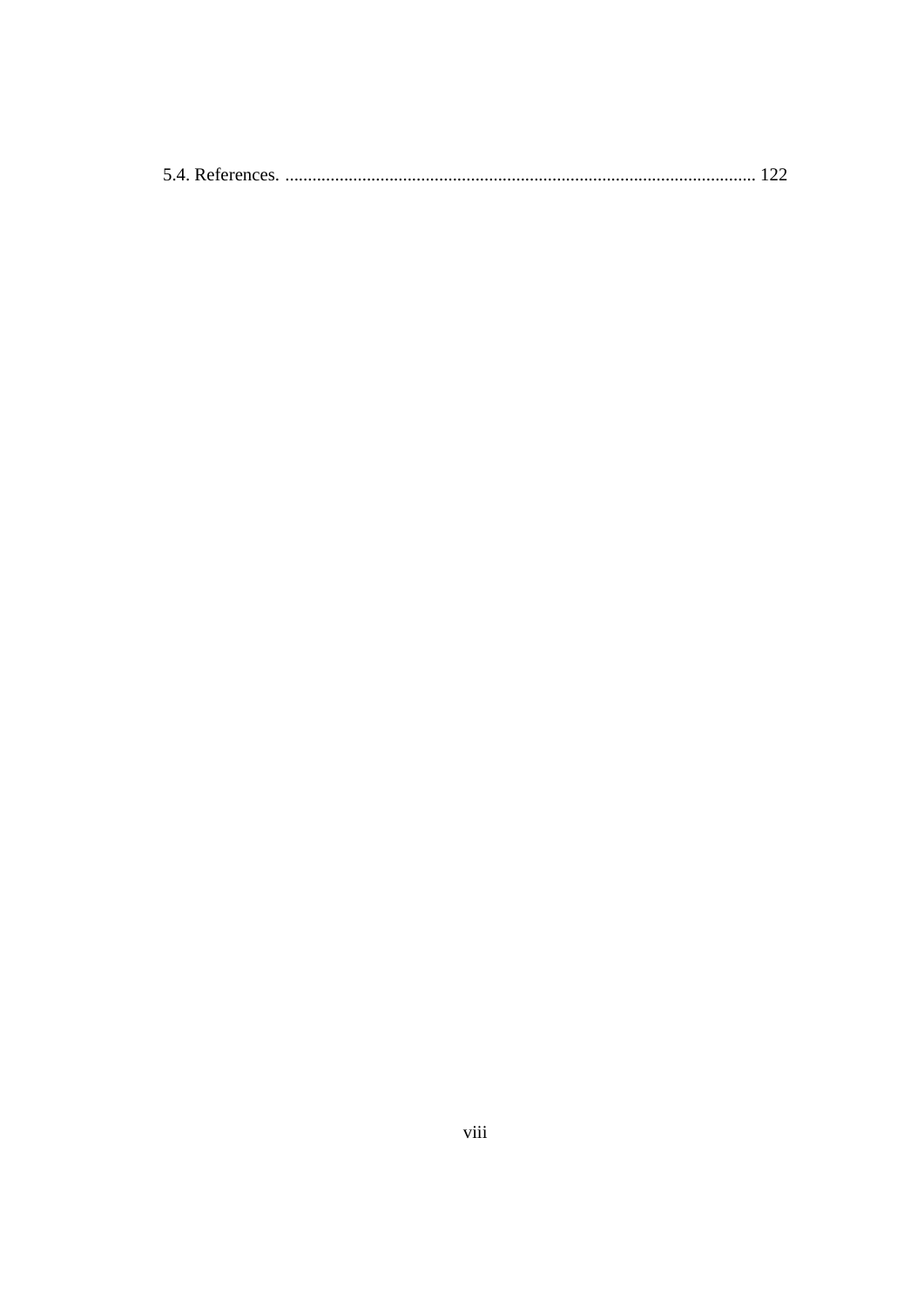# LIST OF TABLES

| Table 2.1. | Chart showing solubility of BSA in solutions of varying percentages of                                                                                                 |
|------------|------------------------------------------------------------------------------------------------------------------------------------------------------------------------|
| Table 2.2. |                                                                                                                                                                        |
| Table 2.3. | Number of SMCC molecules conjugated with BSA for samples to be used                                                                                                    |
| Table 2.4. | Concentration of active cysteine residues determined via Ellman's reagent                                                                                              |
| Table 2.5. |                                                                                                                                                                        |
| Table 2.6. |                                                                                                                                                                        |
| Table 2.7. | CCC values of 15 nm diameter citrate-passivated gold nanoparticles after                                                                                               |
| Table 2.8. | CCC values of 15 nm diameter citrate-passivated gold nanoparticles after<br>mixing with varying amounts of large T-BSA conjugates.  51                                 |
| Table 2.9. | CCC values of 15 nm diameter citrate-passivated gold nanoparticles after<br>mixing with large T-BSA conjugates of varying large T concentration.  52                   |
|            | Table 2.10. CCC values of 15 nm diameter large T-BSA-passivated gold nanoparticles<br>determined after conjugation at room temperature (approximately $25^{\circ}$ C), |
| Table 3.1. | ICP-OES intensities and calculated number of citrate-stabilized 20 nm<br>diameter nanoparticles for standards prepared with and without acid                           |
| Table 3.2. | ICP-OES intensities of 15 nm diameter nanoparticle complexes constructed<br>with varying passivating layers and incubated on glass coverslips for                      |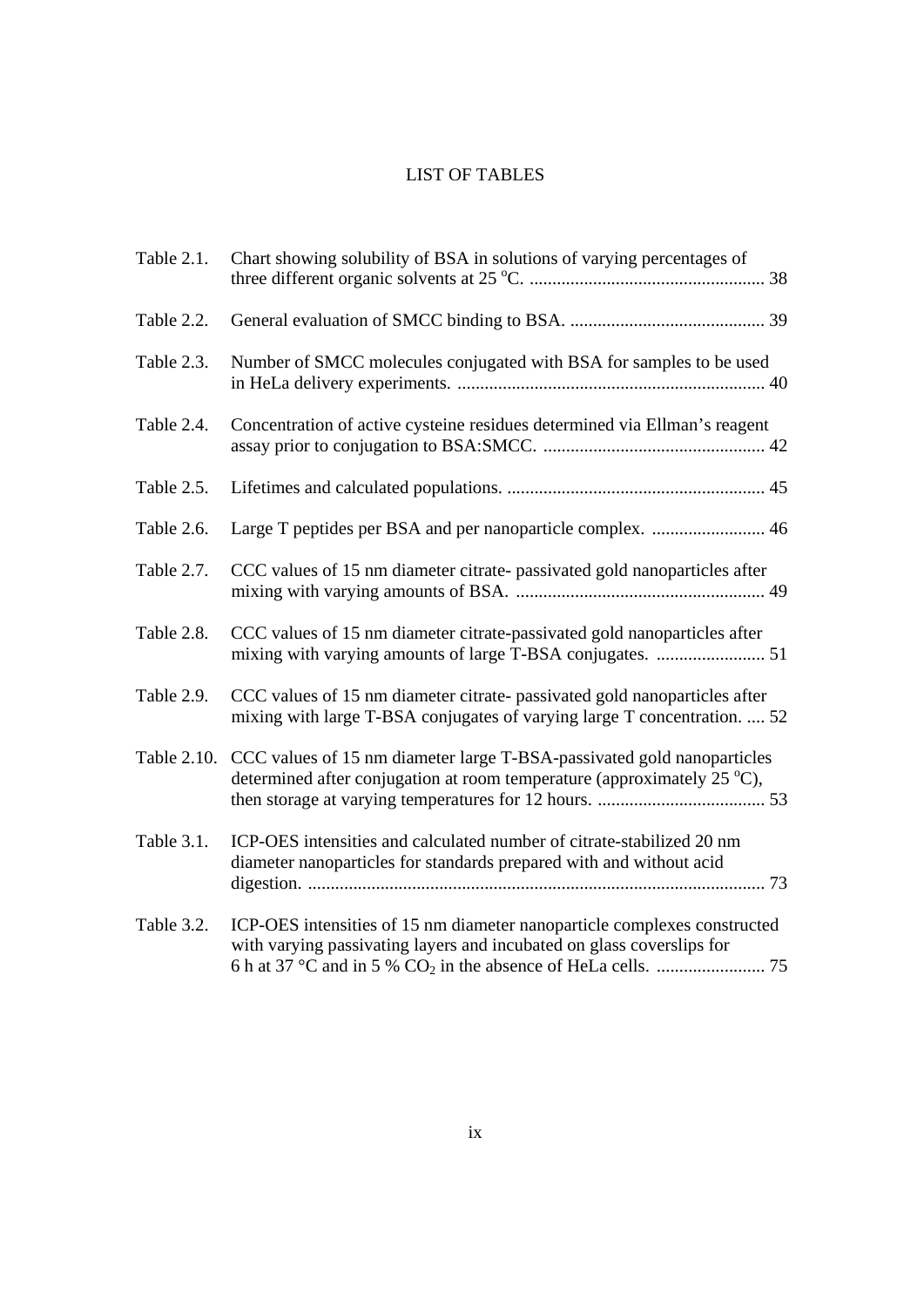| Table 3.3. | ICP-OES intensities of HeLa cell samples incubated for 6 h at 37 °C and<br>in $5\%$ CO <sub>2</sub> with and without 15 nm-diameter gold nanoparticle complexes<br>constructed using a 15:1 Large T/BSA (experimentally-determined ratio) |
|------------|-------------------------------------------------------------------------------------------------------------------------------------------------------------------------------------------------------------------------------------------|
| Table 4.1. | The number of 5 nm gold nanoparticle complexes (of varying large T)<br>concentration) per HeLa cell detected via ICP-OES, including data from                                                                                             |
| Table 4.2. | The percentages of 5 nm gold nanoparticle complexes detected via<br>ICP-OES in cytosolic and nuclear fractions after "spiking" HeLa cells                                                                                                 |
| Table 4.3. |                                                                                                                                                                                                                                           |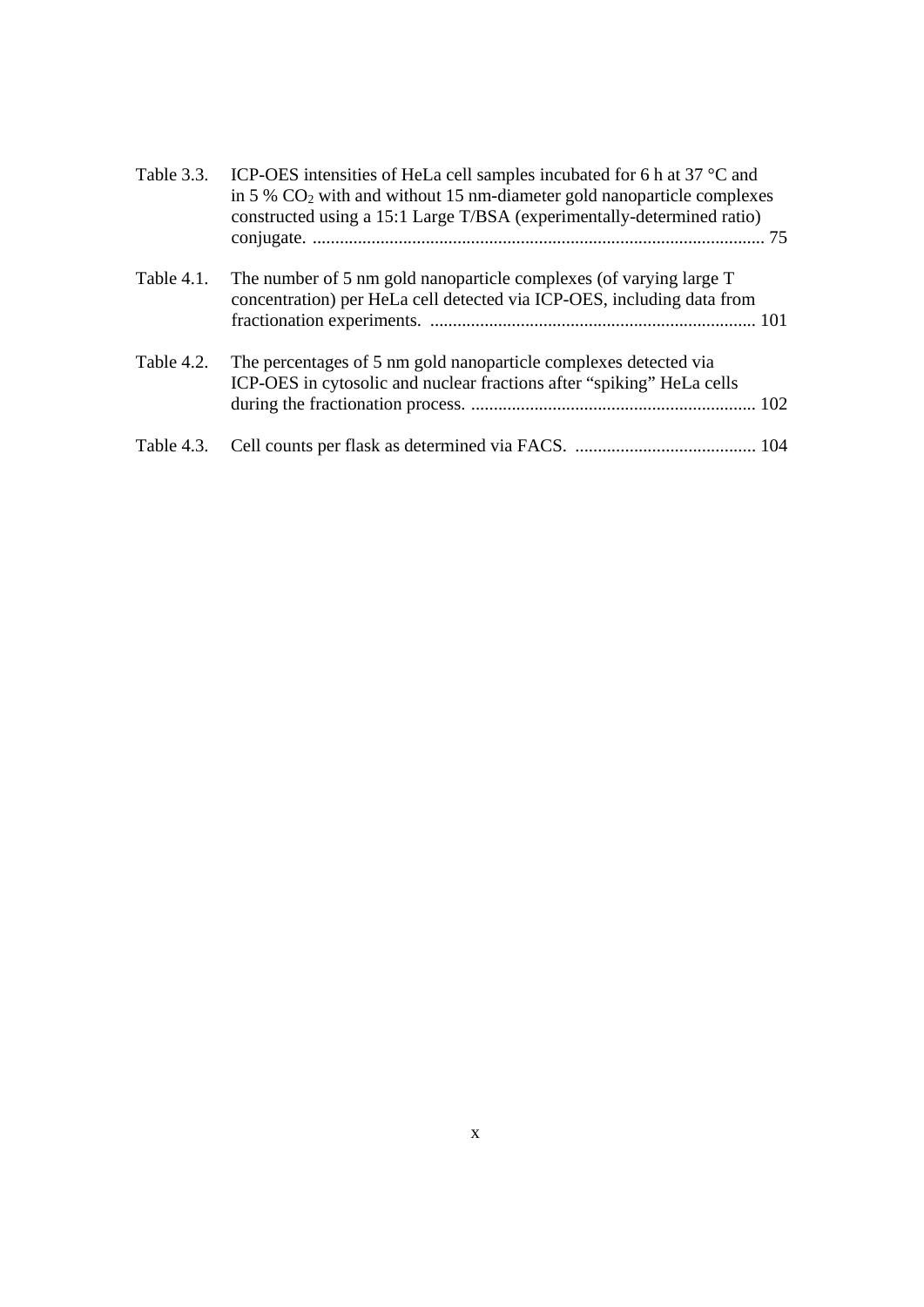# LIST OF FIGURES

| Figure 1.2. |                                                                                                                                                                                                                           |
|-------------|---------------------------------------------------------------------------------------------------------------------------------------------------------------------------------------------------------------------------|
| Figure 2.1. | Cartoon representing the general construction scheme of large T/BSA-                                                                                                                                                      |
| Figure 2.2. | Structures of m-maleimidobenzoyl-N-hydroxysuccinimide ester (MBS)<br>and succinimidyl-4-(N-maleimidomethyl)cyclohexane-1-carboxylate                                                                                      |
| Figure 2.3. | Molar ratio of large T peptides bound per BSA versus molar ratio of large T                                                                                                                                               |
| Figure 2.4. | Normalized intensity versus time for solutions of $\left[\text{Ru(bipy)}_{2}\text{bipy}-C_6\text{H}_{12}-S\right]^{2+}$<br>BSA in solution and $\left[\text{Ru(bipy)_2bipy-C_6H_{12}-S\right]^{2+}$ -BSA + 20 nm diameter |
| Figure 2.5. | Potential energy versus nuclear separation; general description of DLVO                                                                                                                                                   |
| Figure 2.6. | Fluorescamine structure before and after conjugation with primary                                                                                                                                                         |
| Figure 2.7. |                                                                                                                                                                                                                           |
| Figure 2.8. | Structure of DTNB (Ellman's Reagent) and general mechanism.  59                                                                                                                                                           |
| Figure 3.1. | Average number of 15 nm diameter gold nanoparticle complexes<br>(determined via ICP-OES analysis) per HeLa cell (determined via                                                                                           |
| Figure 3.2. | Plot of the average number of 15 nm diameter nanoparticle complexes<br>per well as determined via ICP-OES analysis vs number of large T                                                                                   |
| Figure 3.3. | Results of ICP-OES analyses of 6 h HeLa incubations with large T-                                                                                                                                                         |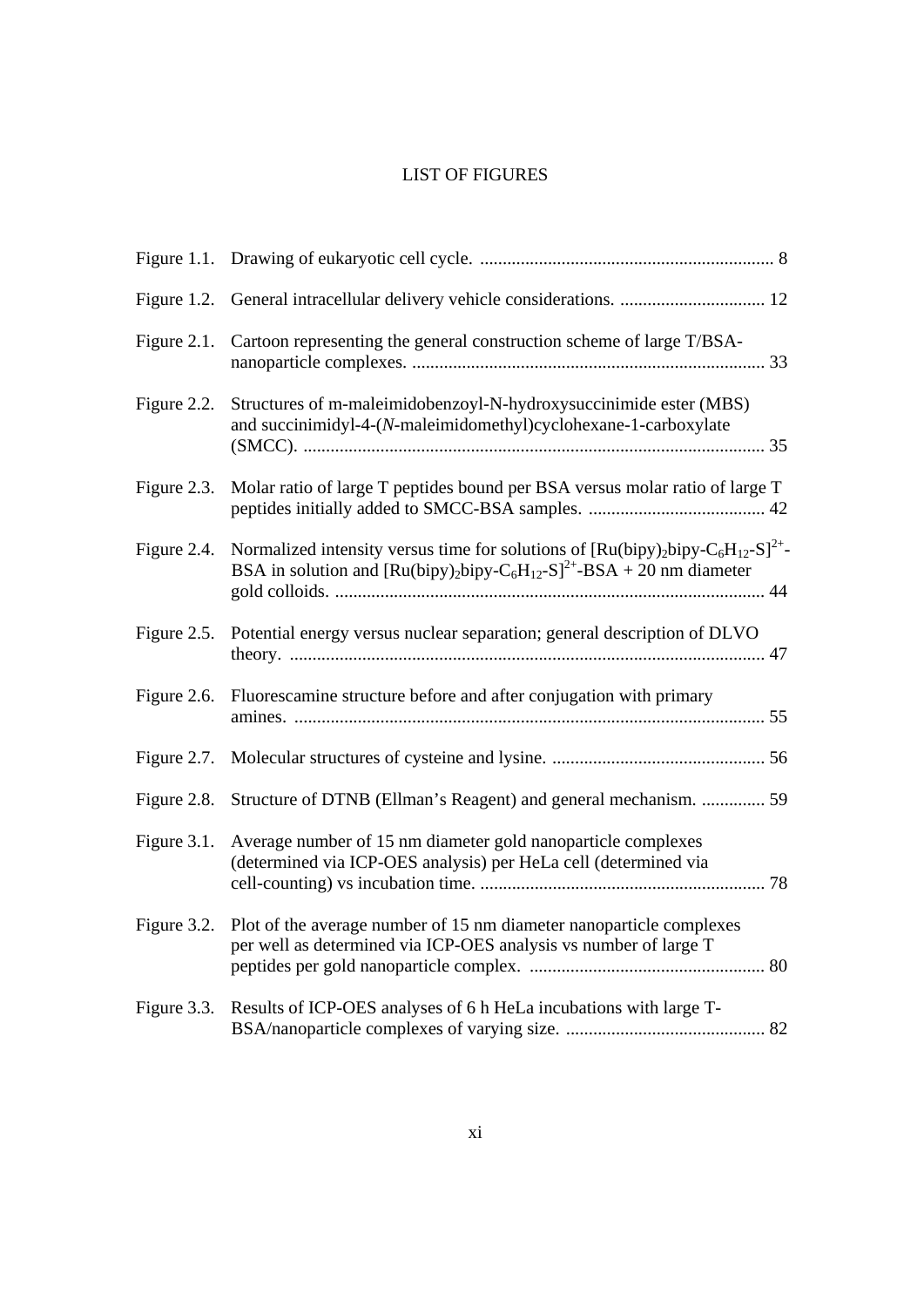|  | Figure 3.4. Plot of the average number of 15 nm diameter nanoparticle complexes<br>per well as determined via ICP-OES analysis vs number of BSA<br>(diamonds) or large T-BSA (squares) per 15 nm diameter gold |
|--|----------------------------------------------------------------------------------------------------------------------------------------------------------------------------------------------------------------|
|  |                                                                                                                                                                                                                |
|  | Figure 3.5. Plot of the average number of 15 nm diameter gold nanoparticle complexes<br>per well as determined via ICP-OES analysis vs chase time.  86                                                         |
|  | Figure 4.1. Percent viability (as determined via FACS; compared to cell samples<br>with no nanoparticle complexes delivered) versus large T per 5 nm                                                           |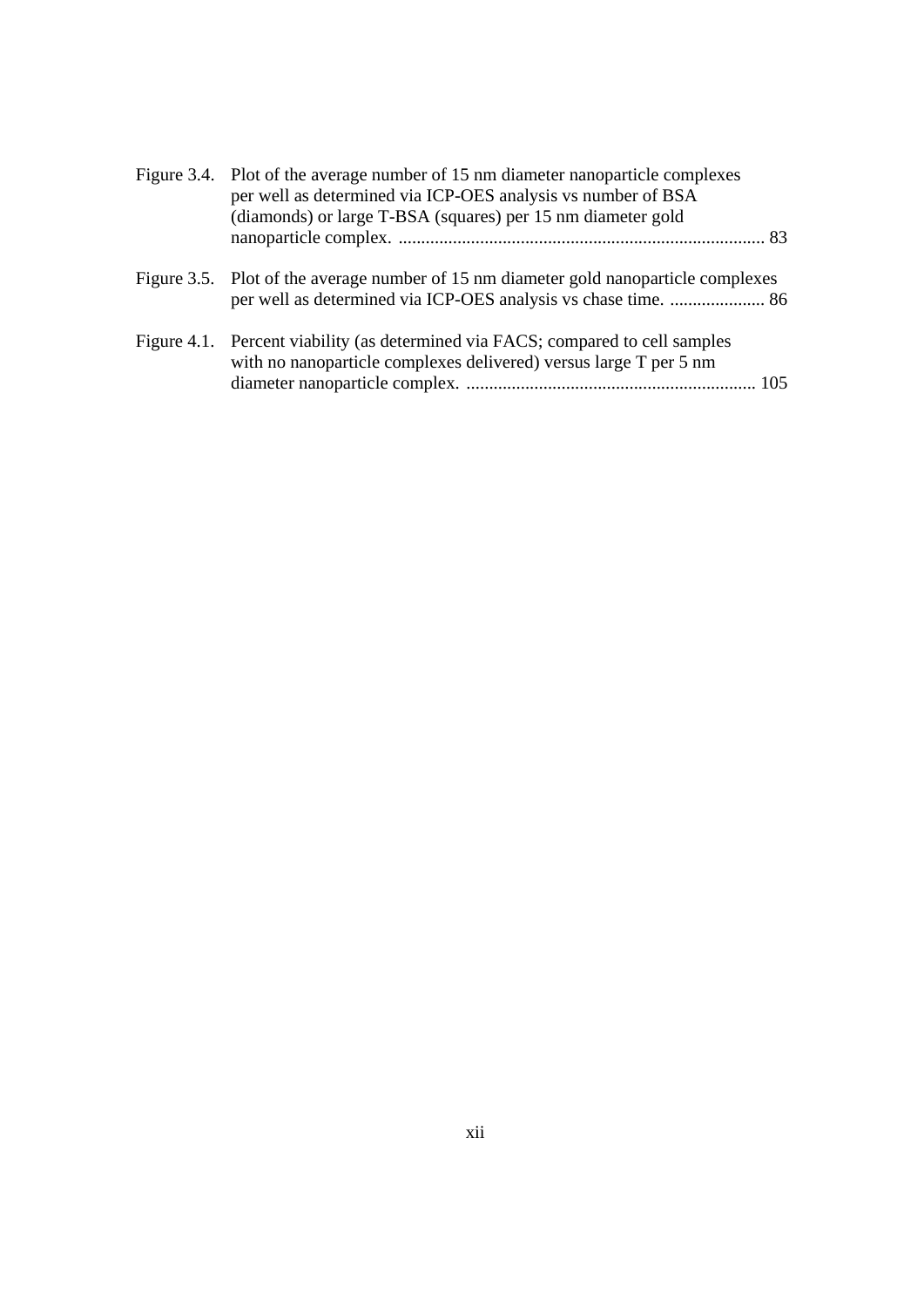**Chapter 1** 

**Introduction.**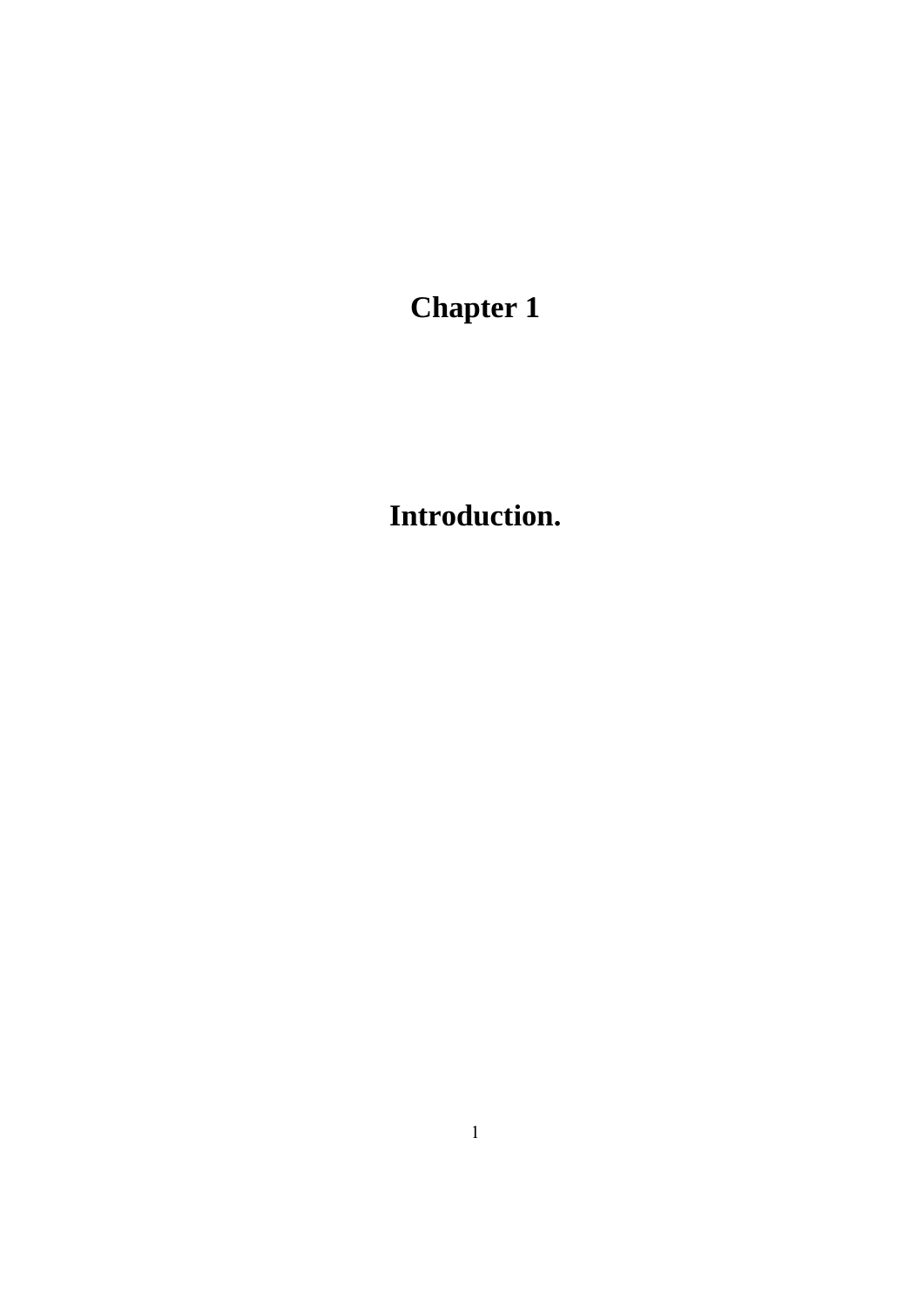#### **1.1. Introduction and Background.**

 The main focus of this dissertation is the development of a gold nanoparticle-based cellular delivery vehicle which targets the nuclei of cancerous cells, although it should be noted that the technology described herein can also be used for other applications in drug delivery and contrast agents. The description starts in this Chapter with a brief overview of current cancer research followed by a discussion of existing delivery vectors. This will include a brief review of the inherent cellular processes, of which these vectors are designed to take advantage. The full details of the experiments, used to validate this specific delivery vector and to test the efficacy of nuclear targeting, will be delineated in Chapters  $2 - 4$ . Finally, the last chapter of this dissertation is a summary of all the results from this research and a discussion of future experiments which could be performed in the continuing of this line of scientific inquiry.

### **1.2. Cancer.**

Cancer research is one of the most prolific, intriguing, and vitally important areas of contemporary scientific investigation. Research topics include a study of potential causes of cancer,<sup>1,2,3,4,5</sup> elucidation of new mechanisms by which cancer develops and is sustained,<sup>6,7,8,9,10</sup> and, ultimately, the search for innovative techniques to detect and selectively destroy it.<sup>11,12,13,14,15,16</sup> Despite a massive effort in funding and focus of research regarding cancer in the United States for nearly forty years – since then-President Nixon declared "war" on cancer<sup>17</sup> – refinements in detection and treatment of cancerous conditions have been disappointingly limited.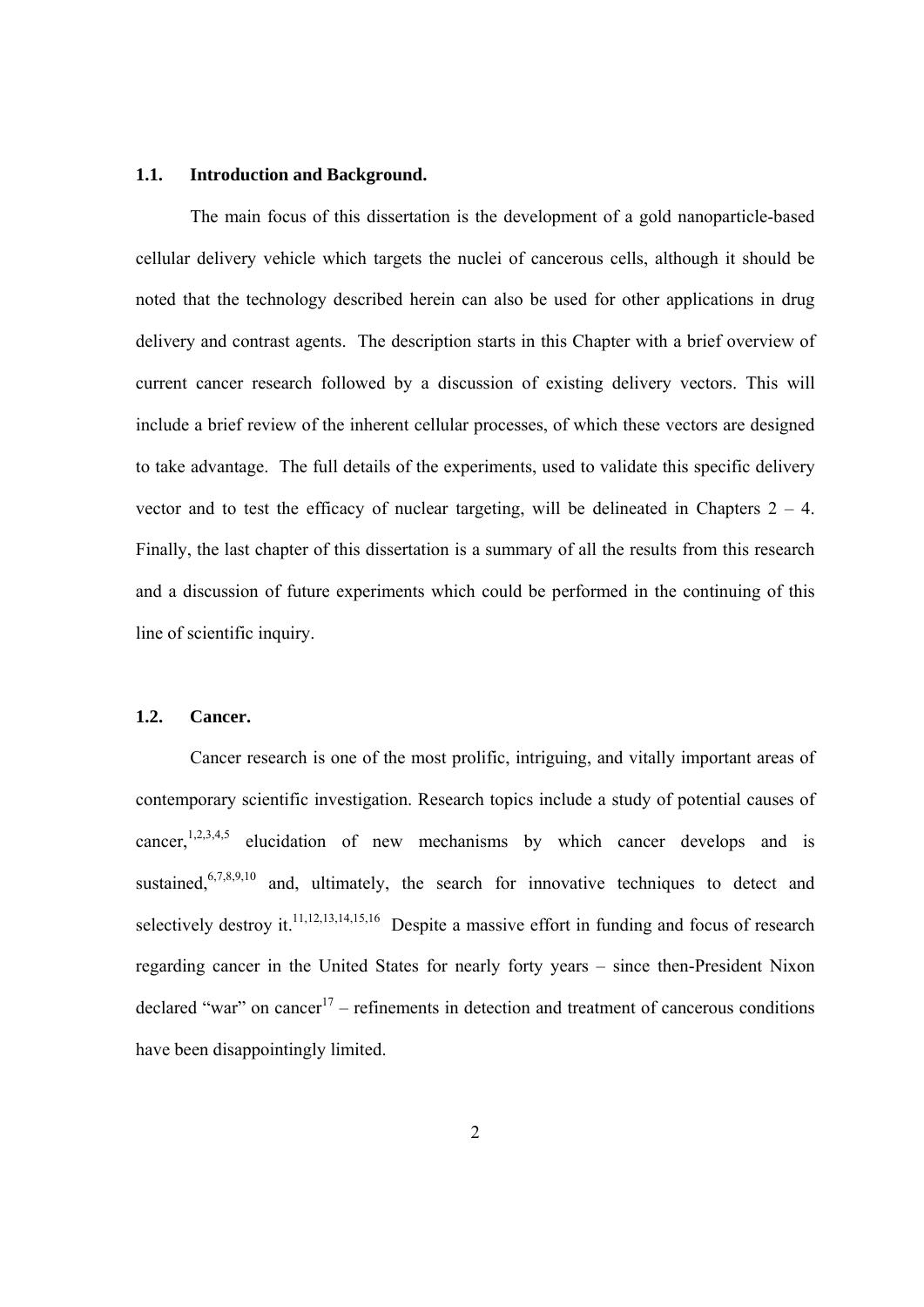However, while scientific inquiries may not have yielded a proper cure yet, recent endeavors have not only revealed some of the mechanisms involved in how certain cells become cancerous, but also illuminated how much more complex and comprehensive the disease can be compared to what was initially thought.<sup>18,19</sup> For example, recent research<sup>20,21</sup> has begun to define the dynamic chemical interplay between certain malignant tumors and their host's immune system and has also highlighted the limits of our understanding of immune reactions in general.

#### **1.2.1. Current Cancer Diagnostics.**

Whether one is examining an X-ray slide for abnormally dense regions, $22$  analyzing blood test results for biochemical byproducts of potential cancerous cells.<sup>23</sup> interpreting anomalous computed tomographic  $(CT)$  scan data,<sup>24</sup> physically examining suspect tissue during an endoscopic procedure,  $25$  or even sifting through data from post-biopsy cytogenetic<sup>26</sup> or immunohistochemistry analyses<sup>27</sup> of potentially cancerous cells – the sooner it is determined that some cells have become cancerous, the greater the chances of a patient's survival. The utility of novel biological probes capable of detecting small changes/accumulations in cancerous (or pre-cancerous) conditions in general can not be understated, and innovative probes useful in harmless, non-toxic cellular analysis would be most helpful.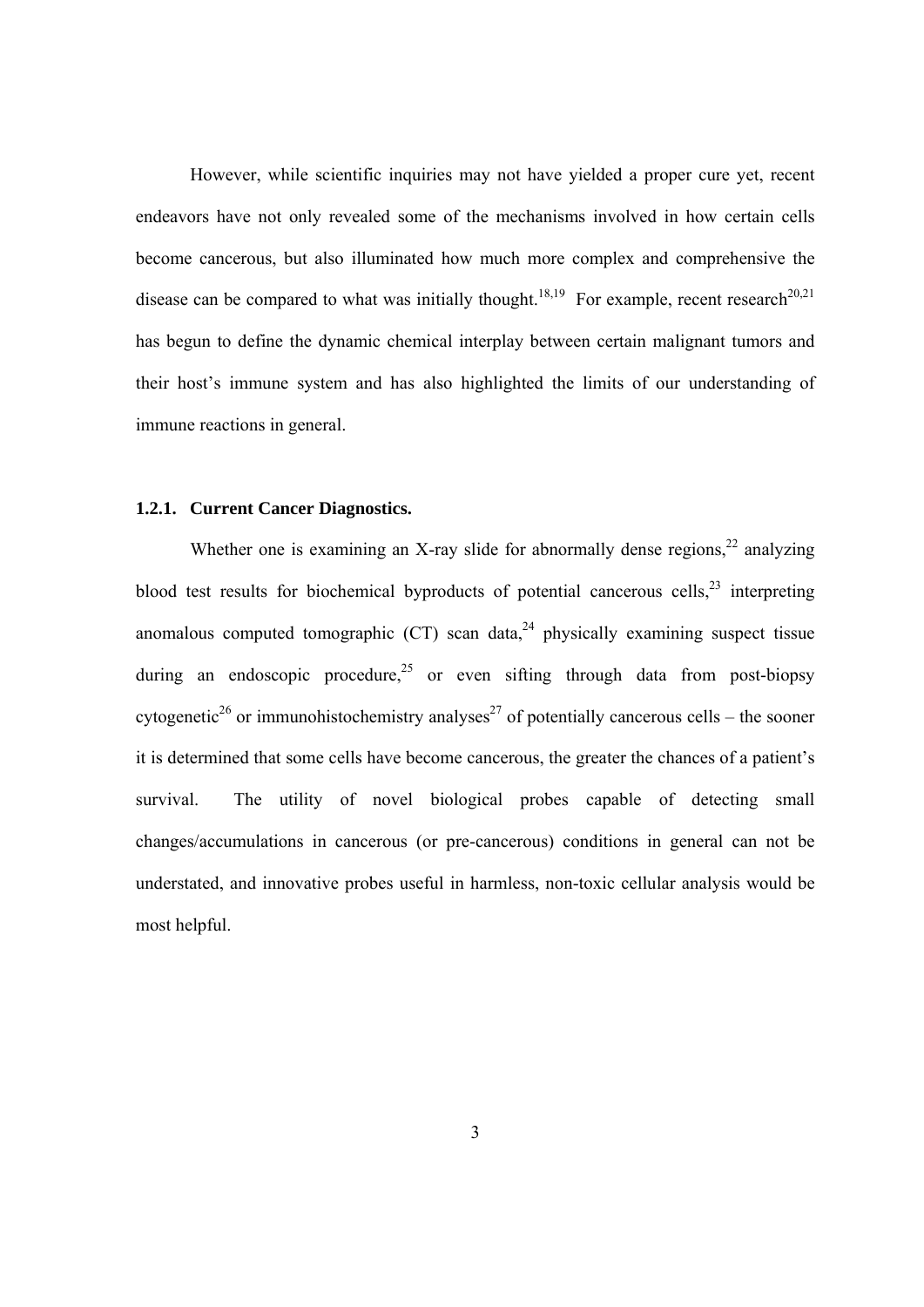#### **1.2.2. Current Cancer Treatments.**

 The most common methods of treating cancer patients typically entail surgery – when practical – to remove as much of a cancerous mass from a patient as possible,  $28$  combined with subsequent administration of one or more of the following: chemotherapy,  $29$  radiation therapy,<sup>30</sup> hormonal therapy,<sup>31</sup> and immunotherapy.<sup>32</sup> Additionally, photodynamic therapy has been shown to be quite effective at successfully treating certain types of skin cancers without involving surgery.<sup>33</sup>

Some chemotherapeutic agents, such as cisplatin (*cis*-diamminedichloridoplatinum(II), a square planar molecule), help kill cancer cells by associating with the hereditary material – deoxyribonucleic acid (DNA) – in a cell and cross-linking DNA strands, thereby interfering with DNA replication during cell division and ultimately inducing apoptosis (programmed cell death).<sup>34</sup> Other chemotherapeutic agents interfere with different facets of the mitotic process in a cell: for example, paclitaxel (a tetracyclic molecule with a heptadecane skeleton) binds to tubulin, the "building block" molecule of a cell's cytoskeleton, thus preventing the cytoskeleton from disassembling as/when necessary to aid in cell division.<sup>35</sup> (Moreover, paclitaxel also aids in inducing apoptosis in cancer cells by binding to an apoptosis-stopping protein named Bcl2 (B-cell leukemia 2) present in many cancer cells, subsequently allowing a cell's intrinsic "kill switch" to function.)<sup>36</sup> The administration of both of these particular chemotherapeutic molecules (and many more like them) would benefit greatly from the development of a more efficacious method of delivery to their site of intended activity, which could lessen the negative impact upon otherwise healthy cells in the environment surrounding a cancerous growth.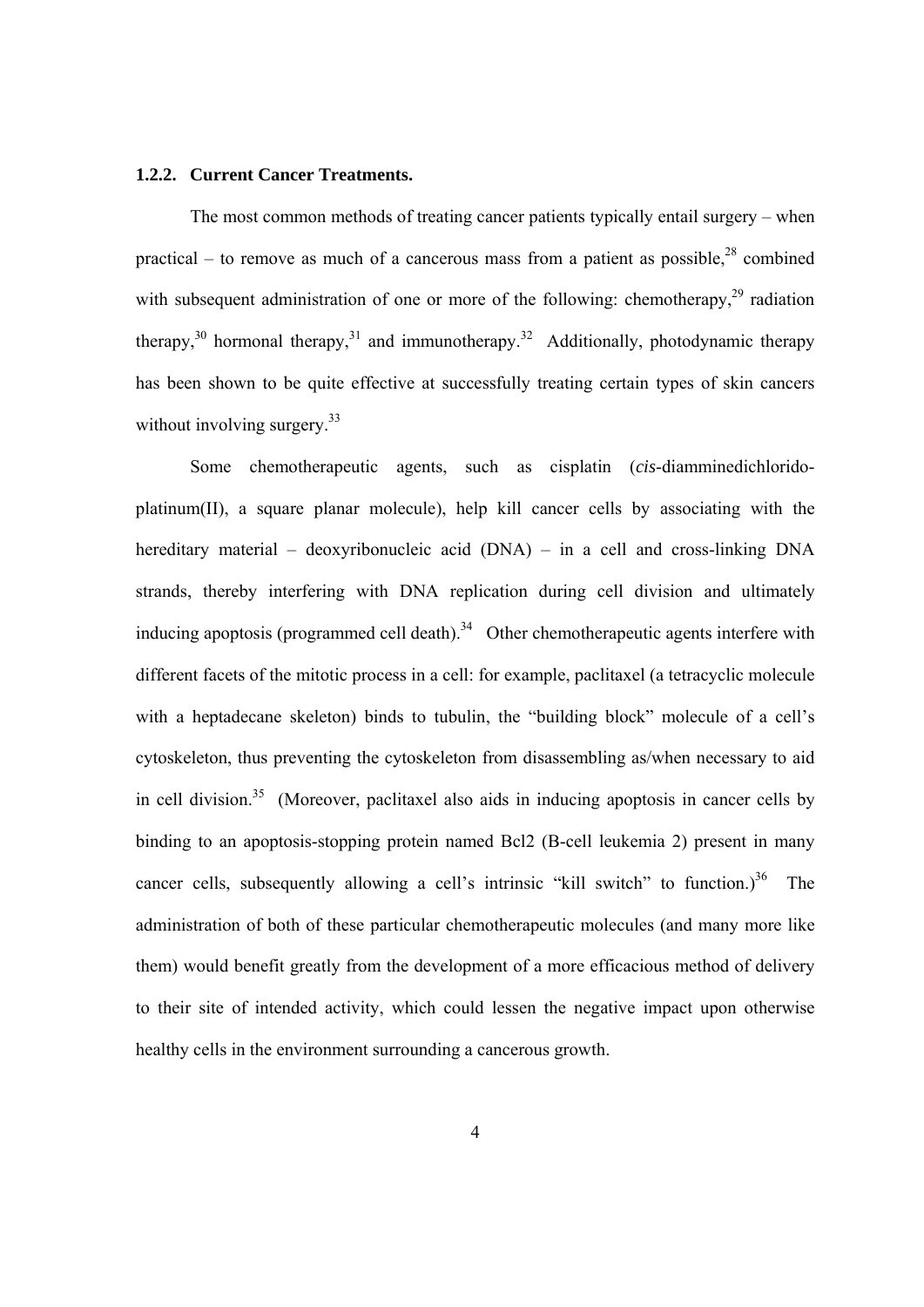Radiotherapy is the use of ionizing radiation – potentially a beam of photons,  $30$ electrons,<sup>37</sup> protons,<sup>38</sup> neutrons,<sup>39</sup> ions<sup>40</sup>, or some combination<sup>41</sup> – to damage the DNA of cancerous cells. The DNA of the cells might be damaged directly by the beam, or indirectly attacked by resulting free radicals of other nearby molecules (e.g.: water,  $O_2$ ) ionized by the beam. However, certain larger tumors can develop a general resistance to radiotherapy when these tumors outgrow their blood supply, thus developing a hypoxic environment (less  $O_2$  in the cell translates to less DNA damage via beam). In these instances, one option is to use a dose of a "radiosensitizing" agent<sup>42</sup> – such as cisplatin<sup>43</sup> – prior to beginning radiotherapy. Once again, any novel method of specifically targeting/transporting these agents to their sites of cellular activity could limit their exposure to uptake by healthy cells surrounding cancerous tissue, potentially lower the necessary doses of both radiotherapy and the transported chemotherapeutic, and directly aid in the destruction of the cancerous cells.

Hormone therapy as a cancer treatment is an attempt to restrict the growth of certain cancerous cells by either administering hormones which cause cells to actively undergo apoptosis<sup>44</sup> or removing a source of hormones which particular cancer cells (e.g. some breast<sup>45</sup> or prostate<sup>46</sup> tumors) need to continue their otherwise unregulated growth. Two drugs of this latter type are tamoxifen,<sup>47</sup> ((*Z*)-2-[4-(1,2-diphenylbut-1-enyl)phenoxy]-*N*,*N*dimethyl-ethanamine) which competitively inhibits the binding of the hormone estrogen to breast cancer cells, and letrozole,<sup>48</sup>  $(4-[ (4-cyanophenyl)-(1,2,4-triazol-1$ yl)methyl]benzonitrile) which blocks the production of estrogen by binding to the heme of the cytochrome P450 subunit of the aromatase enzyme responsible for producing estrogen. Cancer treatment via immunotherapy involves the triggering of a patient's immune system to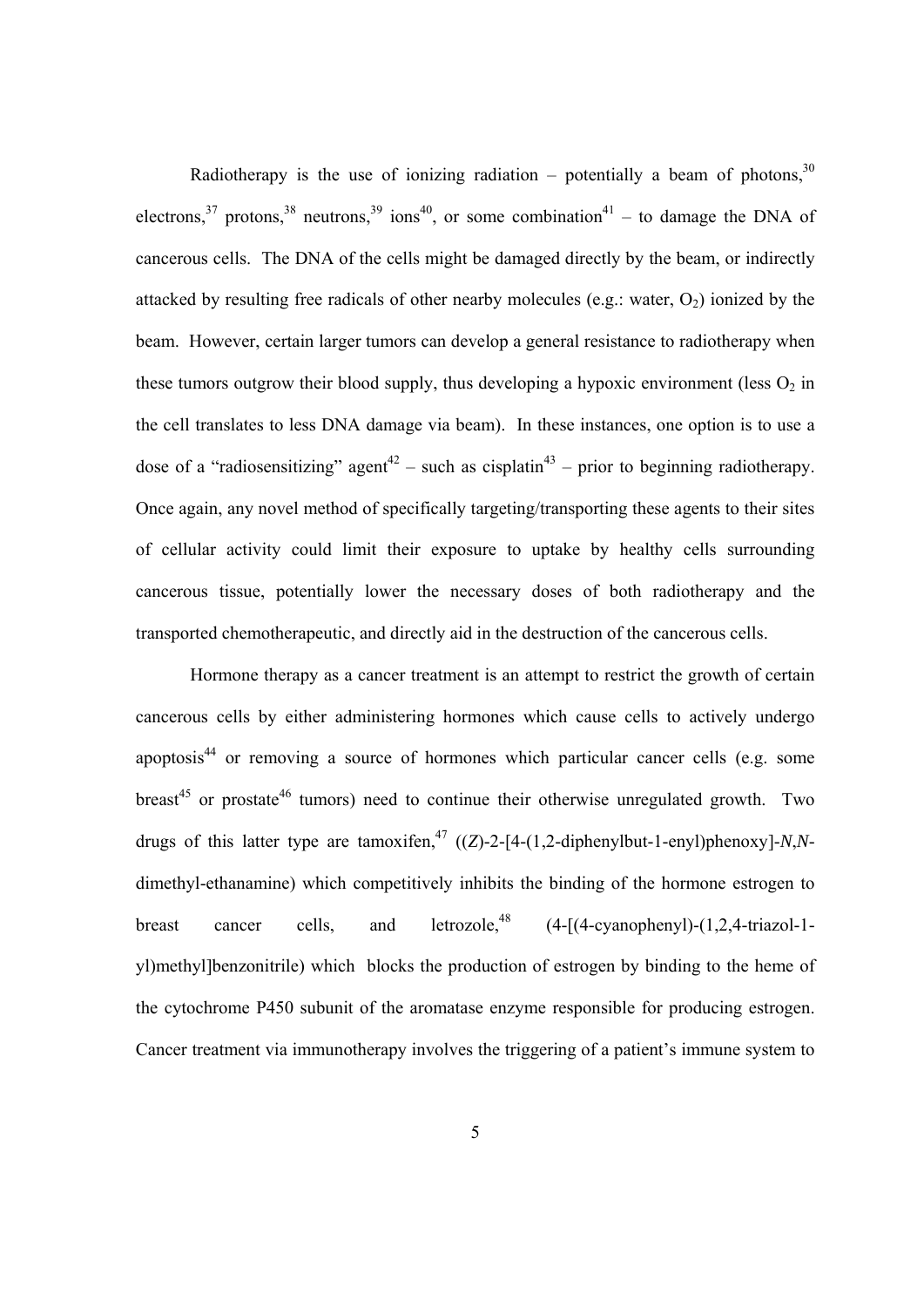attack cancerous cells, either through immunization against certain antigens commonly expressed (or overexpressed) by cancerous cells,<sup>49</sup> or by administering a therapeutic antibody to actively promote an immune response in a given area of the body.<sup>50</sup> Treating cancer through hormonal therapy or immunotherapy could be made more beneficial through the use of any novel delivery vector which could aid in transporting the respective therapeutic moieties to their cellular sites of consequence.

### **1.3. Brief Review of Relevant Cellular Biology.**

### **1.3.1. Eukaryotic Cell Structure.51**

All living organisms are comprised of cells, the simplest unit capable of independent existence. Organisms can be classified into two fundamentally different types according to the structure and complexity of their cells. Prokaryotes – kingdom Monera (bacteria and cyanobacteria) – are single-celled organisms which have a plasma membrane confining the contents of that cell to a discrete compartment, but lack distinct internal membrane systems (organelles). The DNA in prokaryotic cells is generally confined to one or more nuclear regions (but these regions are not bounded by a separate membrane), and some prokaryotic cells have a cell wall or outer membrane enveloping the entire cell, including their plasma membrane. Eukaryotic cells contain a membrane-bounded structure called a nucleus, which is where the cell's DNA is localized. Additionally, these cells have many other organelles bounded by distinct membranes, and the structure and function of these organelles can vary greatly among the different types of eukaryotic cells.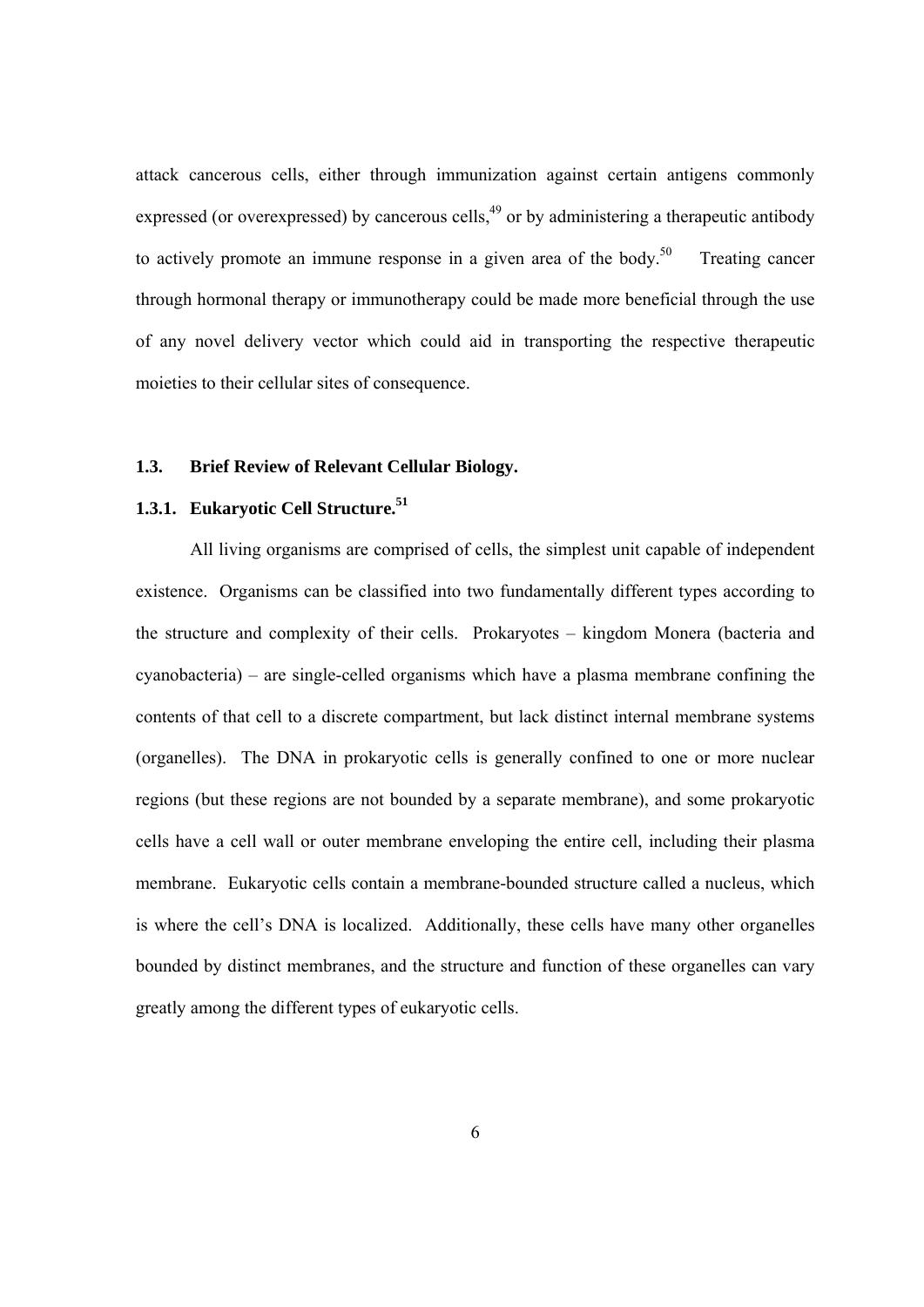When growing cells reach a certain size, they either stop growing or divide. The life cycle of cells – also referred to as the cell cycle – is an attempt to describe the general activities of cells which are actively growing and dividing. This cycle is defined as the period from the start of one division to the onset of the next, and a typical cell cycle diagram is shown in Figure 1.1. The major defining parts of the cell cycle are the S phase ("S" for "synthesis") when DNA is replicated in preparation for division, and the actual cell division itself – termed "mitosis," the M phase. Separating these two events are "gap" phases –  $G_1$ and  $G_2$  – when the cell is manufacturing the mRNAs and proteins necessary to enter the next phase. Cells which do not divide – i.e. mature red blood cells or neurons – are considered perpetually in the  $G_1$  phase, and are therefore not engaged in the cell cycle. During the  $G_1$ , S, and  $G_2$  phases (collectively termed "interphase"), a cell will roughly double its mass, and the end result of the M phase is two cells, which are typically (but not always) identical to each other. Lastly, under certain conditions (i.e. starvation), a cell may exit the cell cycle and enter a state of waiting  $-G_0$  phase – for conditions to change before reentering the cycle.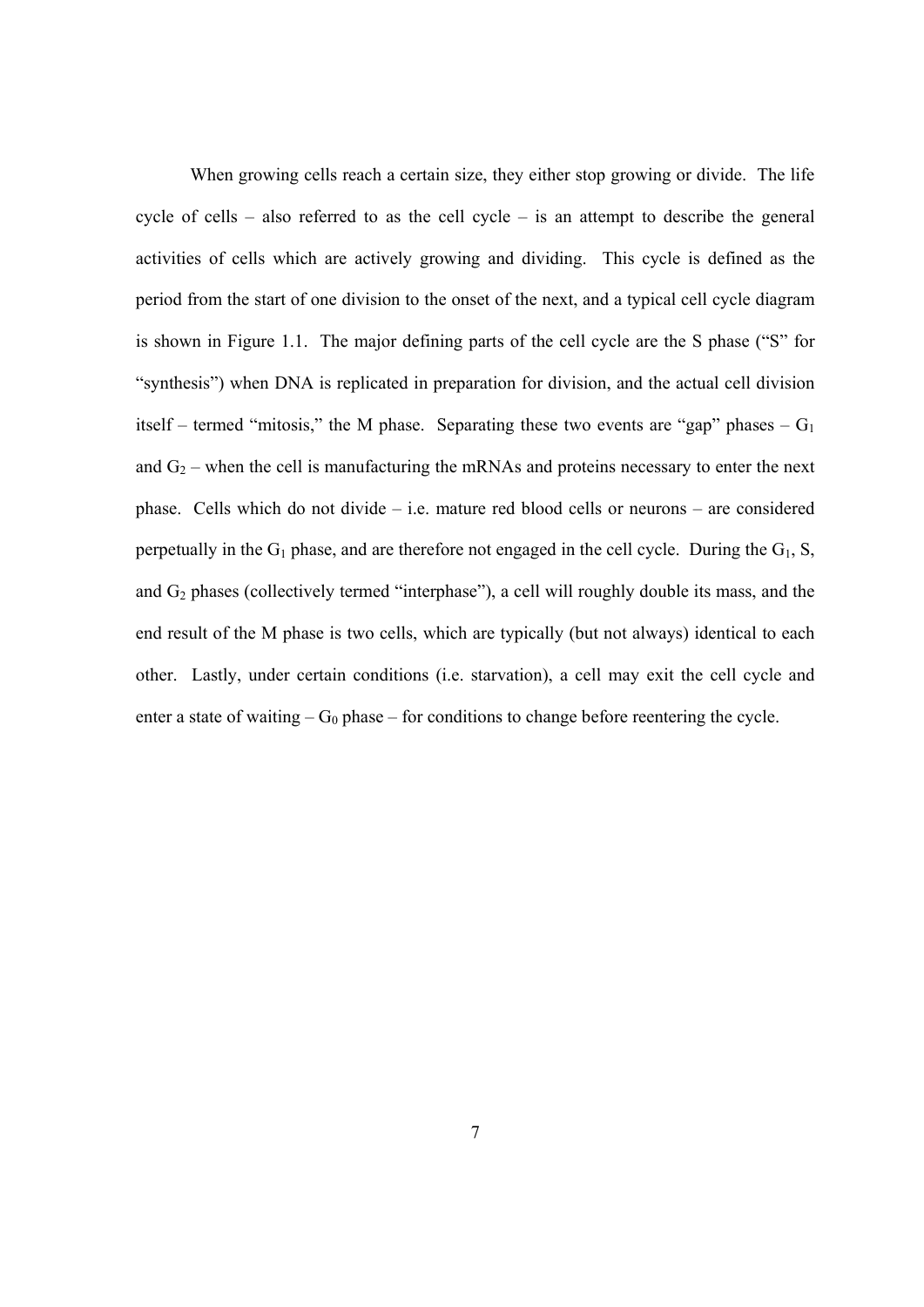

**Figure 1.1.** Drawing of eukaryotic cell cycle.

### **1.3.2. Cell Membrane.51**

Cell membranes are phospholipid bilayers which form an external boundary around a cell. The aqueous environment both inside and outside a cell helps form and maintain the bilayer structure. Diverse proteins are embedded through the cell membrane (Figure 1.4), and these proteins can function as mediators by which a cell can actively and selectively internalize various moieties. It should be noted that while it is energetically unfavorable for the phospholipids comprising the membrane to escape the bilayer formation, nothing prevents individual molecules from moving laterally within the plane of the bilayer. The membrane (including any unanchored trans-membrane proteins), in essence, behaves like a two-dimensional fluid, and this fluidity is critical to membrane function.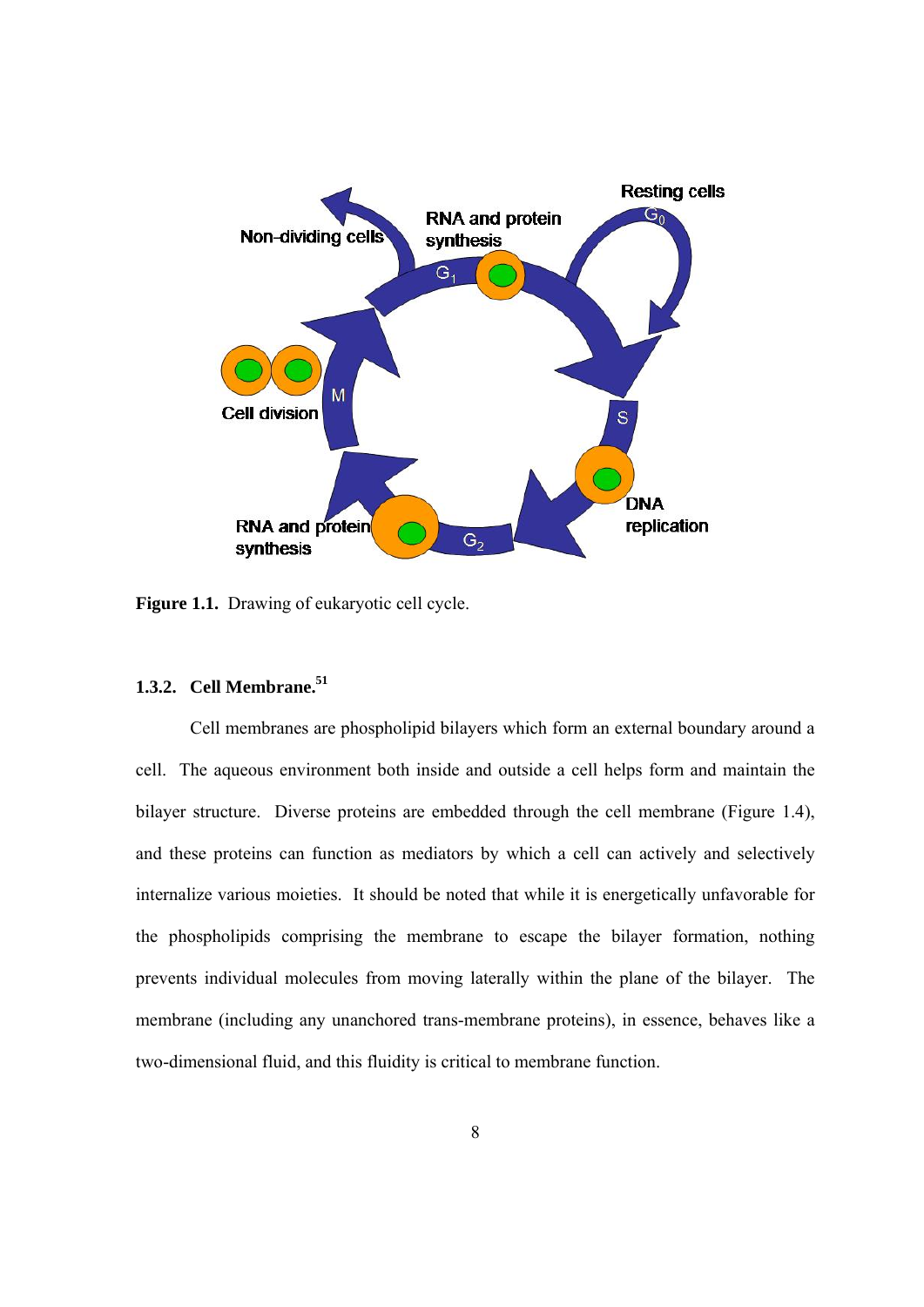### **1.3.3. Cellular Internalization Mechanisms.51**

 Since the topic of cellular internalization (that is, the ability/process of a cell to take in some external species) is a quite extensive subject area, the main methods by which a cell actively internalizes external moieties will be mentioned here, and only one will be examined in more detail. It should be noted passive diffusion across a eukaryotic cell membrane is possible for very small, uncharged molecules (e.g. water,  $O_2$ ), but ions and other larger molecules must be actively transported across the membrane via a protein channel of some form. Thus, cellular membranes are semi-permeable.

 Phagocytosis is the process by which a cell engulfs a relatively large particle (e.g. cell debris or some microorganism) and ingests these particles in a vesicle called a phagosome (> 250 nm in diameter). Phagocytosis is a specialized function of macrophages and certain white blood cells. Most eukaryotic cells ingest fluid and small molecules by means of relatively small vesicles (< 150 nm in diameter) in a process called pinocytosis. Primarily using a process which involves the proteins clathrin, adaptin, and dynamin, a small portion of the cell membrane is invaginated and pinched off into the cytoplasm, becoming a discrete vesicle. These vesicles are then fused with other vesicles in the cell – endosomes and lysosomes – in order to digest the internalized substance, while the vesicle proteins are then recycled.

 While pinocytosis can be a non-specific process, merely capturing any molecules which happen to be in the extracellular environment near a burgeoning clathrin-coated vesicle, this general mechanism can also be used by a cell to internalize specific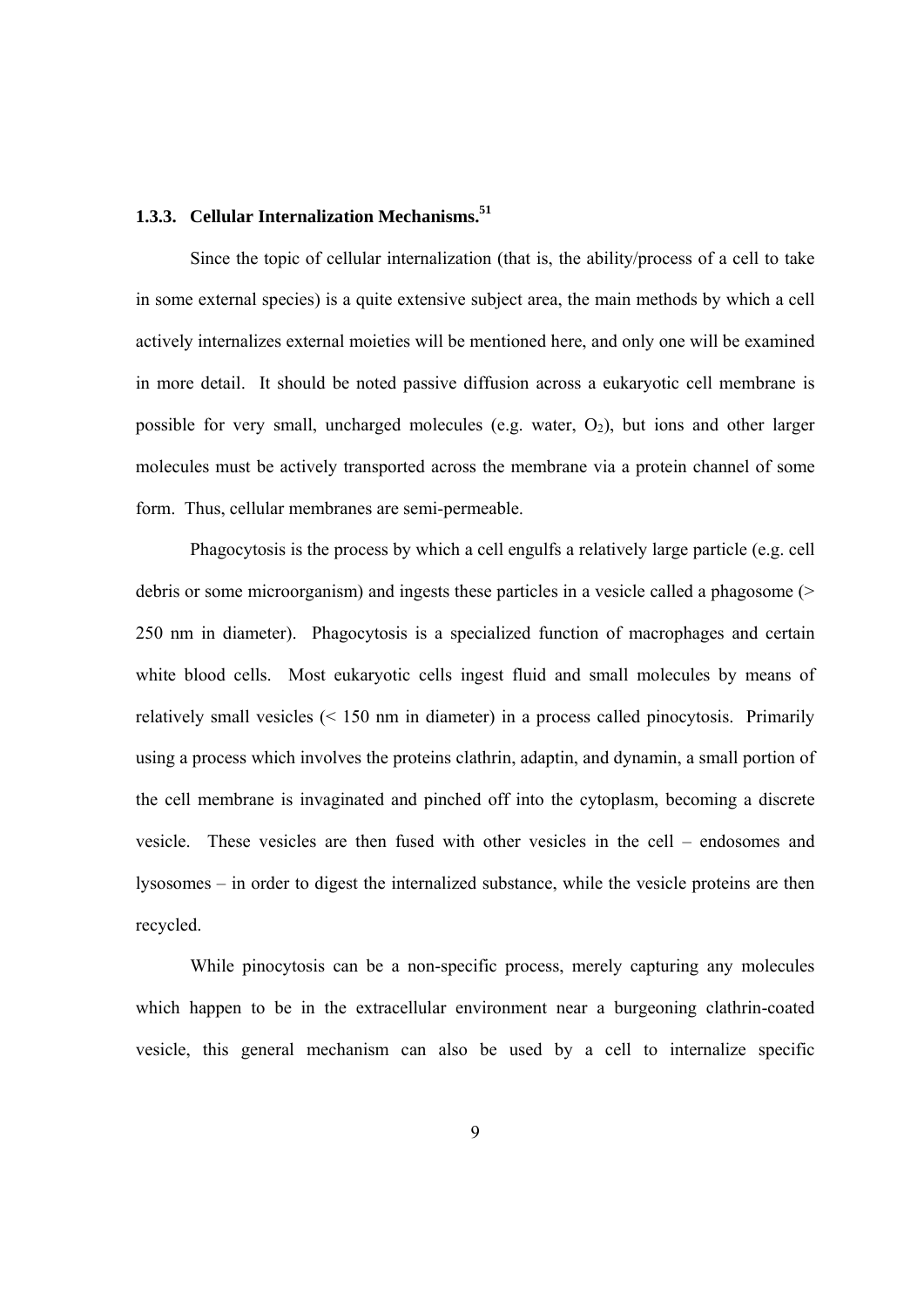macromolecules. A complementary receptor on the surface of the cell may bind to a given macromolecule and then be internalized by the cell via a clathrin-coated vesicle. This process is called receptor-mediated endocytosis (RME), and is the method of cellular internalization of macromolecules important to the homeostasis of cells, such as cholesterol, vitamin  $B_{12}$ , and iron, to name a few. However, RME can also be used by viruses attempting to infect cells.<sup>52</sup>

 Another way to look at the RME process is to consider the various forces at work at the interface between a particle potentially able to be internalized by a cell via RME (meaning the surface of the particle contains some concentration of a ligand complimentary to a receptor on a cell membrane) and the outer side of a cell membrane.<sup>53</sup> Forces which aid in the internalization process could be: 1) forming new bonds between ligands on the particle and receptors on the cell surface (driven by a reduction in the overall free energy of the system); and 2) potential non-specific attractions between the cell surface and the particle. Forces which hinder the internalization process could be: 1) the cell membrane bending to surround the particle (including thermal fluctuations in the cell membrane potentially opposed to such deformation); 2) the ability of receptor molecules to diffuse laterally along the membrane to get to the site of particle-membrane interaction; 3) the degree to which a ligand-receptor bond is able to stretch as a cell membrane is drawn around a particle; and 4) potential non-specific repulsive forces between the cell surface and the particle. Though there are many factors which would affect the relative contribution of one force over another – for example, the density of receptors on the cell surface, or the density of the ligands on the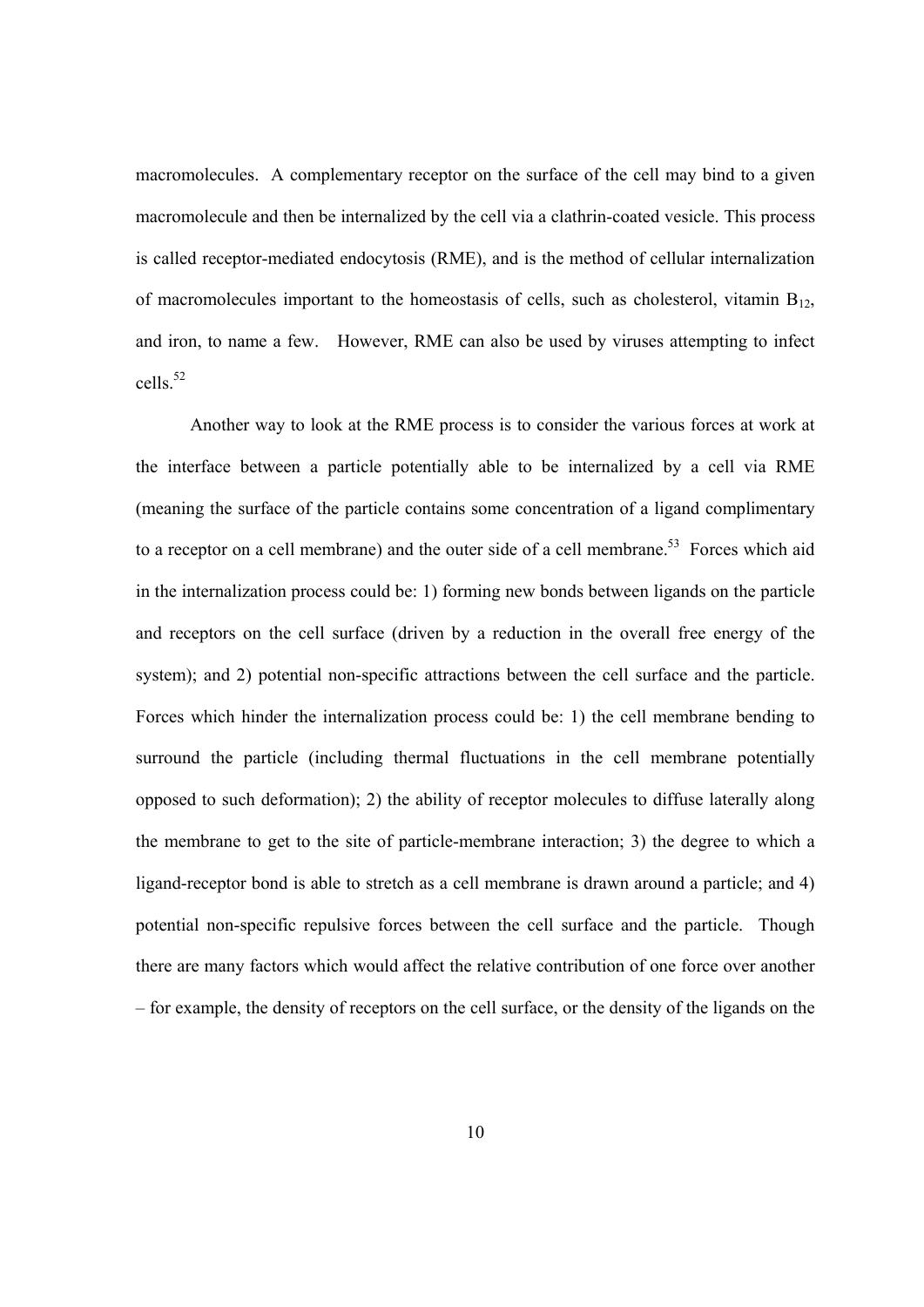particle surface – as long as the attractive forces are greater than the repulsive forces, then the particle will become enveloped by the cell membrane and internalized.

### **1.3.4. Nuclear Localization.51**

The DNA in a eukaryotic cell is bounded by two concentric membranes referred to as the nuclear membrane. This membrane is contiguous with the endoplasmic reticulum (ER), and is perforated by nuclear pores. Each pore contains an intricate protein mechanism  $-$  a nuclear pore complex – which restricts and regulates the flow of large molecules (i.e. RNAs, proteins), while allowing for the free, non-specific passing of small water-soluble molecules (i.e. ions, small metabolites) to and from the nucleus.

 Any protein which is to be taken into a nucleus will necessarily contain a particular amino acid sequence – a nuclear localization sequence – which will initiate a cascade of events involving the binding of this protein with one or more transport molecules, which then facilitate transport through the nuclear pore complex.

#### **1.3.5. General Cellular Internalization Considerations.**

In summary, any potential cellular internalization vector or drug delivery vehicle intending to transport a molecular cargo of some sort to a cell's nucleus (for example) will necessarily have a series of issues with which to contend, as shown in Figure 1.2: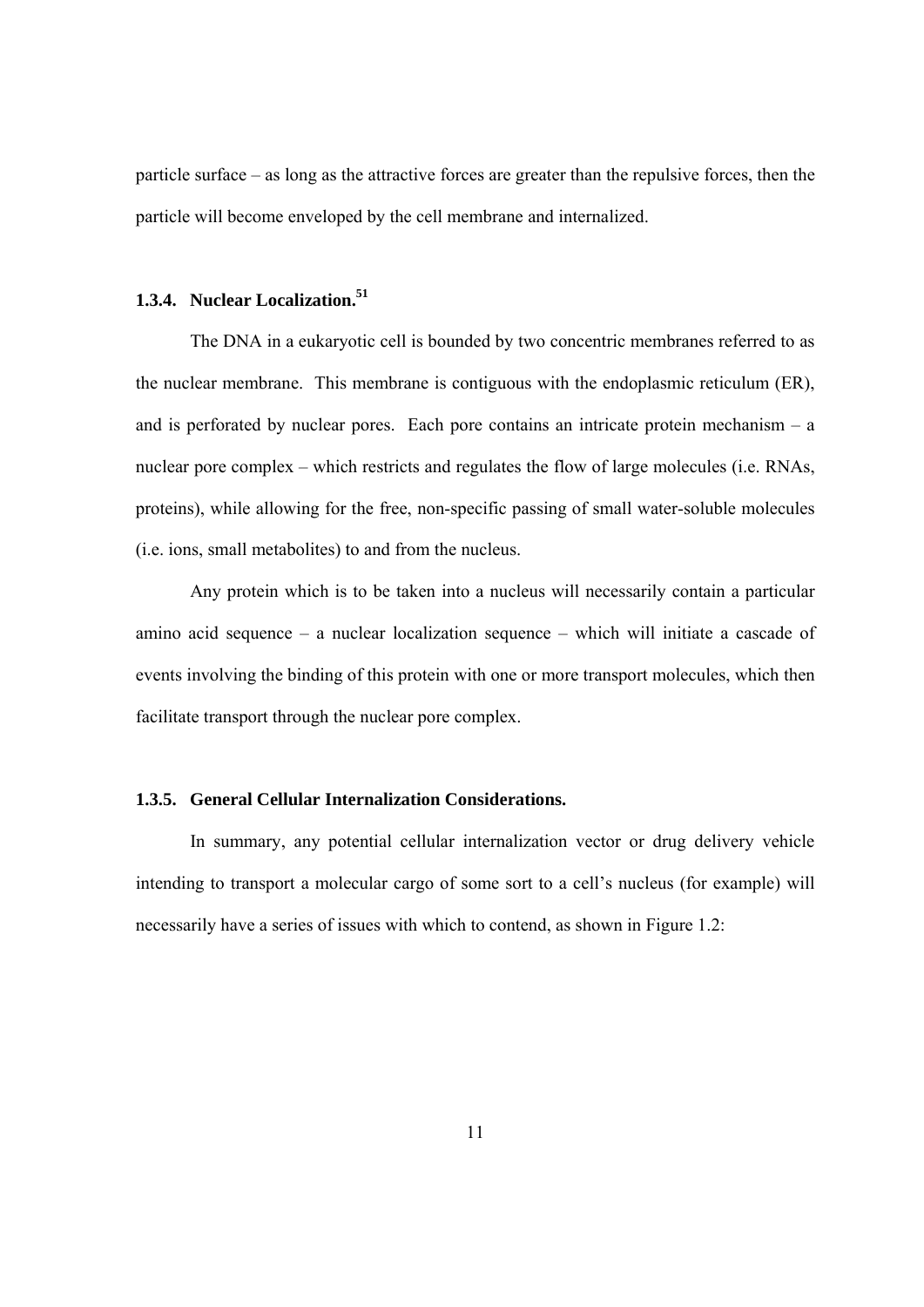

**Figure 1.2.** General intracellular delivery vehicle considerations. The four major considerations enumerated here are detailed in the text.

 First, a potential vector must be both stable with regard to the *in vitro* or *in vivo* salt concentrations surrounding the cells of interest, and with equal regard to the ability to protect that vector's "payload" from premature digestion or from some otherwise inactivating process. Moreover, consideration should be given to the degree of toxicity the presence of this potential vector may cause. Additionally, when working *in vivo*, the vector must be capable of extended circulation and not subject to phagocytosis by other cells. Second, a potential intracellular vector must be capable of getting into the cell of interest, meaning the entire vector should be small enough to gain entry and, ideally, be targeted to increase both likelihood of entry and concentration of delivered moiety upon uptake. Third, once targeted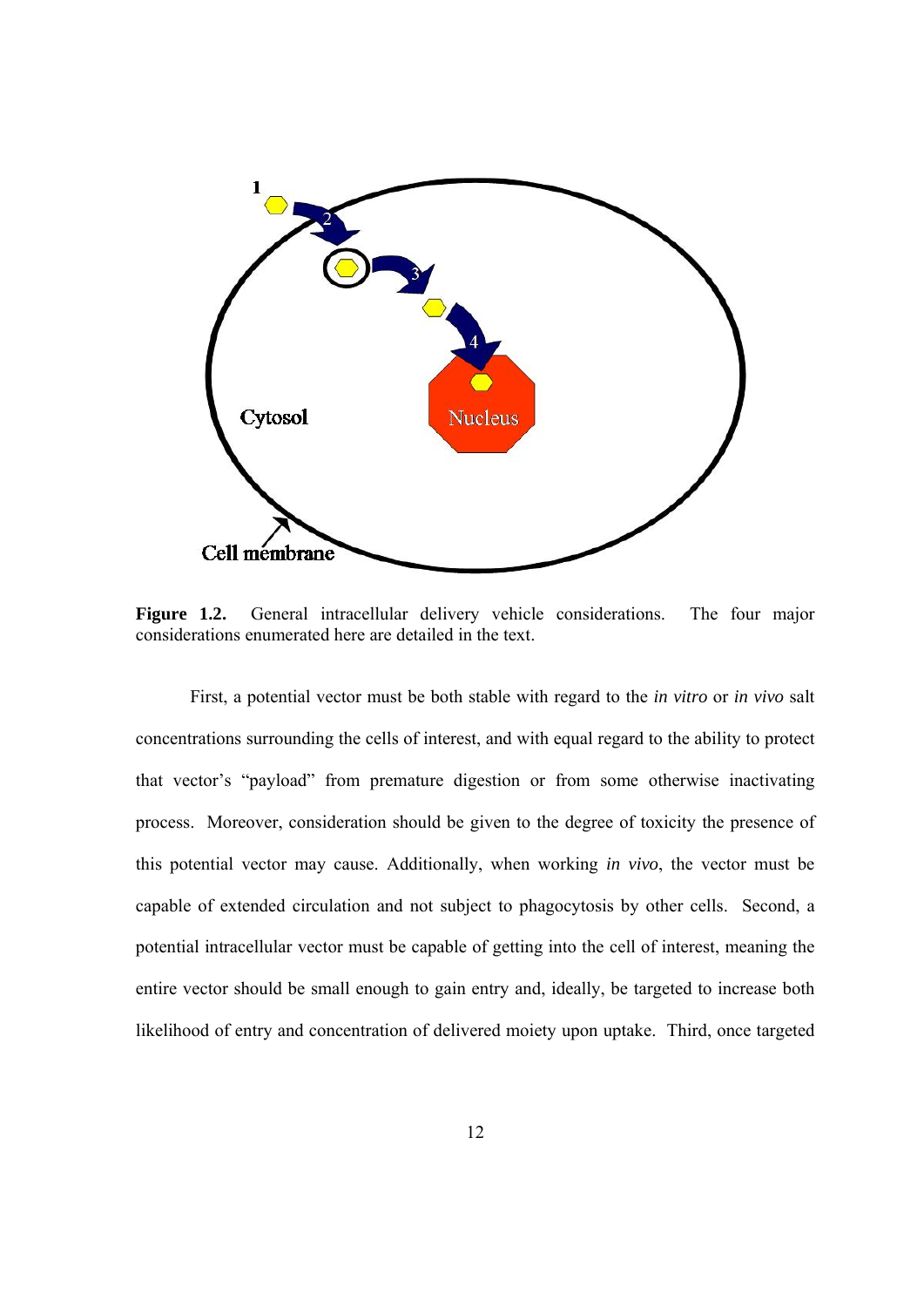uptake has occurred, this potential vector needs some method of escaping any endosomal pathway to which it may be subjected, in order to avoid being digested or excreted. Finally, this potential vector should ideally be targeted for localization at the site of intended activity for the "payload." While achieving localization in the nucleus of a cell is not the goal of every cellular delivery vector,<sup>54,55</sup> the active site of many drugs is in the nucleus and any attempts at novel genetic manipulation experiments are likely to need access to cell nuclei. The vector described in this dissertation is intended for use with experiments which require nuclear localization after internalization, and subsequently employs a method for gaining efficient entry to the nucleus via the nuclear pore complex – a nuclear localization sequence (NLS) described in detail in a later section.

### **1.4. Nanotechnology.**

Establishing a greater understanding of nanoscopic materials has permitted their subsequent utilization across many disciplines. In this dissertation, I am interested in potential medical applications. Exciting advances in "gene chip" apparati<sup>56</sup> are spurring the development of innovative diagnostic tools. Nanowires composed of various metals and metal oxides are being used as "nanosensors" for the detection and monitoring of varying biomaterials; most notably antibodies,  $57$  DNA,  $58$  viruses,  $59$  and bacteria.  $60$  Gold nanowires have even been used as a plasmid DNA delivery vector.<sup>61</sup> Carbon nanotubes are also being explored as potential biosensors,  $62$  and some research has shown certain nanotubes have been used in cellular uptake experiments,<sup>63</sup> though the toxicity of these nanotubes is problematic.<sup>64</sup>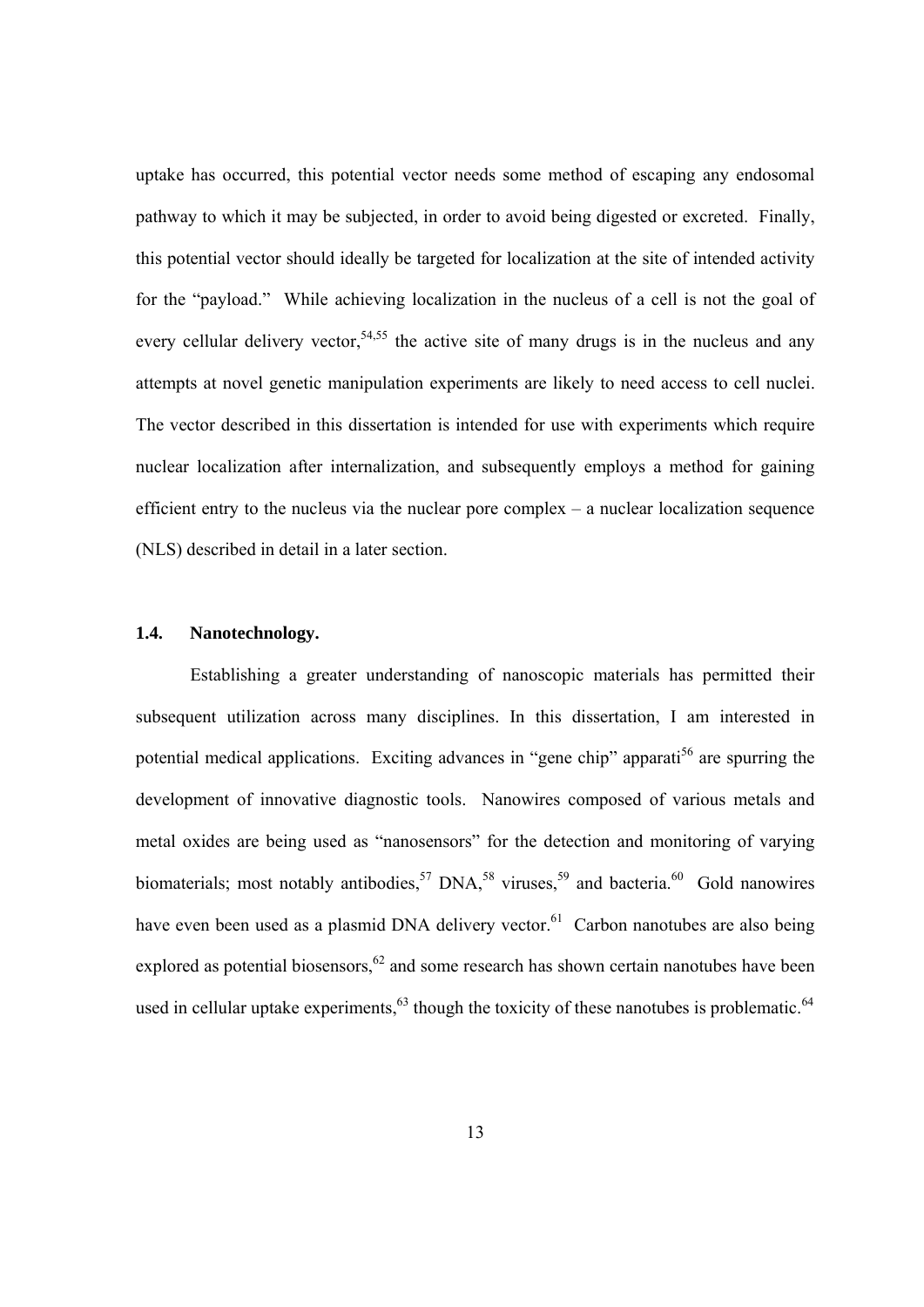Nanoparticles comprised of varying polymers<sup>65</sup> have been developed and used to aid in the cellular internalization of a range of materials both *in vitro*<sup>66</sup> and *in vivo*.<sup>67</sup> However, common issues with some such polymeric nanoparticles involve inefficiency of delivery<sup>68,69</sup> or cytotoxicity,  $70,71$  though very promising research using biodegradable polymers is currently being performed.<sup>72</sup> Many metallic colloids have been put to common use in biological experiments. Quantum dots (nanoparticles commonly comprised of a cadmiumselenide core and a zinc sulfide shell)<sup>73</sup> are used frequently as "tracers" during intracellular experiments.<sup>74,75</sup> Aluminum,<sup>76</sup> iron,<sup>77</sup> platinum,<sup>78</sup> silver,<sup>79</sup> and other metallic colloidal  $sols^{80,81}$  are also commonly used in many different bioapplications.

Unfortunately, using these materials as cellular delivery vectors can be subject to many issues. They can exhibit low delivery efficiency, expensive and prohibitively timeconsuming to make, difficult to modify or fine-tune, can be quite toxic, or perhaps have other inherent properties which make for problematic assays (i.e.: quantum dot "blinking"). Moreover, to get around some of these limitations, many cellular uptake experiments are run under complex/harsh conditions specifically in order to effect internalization of whatever moiety is intended to be delivered; that is, many experiments are dependant upon the use of chemical methods (i.e. digitonin, a chemical used to open pores in cellular membranes *in vitro*),<sup>82</sup> physical manipulation (i.e. microinjection: literally using a syringe to inject materials into cells, thus bypassing the cellular membrane)<sup>83,84</sup> or even electrical shocks (e.g. electroporation, which is the administering an electric shock to cells, causing pores in cellular membranes to open) $85$  to permit materials of interest to enter cells.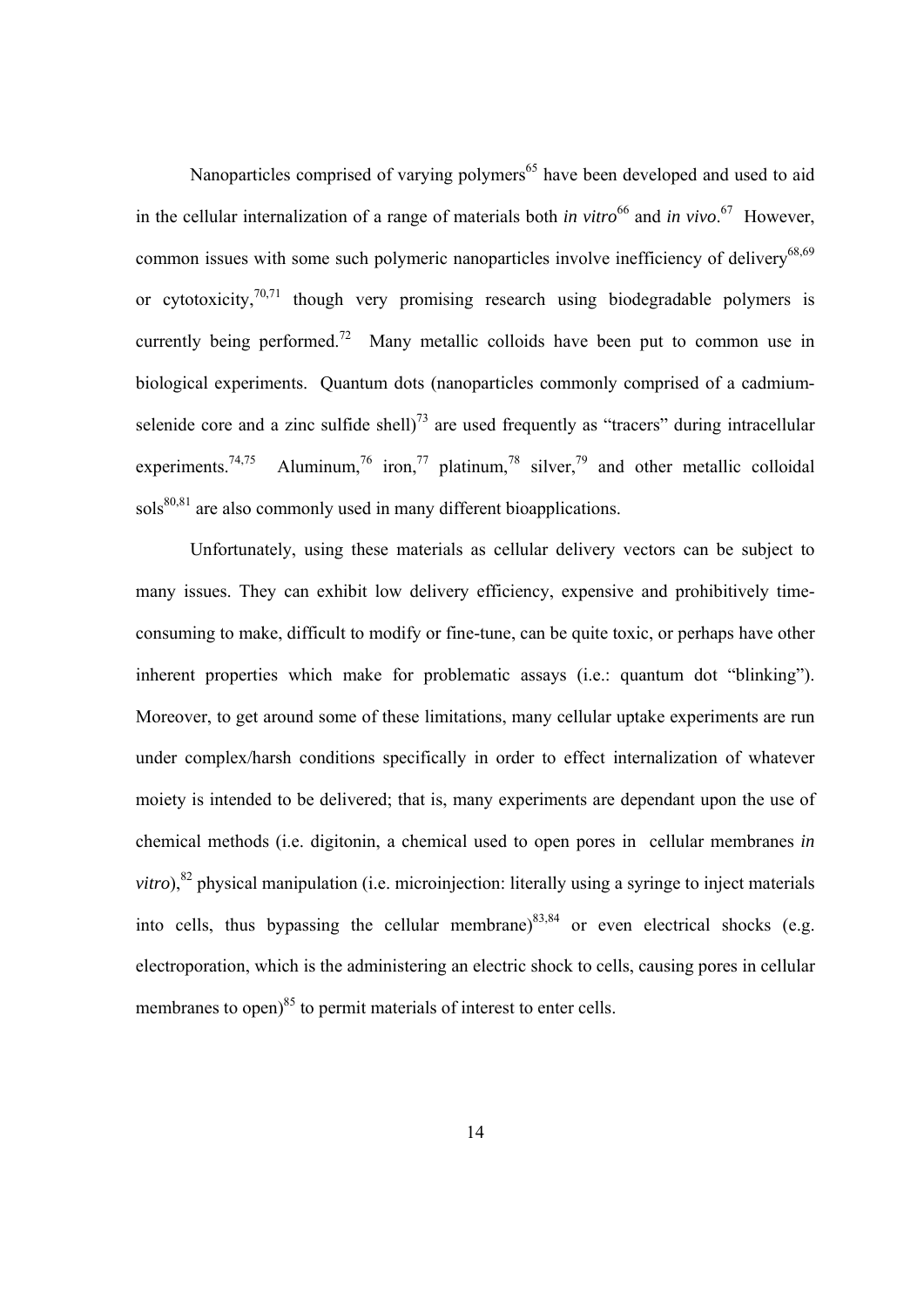#### **1.4.1. Colloidal Gold.**

Colloidal gold has perhaps the longest history of medicinal use of all metallic sols.<sup>86,87</sup> In the interest of constructing a novel drug delivery vector capable of cellular internalization, gold nanoparticles certainly are a strong candidate for such use: the biocompatibility of gold has been well established, $88$  gold nanoparticles are simple to make and easily size-tunable,<sup>89</sup> the surface chemistry of gold nanoparticles permit facile and straight-forward modification with different passivating ligands,<sup>90</sup> many biologically significant moieties have been shown to complex readily and in a stable fashion with gold nanoparticles,  $91$  and their optical properties – specifically the presence of a strong localized surface plasmon resonance band<sup>92</sup> – make for simple detection schema.

One potential problem<sup>93</sup> involved with using inorganic nanoparticles (or any prospective non-biodegradable delivery vector, for that matter) *in vivo*: the inability of the body to clear/excrete these particles. Since there is no way to easily dissolve metallic nanoparticles in cells, these particles can accumulate in a cell (which may impede cell growth), and the ability of the body to excrete these nanoparticles decreases dramatically when the diameter of the particles is larger than  $\sim$  5 nm.<sup>93</sup> However, while this is a serious consideration in the overall development of any inorganic nanoparticle intracellular delivery vehicle, the research described in this dissertation should be thought of as a preliminary *in vitro* "proof of concept" that the nanoparticle vehicles synthesized will localize in the nuclei of certain cells, and it is recognized that further refinement will be necessary to achieve proper future *in vivo* delivery capability.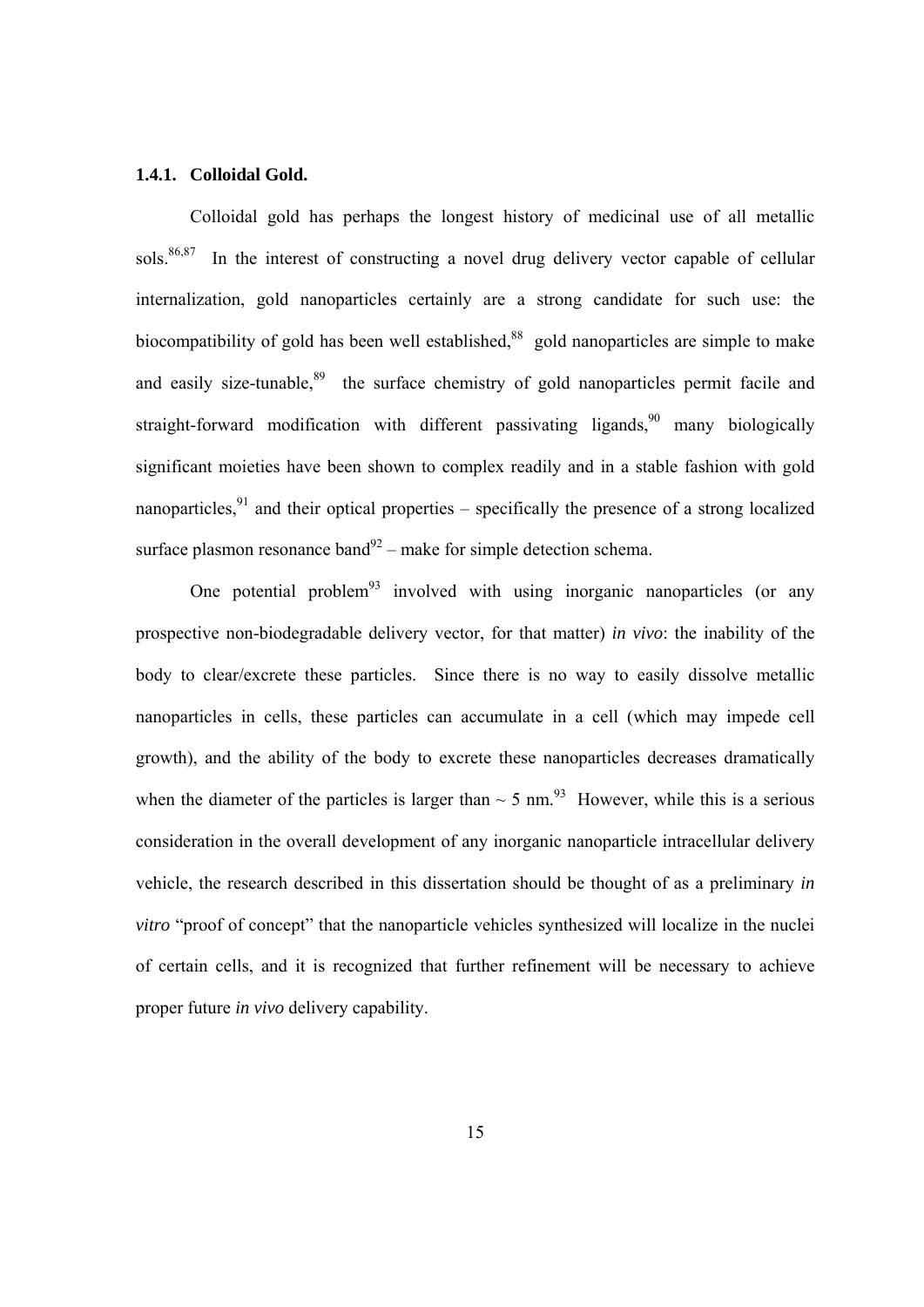#### **1.4.1.1. Synthesis of Gold Nanoparticles.**

 There have been many published methods of gold nanoparticle preparations in both aqueous and organic solutions since Faraday's groundbreaking work.<sup>86</sup> Generally, tetrachloroauric (HAuCl4) is reduced to form spheres of reasonably uniform diameter in all of these methods, but under widely-varying conditions: choice of reducing agent, differing reagent concentrations or order of addition of these reagents, differing temperatures, and mixing rate. All of these variations have been used to routinely synthesize spherical gold nanoparticles from 1 to 200 nm, $94$  and to construct nanoparticles modified with a panoply of functional and/or protective ligands, including carboxylic acids,  $95,96$  phosphenes,  $95$ oligonucleotides,  $97$  amines,  $98$  proteins,  $99$  enzymes,  $99$  and small drug molecules.<sup>100</sup>

 The most common method of synthesizing gold nanoparticles in aqueous solution is using sodium citrate as the reducing agent of HAuCl<sub>4</sub>, first demonstrated by Turkevich et al.<sup>101</sup> Briefly, an aqueous solution of HAuCl<sub>4</sub> is heated to 100 °C and kept at refluxing conditions. While stirring vigorously, an amount of sodium citrate is added quickly, resulting in the solution changing color from the initial yellow to clear, then to grey, and finally to burgundy, which marks the end of the reaction. The mixture is kept at  $100^{\circ}$ C for a further 15 minutes and subsequently cooled to room temperature, maintaining vigorous stirring throughout. Varying the initial ratio of sodium citrate to HAuCl<sub>4</sub> will determine the ultimate size of the nanoparticles; larger ratios yield smaller particles. The resulting nanoparticles will be approximately spherical, and have an overall negative surface charge, due to adsorption of citrate ions onto the surface. These surface charges, together with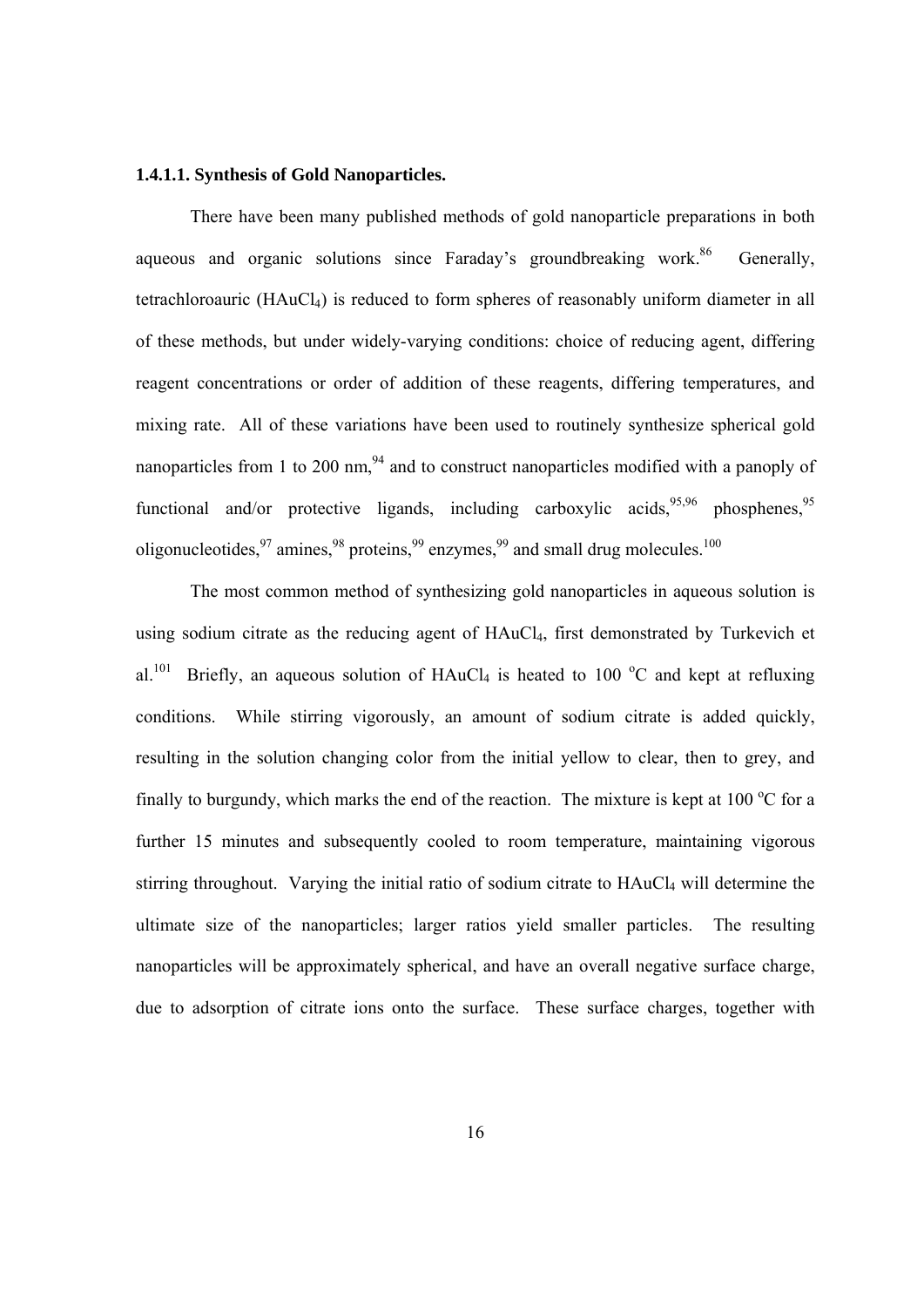counter ions in solution, form an electric double layer which causes nanoparticles to be repelled from one another in solution, thus preventing the aggregation of the colloids.

### **1.4.1.2. Stability of Gold Nanoparticles.**<sup>102</sup>

A colloidal system is defined as a suspension of solid particles dispersed in a continuous liquid phase. The nature and magnitude of interactions between particles in a suspension greatly affect the stability of the system. These interactions are typically characterized by the extent to which they either behave as a stabilizing or destabilizing force towards the system. For example, van der Waals forces – the collection of universal attractive forces between atoms and molecules – draw colloidal particles together while electrostatic forces – arising from a charged double layer present at each particle's surface – cause particles to be repelled from one another. If the attractive forces between particles in suspension become greater than the repulsive forces (e.g. if the distance between particles is smaller than the sum of their electric double layer distances), the particles will fuse irreversibly (flocculate) and precipitate.

Moreover, the addition of other species to a suspension – for example, a polymer – can induce either stabilization or flocculation of the particles in suspension. If an added polymer is non-adsorbing with respect to the particle surfaces, an attractive force may be created between two particles if a polymer molecule is ejected from between two approaching particle surfaces. Due to an osmotic pressure difference between the relatively high concentration of polymer outside the area between the two surfaces, the surfaces are subject to an attractive depletion force – a phenomenon known as depletion flocculation.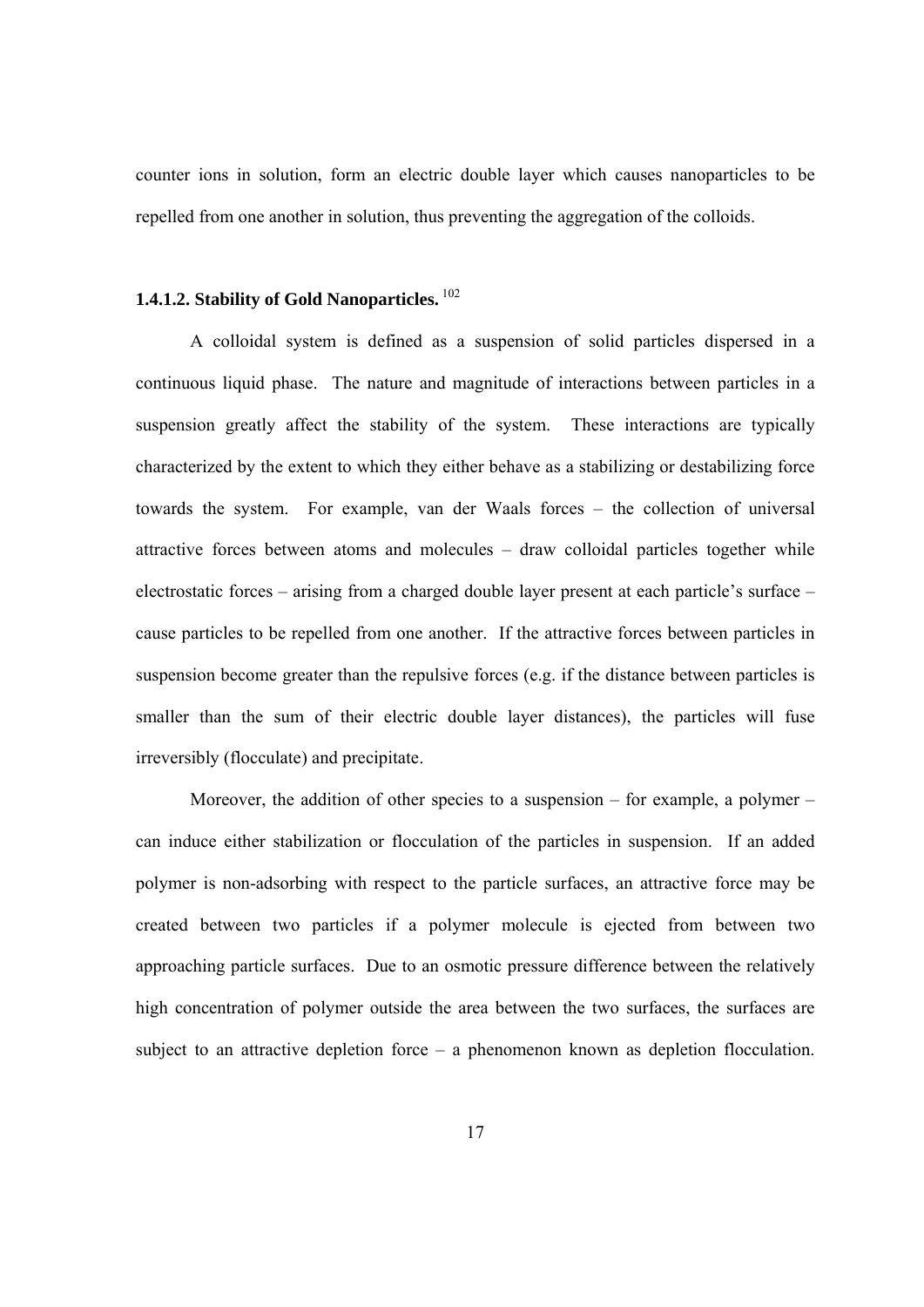However, at higher polymer concentrations, it is possible that polymer molecules would be unable to be ejected from the area between two approaching surfaces. This could give rise to a repulsive force with respect to the two surfaces as the polymer molecule(s) resist compression; this is known as depletion stabilization. If an added polymer is capable of simultaneously adsorbing to more than one particle in suspension, this polymer will hold the particles together, giving rise to a phenomenon known as bridging flocculation. The degree to which a polymer capable of adsorbing to a particle in suspension can create a thick, dense adsorbed layer completely covering each individual particle will determine the amount of steric stabilization afforded to the system. Using a polyionic polymer in a suspension where the particles are oppositely-charged compared to the polymer will likely result in bridging, and subsequent flocculation. However, adsorption of a polyionic polymer to neutral particles in suspension then effectively adds an electrostatic stabilization mechanism to any steric stabilization effects. This is known as electrosteric stabilization, and is very common in biological systems.

#### **1.5. Existing Intracellular Delivery Vehicles.**

Scientists are continually developing and refining the ability to both deliver desired therapeutic molecules to specific areas in the body and to selectively manipulate genetic material in a living cell. Cancer research is just one of the many possible fields of biomedical research which would benefit greatly from advances in targeted drug delivery and tailored gene manipulation. In general, the development of an efficient, non-cytotoxic vector with which to deliver any molecule of choice into desired cells – and specifically into cell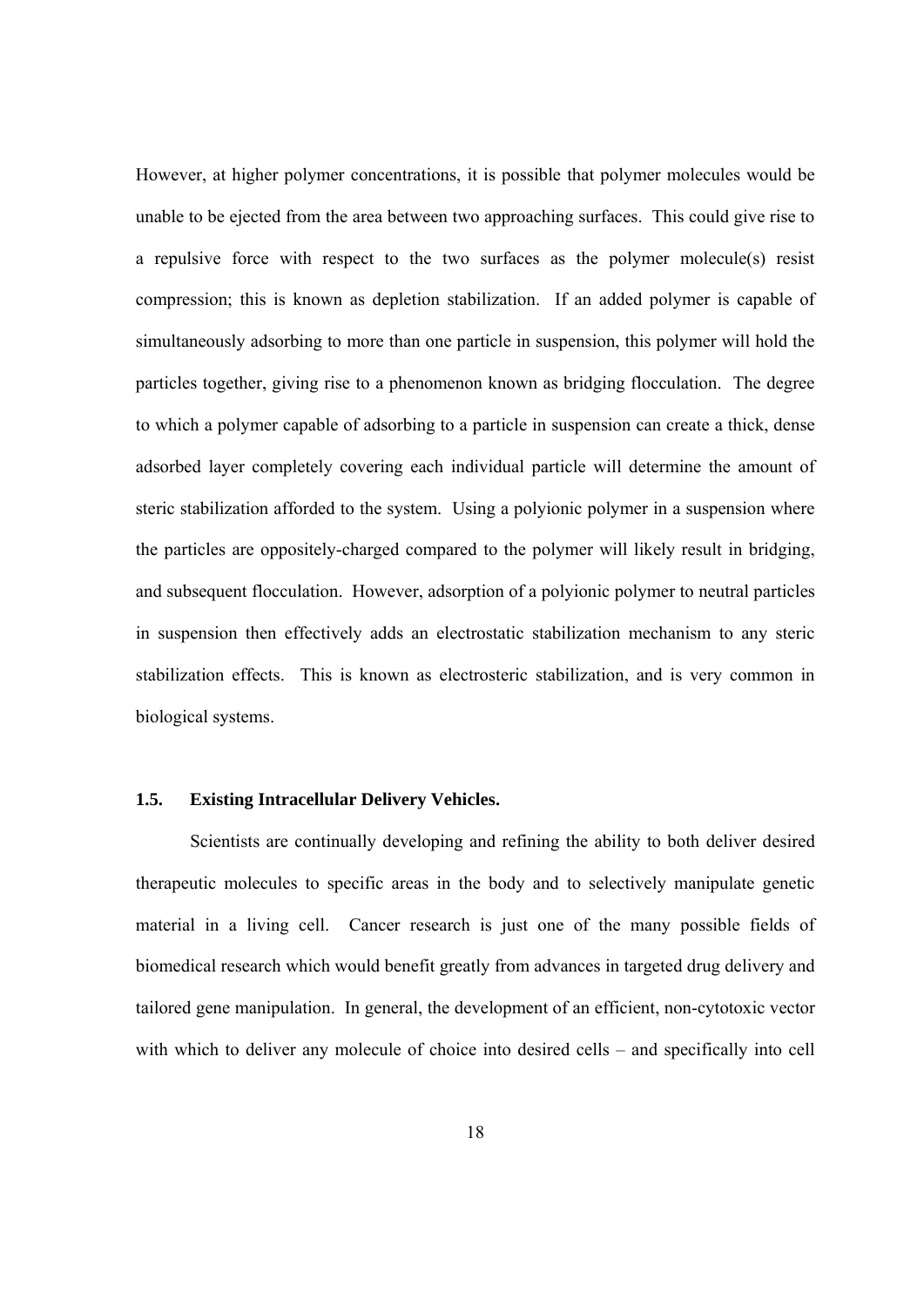nuclei – would be of great value with regard to typical experiments. A prospective reliable delivery vector could prove invaluable in defining intracellular mechanisms (i.e. transport mechanisms, feedback mechanisms in protein synthesis, etc.), examining known oncogenes and tumor repressor mechanisms, or perhaps aid in the discovery of new dynamics of this nature. To that end, there have been many different methods developed to deliver genetic material or molecules of biological significance to locations within cells, and a brief review of these vectors is in order.

### **1.5.1. Viral Vectors.**

Many different methods of implementing targeted drug delivery and genetic modification are currently being used and refined. For example, mammalian viruses – retroviruses,<sup>103</sup> adenoviruses,<sup>104,105</sup> adeno-associated viruses,<sup>106,107</sup> and even plant viruses<sup>108,109</sup> – are themselves commonly being "re-outfitted" to function as a delivery vehicle for a payload of genetic material. This strategy is an attempt to modify the DNA of a given cell; take an existing vehicle (a virus) which is known both to invade cells and deliver genetic material with high efficiency, and merely replace the intrinsic, otherwise celldamaging/disease-causing bits with some desired genetic material. A vector of this composition would seem to be ideal with respect to actually delivering some moiety of consequence. Disappointingly, the major obstacles in using these modified viruses *in vivo* are the propensity for the vectors themselves to elicit a strong immune response, and they can also be quite toxic. Furthermore, the modification of these viruses is a non-trivial procedure, and the viruses themselves inherently limit the "payload" for potential delivery only to what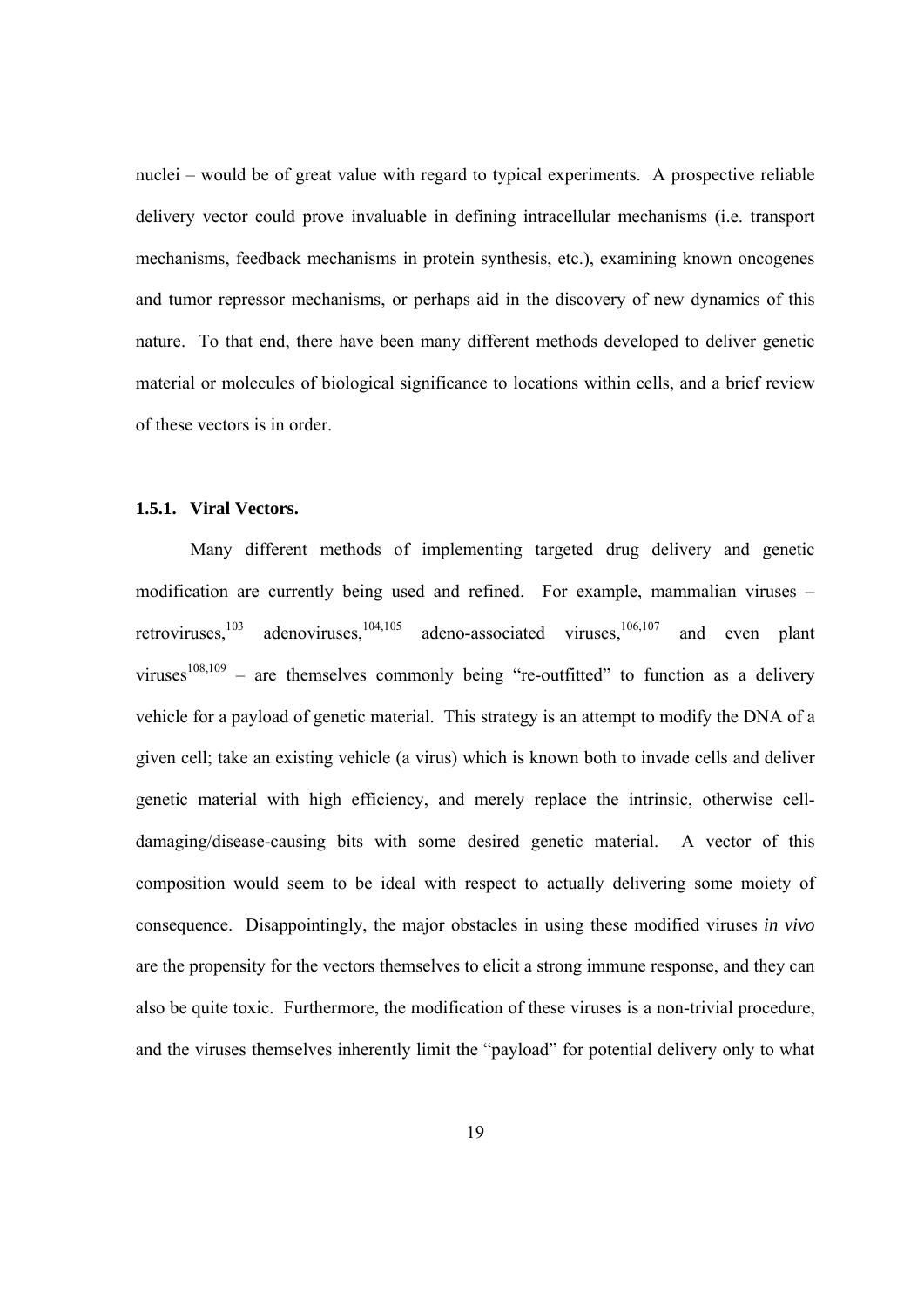can fit inside a native virus with a typical diameter of  $30 - 100$  nm. Also, uncontrolled recombination can be a concern in using a viral vector, since each specific function of a given virus' inherent  $DNA/RNA$  may not always be clear.<sup>110</sup> It should be mentioned that plant viruses are least limited by these considerations.

#### **1.5.2. Non-Viral Vectors.**

 Other approaches to targeted genetic manipulation involve delivery methods of a nonviral nature. Liposomes, $^{111}$  hydrogels, $^{112}$  and dendrimers $^{113}$  have been used successfully as carriers for genetic material in cellular uptake experiments. Gene guns<sup>114</sup> have been used to achieve the same effects, although this method is typically more for use with plant cell transfection than with mammalian cells due to the more robust character of the exterior membrane of plant cells. Even "naked" DNA (and cationic-packed DNA)<sup>115,116</sup> has been shown to be taken up by certain cells under specific circumstances. However, all of these methods – especially the latter three – can be inefficient, are often cytotoxic, are prone to inserting DNA non-specifically in cells (increasing likelihood of tumor formation), and will often only yield a transient transfection of the desired DNA instead of a permanent change. $117,118$ 

### **1.5.3. Viral/Non-Viral Combination Vectors.**

While there is much current research attempting to manipulate entire viruses in such a fashion as to make them plausible cellular delivery vectors, various active regions of the viruses of themselves have been extremely valuable research tools. Scientists have long been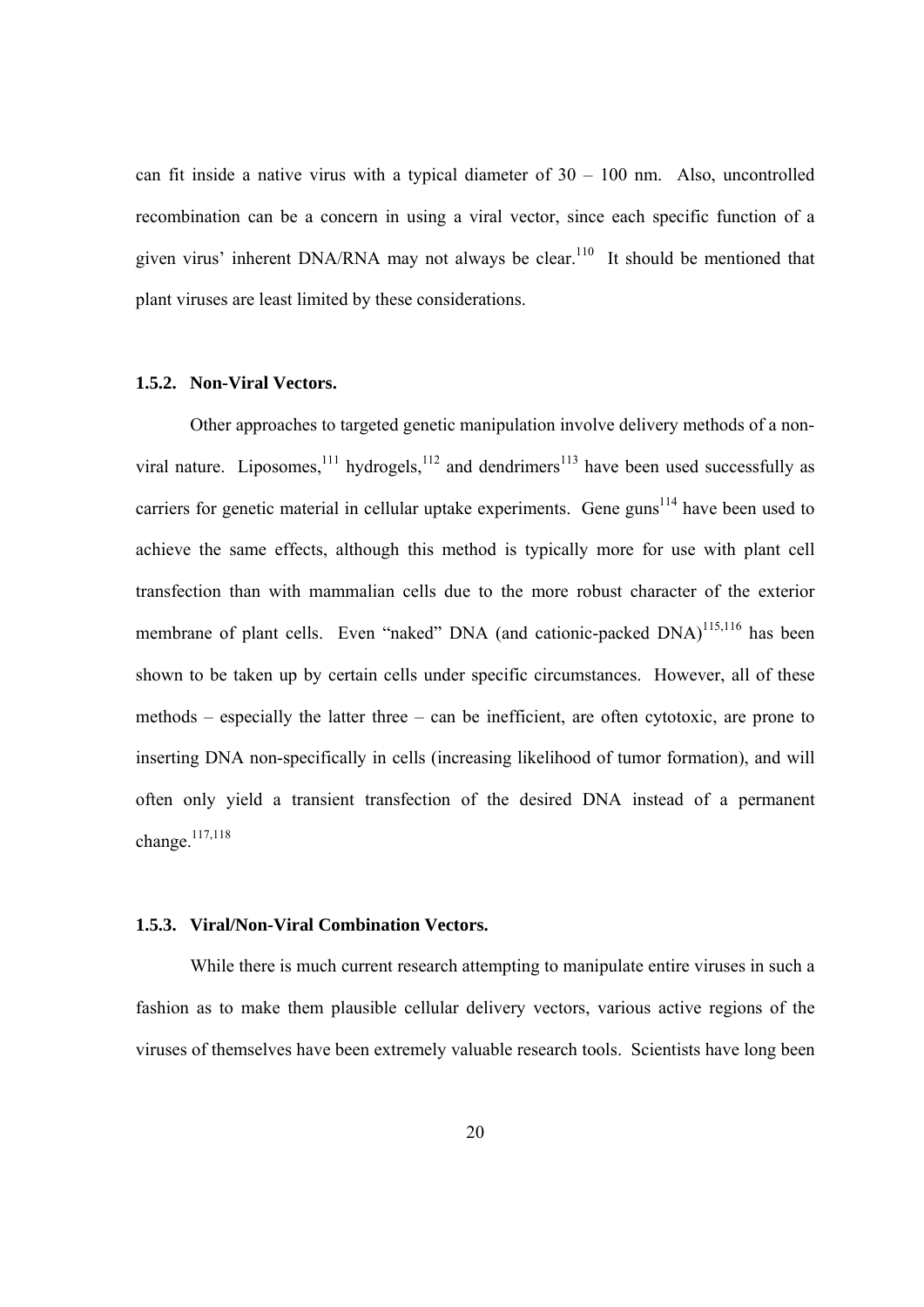using relevant pieces of viruses as biological probes;  $119$  one such piece being the NLS sequence of the simian virus 40 (SV40) large tumor ("large T") antigen.

### **1.5.3.1. SV40 Large T NLS.**

SV40, a polyomavirus, was discovered in 1959 as a contaminant in poliovirus vaccines prepared using rhesus monkey renal cell cultures.<sup>120</sup> It was found that this virus could induce large tumors in rodents (hence the "large T" moniker) and immortalize many types of cells in culture (including human cells). The entire SV40 large T antigen is an oncoprotein known to both stimulate cell division and attenuate intrinsic cellular tumor suppression mechanisms, such as the p53 regulatory mechanism.<sup>121</sup> The large T NLS peptide sequence – PKKKRKV – is a very small piece of the entire antigen (708 amino acids),  $122$  and is itself the most thoroughly-characterized NLS.<sup>123</sup> It has been shown to effectively penetrate cell nuclei using a mediated process via nuclear pore complexes.<sup>83</sup>

Some of the seminal studies examining nuclear penetration involving this peptide sequence were performed using colloidal gold stabilized with a conjugate of large T bound to larger proteins, notably bovine serum albumin  $(BSA)$ .<sup>84,124</sup> In this early research, these complexes were microinjected into both amoeba and BALB/3T3 cells, and differing parameters (i.e. using different peptides, using point-mutated peptide sequences, varying carrier protein) were manipulated to examine the extent to which nuclear localization would or would not take place. The gold nanoparticle merely functioned as a marker for the complexes' location as determined via transmission electron microscopy (TEM) analyses post-incubation.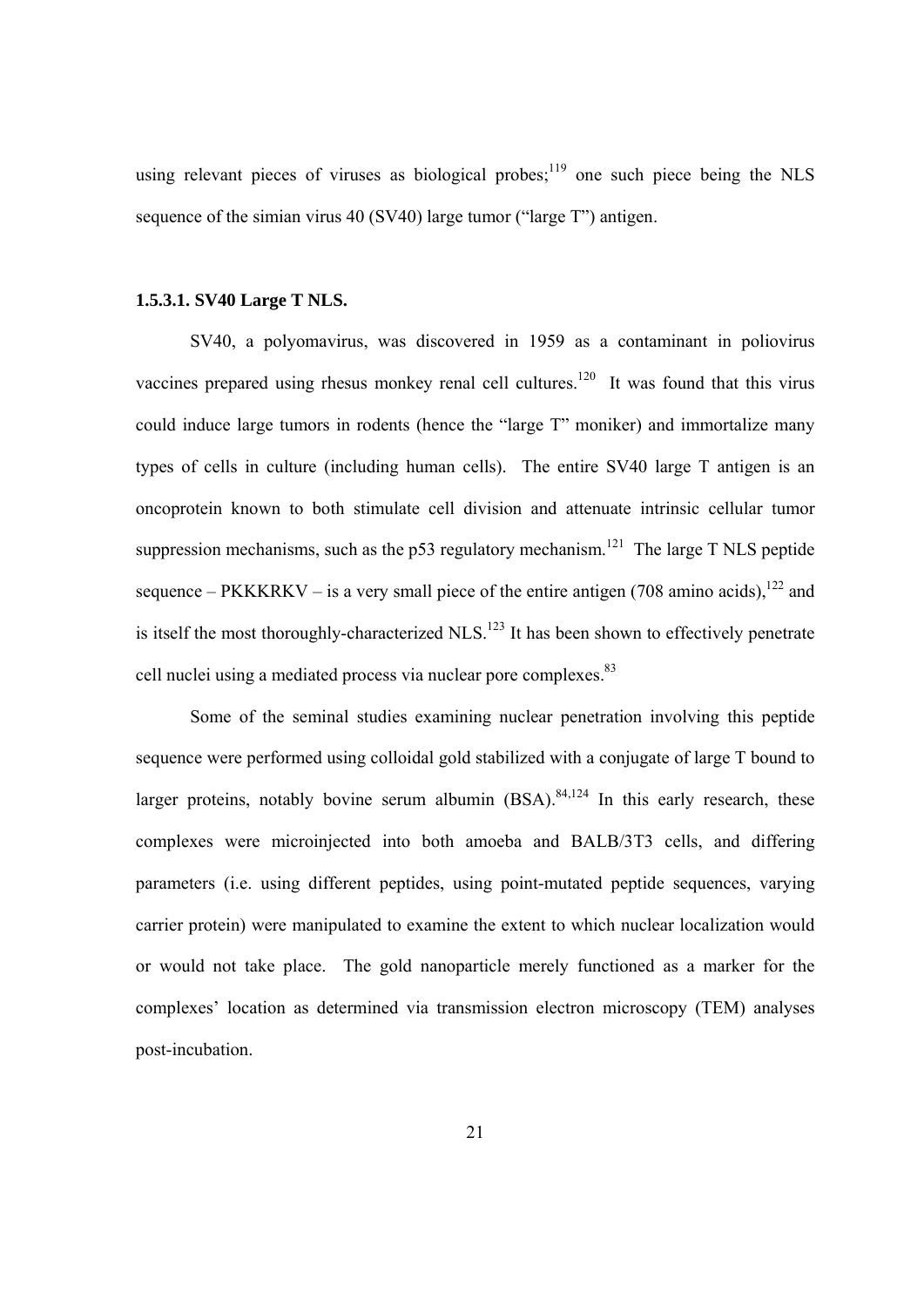#### **1.6. Summary.**

There is a distinct need for innovative approaches to intracellular drug delivery and genetic manipulation. Whether one desires to activate/suppress/change a given gene in a particular cell, deliver a therapeutic molecule to a specific organelle within a cell, or even if one merely wants to probe a cellular process of interest, then getting moieties of interest into cells reliably, efficiently, and without generating significant toxicity is of paramount importance.

This dissertation demonstrates that an intracellular delivery vehicle can be developed using large T/BSA-gold nanoparticle complexes. In order to examine the potential interaction of these complexes with cells cultured *in vitro*, human cervical cancer cells (HeLa) were selected for analysis since they are a very widely-used cell line, easy to maintain, and allow for facile transport of external moieties across their cell membrane. Additionally, the degree to which complexes could efficiently localize in cell nuclei even when administered merely by incubating cells in media containing these complexes was demonstrated and quantified. Moreover, various parameters of particle synthesis (i.e. number of large T peptides per BSA, overall stability of large T/BSA-colloidal gold complexes, nanoparticle diameter, temperature, etc.) were tested to optimize the internalization and subsequent nuclear localization of these complexes.

 Using colloidal gold as a "scaffold" upon which one can place a stabilizing, non-toxic substance (such as a serum albumin, for example) which itself can be quickly and relatively easily modified with certain peptide sequences that target either specific cells or particular organelles/locations inside cells is the ultimate long-range goal for the line of scientific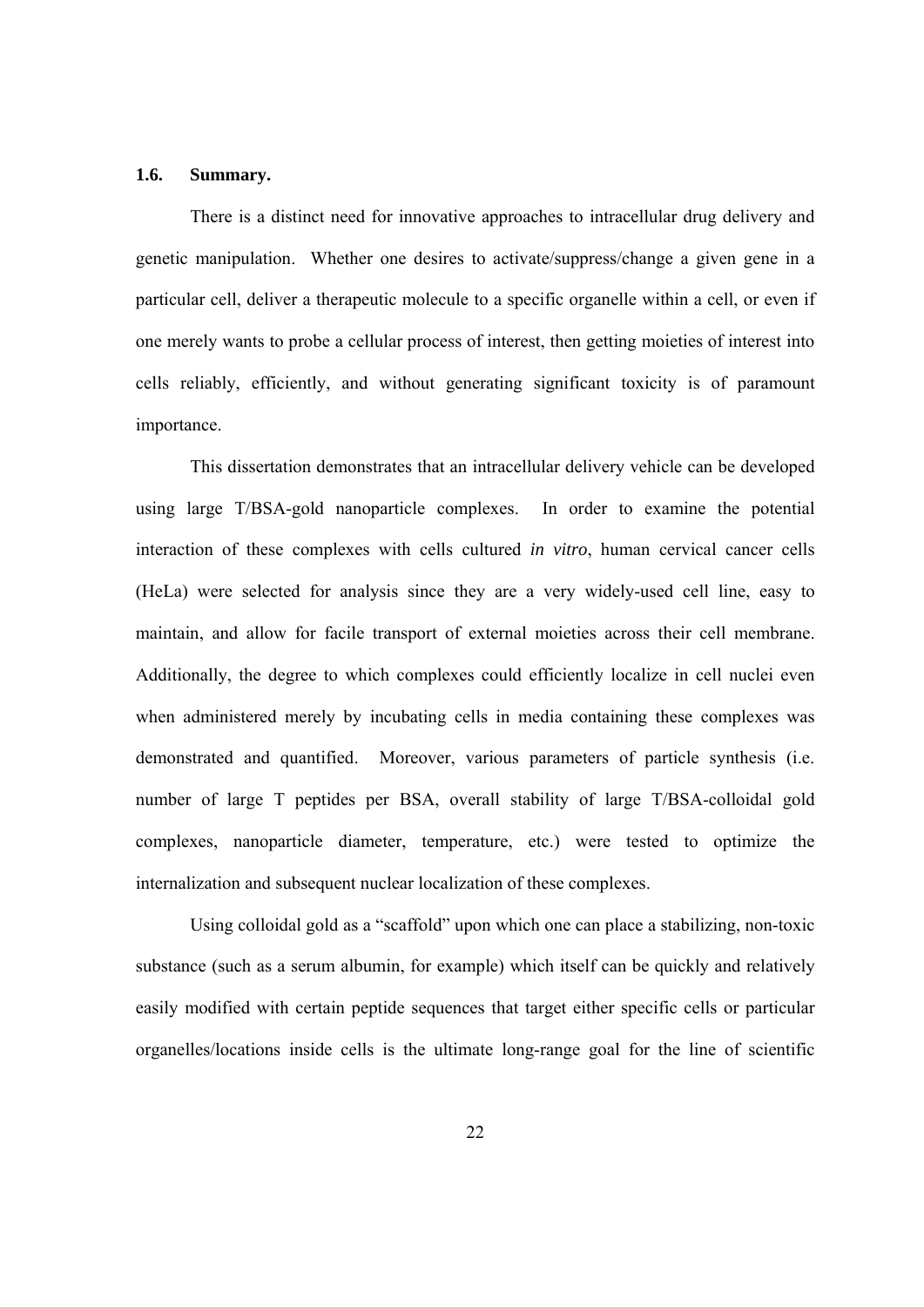inquiry detailed in this dissertation. There is a precedent for this idea – Feldherr et al used such colloidal constructs in their ground-breaking examinations of nuclear uptake mechanisms.<sup>83,84</sup> However, the quantification of cellular internalization of exogenous nanoparticles has not been previously presented.

One other issue involved in intracellular experimentation: imaging methods used when examining cells after incubation with colloidal gold delivery vectors (i.e.: video enhanced color differential interference contrast (VECDIC) microscopic techniques, TEM, confocal microscopy) have considerable limitations concerning potential delivery methods themselves. For example, VECDIC and confocal microscopy are both limited in the size of the discrete particles which can be detected, and TEM employs a random sectioning of cells for examination, potentially leading to inaccurate reporting of internalization. To address this issue, the use of inductively-coupled plasma – optical emission spectroscopy (ICP-OES) as a routine detection method of nanoparticle complex internalization was defined and developed. This technique provided quantitative information otherwise unavailable via other common detection methods.

While the research presented on the following pages does not attempt to address all the issues in designing the ideal delivery method or probe described previously, this research can be seen as a "first step" with regard to both learning about issues associated with cellular uptake of colloidal constructs and eventually addressing potential needs of cancer research in general.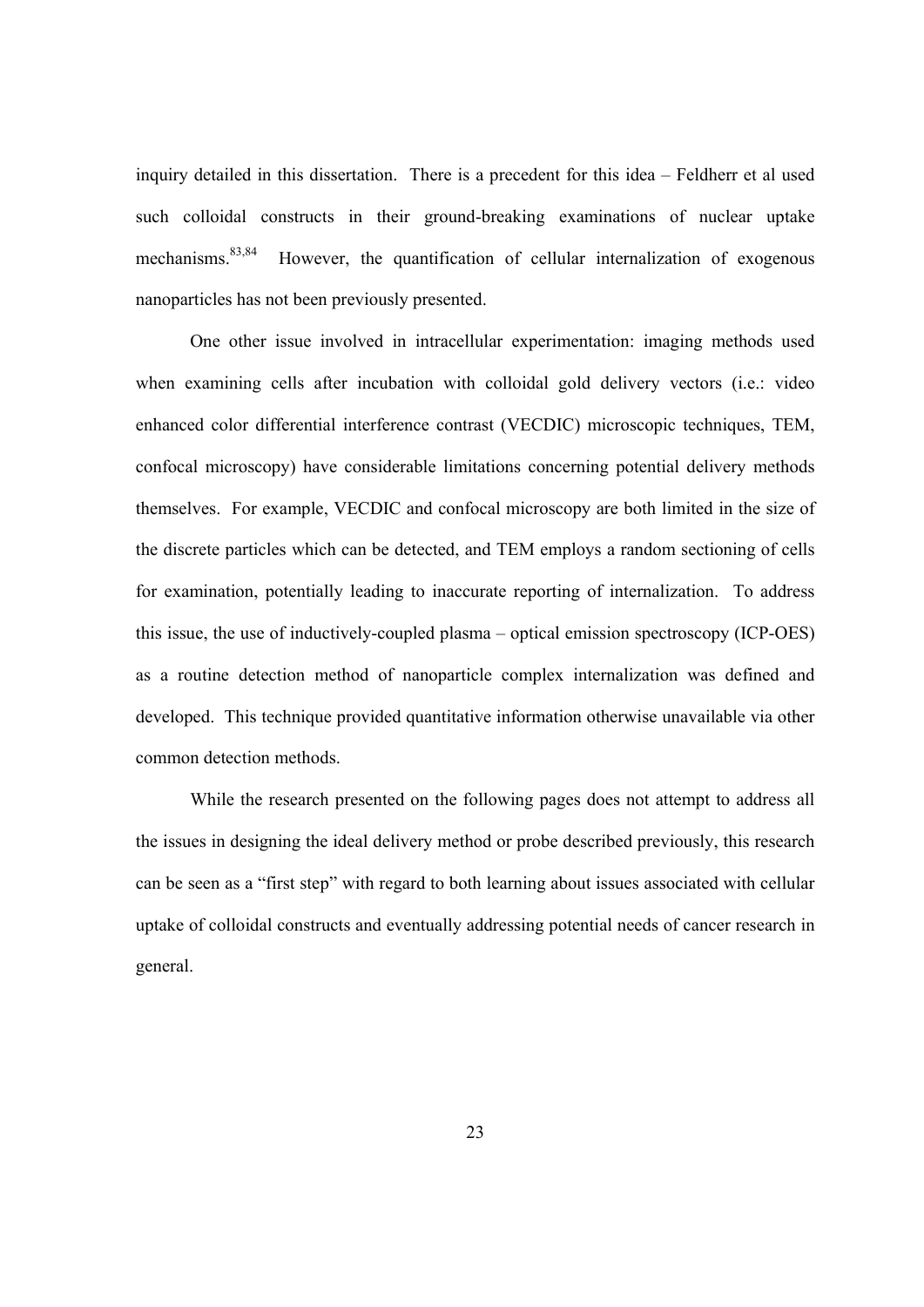# **1.7. References.**

1 Hussain, S. P.; Hofseth, L. J.; Harris, C. C. *Nature Reviews*, **2003**, *3*, 276 – 285.

<sup>2</sup> Smith, J. S.; Green, J.; Berrington de Gonzalez, A.; Appleby, P.; Peto, J.; Plummer, M.; Franceschi, S.; Beral, V. *Lancet*, **2003**, *361*, 1159 - 67.

3 Jones, P. A.; Baylin, S. B. *Nature Reviews: Genetics*, **2002**, *3*, 415 – 428.

4 Kuper, H.; Adami, H.-O.; Trichopoulos, D. *Journal of Internal Medicine*, **2000**, *248*, 171 – 183.

5 Clemons, M.; Goss, P. *New England Journal of Medicine*, **2001**, *344(4)*, 276 – 285.

6 Marks, P. A.; Rifkind, R. A.; Richon, V. M.; Breslow, R.; Miller, T.; Kelly, W. K. *Nature Reviews: Cancer*, **2001**, *1*, 194 – 202.

7 Calle, E. E.; Rodriguez, C.; Walker-Thurmond, K.; Thun, M. J. *New England Journal of Medicine*, **2003**, *348(17)*, 1625 – 1638.

8 Ueda, H.; Ullrich, S. J.; Gangemi, J. D.; Kappel, C. A.; Ngo, L.; Feitelson, M. A.; Jay, G. *Nature Genetics*, **1995**, *9*, 41 – 47.

9 Nigg, E. A. *Nature Reviews: Cancer*, **2002**, *2*, 1 – 11.

10 Carmeliet, P.; Jain, R. K. *Nature*, **2000**, *407*, 249 – 257.

<sup>11</sup> Bach, P. B.; Kelley, M. J.; Tate, R. C.; McCrory, D. C. *Chest*, **2003**, *123(1)*, 72 – 82.

12 Ilic, D.; O'Connor, D.; Green, S.; Wilt, T. *Cancer Causes Control*, **2007**, *18*, 279 – 285.

13 Otto, S. J.; Fracheboud, J.; Looman, C. W. N.; Broeders, M. J. M.; Boer, R.; Hendriks, J. H. C. L.; Verbeek, A. L. M.; de Koning, H. J. *Lancet*, **2003**, *361*, 1411 – 1417.

14 Walsh, J. M. E.; Terdiman, J. P. *Journal of the American Medical Association*, **2003**, *289(10)*, 1288 – 1296.

15 Noteborn, M. H. M.; Zhang, Y.-H.; van der Eb, A. J. *Mutation Research*, **1998**, 447 – 455.

16 Lian, F.; Hu, K.-Q.; Russell, R. M.; Wang, X.-D. *Int. J. Cancer*, **2006**, *119*, 2084 – 2089.

<sup>17</sup> http://dtp.nci.nih.gov/timeline/noflash/milestones/M4\_Nixon.htm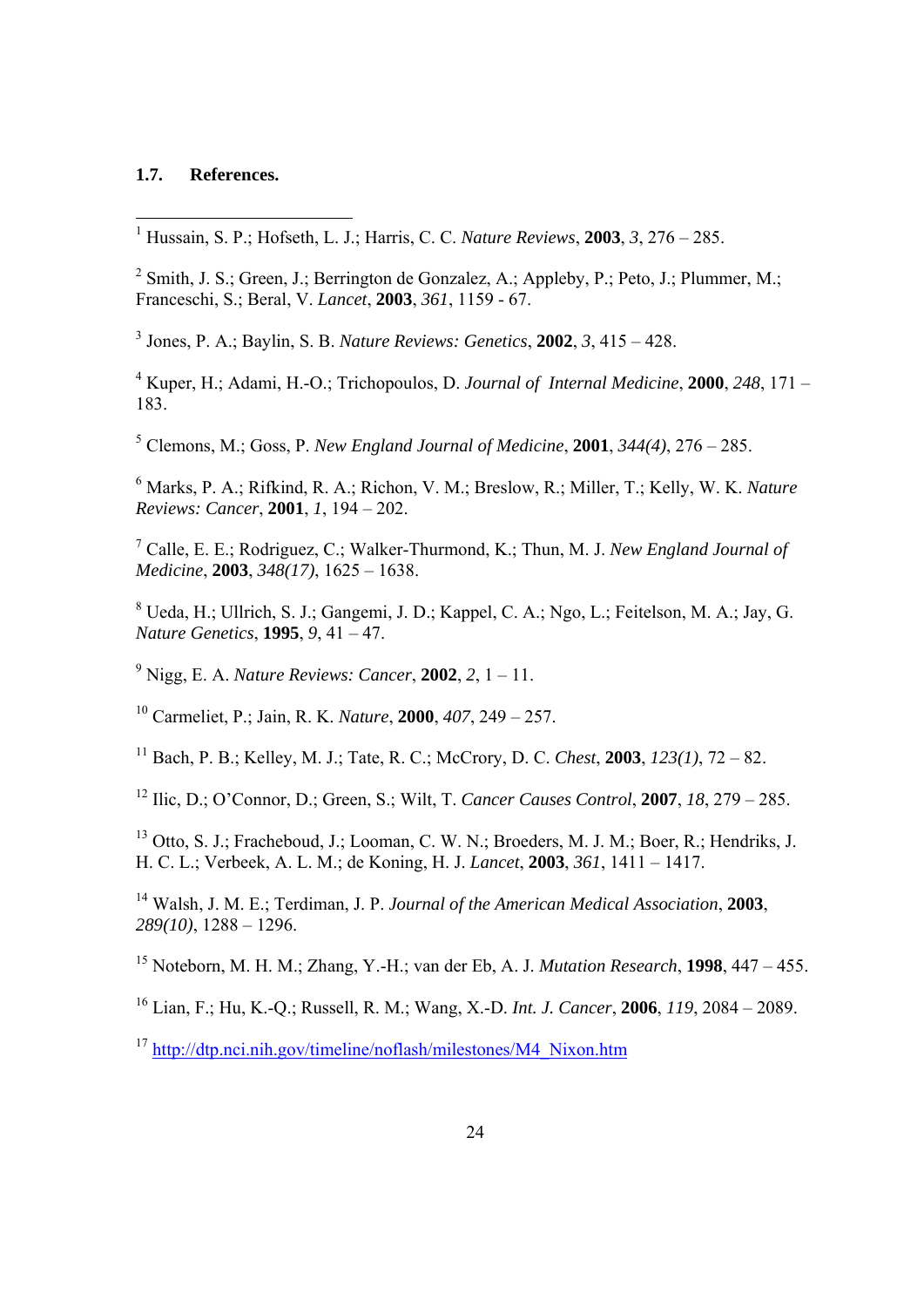18 Tagscherer, K. E.; Fassil, A.; Campos, B.; Farhardi, M.; Kraemer, A.; Bӧck, B. C.; Macher-Goeppinger, S.; Radlwimmer, B.; Wiestler, O. D.; Herold-Mende, C.; Roth, W. *Oncogene*, **2008**, 1 – 11.

19 Henson, J. D.; Neumann, A. A.; Yeager, T. R.; Reddel, R. R. *Oncogene*, **2002**, *21*, 598 – 610.

20 Mantovani, A.; Allavena, P.; Sica, A.; Balkwill, F. *Nature*, **2008**, *454*, 436- 454.

21 Mantovani, A.; Romero, P.; Palucka, A. K.; Marincola, F. M. *Lancet*, **2008**, *371*, 771 – 783.

22 Iwai, K.; Maeda, H.; Konno, T. *Cancer Research*, **1984**, *44*, 2115 – 2121.

23 Wyld, D. K.; Selby, P.; Perren, T. J.; Jonas, S. K.; Allen-Mersh, T. G.; Wheeldon, J.; Burchill, S. A. *Int. J. Cancer*, **1998**, *79*, 288 – 293.

<sup>24</sup> Gosselin, M. V.; Rubin, G. D.; Leung, A. N.; Huang, J.; Rizk, N. W. *Radiology*, **1998** *208(1)*, 209 – 215.

25 Kiesslich, R.; Burg, J.; Vieth, M; Gnaendiger, J.; Enders, M.; Delaney, P; Polgase, A.; McLaren, W.; Janell, D.; Thomas, S.; Nafe, B.; Galle, P. R.; Neurath, M. F. *Gasteroenterology*, **2004**, *127*, 706 – 713.

26 Pinkel, D.; Straume, T.; Gray, J. W. *Proc. Natl. Acad. Sci. USA*, **1986**, *83*, 2934 – 2938.

<sup>27</sup> Jiao, X.; Eslami, A.; Ioffe, O.; Kwong, K. F.; Henry, M.; Zeng, Q.; Refaely, Y.; Burrows, W.; Gamliel, Z.; Krasna, M. J. *The Annals of Thoracic Surgery*, **2003**, *76(4)*, 996- 1000.

28 Nelson, H.; Petrelli, N.; Carlin, A.; Couture, J.; Fleshman, J.; Guillem, J.; Miedema, B.; Ota, D.; Sargent, D. *J. Nat. Cancer Inst.*, **2001**, *93(8)*, 583 – 596.

29 Spano, J.-P.; Chodkiewicz, C.; Maurel, J.; Wong, R.; Wasan, H.; Barone, C.; Létourneau, R.; Bajetta, E.; Pithavala, Y.; Bycott, P.; Trask, P.; Liau, K.; Ricart, A. D.; Kim, S.; Rixe, O. *Lancet*, **2008**, *371*, 2101 – 2108.

30 Bolla, M.; Gonzalez, D.; Warde, P.; Dubois, J. B.; Mirimanoff, R.-O.; Storme, G.; Bernier, J.; Kuten, A.; Sternbeg, C.; Gil, T.; Collette, L.; Pierart, M. *New England Journal of Medicine*, **1997**, *337(5)*, 295 – 300.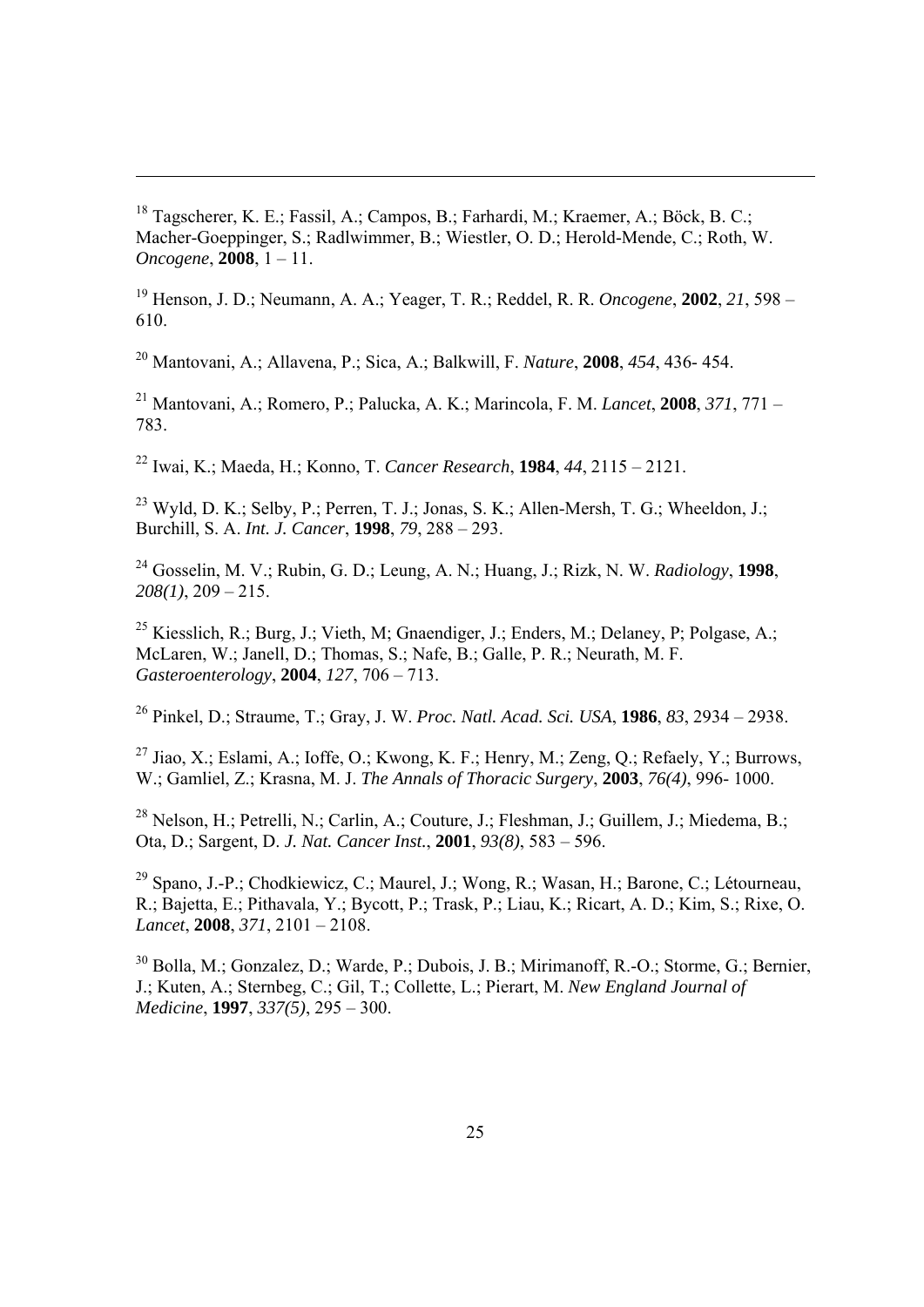31 Bubendorf, L.; Kolmer, M.; Kononen, J.; Kovisto, P.; Mousses, S.; Chen, Y.; Mahlamäki, E.; Schraml, P.; Moch, H.; Willi, N.; Elkahloun, A. G.; Pretlow, T. G.; Gasser, T. C.; Mihatsch, M. J.; Sauter, G.; Kallioniemi, O.-P. *J. Nat. Cancer Inst.*, **1999**, *91(20)*, 1758 – 1764.

32 Parmiani, G.; Castelli, C.; Dalerba, P.; Mortarini, R.; Rivoltini, L.; Marincola, F. M.; Anichini, A. *J. Nat. Cancer Inst.*, **2002**, *94(11)*, 805 – 818.

33 Lehman, P. *British Journal of Dermatology*, **2007**, *156*, 793 – 801.

34 Samuel, S. K.; Spencer, V. A.; Bajno, L.; Sun, J.-M.; Holth, L. T.; Oesterreich, S.; Davie, J. R. *Cancer Research*, **1998**, *58*, 3004 – 3008.

35 Giannakakou, P.; Sackett, D. L.; Kang, Y.-K.; Zhan, Z.; Buters, J. T. M.; Fojo, T.; Poruchynsky, M. S. *J. Biol. Chem.*, **1997**, *272(27)*, 17118 – 17125.

36 Blagosklonny, M. V.; Fojo, T. *Int. J. Cancer*, **1999**, *83*, 151 – 156.

<sup>37</sup> Gieschen, H. L.; Spiro, I. J.; Suit, H. D.; Ott, M. J.; Rattner, D. W.; Ancukiewicz, M.; Willett, C. G. *Int. J. Radiation Oncology Biol. Phys.*, **2001**, *50 (1)*, 127 – 131.

38 Bush, D. A.; Hillebrand, D. J.; Slater, J. M.; Slater, J. D. *Gastroenterology*, **2004**, *127 (5)*, S189 – S193.

39 Schwartz, D. L.; Einck, J.; Bellon, J.; Laramore, G. E. *Int. J. Radiation Oncology Biol. Phys.*, **2001**, *50 (2)*, 449 – 456.

40 Krämer, M.; Jäkel, O.; Haberer, T.; Kraft, G.; Schardt, D.; Weber, U. *Phys. Med. Biol*, **2000**, *45*, 3299 – 3317.

41 Huber, P. E.; Debus, J.; Latz, D.; Zierhut, D.; Bischof, M.; Wannenmacher, M.; Engenhart-Cabillic, R. *Radiotherapy and Oncology*, **2001**, *59*, 161 – 167.

42 Hoskin, P. J.; Saunders, M. I.; Dische, S. *Cancer*, **1999**, *86 (7)*, 1322 – 1328.

43 Al-Sarraf, M.; Pajak, T. F.; Marcial, V. A.; Mowry, P.; Cooper, J. S.; Stetz, J.; Ensley, J. F.; Velez-Garcia, E. *Cancer*, **1987**, *59*, 259 – 265.

44 Meresman, G. F.; Bilotas, M.; Buquet, R. A.; Barañao, R. I.; Sueldo, C.; Tesone, M. *Fertility and Sterility*, **2003**, *80 (2)*, 702 – 707.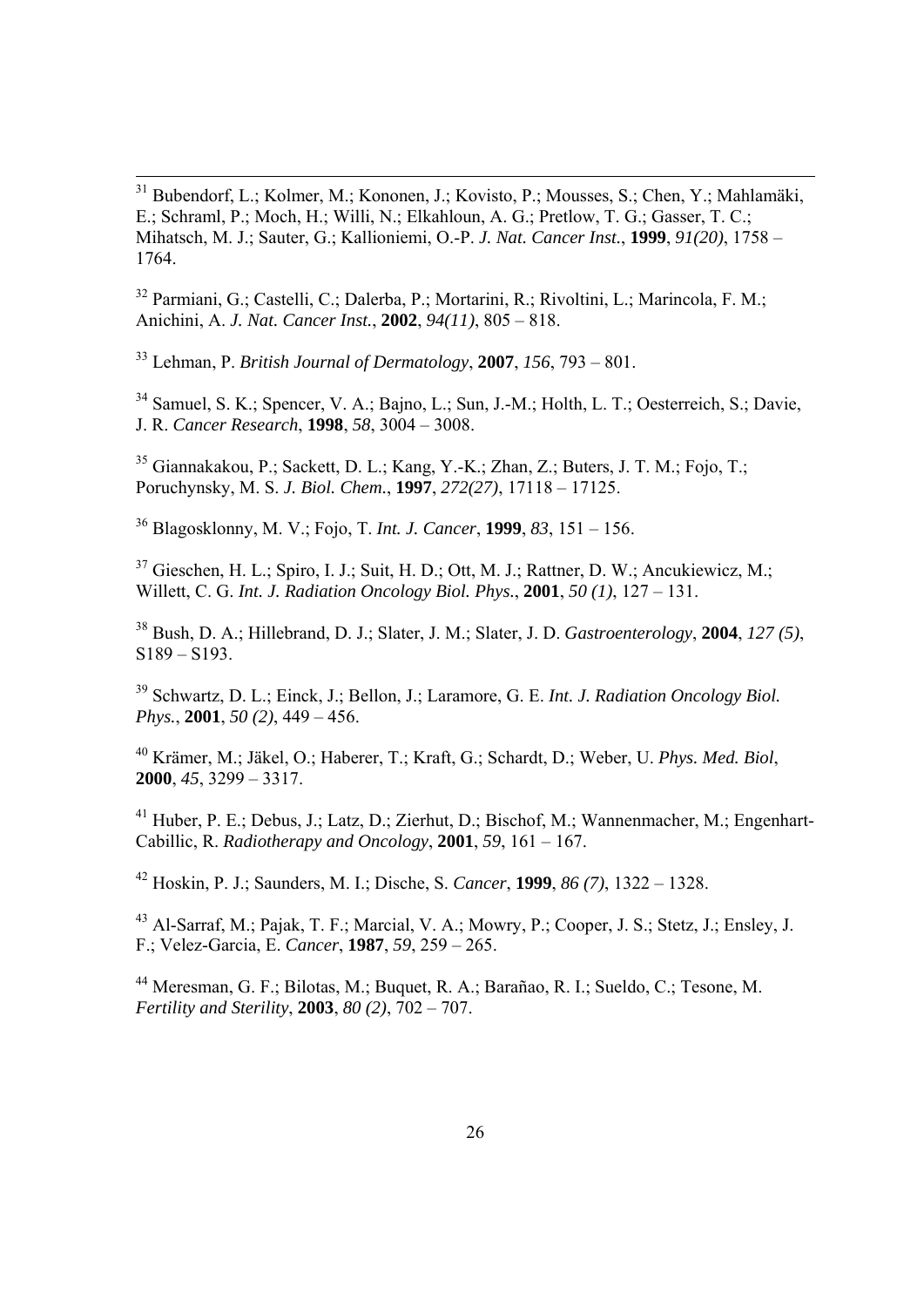45 Schneider, J.; Huh, M. M.; Bradlow, H. L.; Fishman, J. *J. Biol. Chem.*, **1984***, 259 (8)*, 4840  $-4845.$ 

46 Huggins, C. *Science*, **1967**, *156 (3778)*, 1050 – 1054.

47 Overgaard, M.; Jensen, M.-B.; Overgaard, J.; Hansen, P. S.; Rose, C.; Andersson, M.; Kamby, C.; Kjær, M.; Gadeberg, C. C.; Rasmussen, B. B.; Blichert-Toft, M.; Mouridsen, H. T. *Lancet*, **1999**, *353*, 1641 – 1648.

48 Mouridsen, H.; Gershanovich, M.; Sun, Y.; Pérez-Carrión, R.; Boni, C.; Monnier, A.; Apffelstaedt, J.; Smith, R.; Sleeboom, H. P.; Jänicke, F.; Pluzanska, A.; Dank, M.; Becquart, D.; Bapsy, P. P.; Salminen, E.; Snyder, R.; Lassus, M.; Verbeek, J. A.; Staffler, B.; Chaudri-Ross, H. A.; Dugan, M. *J. Clin. Oncol.*, **2001**, *19*, 2596 – 2606.

49 Pejawar-Gaddy, S.; Finn, O. J. *Crit. Rev. in Oncology/Hematology*, **2008**, *67*, 93 – 102.

50 von Mehren, M.; Adams, G. P.; Weiner, L. M. *Annu. Rev. Med.*, **2003**, *54*, 343 – 369.

51 Alberts, B.; Bray, D.; Hopkin, K.; Johnson, A.; Lewis, J.; Raff, M.; Roberts, K.; Walter, P. *Essential Cell Biology, 2nd Edition*, Garland Science, New York, NY, **2004**.

52 Smith, A. E.; Helenius, A. *Science*, **2004**, *304*, 237 – 242.

53 Decuzzi, P.; Ferrari, M. *Biomaterials*, **2007**, *28*, 2915 – 2922.

54 Hoye, A. T.; Davoren, J. E.; Wipf, P.; Fink, M. P.; Kagan, V. E. *Acc. Chem. Res.*, **2008**, *41 (1)*, 87 – 97.

55 Rosania, G. R. *Current Topics in Medicinal Chemistry*, **2003**, *3*, 659 – 685.

56 Langer, R.; Tirrell, D. A. *Nature*, **2004**, *428*, 487 – 492.

57 Zheng, G.; Patolsky, F.; Cui, Y.; Wang, W. U.; Lieber, C. M. *Nature Biotechnology*, **2005**, *23 (10)*, 1294 – 1301.

58 Hahm, J.; Lieber, C. M. *Nano Letters*, **2004**, *4 (1)*, 51 – 54.

59 Patolsky, F.; Zheng, G.; Hayden, O.; Lakadamyali, M.; Zhuang, X.; Lieber, C. M. *Proc. Nat. Acad. Sci.*, **2004**, *101 (39)*, 14017 – 14022.

60 Pal, S.; Alocilja, E. C.; Downes, F. P. *Biosensors and Bioelectronics*, **2007**, *22*, 2329 – 2336.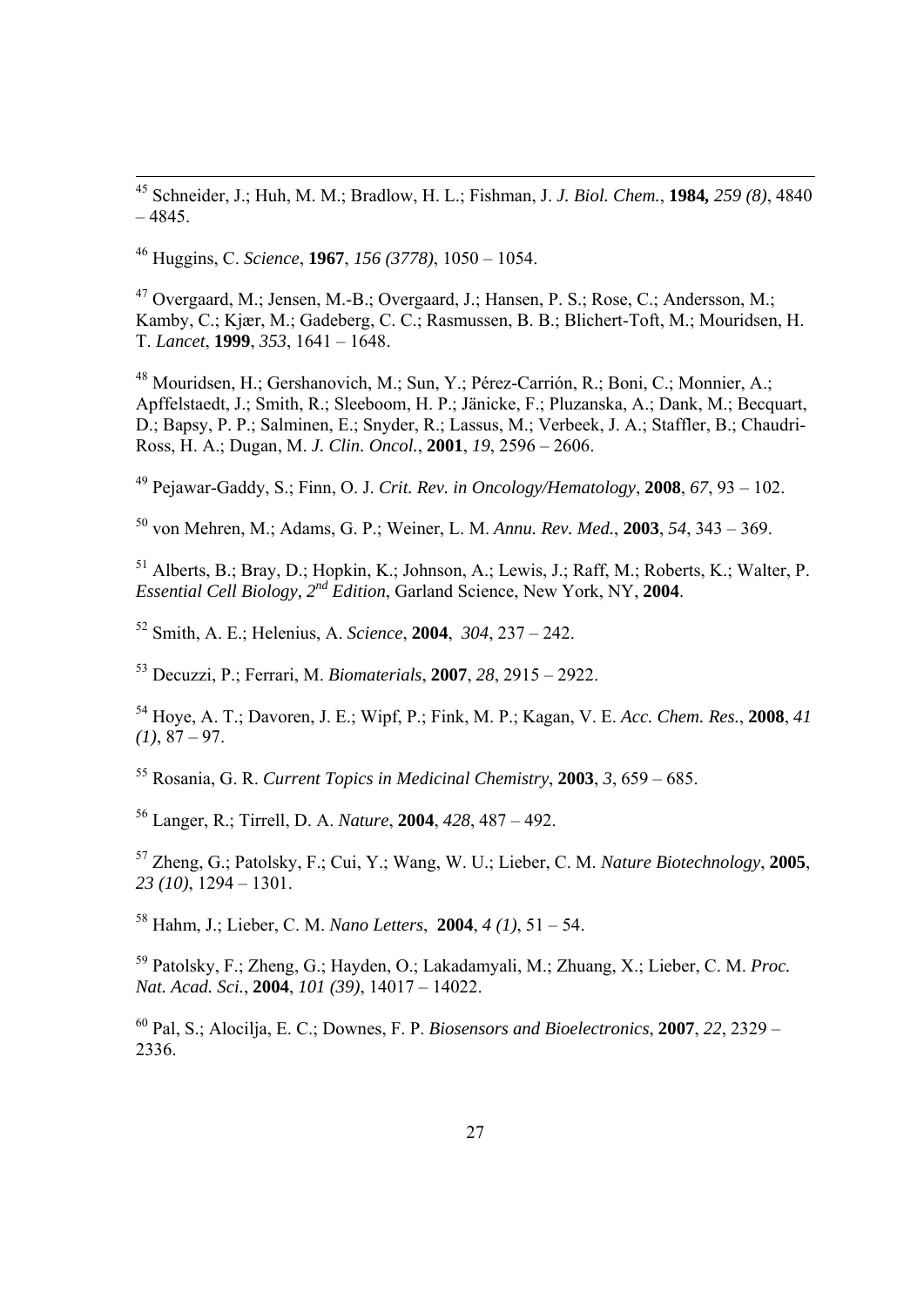61 Kuo, C.-W.; Lai, J.-J.; Wei, K. H.; Chen, P. *Nanotechnology*, **2008**, *19*, 1 – 7.

62 Li, C.; Curreli, M.; Lin, H.; Lei, B.; Ishikawa, F. N.; Datar, R.; Cote, R. J.; Thompson, M. E.; Zhou, C. *J. Am. Chem. Soc.*, **2005**, *127*, 12484 – 12485.

63 Kam, N. W. S.; O'Connell, M.; Wisdom, J. A; Dai, H. *Proc. Nat. Acad. Sci.*, **2005**, *102 (33)*, 11600 – 11605.

64 James, J. T.; McCluskey, R.; Arepalli, S.; Hunter, R. L. *Critical Reviews in Toxicology*, **2006**, *36*, 189 – 217.

65 Brigger, I.; Dubernet, C.; Couvreur, P. *Adv. Drug Del. Rev.*, **2002**, *54*, 631 – 651.

66 Hans, M. L.; Lowman, A. M. *Curr. Opin. Sol. State and Mat. Sci.*, **2002**, *6*, 319 – 327.

67 You, H. S.; Lee, K. H.; Oh, J. E.; Park, T. G. *Journal of Controlled Release*, **2000**, *68*, 419  $-431.$ 

68 Cherng, J.-Y.; van de Wetering, P.; Talsma, H.; Crommelin, D. J. A.; Hennik, W. E. *Pharm. Res.*, **1996**, *13 (7)*, 1038 – 1042.

69 Huang, M.; Khor, E.; Lim, L.-Y. *Pharm. Res.*, **2004**, *21 (2)*, 344 – 353.

70 Fischer, D.; Li, Y.; Ahlmeyer, B.; Krieglstein, J.; Kissel, T. *Biomaterials*, **2003**, *24*, 1121 – 1131.

71 Kirchner, C.; Javier, A. M.; Susha, A. S.; Rogach, A. L.; Kreft, O.; Sukhorukov, G. B.; Parak, W. J. *Talanta*, **2005**, *67*, 486 – 491.

72 Shenoy, D.; Little, S.; Langer, R.; Amiji, M. *Mol. Pharm.*, **2005**, *2 (5)*, 357 – 366.

73 Pinaud, F.; King, D.; Moore, H.-P.; Weiss, S. *J. Am. Chem. Soc.*, **2004**, *126*, 6115 – 6123.

74 Ballou, B.; Lagerholm, B. C.; Ernst, L. A.; Bruchez, M. P.; Waggoner, A. S. *Bioconj. Chem.*, **2004**, *15*, 79 – 86.

75 Gao, X.; Cui, Y.; Levenson, R. M.; Chung, L. W.; Nie, S. *Nature Biotechnology*, **2004**, *22 (8)*, 969 – 976.

76 Jouet, R. J.; Warren, A. D.; Rosenberg, D. M.; Bellitto, V. J.; Park, K.; Zachariah, M. R. *Chem. Mater.*, **2005**, *17 (11)*, 2987 – 2996.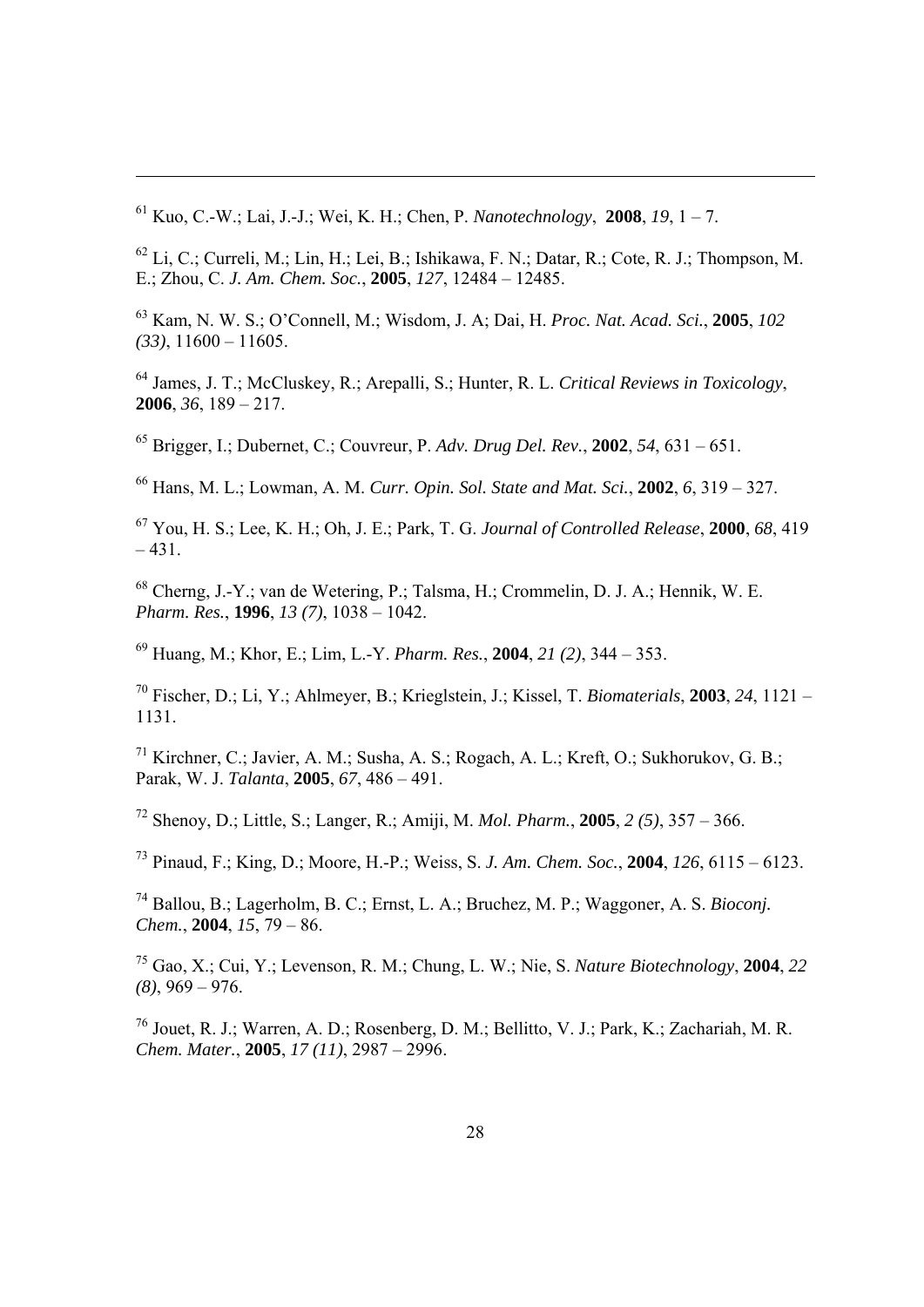77 Gupta, A. K.; Gupta, M. *Biomaterials*, **2005**, *26*, 3995 – 4021.

- 78 Hrapovic, S.; Liu, Y.; Male, K. B.; Luong, J. H. T. *Anal. Chem.*, **2004**, *76*, 1083 1088.
- 79 Redmond, P. L.; Wu, X.; Brus, L. *J. Phys. Chem. C*, **2007**, *111*, 8942 8947.
- 80 Murayama, H.; Narushima, T.; Negishi, Y.; Tsukuda, T. *J. Phys. Chem. B*, **2004**, *108 (11)*,  $3496 - 3503$
- 81 Mornet, S.; Vasseur, S.; Grasset, F.; Duguet, E. *J. Mater. Chem.*, **2004**, *14*, 2161 2175.
- 82 Cserpán, I.; Udvardy, A. *J. Cell Sci.*, **1995**, *108*, 1849 1861.
- 83 Feldherr, C. M.; Akin, D.; Cohen, R. J. *J. Cell Sci.*, **2001**, *114*, 4621 4627.
- 84 Dworetzky, S. I.; Lanford, R. E; Feldherr, C. M. *J. Cell Biol.*, **1988**, *107*, 1279 1287.
- 85 Jen, C.-P.; Chen, Y.-H.; Fan, C.-S.; Yeh, C.-S.; Lin, Y.-C.; Shieh, D.-B.; Wu, C.-L.; Chen, D.-H.; Chou, C.-H. *Langmuir*, **2004**, *20*, 1369 – 1374.
- 86 Faraday, M. *Philosophical Transactions of the Royal Society of London*, **1857**, *147*, 145 181.
- 87 Daniel, M.-C.; Astruc, D. *Chem. Rev.*, **2004**, *104*, 293 346.
- 88 Bhattacharya, R.; Mukherjee, P. *Adv. Drug Del. Rev.*, **2008**, *60*, 1289 1306.
- 89 Templeton, A. C.; Wuelfing, W. P.; Murray, R. W. *Acc. Chem. Res.*, **2000**, *33*, 27 36.
- 90 Shenhar, R.; Norsten, T. B.; Rotello, V. M. *Adv. Mater.*, **2005**, *17 (6)*, 657 669.
- 91 Joshi, H.; Shirude, P. S.; Bansal, V.; Ganesh, K. N.; Sastry, M. *J. Phys. Chem. B*, **2004**, *108*, 11535 – 11540.
- 92 Quinten, M. *Appl. Phys. B*, **2001**, *73*, 317 326.
- 93 Choi, H. S.; Liu, W.; Misra, P; Tnaka, E.; Zimmer, J. P.; Ipe, B. I.; Bawendi, M. G.; Frangioni, J. V. *Nature Biotechnology*, **2007**, *25 (10)*, 1165 – 1170.
- 94 Grabar, K. C.; Brown, K. R.; Keating, C. D.; Stranick, S. J.; Tang, S.-L.; Natan, M. J. *Anal. Chem.*, **1997**, *69*, 471 – 477.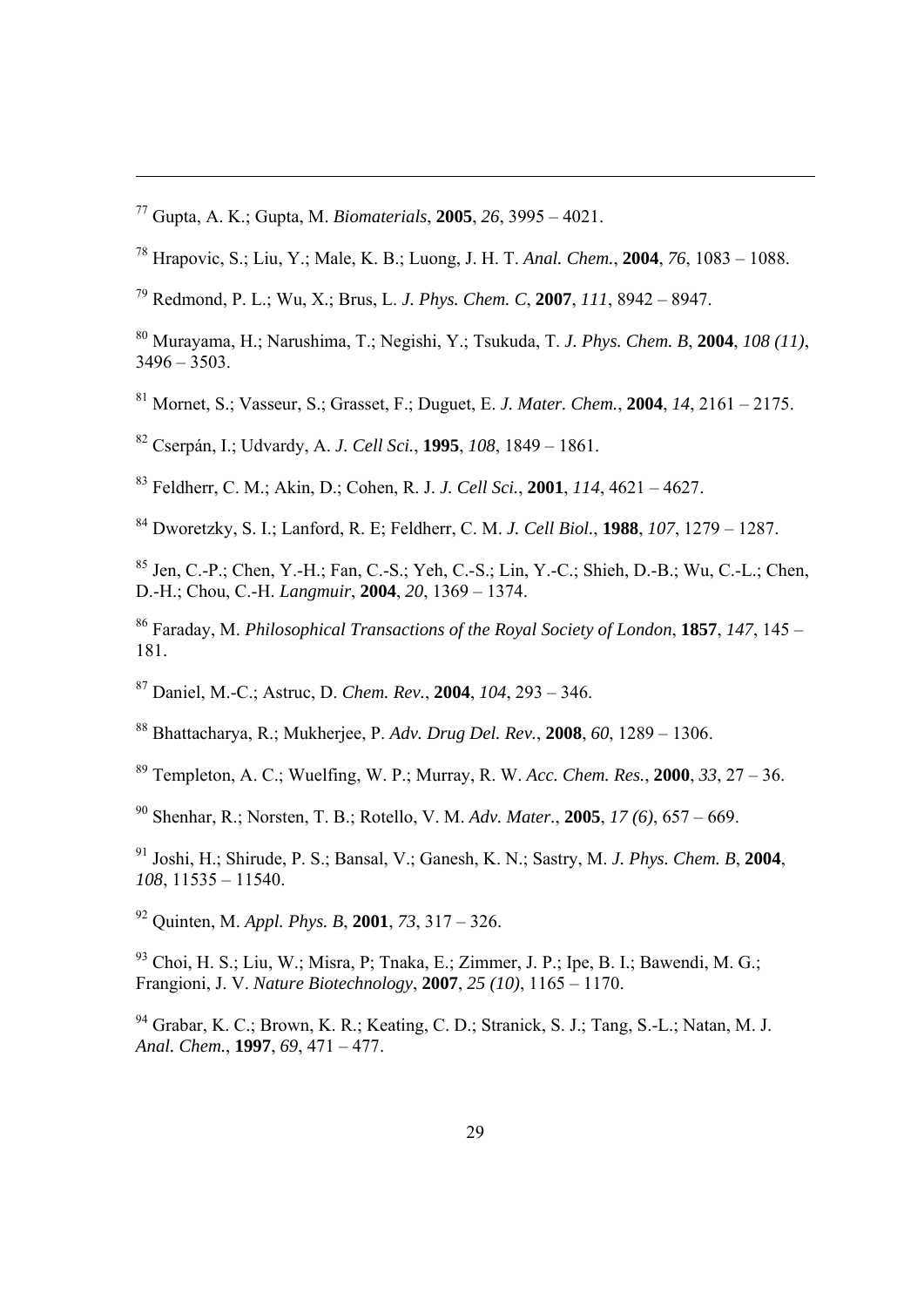95 Franzen, S.; Folmer, J. C. W.; Glomm, W. R.; O'Neal, R. *J. Phys. Chem. A*, **2002**, *106*,  $6533 - 6540$ .

96 Simard, J.; Briggs, C.; Boal, A. K.; Rotello, V. M. *Chem. Commun.*, **2000**, 1943 – 1944.

97 Storhoff, J. J.; Elghanian, R.; Mucic, R. C.; Mirkin, C. A.; Letsinger, R. L. *J. Am. Chem. Soc.*, **1998**, *120*, 1959 – 1964.

98 Gomez, S.; Philippot, K.; Collière, V.; Chaudret, B.; Senocq, F.; Lecante, P. *Chem. Commun.*, **2000**, 1945 – 1946.

99 Hayat, M. A. *Colloidal Gold: Principles, Methods and Applications*; Academic Press: New York, **1989**; Vol. 1.

100 Wang, G.; Zhang, J.; Murray, R. W. *Anal. Chem.*, **2002**, *74 (17)*, 4320 – 4327.

101 Turkevich, J.; Garton, G.; Stevenson, P. C. *J. Colloid Science*, **1954**, *9*, S26 – S35.

<sup>102</sup> Hiemenz, P. C.; Rajagopalan, R. *Principles of Colloid and Surface Chemistry*; 3<sup>rd</sup> ed.; Marcel Dekker, Inc.: New York, **1997**.

103 Zufferey, R.; Dull, T.; Mandel, R. J.; Bukovsky, A.; Quiroz, D.; Naldini, L.; Trono, D. *J. Virol*, **1998**, *72(12)*, 9873 – 9880.

104 Bouvet, M.; Ellis, L. M.; Nishizaki, M.; Fujiwara, T.; Liu, W.; Bucana, C. D.; Fang, B.; Lee, J. J.; Roth, J. A. *Cancer Research*, **1998**, *58*, 2288 – 2292.

105 Wan, Y. Y.; Leon, R. P.; Marks, R.; Cham, C. M.; Schaack, J.; Gajewski, T. F.; DeGregori, J. *Proc. Nat. Acad. Sci.*, **2000**, *97(25)*, 13784 – 13789.

106 Xiao, X.; Li, J.; McCown, T. J.; Samulski, R. J. *Experimental Neurology*, **1997**, *144*, 113 – 124.

107 Monahan, P. E.; Samulski, R. J. *Mol. Med. Today*, **2000**, *6*, 433 – 440.

108 Loo, L.; Guenther, R. H.; Lommel, S. A.; Franzen, S. *J. Am. Chem. Soc.*, **2007**, *129*, 11111 – 11117.

109 Ren, Y.; Wong, S. M.; Lim, L.-Y. *Bioconjugate Chem.*, **2007**, *18*, 836 – 843.

110 Thomas, C. E.; Ehrhardt, A.; Kay, M. A. *Nature Reviews: Genetics*, **2003**, *4*, 346 – 358.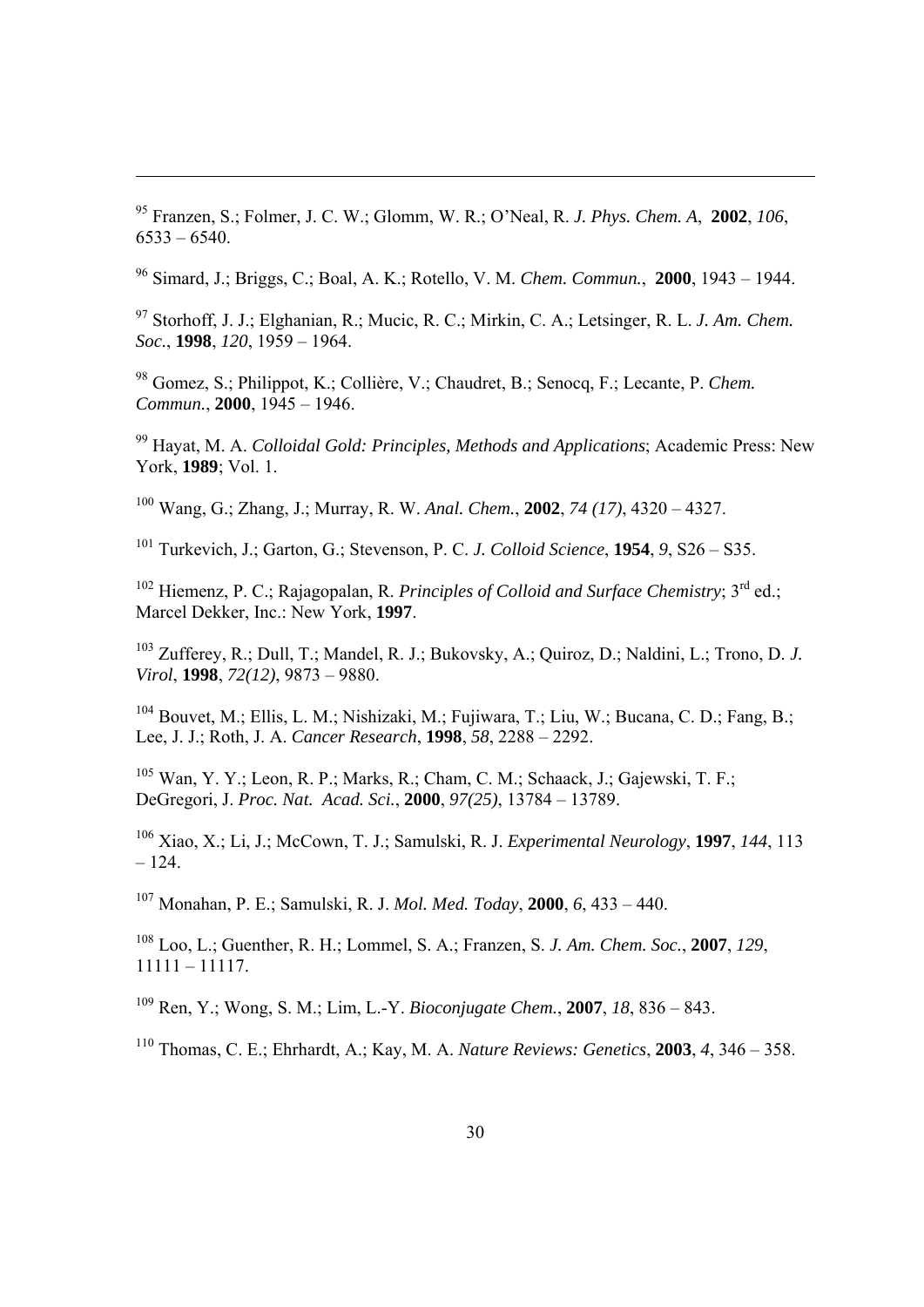111 Liu, Y.; Liggit, D.; Zhong, W.; Tu, G.; Gaensler, K.; Debs, R. *J. Biol. Chem.*, **1995**, *270 (42)*, 24864 – 24870.

112 Huang, H.; Pierstorff, E.; Osawa, E.; Ho, D. *Nano Letters*, **2007**, *7 (11)*, 3305 – 3314.

113 Dufes, C.; Keith, W. N.; Bilsland, A.; Proutski, I.; Uchegbu, I. F.; Schätzlein, A. G. *Cancer Researh*, **2005**, *65(18)*, 8079 – 8084.

<sup>114</sup> Rakhmilevich, A. L.; Turner, J.; Ford, M. J.; McCabe, D.; Sun, W. H.; Sondel, P. M.; Grota, K.; Yang, N.-S. *Proc. Nat. Acad. Sci.*, **1996**, *93*, 6291 – 6296.

115 Dean, D. A.; Strong, D. D.; Zimmer, W. E. *Gene Therapy*, **2005**, *12*, 881 – 890.

116 Padmanabhan, K.; Smith, T. J. *Pharm. Dev. Tech.*, **2002**, *7 (1)*, 97 – 101.

117 Niidome, T.; Huang, L. *Gene Therapy*, **2002**, *9*, 1647 – 1652.

<sup>118</sup> Pack, D. W.; Hoffman, A. S.; Pun, S.; Stayton, P. S. *Nature Reviews: Drug Discovery* **2005**, *4*, 581 – 593.

119 Lundberg, P. Langel, Ü. *J. Mol. Recognit.*, **2003**, *16*, 227 – 233.

120 Sullivan, C. S.; Pipas, J. M. *Microbiology and Molecular Biology Reviews*, **2002**, *66 (2)*,  $179 - 202$ .

121 Carbone, M.; Rizzo, P.; Grimley, P. M.; Procopio, A.; Mew, D. J. Y.; Shridhar, V.; de Bartolomeis, A.; Esposito, V.; Guiliano, M. T.; Steinberg, S. M.; Levine, A. S.; Giordano, A.; Pass, H. I. *Nature Medicine*, **1997**, *3 (8)*, 908 – 912.

<sup>122</sup> DeCaprio, J. A.; Ludlow, J. W.; Figge, J.; Shew, J.-Y.; Huang, C.-H.; Lee, W.-H.; Marsilio, E.; Paucha, E.; Livingston, D. M. *Cell*, **1988**, *54*, 275 – 283.

123 Robb, J. *J. Virol.*, **1973**, *12 (5)*, 1187 – 1190.

124 Feldherr, C. M.; Akin, D. *J. Cell Biol.*, **1990**, *111*, 1 – 8.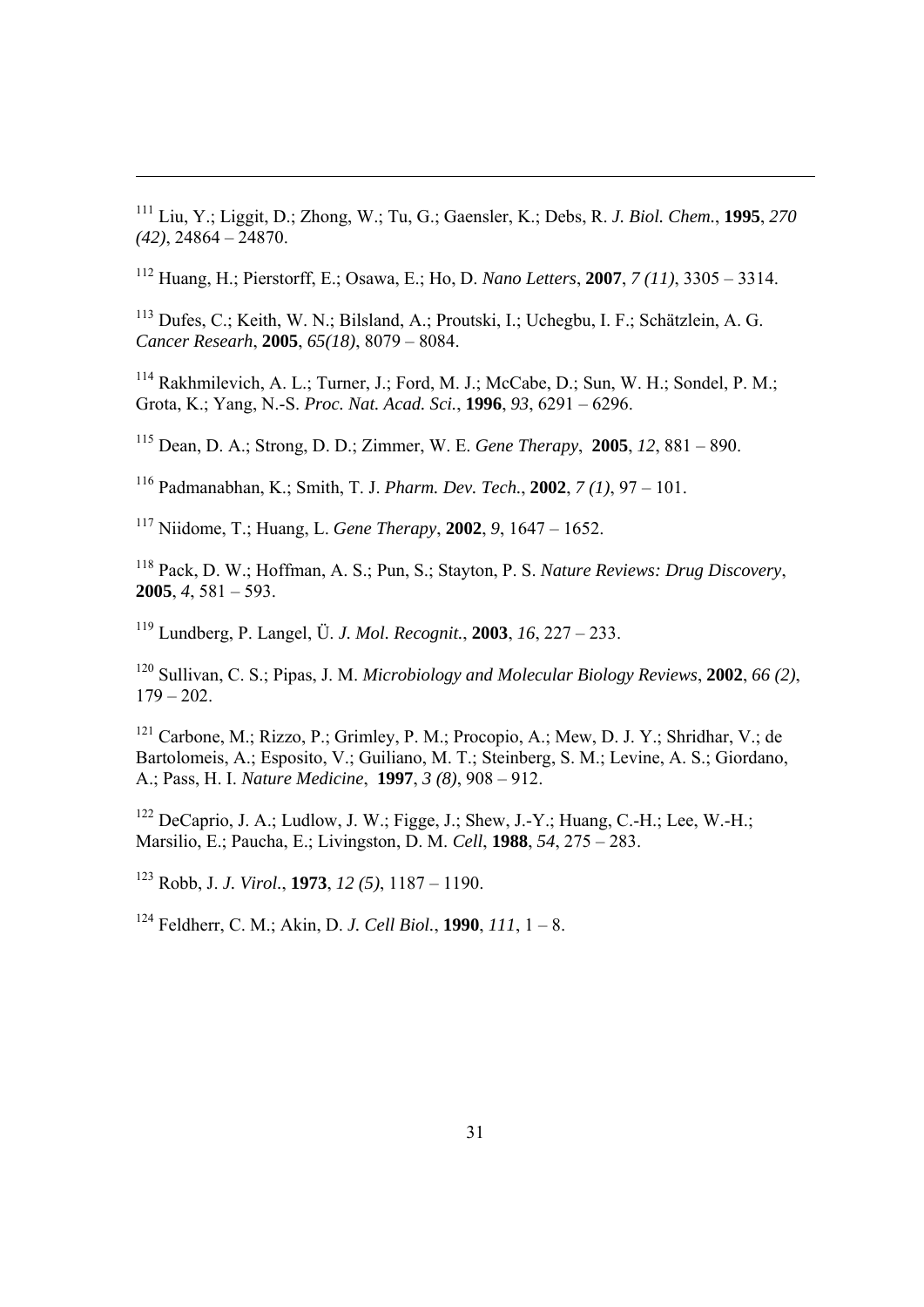**Chapter 2** 

**Synthesis and Characterization of Large T-SMCC-BSA/Nanoparticle Complexes.**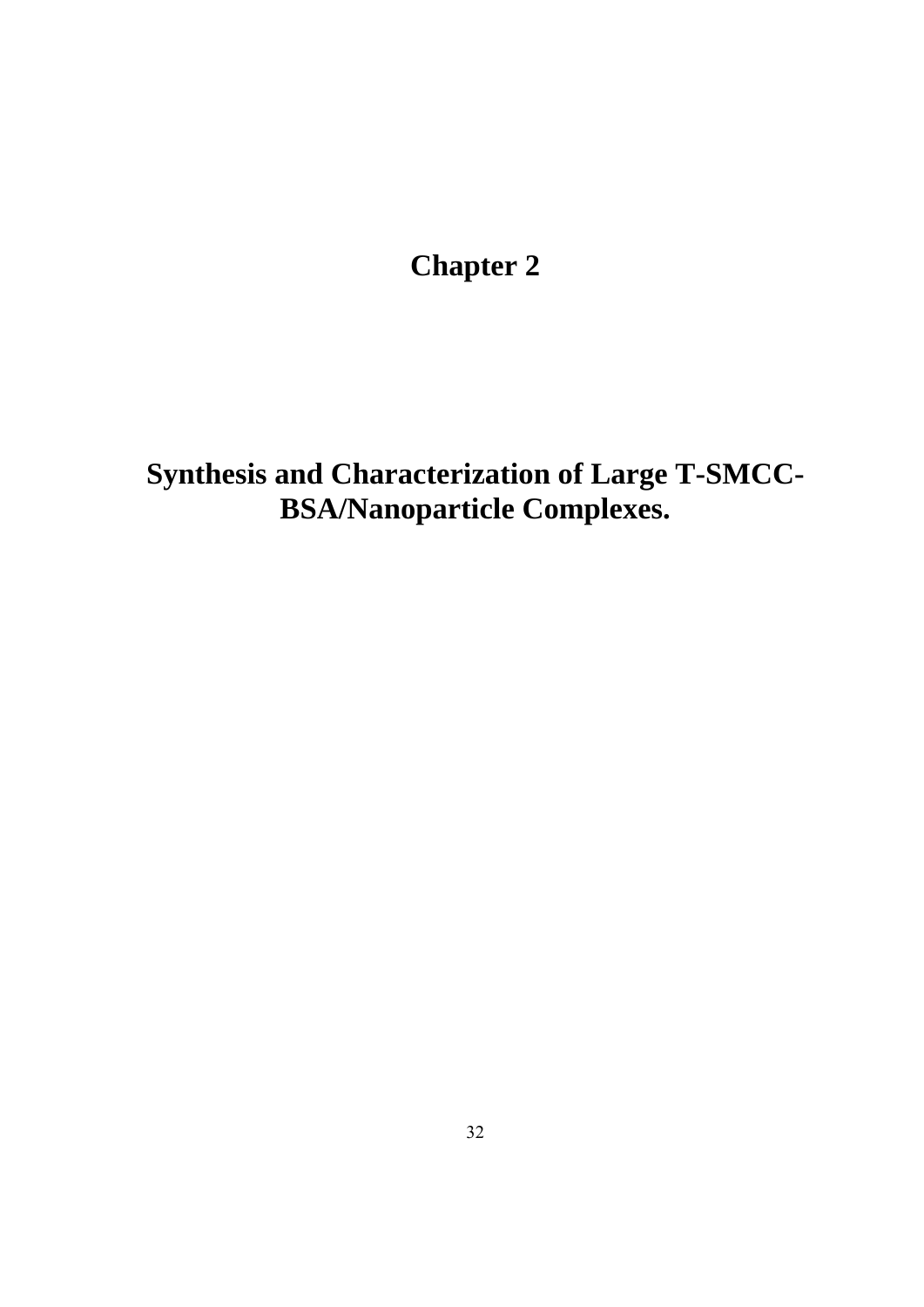### **2.1. Introduction.**

This dissertation chapter begins with a brief discussion of the constituent pieces of the large T/BSA-gold nanoparticle complexes used in this research and the differences between these complexes and similar constructs used in other research. Then, the processes involved in synthesizing these complexes are described, including results from experiments performed to define certain parameters of the assembly of these nanoparticle complexes. Finally, data are presented concerning the stability of these complexes under varying conditions. Note that all experimental results are shown and discussed first, followed by a section defining materials used and a methodical description of experimental procedures which were performed.

Briefly, the general three-step scheme utilized in this research for construction of the large T/BSA-gold nanoparticle complexes is depicted in the cartoon in Figure 2.1.



**Figure 2.1.** Cartoon representing the general construction scheme of large T/BSAnanoparticle complexes.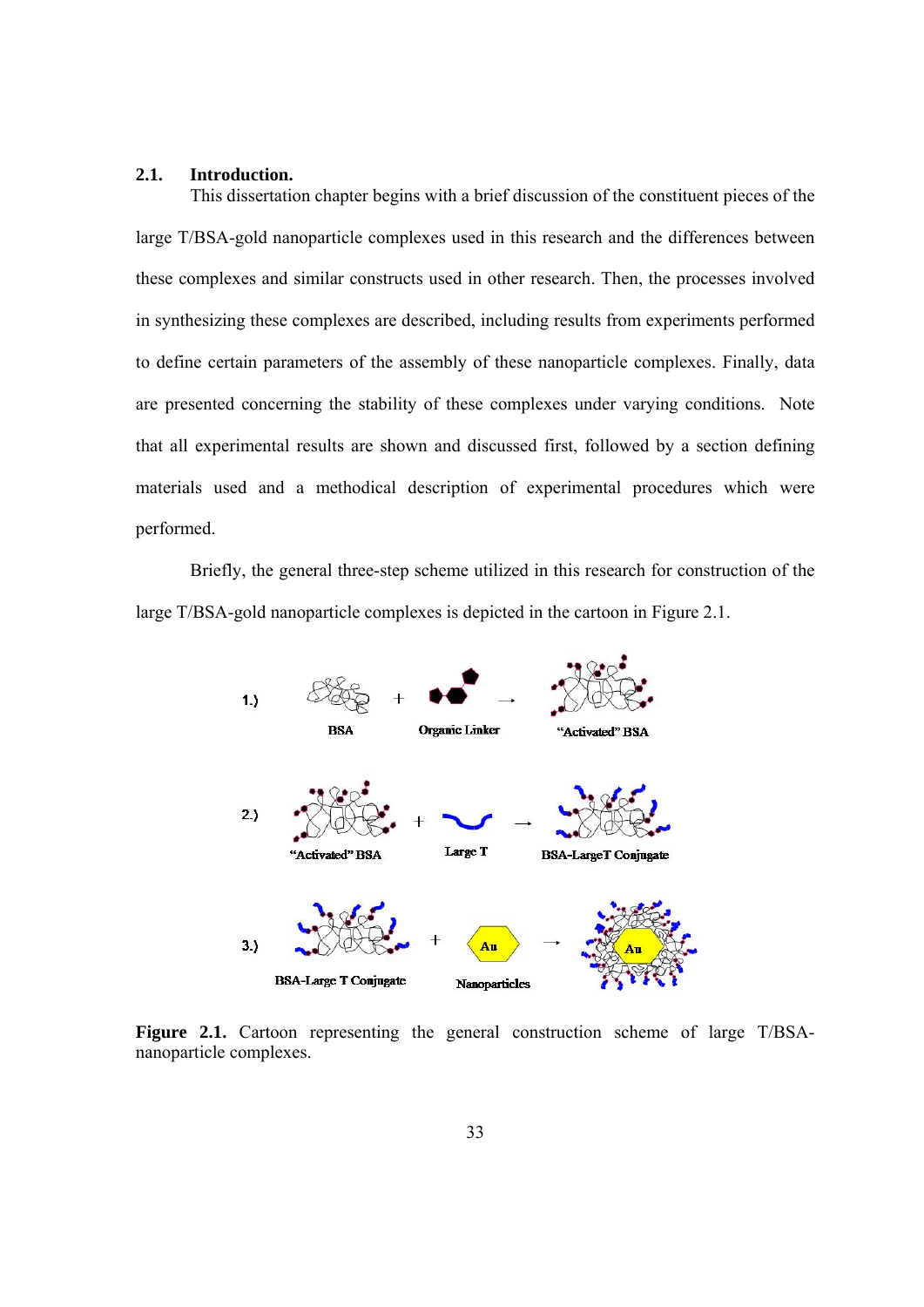While the general idea of having large T NLS peptides conjugated to BSA as a passivating layer for colloidal gold has been previously utilized – most notably by Feldherr, et. al.<sup>1,2</sup>; see Chapter 1 for full discussion – there are differences between the individual parts of this cellular probe used in the original Feldherr research and what was used in the research presented in this dissertation. The most ostensible difference is the organic heterobifunctional linker employed in conjugating the large T peptides to BSA molecules. The principle of using a heterobifunctional reagent is extremely useful for these types of conjugations – one side of this linker preferentially reacts with terminal amines while the other side preferentially binds with thiols. This enables one to use such molecular "preferences" in sequence to give rise to 1) linkage of the heterobifunctional reagent to BSA via its terminal amines, then 2) allow thiol-modified peptides to react with the other side of the bound linkers. Previous research performed by Feldherr et. al.<sup>1,2</sup> using these conjugates utilized m-maleimidobenzoyl-N-hydroxysuccinimide ester (MBS) as the organic linker between large  $T$  peptide sequence and BSA. However, it is known<sup>3</sup> that maleimides are subject to hydrolysis over short periods of time, which would potentially lower the amount of peptides one might otherwise be able to attach to BSA. Consequently, the heterobifunctional reagent chosen for use in this dissertation research was succinimidyl-4-(*N*maleimidomethyl)cyclohexane-1-carboxylate (SMCC), which does not have its maleimide moiety directly connected to an extended  $\pi$ -system as MBS does, thus minimizing opportunity for hydrolysis. The structural differences between the two molecules can be seen in Figure 2.2.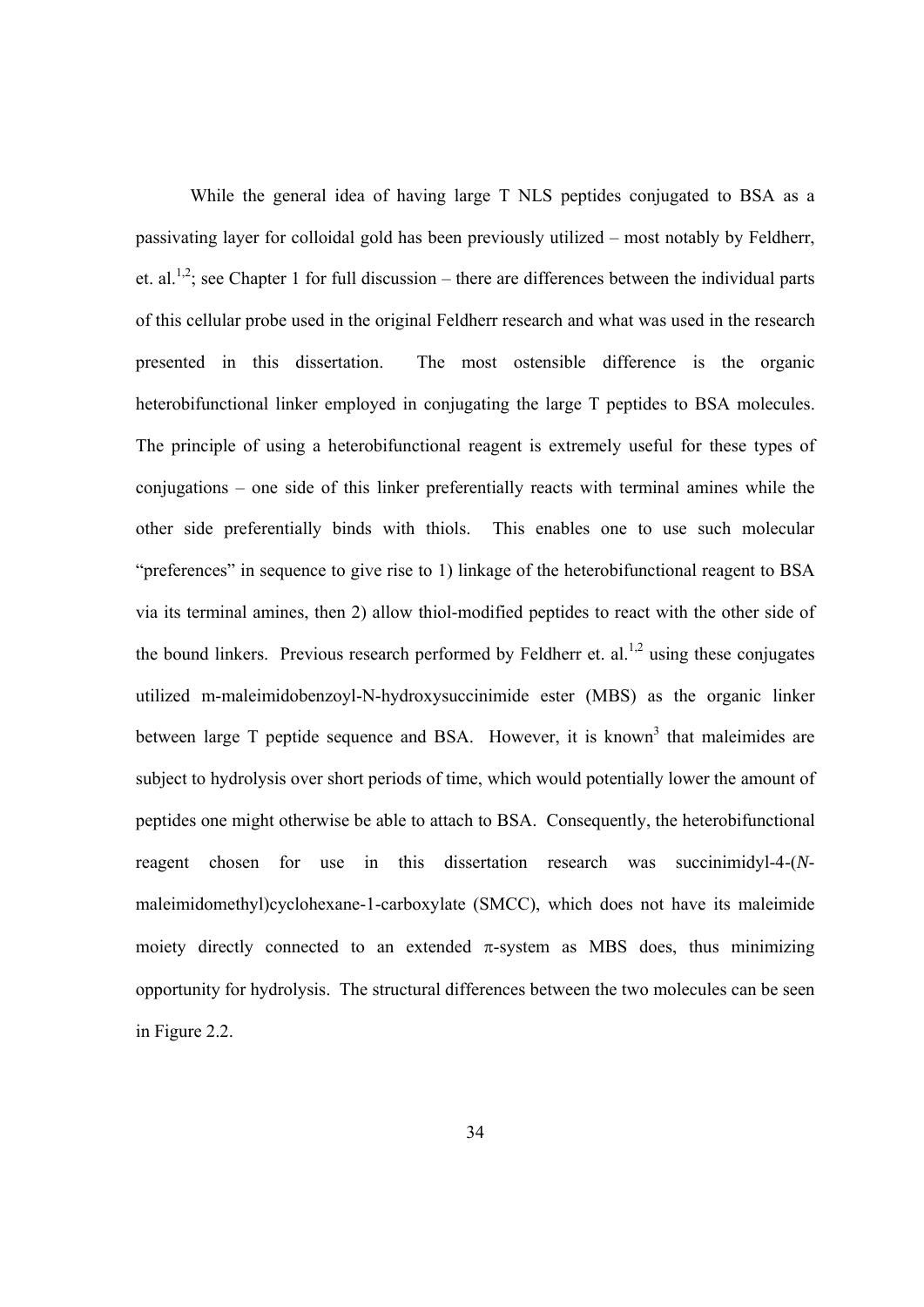

**Figure 2.2.** Structures of m-maleimidobenzoyl-N-hydroxysuccinimide ester (MBS) and succinimidyl-4-(*N*-maleimidomethyl)cyclohexane-1-carboxylate (SMCC).<sup>4</sup>

The large T NLS peptide sequence itself is a well-studied moiety which is known to penetrate cell nuclei efficiently<sup>5,6,7</sup> and is a fairly short peptide sequence compared to other known nuclear localization sequences; these are both good reasons to use this particular NLS in the assembly of a novel cellular delivery vehicle. BSA is a well-studied protein, biologically inert in its native form, $8$  theoretically has many attachment points for SMCC (54 available surface lysines), $9$  has many existing protocols for attaching various moieties of interest, $^{10}$  and is also commonly used with colloidal gold.<sup>11,12</sup>

15 nm diameter gold nanoparticles were chosen as the nanoparticles to be used in the cellular uptake experiments described in the next chapter. This decision was based upon the following: 1) nuclear pores in human cervical cancer cells (HeLa, described further in Chapter 3) have been reported to have a maximum diameter of  $23 - 25$  nm,<sup>2,13</sup> thus setting an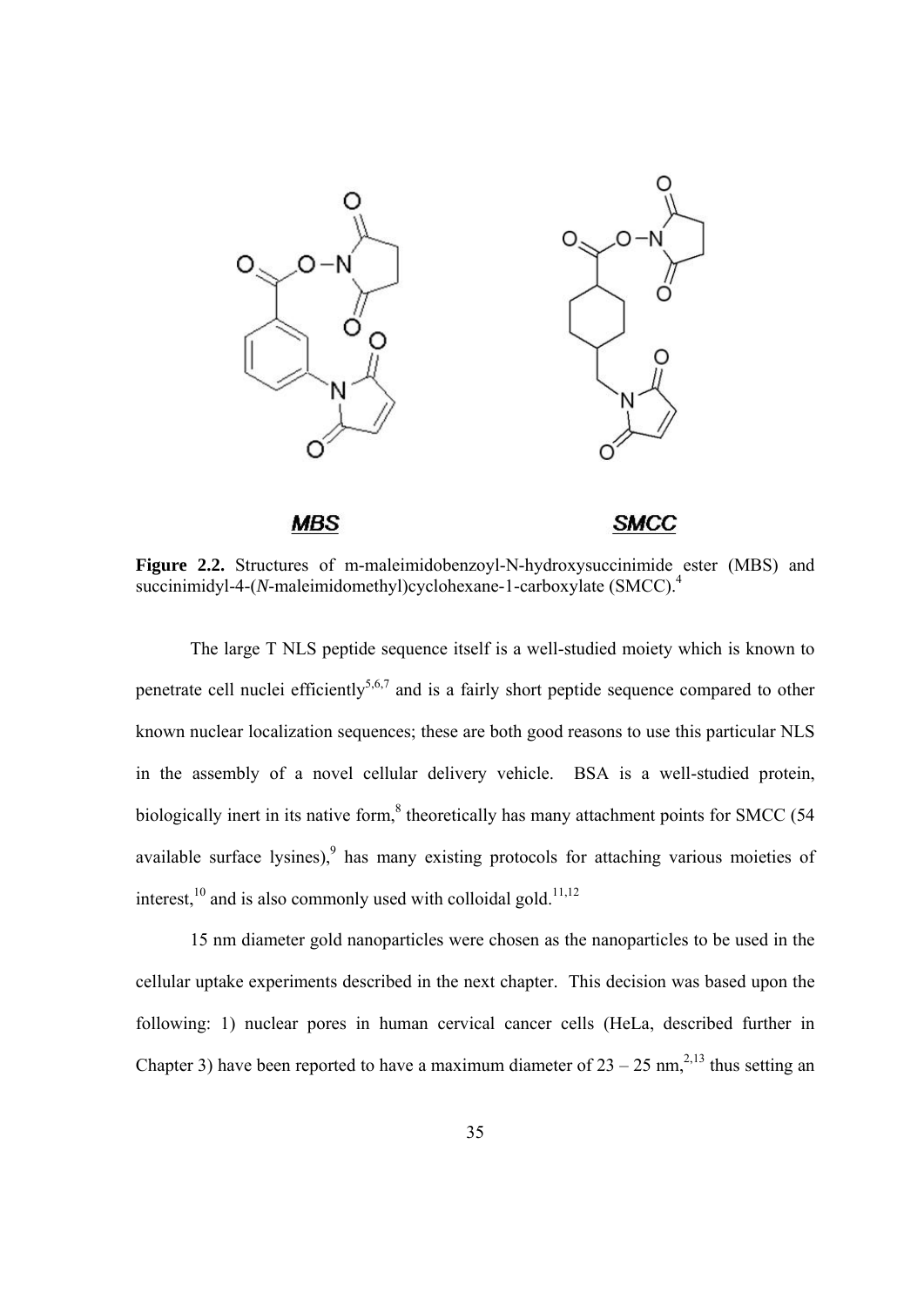upper bound upon the overall nanoparticle complex size in order to allow for potential nuclear localization during an experiment (moreover, dynamic light scattering experiments performed during similar experiments involving BSA-20 nm diameter gold nanoparticle complexes determined the overall complex size was increased by approximately 2 nm,  $14$ potentially approaching the lower limit of what might pass through a nuclear pore); 2) 15 nm diameter nanoparticles are readily visible using other microscopy methods – such as VECDIC and confocal imaging; and 3) 15 nm particles can be seen as a compromise between potential facile detection using optical microscopy and having a large enough surface area to accommodate several conjugates/polypeptides for possible multifunctionality.15

### **2.2. Results and Discussion**

# **2.2.1. Large T-SMCC-BSA Synthesis.**

 As mentioned previously, the conjugation of large T to BSA is accomplished via an organic linker, SMCC. An overview of the steps involved can be seen in Figure 2.1. Each of these steps is described in detail below.

# **2.2.1.1. SMCC-BSA Conjugation.**

The first step in the process of synthesizing these conjugates is attaching SMCC (in organic solvent) to aqueous solution of BSA. There are existing protocols for this general process,<sup>16</sup> but it was decided to probe exactly how robust the system would be for our needs and to examine the ability to potentially modify any procedure at any step. To this end, it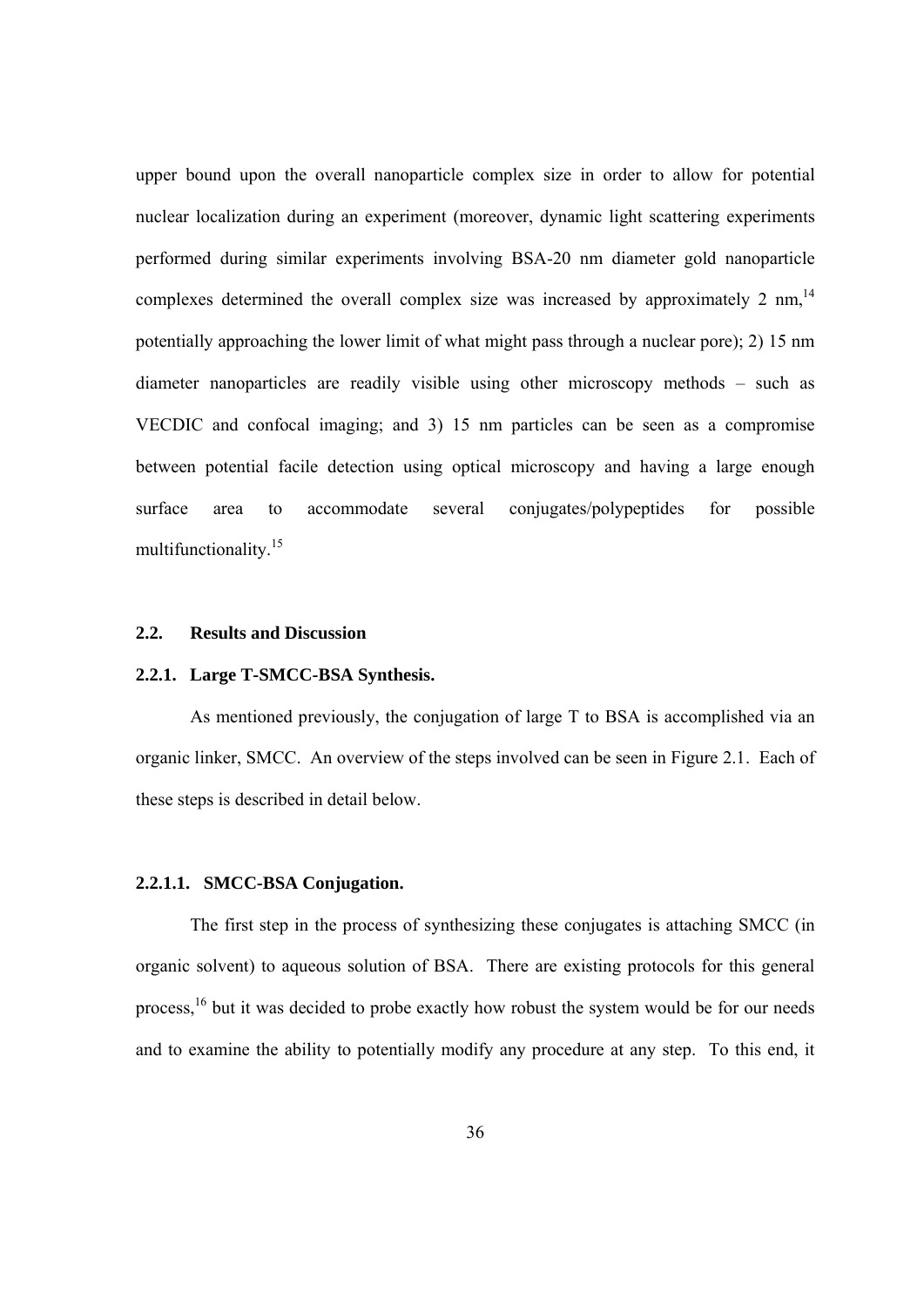was decided to expand and examine the general method of conjugation while we assembled our own conjugation protocol, tailored for our purposes.

 In response to an potentially problematic issue observed during certain previous conjugation experiments, a quick study was performed in order to gauge any solubility issues with adding organic solvent (in which SMCC would ultimately be suspended) to aqueous solutions of BSA. Two common organic solvents used in these types of conjugations – dimethyl sulfoxide  $(DMSO)^{17}$  and dimethyl formamide  $(DMF)^{18}$  – and tetrahydrofuran  $(THF)<sup>19</sup>$  were chosen as the organic solvents of interest for these experiments. After mixing a calculated amount of this organic solvent to a given solution of BSA, many of these mixtures immediately and unexpectedly turned cloudy. Samples which did not immediately turn visibly cloudy were allowed to mix on a rocker for 30 minutes, which would be the time allowed for any SMCC solution to mix with BSA in the future conjugation experiments. It was observed some solutions which hadn't immediately turned cloudy upon addition of organic solvent had, in fact, turned visibly cloudy within 30 minutes. The results of these experiments are summarized in Table 2.1.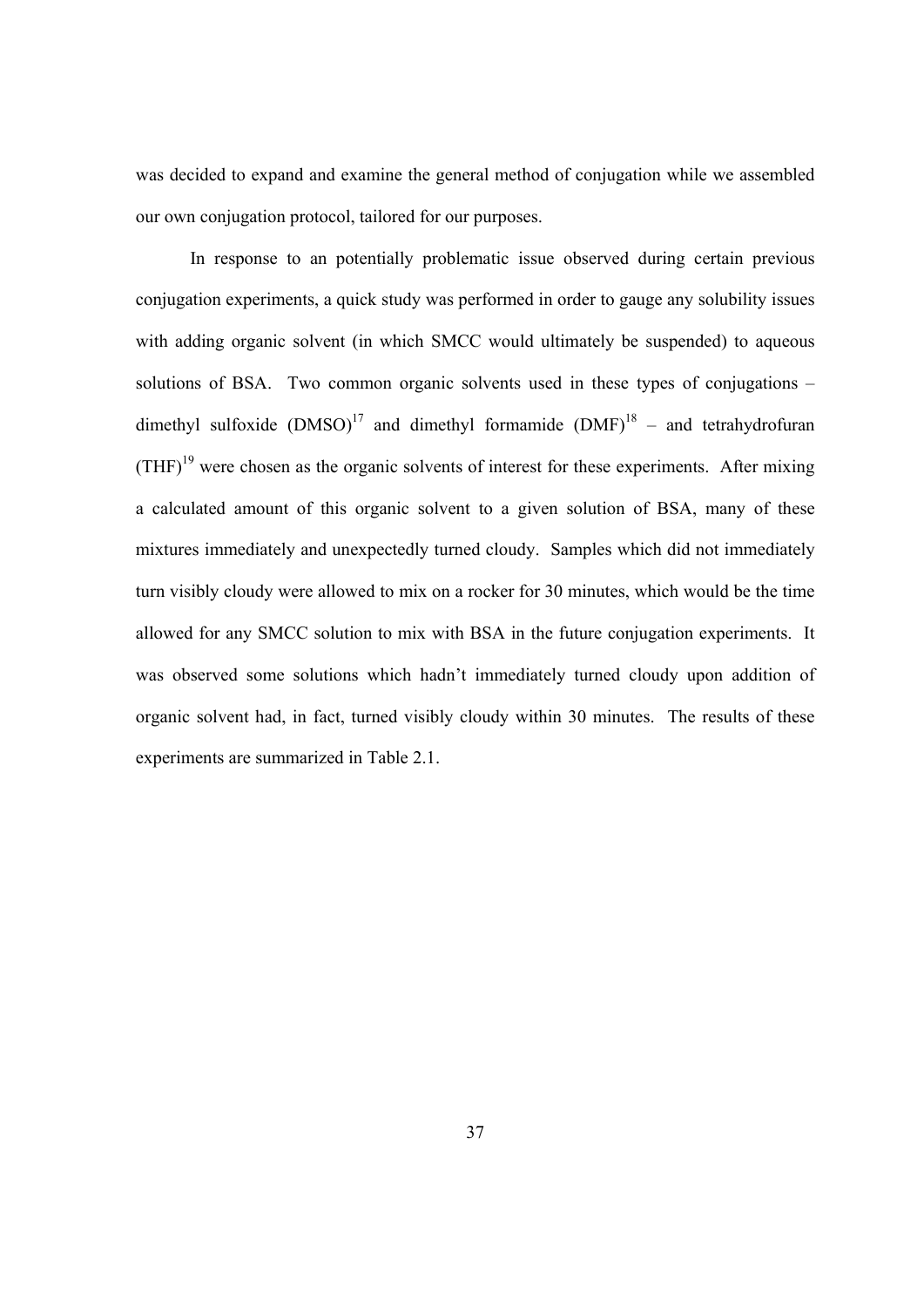**Table 2.1.** Chart showing solubility of BSA in solutions of varying percentages of three different organic solvents at 25 °C. Diagonally-shaded boxes indicate immediate visual observation of cloudy solution upon addition of organic solvent to aqueous BSA solution in the indicated ratio, vertically-shaded boxes indicate visual cloudiness developed within 30 minutes after mixing, and clear boxes indicated no observable (by eye) evolution of cloudiness in solution.

|                           |      | % DMSO in Solution |  |                                                                                                     | % DMF in Solution |  |  | % THF in Solution                    |  |  |
|---------------------------|------|--------------------|--|-----------------------------------------------------------------------------------------------------|-------------------|--|--|--------------------------------------|--|--|
| $\overline{\text{mg/mL}}$ | 20.0 |                    |  | $10.0 \quad 5.0 \quad 2.5 \quad 2.0 \quad 20.0 \quad 10.0 \quad 5.0 \quad 2.5 \quad 2.0 \quad 20.0$ |                   |  |  | $10.0 \quad 5.0 \quad 2.5 \quad 2.0$ |  |  |
| 10 0                      |      |                    |  |                                                                                                     |                   |  |  |                                      |  |  |
|                           |      |                    |  |                                                                                                     |                   |  |  |                                      |  |  |
|                           |      |                    |  |                                                                                                     |                   |  |  |                                      |  |  |
|                           |      |                    |  |                                                                                                     |                   |  |  |                                      |  |  |
|                           |      |                    |  |                                                                                                     |                   |  |  |                                      |  |  |

 Based on the data shown in Table 2.1, all future conjugations of SMCC to BSA were performed: 1) upon BSA samples of 2 mg/mL concentration, 2) using SMCC in either DMSO or DMF based on availability, and 3) care was taken when introducing SMCC to BSA to ensure the overall amount of organic solvent used never exceeded 2 % of the resulting mixture. It should be noted that no effort was made to determine the exact nature of the cloudiness observed in solutions where it evolved; it was considered sufficient to define the experimental parameters necessary to avoid this visually-determined cloudiness for future experiments.

 To determine the extent to which SMCC binds to BSA, fluorescamine assays (detailed in Figure 2.6 below) were performed after addition of varying amounts of SMCC to identical aliquots of BSA in sodium phosphate buffer. Fluorescamine is an inherently nonfluorescent molecule which becomes fluorescent when it binds to a primary amine.<sup>20</sup> Since BSA has many external lysine residues – each of which contains a terminal primary amine – fluorescamine was used in this research to determine the mole ratio of free lysines present in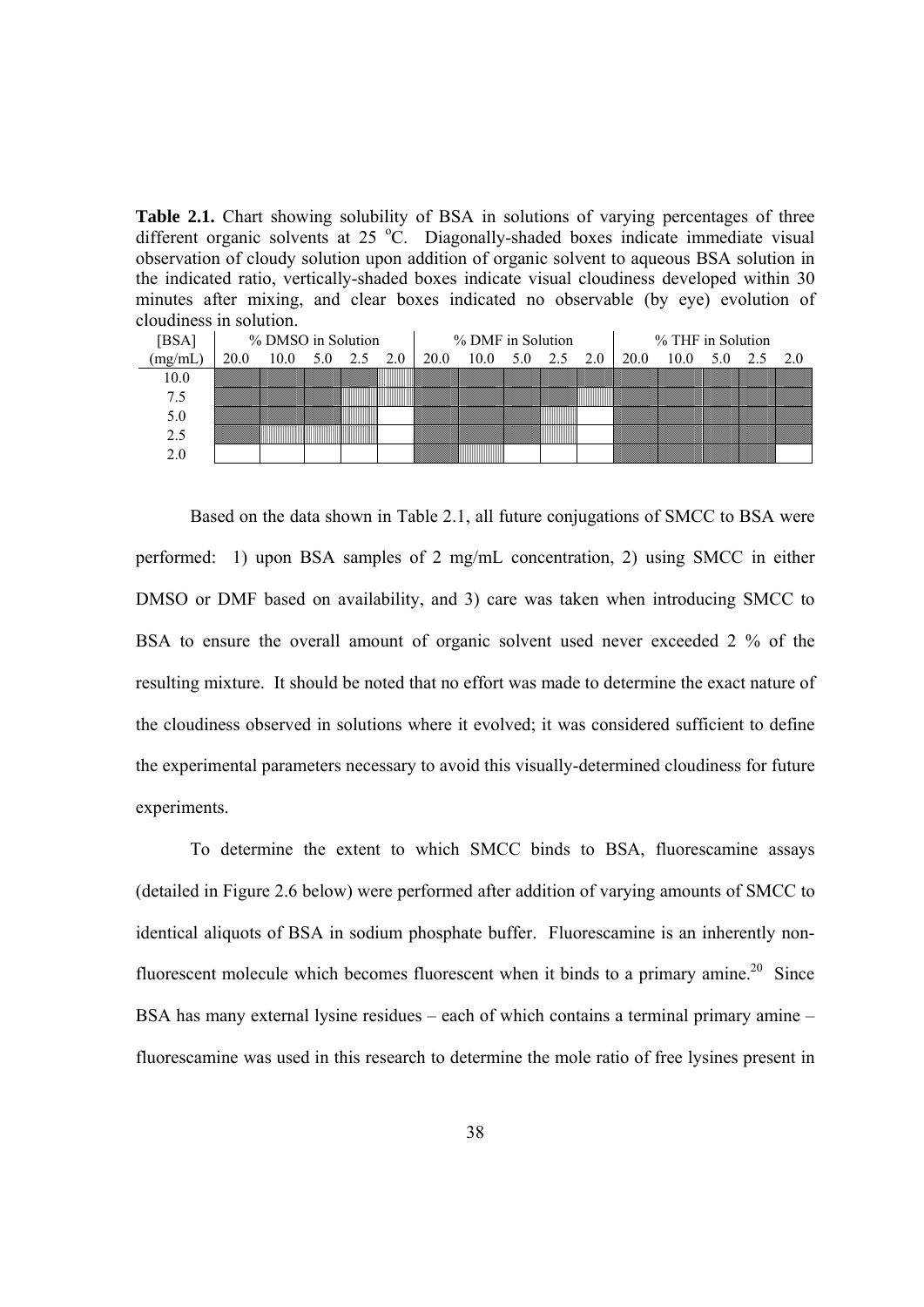a given BSA sample after mixing with SMCC, and compared to the mole ratio of free lysines when no SMCC was added to a sample of BSA. This difference was taken to be the approximate mole ratio of SMCCs conjugated to a given sample of BSA. The results of these experiments are listed in Table 2.2.

**Table 2.2.** General evaluation of SMCC binding to BSA. The calculated mole ratio of SMCC per BSA for each sample is the difference between free lysine residues determined for a given sample and the free lysines determined in native BSA (no SMCC added).

| SMCC:BSA <sub>Added</sub> | # $Lys_{Free}$ :BSA | SMCC: BSA <sub>Calc</sub> |
|---------------------------|---------------------|---------------------------|
| (mole ratio)              | (mole ratio)        | (mole ratio)              |
| $0$ (native BSA)          | $50 \pm 4$          | 0                         |
| 20                        | $41 \pm 4$          | $9 \pm 6$                 |
| 40                        | $32 \pm 3$          | $18 \pm 5$                |
| 60                        | $19 \pm 2$          | $31 \pm 5$                |
| 80                        | $11 \pm 1$          | $39 \pm 4$                |
| 100                       | $8 \pm 2$           | $42 \pm 5$                |
| 125                       | $6 \pm 3$           | $44 \pm 4$                |
| 150                       | $3 \pm 2$           | $47 \pm 5$                |
| 175                       | $2.4 \pm 2.0$       | $48 \pm 5$                |
| 200                       | $2.0 \pm 1.7$       | $48 \pm 4$                |

\* Uncertainty represents the standard deviation of nine fluorescence measurements; three measurements each from three replicate samples.

 At this point, it was decided that the highest molar ratio of large T:BSA synthesized in the next experiments was going to be 30 large T peptides per BSA, so the SMCC:BSA molar ratio would need to be at least 30:1. Consequently, it was determined any molar ratio of SMCC:BSA at least 60:1 or greater would be appropriate in future conjugations.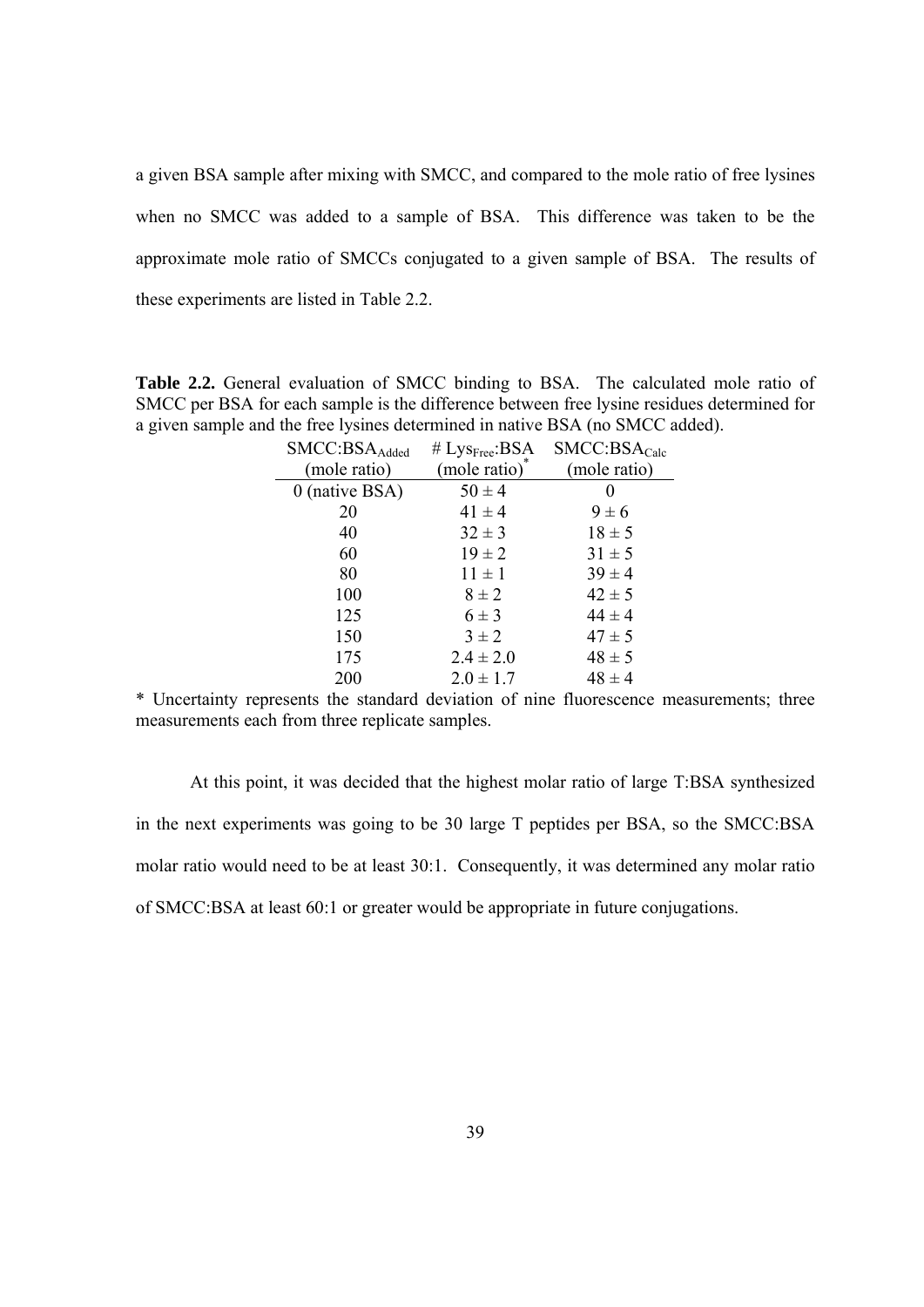### **2.2.1.2. Quantification of Large T Peptides per BSA-SMCC.**

Having examined and refined the first part of the protocol for conjugation, the next part involved linking the large T peptide sequence to the BSA-SMCC conjugates. Again, methods for this type of conjugation already exist,  $16$  but in the interest of defining modifiable parameters for customization purposes, it was also necessary to provide as much quantification in this process as was possible.

Six different molar ratios of large T:BSA were intended to be synthesized, so eighteen separate aliquots of BSA-SMCC were prepared and placed into six groups of three aliquots each. The amount of SMCC per BSA was calculated for each sample created, and these results are shown in Table 2.3.

**Table 2.3.** Mole ratio of SMCC molecules conjugated with BSA for samples to be used in HeLa delivery experiments;  $[Lys]_{Pre}$  refers to the experimentally-determined concentration of lysine in the BSA samples prior to addition of SMCC, while  $[Lys]_{Post}$  refers to the detectable concentration of lysine in the BSA samples after samples were mixed with an aliquot of SMCC, filtered to remove excess SMCC, and resuspended in sodium phosphate buffer. Assays were performed immediately prior to conjugation with varying amounts of large T.

| <b>BSA</b> Sample | $[\rm{Lys}]_{\rm Pre},\,\mu\rm{M}^*$ | $[\underline{Lys}]_{\text{Post}}, \mu\text{M}^*$ | SMCC:BSA (mole ratio) |
|-------------------|--------------------------------------|--------------------------------------------------|-----------------------|
|                   | $410 \pm 30$                         | $148 \pm 10$                                     | $29 \pm 2$            |
| $\overline{2}$    | $390 \pm 33$                         | $125 \pm 8$                                      | $30 \pm 2$            |
| 3                 | $430 \pm 41$                         | $124 \pm 9$                                      | $34 \pm 3$            |
| 4                 | $420 \pm 38$                         | $122 \pm 8$                                      | $34 \pm 3$            |
| 5                 | $400 \pm 39$                         | $150 \pm 12$                                     | $26 \pm 3$            |
| 6                 | $380 \pm 32$                         | $128 \pm 8$                                      | $27 \pm 2$            |
|                   |                                      | Average:                                         | $30 \pm 2$            |

\* Uncertainty represents the standard deviation of nine fluorescence measurements; three measurements each from three replicate samples.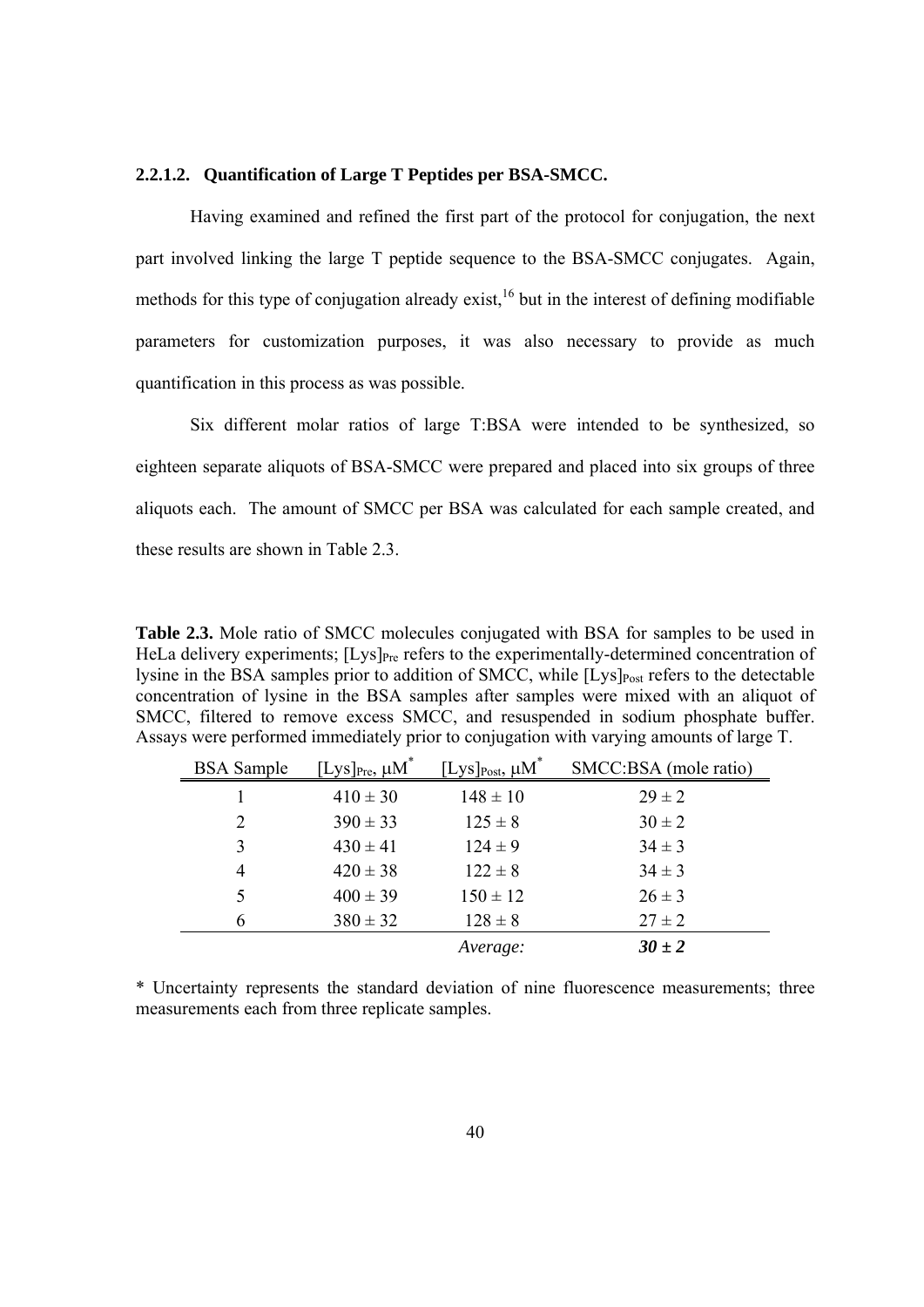Experiments were then performed to not only to determine how much of varying amounts of the rhodamine-labeled large T peptide was bound to aliquots of BSA (done via fluorescence measurements after conjugation and filtration, using a rhodamine-labeled large T standard curve), but also to determine how much of the rhodamine-labeled large T peptide sample was available for binding to the SMCC-BSA (done via Ellman's assay). A sample of peptide was dissolved in sodium phosphate buffer and added in varying molar ratios to each of the eighteen resuspended SMCC-BSA solutions, increasing the amount of peptide added per sample group; that is, the three SMCC-BSA samples corresponding to BSA Sample 1 in Table 2.3 each received an amount of peptide in a 5:1 large T:BSA molar ratio, thus ultimately making three stock solutions of large-T/BSA conjugate of this molar ratio. In this fashion, large T was mixed with the SMCC-BSA samples in 5:1, 10:1, 15:1, 20:1, 25:1, and 30:1 large T:BSA molar ratios. While these conjugations were taking place, an Ellman's assay was performed on aliquots of the peptide solution to determine how many free thiols were present, thus examining the "upper limit" of binding affinity for this specific solution. As shown in Table 2.4, approximately 68 % of the large T solution was available for binding with the SMCC-BSA conjugates, and Figure 2.3 shows the number of peptides determined to be bound to BSA (in terms of molar ratio) after conjugation, filtering away excess (unreacted) peptide, and resuspension in buffer versus how many large T peptides were added to the SMCC-BSA conjugates.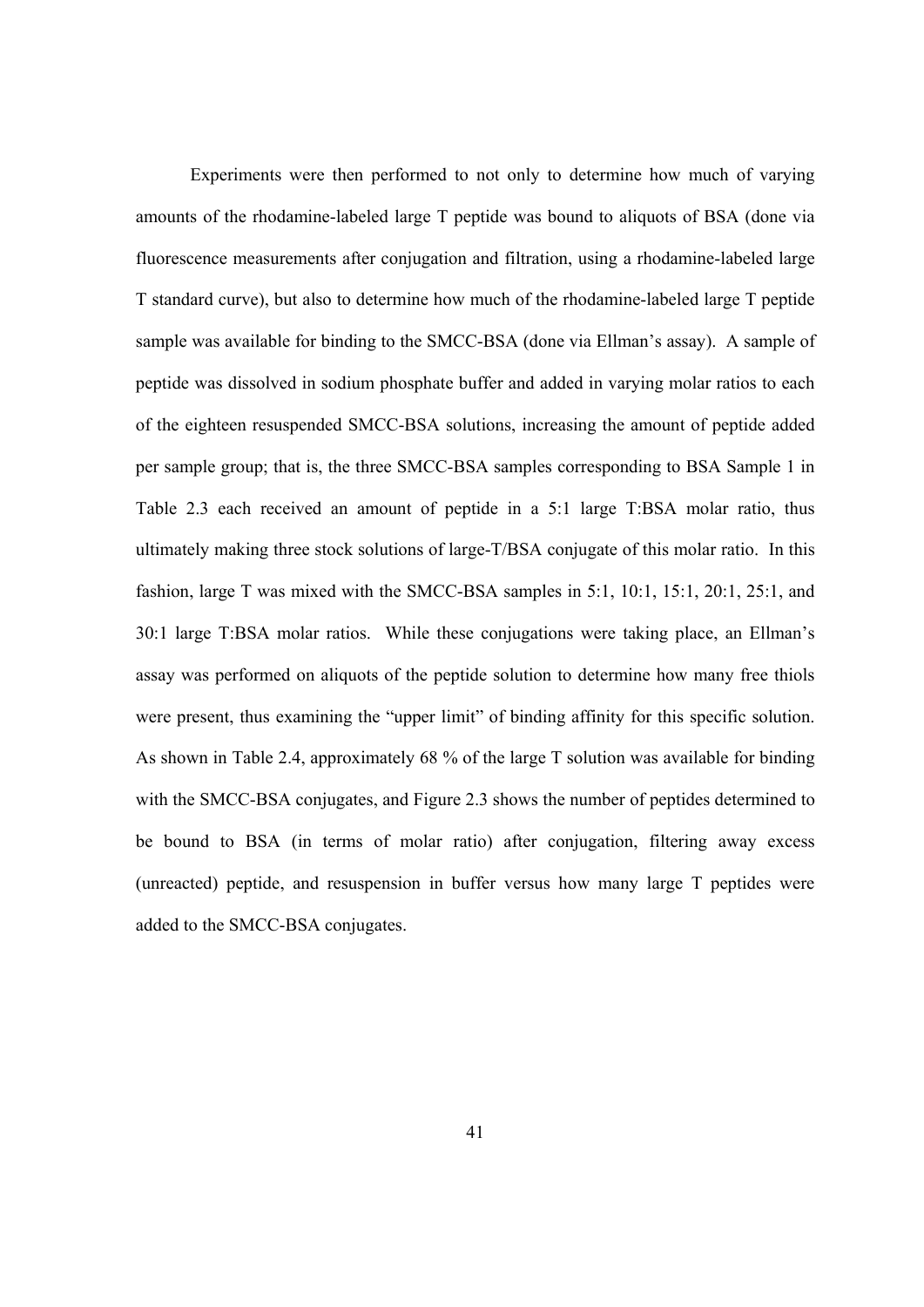Table 2.4. Concentration of active cysteine residues determined via Ellman's reagent assay prior to conjugation to BSA:SMCC. Initial amount of peptide assayed was 100 M.

| Sample   | [-SH], $\mu$ M |
|----------|----------------|
|          | 691            |
| 2        | 66.7           |
| ζ        | 68.0           |
| Average: | 68 ± 1         |



**Figure 2.3.** Molar ratio of large T peptides bound per BSA versus molar ratio of large T peptides initially added to SMCC-BSA samples. The bound values were determined via fluorescence after mixing, filtering excess unreacted peptide, and resuspension of large T-BSA conjugate. The errors displayed are the standard deviations of nine fluorescence measurements; three each from three replicate samples.

 As can be seen in Figure 2.3, the amount of peptide detected post-conjugation was linearly dependent upon the amount of large T added to the SMCC-BSA samples.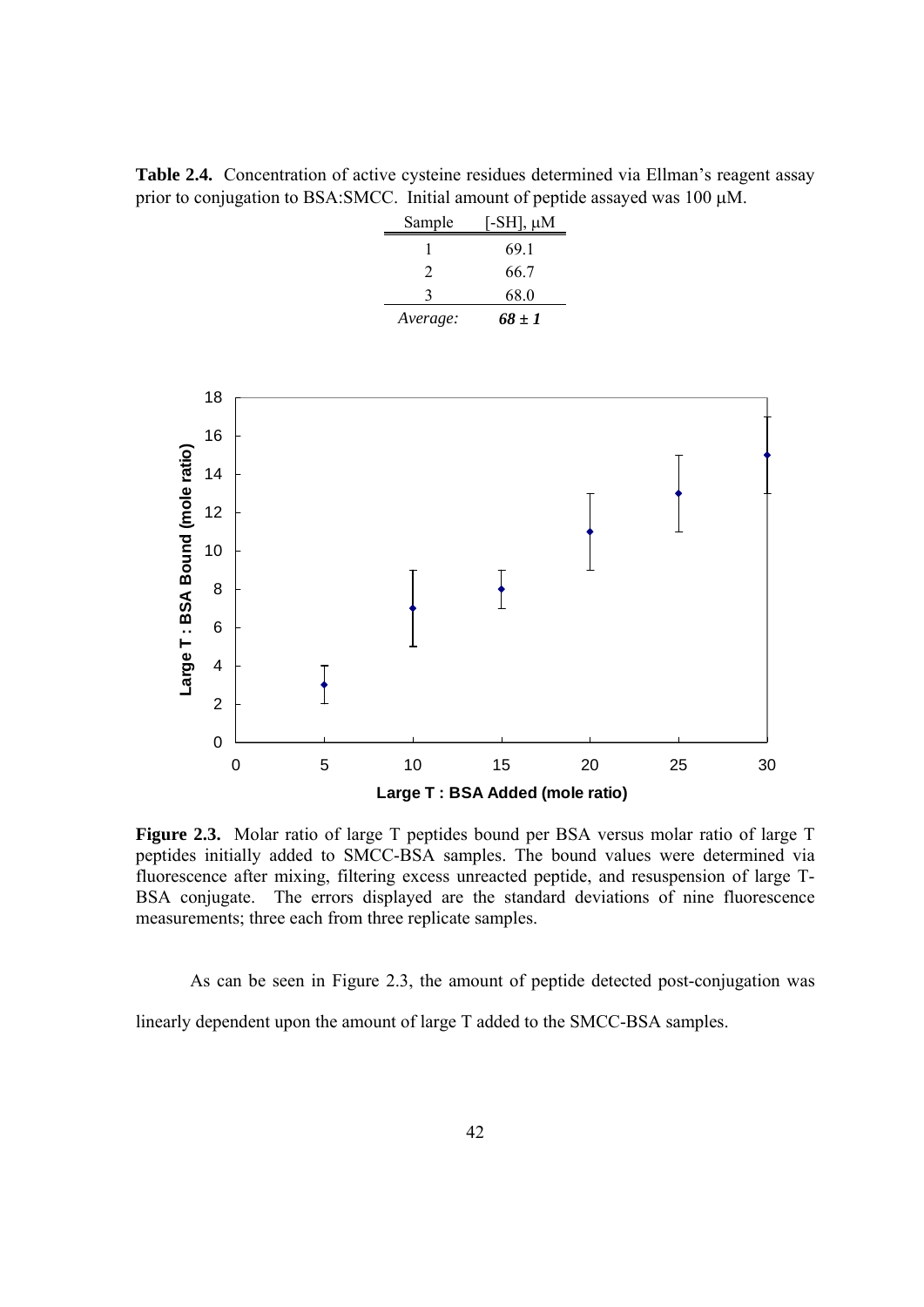#### **2.2.2. Passivation of Gold Nanoparticles with Large T/BSA Conjugates.**

The last step in constructing these intracellular vectors was to associate the large T/BSA conjugates with gold nanoparticles, quantify this association as well as possible, and examine the stability of the resulting nanoparticle complexes. The actual association was performed merely by adding the large T-BSA conjugates to aliquots of citrate-passivated gold nanoparticles, and it should be noted here (though it is discussed in greater detail in Chapter 3) that no attempts were made to remove any excess large T/BSA conjugates which were not directly associated with the surface of the nanoparticle aliquots. The fact that these large T/BSA:gold nanoparticle complexes can be made easily and used without a further purification step (see Chapter 3) is considered an advantage in synthetic protocol.

# **2.2.2.1. Quantification of Large T/BSA Conjugates per Nanoparticle.**

Time-correlated single photon counting  $(TCSPC)$  was previously used<sup>9</sup> to determine the number of  $\left[\text{Ru(bipy)}_{2}\text{bipy}-C_{6}\text{H}_{12}-S\right]^{2+}$ -BSA molecules adsorbed to the surface of 20 nm diameter gold nanoparticles. This technique is well-suited for this application because goldbound  $\left[\text{Ru(bipy)}_2\text{bipy}-\text{C}_6\text{H}_{12}-\text{S}\right]^{2+}$ -BSA moieties exhibit a quenched emission lifetime compared to free  $\text{[Ru(bipy),bipy-C<sub>6</sub>H<sub>12</sub>-S]<sup>2+</sup>-BSA$  in solution. Figure 2.4 shows timeresolved emission of  $\left[\text{Ru(bipy)}_{2}\text{bipy}-C_{6}\text{H}_{12}-S\right]^{2+}-BSA$  (0.2 µM) and  $\left[\text{Ru(bipy)}_{2}\text{bipy}-C_{6}\text{H}_{12}-S\right]^{2+}$  $S^{2+}$ -BSA adsorbed to 20 nm diameter gold nanoparticles (concentrations of 0.2  $\mu$ M and 0.4 nM, respectively, corresponding to a  $\left[\text{Ru(bipy)}_{2}\text{bipy}-C_{6}\text{H}_{12}-S\right]^{2+}$ -BSA:gold molar ratio of 500:1). [Ru(bipy)<sub>2</sub>bipy-C<sub>6</sub>H<sub>12</sub>-S]<sup>2+</sup>-BSA decays with single-exponential kinetics and an observed lifetime of  $1.5$   $\mu$ s. The mixed protein-gold transient was best fit to a biphasic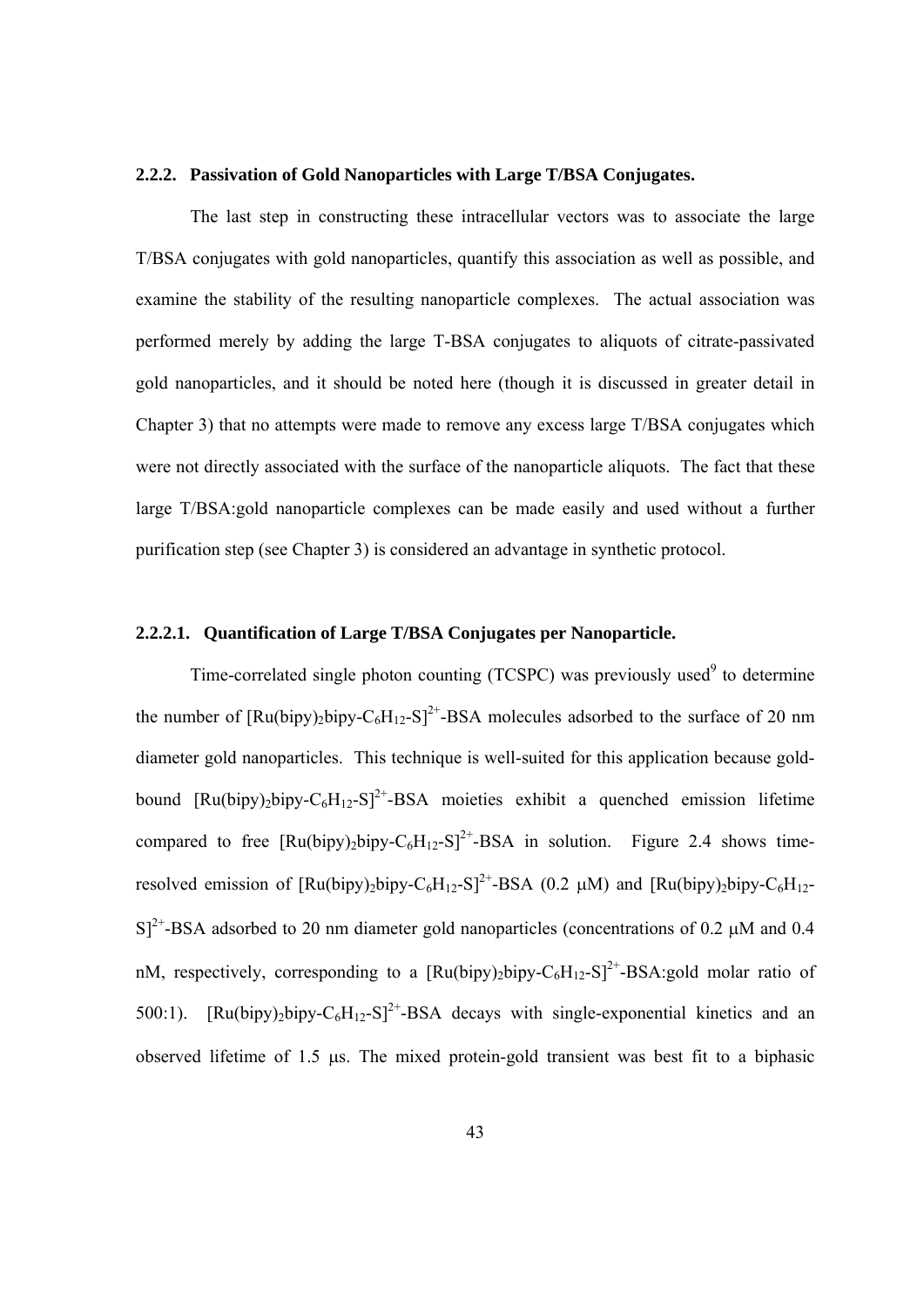model, with observed lifetimes of  $1.8 \mu s$  and  $14 \mu s$ , respectively. Table  $2.5 \mu s$  shows the observed lifetimes of the systems investigated herein, as well as their relative populations. Based on these observed relative populations, it was determined that  $160 \pm 8$  [Ru(bipy)<sub>2</sub>bipy- $C_6H_{12}-S$ <sup>2+</sup>-BSA conjugates were associated with 20 nm diameter gold nanoparticles. Other experiments with fluorescently-labeled  $BSA<sup>9</sup>$  confirmed this number.



**Figure 2.4.** Normalized intensity versus time for solutions of  $\left[\text{Ru(bipy)}_2\text{bipy}-C_6\text{H}_{12}-S\right]^{2+}$ BSA in solution and  $\left[\text{Ru(bipy)_2bipy-C<sub>6</sub>H<sub>12</sub>-S\right]^2$ <sup>+</sup>-BSA + 20 nm diameter gold colloids. The concentration of  $\left[\text{Ru(bipy)}_{2}\right]$ bipy-C<sub>6</sub>H<sub>12</sub>-S<sub>1</sub><sup>2+</sup>-BSA was 0.2  $\mu$ M in solution, and the 20 nm diameter gold colloid concentration was 0.4 nM. The data are shown as solid lines and the fits as dashed lines.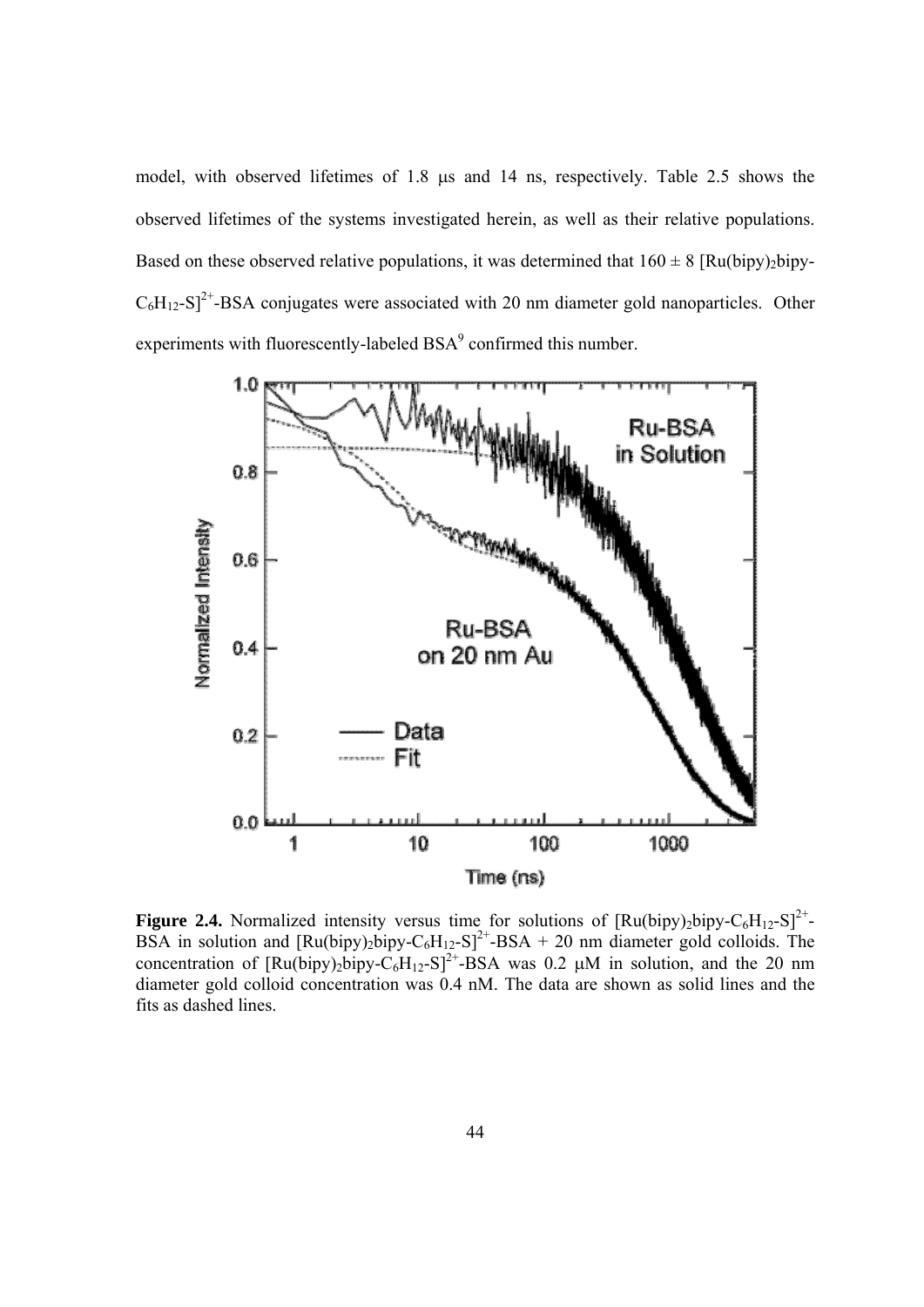|                                                                                   | lifetime          | relative   | lifetime    |
|-----------------------------------------------------------------------------------|-------------------|------------|-------------|
| system                                                                            | $\tau_{obs}$ , ns | population | designation |
| $[Ru(bipy)_2bipy-C_6H_{12}-SH]^2$ <sup>+</sup>                                    | 1366.6            | 0.95       | solution    |
| [Ru(bipy) <sub>2</sub> bipy-C <sub>6</sub> H <sub>12</sub> -S] <sup>2+</sup> -BSA | 1496.4            | 0.92       | solution    |
| $[Ru(bipy)_2bipy-C_6H_{12}-S]^{2+}BSA +$                                          | 144               | 0.31       | surface     |
| 20 nm citrate gold                                                                | 1785.8            | 0.63       | solution    |

Table 2.5. Lifetimes and calculated populations.<sup>\*</sup>

20 nm citrate gold 1785.8 0.63 solution<br>\* Refers to the classification of an adsorbate and its relative population as either surfaceconfined or free in solution.

It was presumed for the purposes of this research that: 1) large T/BSA conjugates and  $[Ru(bipy),bipy-C<sub>6</sub>H<sub>12</sub>-S]<sup>2+</sup>$ -BSA conjugates associate with gold nanoparticle surfaces in a similar fashion, and 2) large T-BSA conjugates will associate with a gold nanoparticle with a constant surface density irrespective of nanoparticle diameter, and should thus scale directly with the total nanoparticle surface area; that is, the amount of large T/BSA conjugates associated with a given gold nanoparticle should be directly proportional to the surface area of that nanoparticle. Table 2.6 is a listing of calculated estimations of how many large T peptides are associated with 15 nm and 5 nm diameter nanoparticles for each molar ratio of large T:BSA conjugate previously synthesized, correcting the number of large T/BSA conjugates associated with a given nanoparticle for nanoparticle surface area compared to that of 20 nm diameter nanoparticles.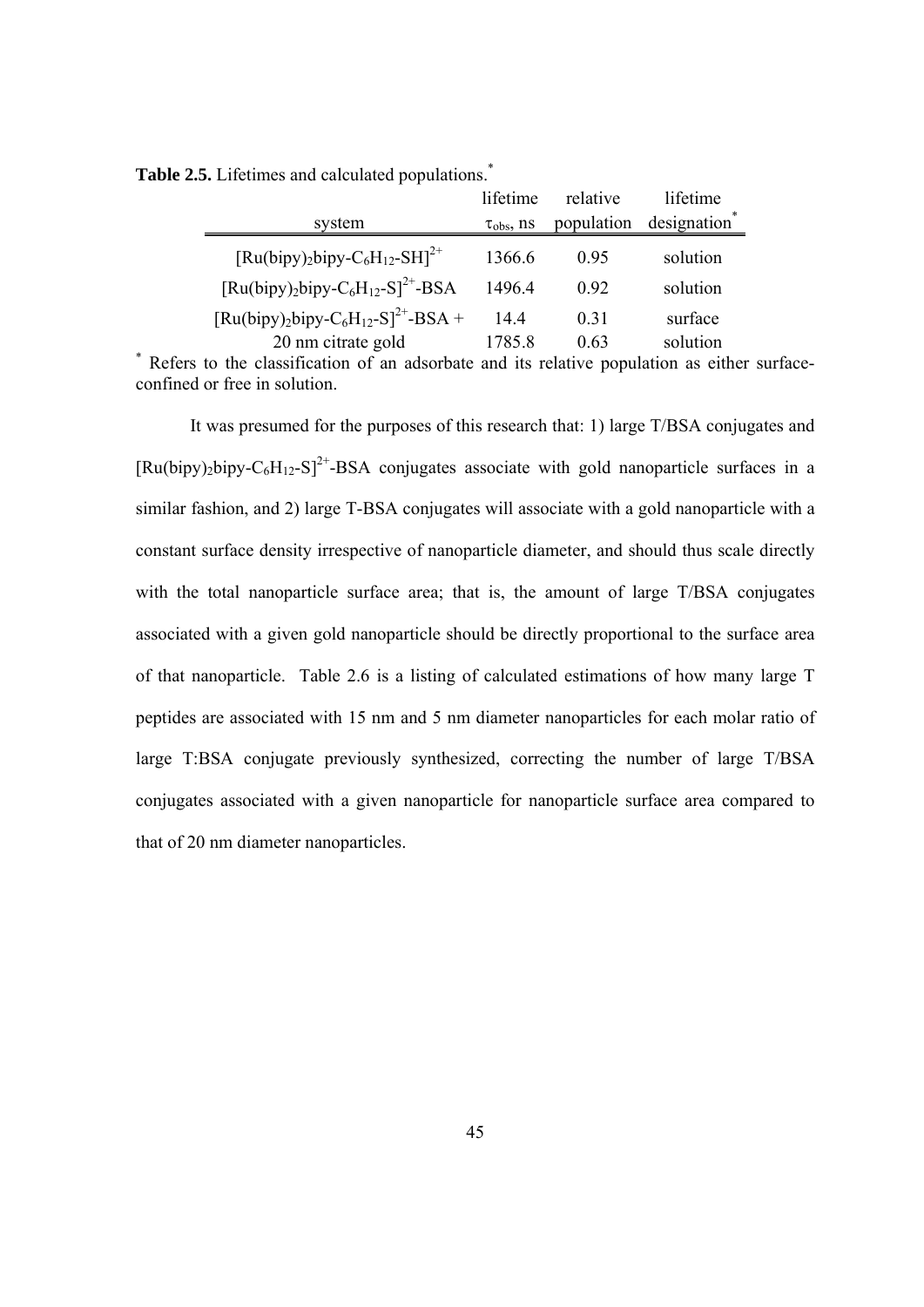| Large T:BSA   | Large T:BSA    | Estimated Large T   | Estimated Large T |  |
|---------------|----------------|---------------------|-------------------|--|
| Mole Ratio in | Mole Ratio     | per 15 nm Diameter  | per 5 nm Diameter |  |
| Reaction      | Determined     | Nanoparticle        | Nanoparticle      |  |
| Mixture       | Experimentally | $Complex^{\dagger}$ | $Complex^T$       |  |
| 5.0           | $3 \pm 1$      | $300 \pm 100$       | $30 \pm 10$       |  |
| 10.0          | $7 \pm 2$      | $600 \pm 100$       | $70 \pm 20$       |  |
| 15.0          | $8 \pm 1$      | $700 \pm 100$       | $80 \pm 10$       |  |
| 20.0          | $11 \pm 2$     | $1000 \pm 200$      | $110 \pm 20$      |  |
| 25.0          | $13 \pm 2$     | $1200 \pm 200$      | $130 \pm 20$      |  |
| 30.0          | $15 \pm 2$     | $1300 \pm 200$      | $150 \pm 20$      |  |

**Table 2.6.** Large T peptides per BSA and per nanoparticle complex.

\* Uncertainty represents the standard deviation of nine fluorescence measurements; three measurements each from three replicate samples.

† Estimate was based on the number of BSA molecules per 20 nm diameter gold nanoparticle determined using both fluorescence labeling and time-correlated single-photon counting (TCSPC) and adjusting for surface area. The standard deviation provided for each estimate was calculated from the % error in the corresponding entry in column 2 and is not a propagated error.

### **2.2.2.2. Critical Coagulation Concentration (CCC) Tests.**

The stability of colloidal sols is due to a balance of forces including electrostatic repulsion, van der Waals attraction, and free energy of mixing.<sup>21</sup> The former two forces have been condensed into the well-known DLVO theory (Derjaguin, Landau, Verway, Overbeek), which explains the stability of charged particles. In DLVO theory, the attraction between two spheres due to their polarizability (van der Waals attraction) is compensated by repulsive forces acting between the electrical double layers of the two spheres. Specifically, the electrostatic repulsion varies as  $r^{-1}$  while the van der Waals attraction has an  $r^{-3}$  dependence, where r is separation distance. Thus, the electrical double layer normally prevents charged particles from approaching each other to within distances where their van der Waals attraction can pull them together. This phenomenon is described graphically in Figure 2.5.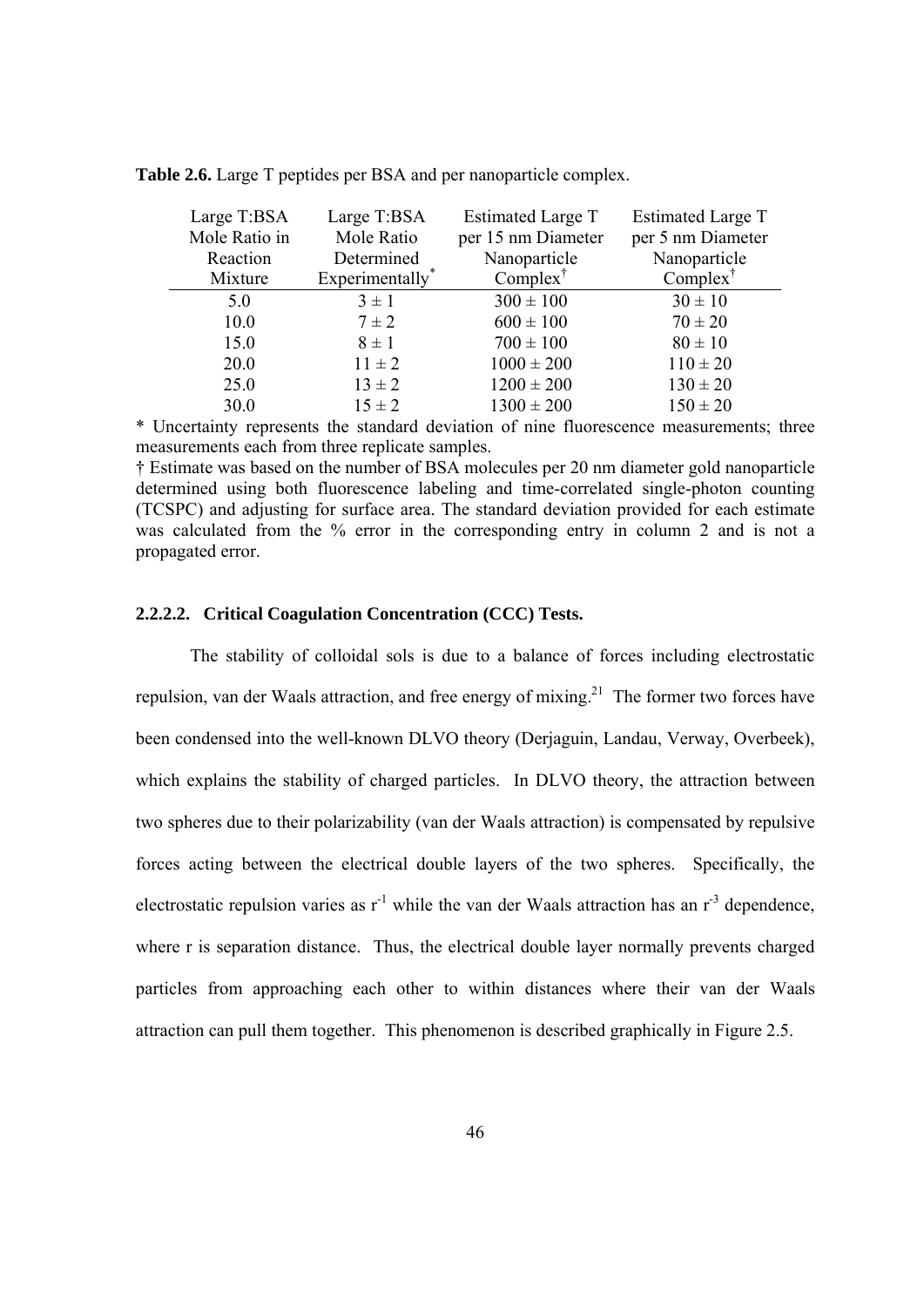

**Figure 2.5.** Potential energy versus nuclear separation; general description of DLVO theory.<sup>21</sup>

 Under certain conditions, however, the length of electrical double layer surrounding a particle (the Debye length) can be reduced. When this occurs, the particles may approach one another to within distances that enable the van der Waals attraction to dominate the total interaction energy. Provided a secondary minimum does not exist, irreversible particle flocculation (fusion of a small number of particles) will then occur followed by precipitation. The conditions which cause flocculation of charged particles are predicted by the equation governing Debye length  $(\zeta)$ :

$$
\zeta = \left(\varepsilon T / 8\pi n e^2 v^2\right)^{1/2} \tag{1}
$$

where  $\varepsilon$  is solution dielectric constant, *T* is temperature, *n* is salt concentration, and  $\nu$  is salt valence. Therefore, lower temperatures, higher salt concentrations, and higher salt valences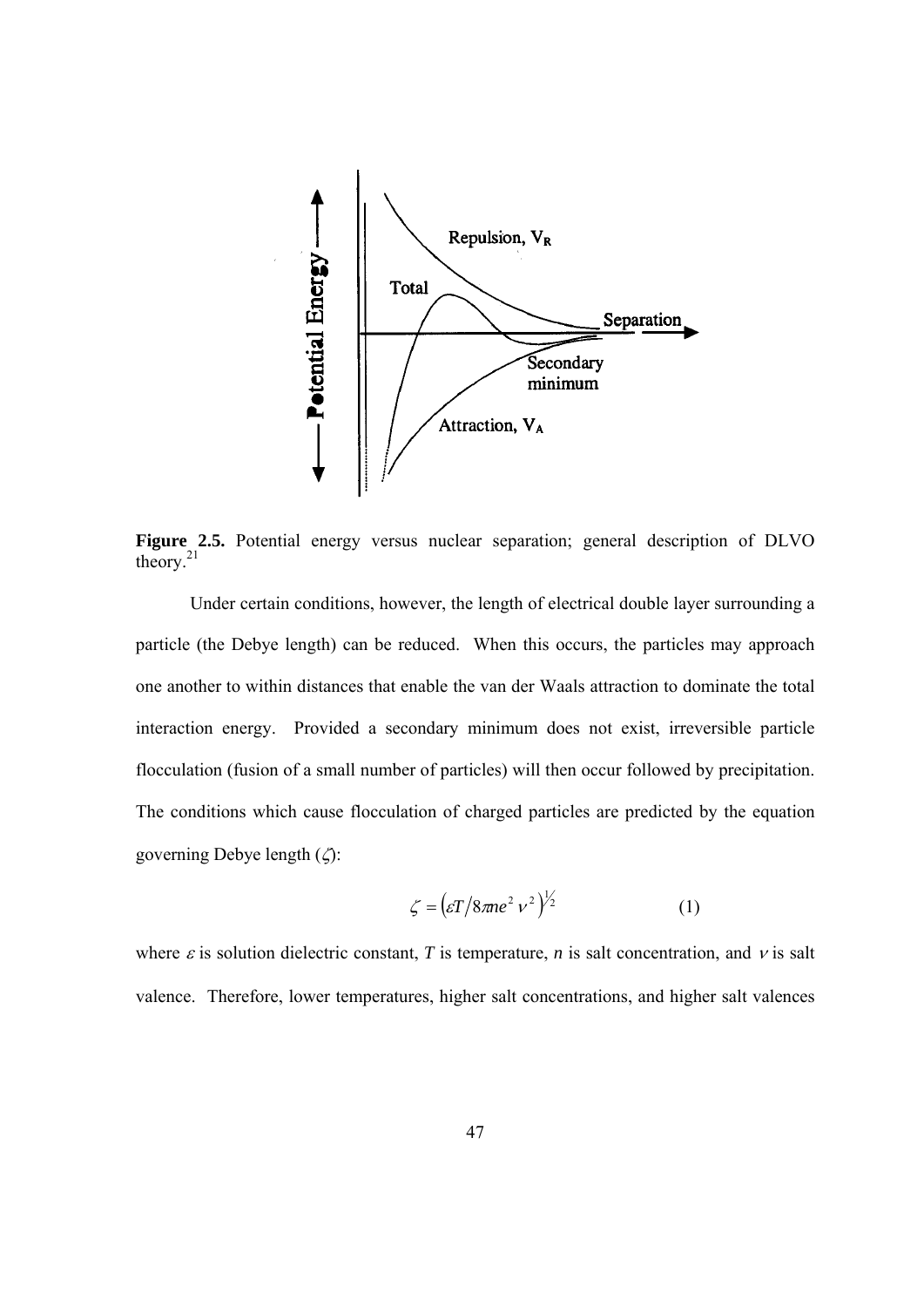all lead to decreasing the Debye length between colloidal particles and thus increase the likelihood of particle flocculation.

The following experiments describe the probing of the stability of the large T/BSAgold nanoparticle complexes by varying the ionic strength of the solution around the nanoparticle complexes – a measure of the dielectric constant of this solution. The ionic strength of the growth media – Eagle's minimum essential media (EMEM) – to be used in experiments described later is approximately 0.149 M, so it was necessary to examine whether the large T/BSA-gold nanoparticle conjugates would be stable in just such an ionic environment. To this end, small aliquots of 1.7 M sodium chloride were successively added to nanoparticle complexes of many different formulations to determine the concentration at which flocculation of the nanoparticles themselves was observed – the critical coagulation concentrations (CCC) for each of these variations.

### **2.2.2.2.1. Varying BSA:Nanoparticle Ratio.**

These first experiments were performed to get a quick idea of what general trends could be seen in BSA associating with gold nanoparticles. Consequently, a rigorous analysis (UV-Vis) was not performed for all combinations of BSA and gold nanoparticles but was performed on samples with the lowest amount of BSA added which visually appeared to remain stable for an appreciable amount of time. Moreover, while it was determined that each diameter nanoparticle had a threshold amount of BSA above which flocculation was not observed, it was considered sufficient to have such a value be a minimum value of BSA necessary to stabilize the colloids rather than 1) definitively determine the exact amount of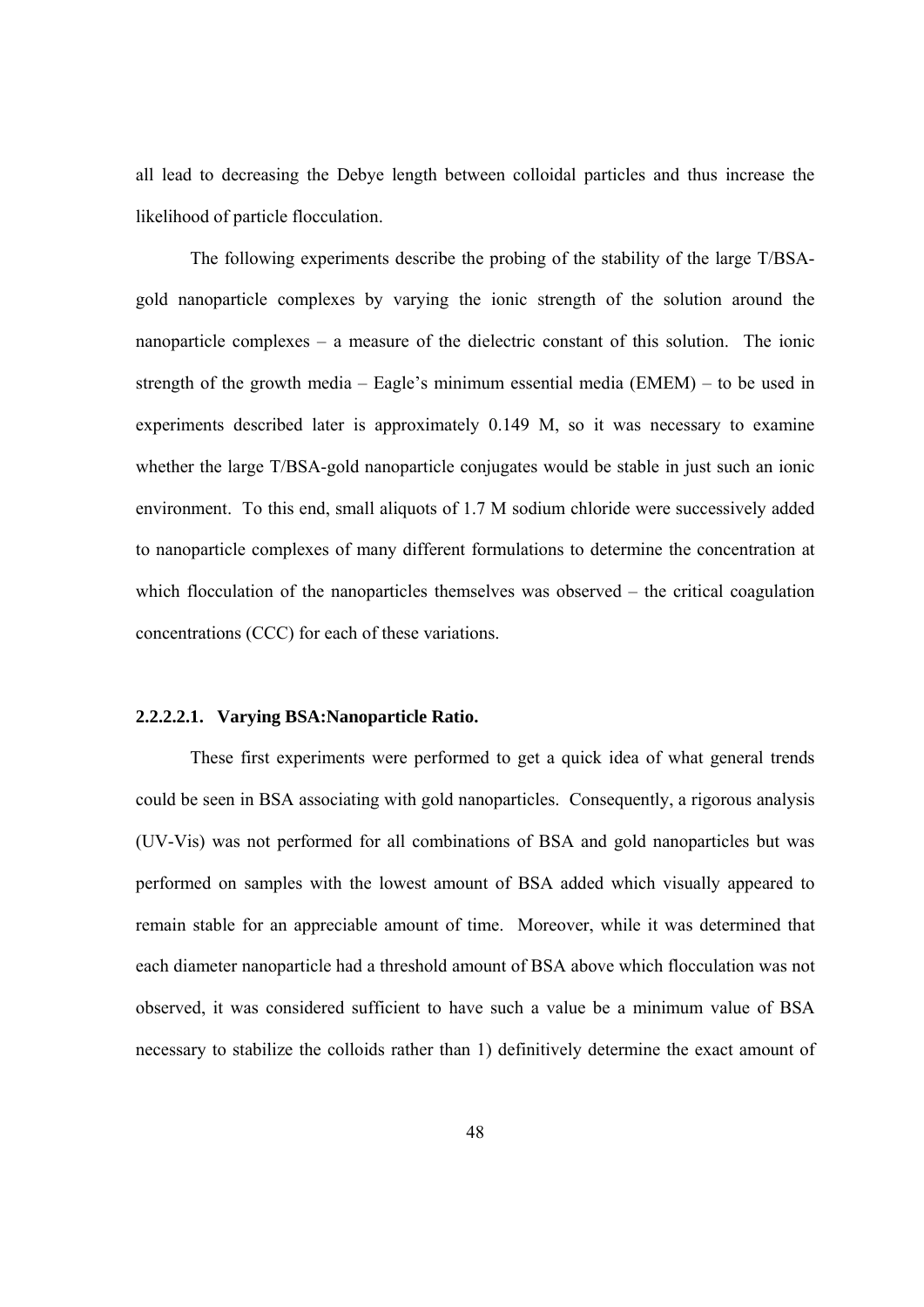BSA per nanoparticle necessary to avoid flocculation or 2) further refine the experimentallydetermined CCC region than was convenient (meaning there was no compelling reason to use smaller aliquots of salt solution). This is why certain CCC values are listed as "less than" certain amounts. Also, any potential CCC value above 0.85 M was not precisely ascertained as it was thought the demonstration of BSA-nanoparticle complex stability up to this point was adequate for the purposes of this research. All results from these first experiments can be seen in Table 2.7.

**Table 2.7.** CCC values of 15 nm diameter citrate- passivated gold nanoparticles after mixing with varying amounts of BSA. All CCC values listed – with noted exceptions – were determined visually using three independent samples per listing.

|               | Critical Coagulation Concentrations (M) |                 |                 |                 |                  |                |
|---------------|-----------------------------------------|-----------------|-----------------|-----------------|------------------|----------------|
| BSA:Au        | $20 \text{ nm}$                         | $20 \text{ nm}$ | $15 \text{ nm}$ | $15 \text{ nm}$ | $10 \text{ nm}$  | $5 \text{ nm}$ |
| (molar ratio) | Uncentrifuged                           | Centrifuged     | Uncentrifuged   | Centrifuged     | Uncentrifuged    | Uncentrifuged  |
| $0$ (citrate) | ${}_{0.03}$                             | ${}_{0.03}$     | ${}_{0.03}$     | ${}_{0.03}$     | ${}_{\leq 0.07}$ | ${}_{0.15}$    |
| 50:1          | ${}_{0.03}$                             | ${}< 0.03$      | ${}< 0.03$      | ${}_{0.03}$     | < 0.13           | ${}_{0.21}$    |
| 125:1         | ${}_{0.03}$                             | ${}_{0.03}$     | < 0.13          | ${}_{0.03}$     | ${}_{0.21}$      | $> 0.85*$      |
| 250:1         | ${}_{0.07}$                             | ${}_{0.03}$     | $> 0.85*$       | ${}< 0.03$      | $> 0.85*$        | > 0.85         |
| 500:1         | $> 0.85*$                               | ${}_{0.03}$     | > 0.85          | ${}_{0.03}$     | > 0.85           | > 0.85         |
| 1000:1        | > 0.85                                  | ${}_{0.03}$     | > 0.85          | ${}_{0.03}$     | > 0.85           | > 0.85         |
| 2000:1        | > 0.85                                  | ${}_{0.03}$     | > 0.85          | ${}_{0.03}$     | > 0.85           | > 0.85         |

\* Stability confirmed via UV-Vis analysis.

The first round of examination of stability via CCC testing was performed using BSA and citrate-passivated nanoparticle of 4 different diameters, and in certain cases samples were centrifuged to remove excess BSA prior to CCC testing. No effort was made to centrifuge 10 nm and 5 nm diameter nanoparticle samples. Additionally, since all 20 nm and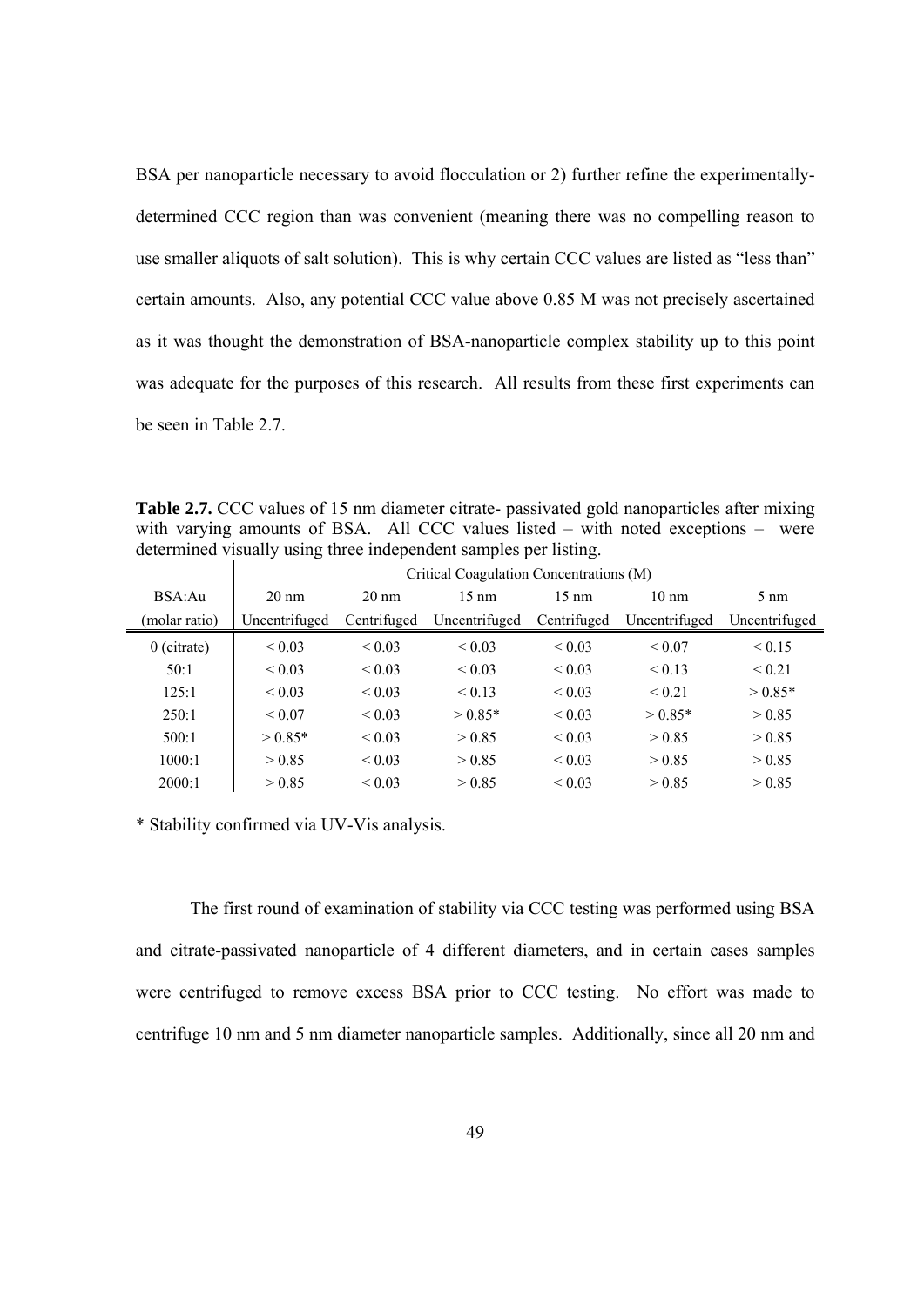15 nm diameter nanoparticle experiments appeared to flocculate upon first addition of sodium chloride solution post-centrifugation and resuspension, it was decided that future cellular deliveries would not involve any centrifugation on nanoparticle complexes during construction and prior to actual incubation with cells. Instead, extra experiments were planned to evaluate any potential effect of excess conjugate upon ultimate cellular uptake (Chapter 3).

# **2.2.2.2.2. Varying Large T/BSA:Nanoparticle Ratio.**

 The next logical parameter explored using CCC testing was the stability of large-T/BSA conjugates with citrate-passivated 15 nm gold nanoparticles. The large T/BSA conjugate of the highest molar ratio (15:1 large T:BSA, experimentally determined) was used in the following experiments rather than testing all possible large T/BSA conjugates since it was reasoned that all lower amounts of large T present on BSA would progressively approach the behavior of native BSA, and the conjugate containing the largest amount of large T per BSA would clearly demonstrate the maximum possible difference from data already obtained for native BSA (Table 2.7). All samples were analyzed using UV-Vis spectroscopy, and the results are tabulated in Table 2.8.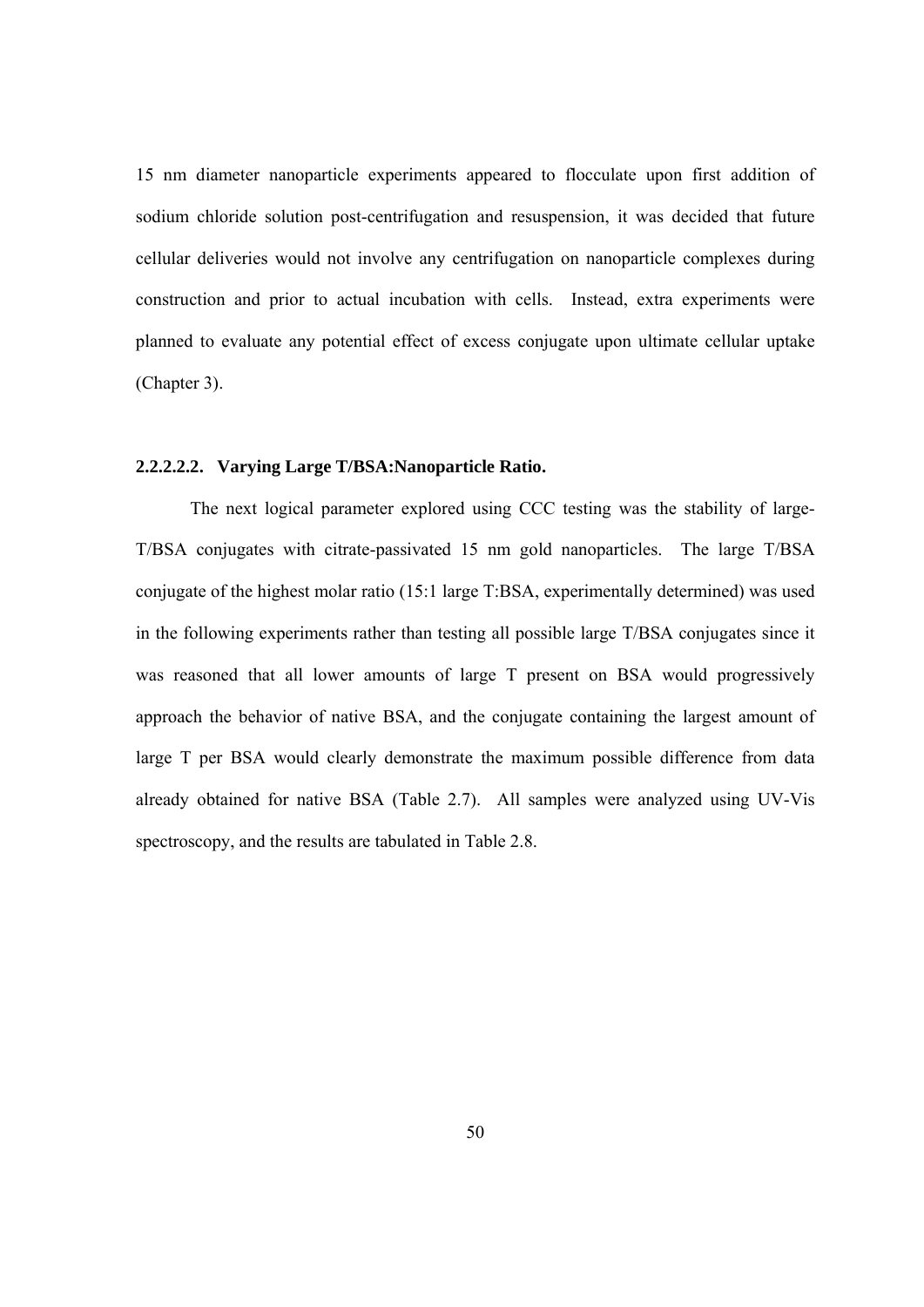**Table 2.8.** CCC values of 15 nm diameter citrate-passivated gold nanoparticles after mixing with varying amounts of large T-BSA conjugates. The large T-BSA conjugate of 15:1 (experimentally-determined) molar ratio of large T:BSA was used in all experiments listed in this table. All CCC values listed were determined via UV-Vis spectroscopy, using three independent samples per listing.

| Large T/BSA:Au                                | CCC         |
|-----------------------------------------------|-------------|
| (molar ratio; [Large T] <sub>Constant</sub> ) | (M)         |
|                                               | ${}_{0.03}$ |
| 67.5:1                                        | ${}< 0.03$  |
| 125:1                                         | ${}_{0.35}$ |
| 250:1                                         | > 0.85      |
| 500:1                                         | > 0.85      |
|                                               |             |

Less large T/BSA conjugate was necessary to stabilize the 15 nm diameter gold nanoparticles than native BSA. While the 125:1 molar ratio of large T/BSA:15 nm diameter gold nanoparticle exhibited stability at over twice the minimum threshold necessary for later cellular incubations (recall the ionic strength of cellular growth media is 0.149 M), it was thought that using the lowest ratio of large T/BSA per 15 nm gold nanoparticle which exhibited the maximum CCC value over the ranges assayed would be most prudent. Consequently, the 250:1 molar ratio of large T/BSA:15 nm diameter gold nanoparticle was heretofore adopted into the evolving protocol for constructing these potential intracellular vectors.

#### **2.2.2.2.3. Varying Large T:BSA Ratio.**

Having determined a minimum value for large T/BSA-15 nm diameter gold nanoparticle complex stability (Table 2.8), the next parameter under scrutiny was the effect amount of large T peptide per BSA upon resulting nanoparticle complex stability. All 6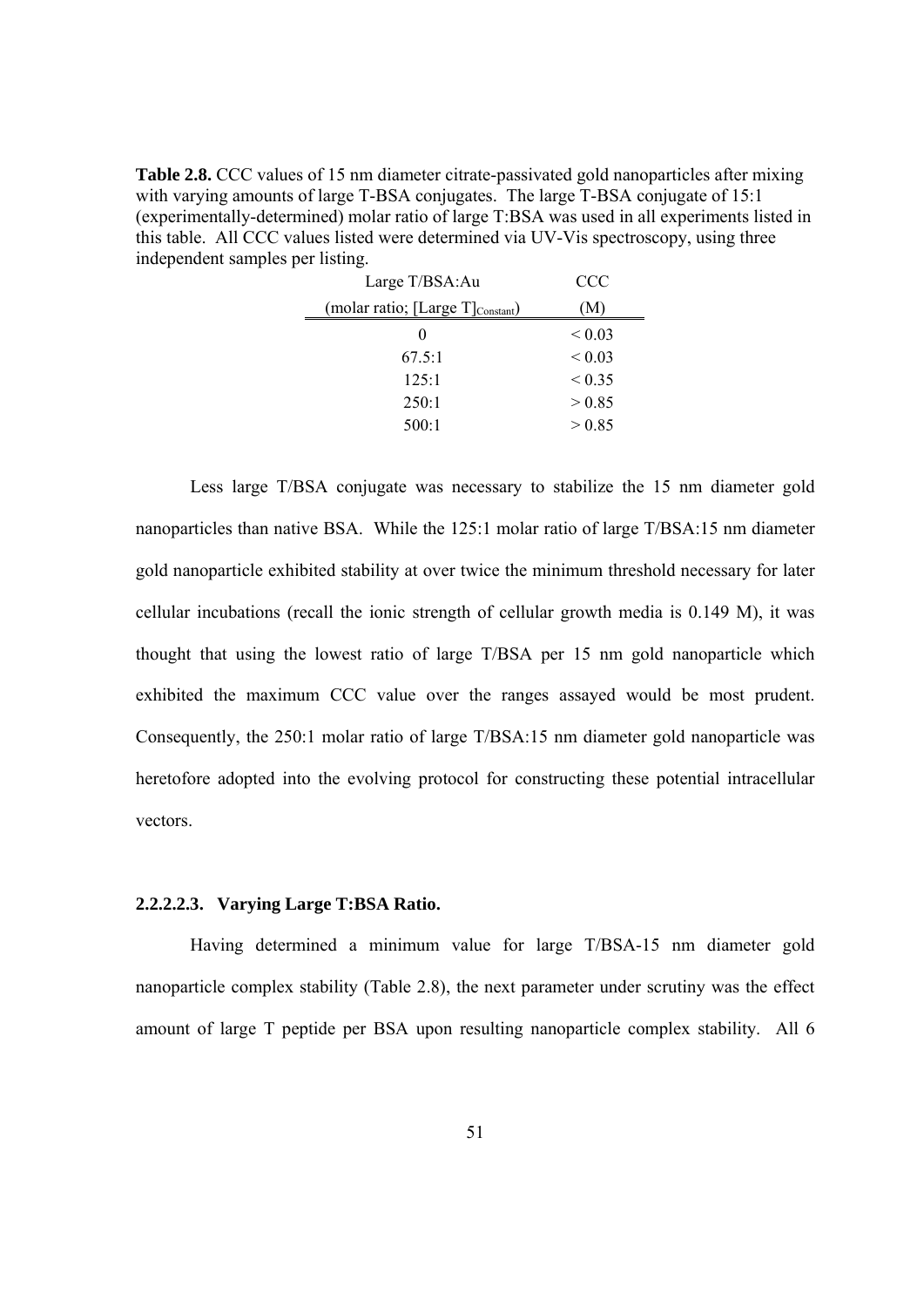molar ratios of large T:BSA (and one native BSA) were mixed with 15 nm diameter gold nanoparticles in a 250:1 large T/BSA:nanoparticle ratio, and CCC values were generated as shown in Table 2.9.

**Table 2.9.** CCC values of 15 nm diameter citrate- passivated gold nanoparticles after mixing with large T-BSA conjugates of varying large T concentration. The molar ratio of large T-BSA conjugates per gold nanoparticle was 250:1 for all experiments listed in this table. All CCC values listed were determined via UV-Vis spectroscopy, using three independent samples per listing.

| Large T:BSA                               | <b>CCC</b> |
|-------------------------------------------|------------|
| (molar ratio; [BSA] <sub>Constant</sub> ) | (M)        |
| 0                                         | > 0.85     |
| 5:1                                       | > 0.85     |
| 10:1                                      | > 0.85     |
| 15:1                                      | > 0.85     |
| 20:1                                      | > 0.85     |
| 25:1                                      | > 0.85     |
| 30:1                                      | > 0.85     |
|                                           |            |

 Not surprisingly, the amount of large T per BSA did not alter the perceived stability of resulting nanoparticle complexes at the 250:1 large T/BSA conjugate:15 nm diameter gold nanoparticle molar ratio. However, it was useful to have assayed this to definitively claim variations in large T per BSA did not adversely affect nanoparticle complex stability.

# **2.2.2.2.4. Varying Temperature.**

Finally, the last parameter potentially affecting nanoparticle complex stability was temperature: cellular uptake experiments are typically performed at  $37 \text{ °C}$ , and certain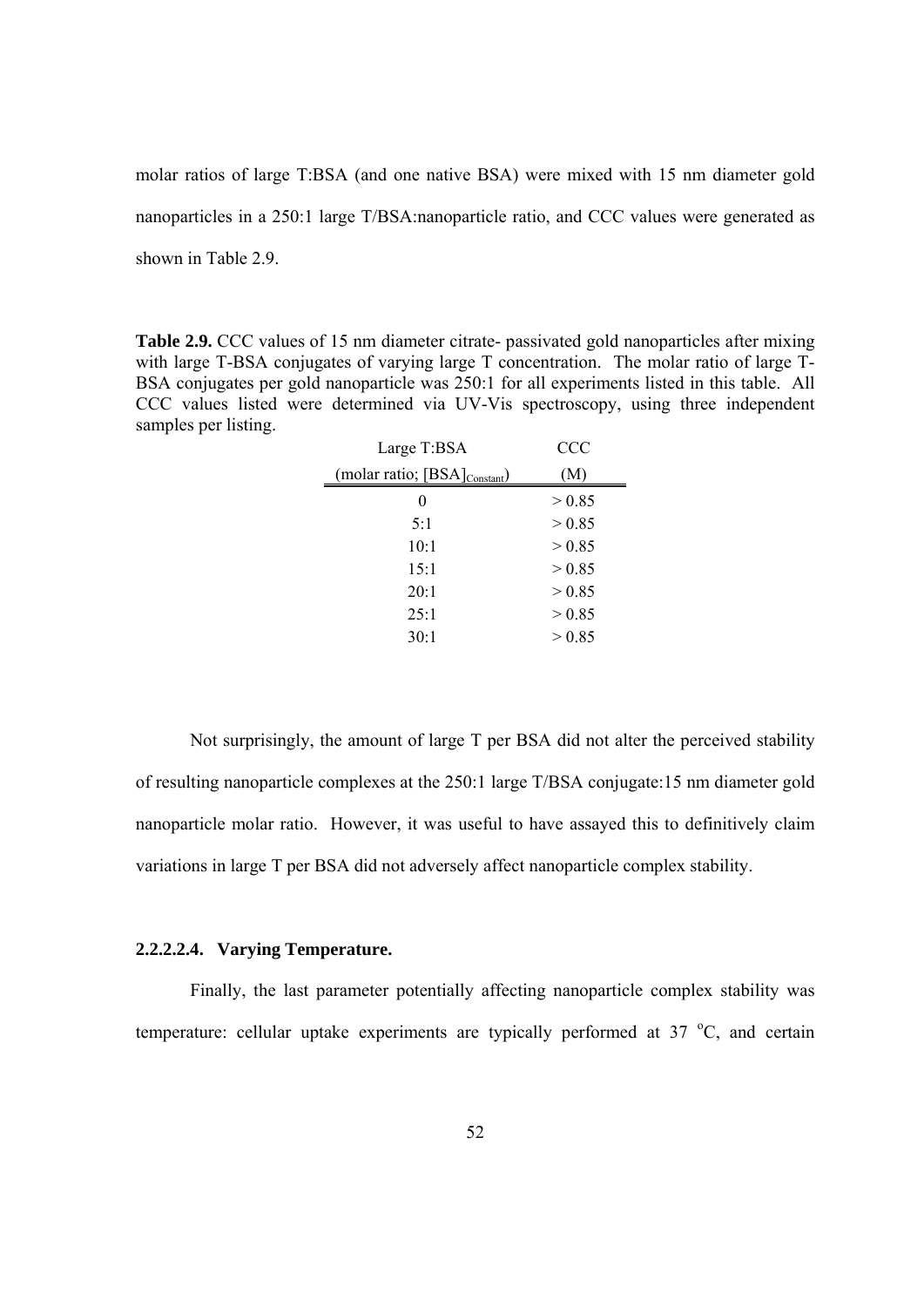additional experiments were planned to be run at  $4^{\circ}$ C. It was useful to check the stability of the nanoparticle complexes at these temperatures using UV-Vis equipped with a temperature control unit. Again, the large T/BSA conjugate with the highest molar ratio of large T per BSA (15:1, experimentally determined) was used in all samples, and was added to all aliquots of 15 nm diameter nanoparticle in a 250:1 large T/BSA:nanoparticle molar ratio. These results are shown in Table 2.10.

**Table 2.10.** CCC values of 15 nm diameter large T-BSA-passivated gold nanoparticles determined after conjugation at room temperature (approximately 25  $^{\circ}$ C), then storage at varying temperatures for 12 hours. Large T-BSA conjugates of 15:1 experimentallydetermined molar ratio of large T:BSA were used in all experiments listed in this table, and the molar ratio of large T-BSA conjugates per 15 nm diameter gold nanoparticle was 250:1. All CCC values listed were determined via UV-Vis spectroscopy, using three independent samples per listing.

| Temperature $(^{\circ}C)$                           | CCC    |
|-----------------------------------------------------|--------|
| $($ [Large T] $_{Constant}$ ; [BSA] $_{Constant}$ ) | M)     |
| 37                                                  | > 0.85 |
| 25                                                  | > 0.85 |
|                                                     | > 0.85 |

 It should be noted that all nanoparticle complexes were found to be sufficiently stable at all three temperatures of interest.

### **2.3. Conclusions.**

A general protocol for the conjugation of large T peptides to BSA and association of these conjugates to 15 nm diameter gold nanoparticles was refined and quantified. The number of organic linkers (in this case, SMCC) per BSA was found to be capable of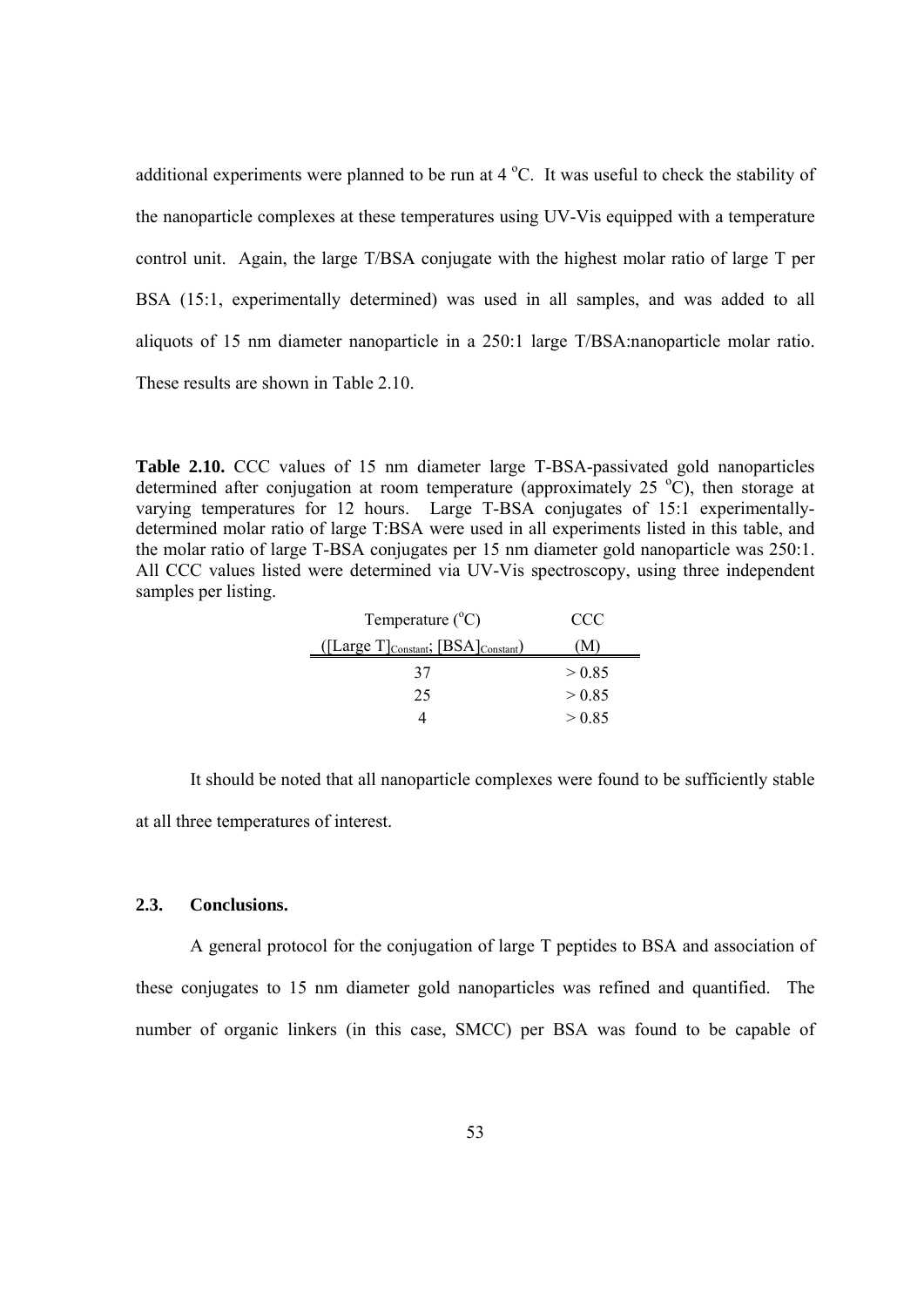modifying with relative ease, and the large T itself was subsequently observed to bind to SMCC-BSA conjugates at a reasonably favorable rate. Nanoparticle complexes constructed with a 250:1 molar ratio of large T/BSA conjugate:15 nm diameter gold nanoparticle were found to be stable 1) irrespective of how much large T was present in the large T/BSA conjugates and 2) at three different temperatures.

### **2.4. Experimental.**

# **2.4.1. Materials.**

All gold nanoparticles were purchased from Ted Pella, Inc. (Redding, CA). The modified large T peptide sequence (rhodamine-Cys-Gly-Gly-Gly-Pro-Lys-Lys-Lys-Arg-Lys-Val-Gly-Gly-OH) was synthesized at the University of North Carolina Microprotein Sequencing and Peptide Synthesis Facility (Chapel Hill, NC). Bovine serum albumin (BSA) was purchased from Pierce Co. (Rockford IL). Dulbecco's phosphate-buffered saline (DPBS), Sephadex G-50, and 64-well cell culture plates were purchased from Bio-Whittaker, Inc. (Walkersville, MD). Dimethylformamide (DMF), dimethylsulfoxide (DMSO) tetrahydrofuran (THF), 4-(*N*-maleimidomethyl)-cyclohexane-1-carboxylic acid *N*hydroxysuccinimide ester (SMCC), 5, 5'-dithio-bis-(2-nitrobenzoic acid) (DTNB; Ellman's reagent), Tris, ethylenediaminetetraacetic acid (EDTA), sodium acetate, glutathione, fluorescamine, lyinse, cysteine, sodium chloride, monobasic sodium phosphate (NaH<sub>2</sub>PO<sub>3</sub>), dibasic sodium phosphate  $(Na_2HPO_3)$ , and Centricons (MWCO: 30,000), were all purchased from Fisher Scientific. Ruthenium-(II) tris(2,2'-bipyridine)monohexanethiol  $([Ru(bipy),bipy-C<sub>6</sub>H<sub>12</sub>-SH]<sup>2+</sup>)$  was synthesized as described previously.<sup>22</sup>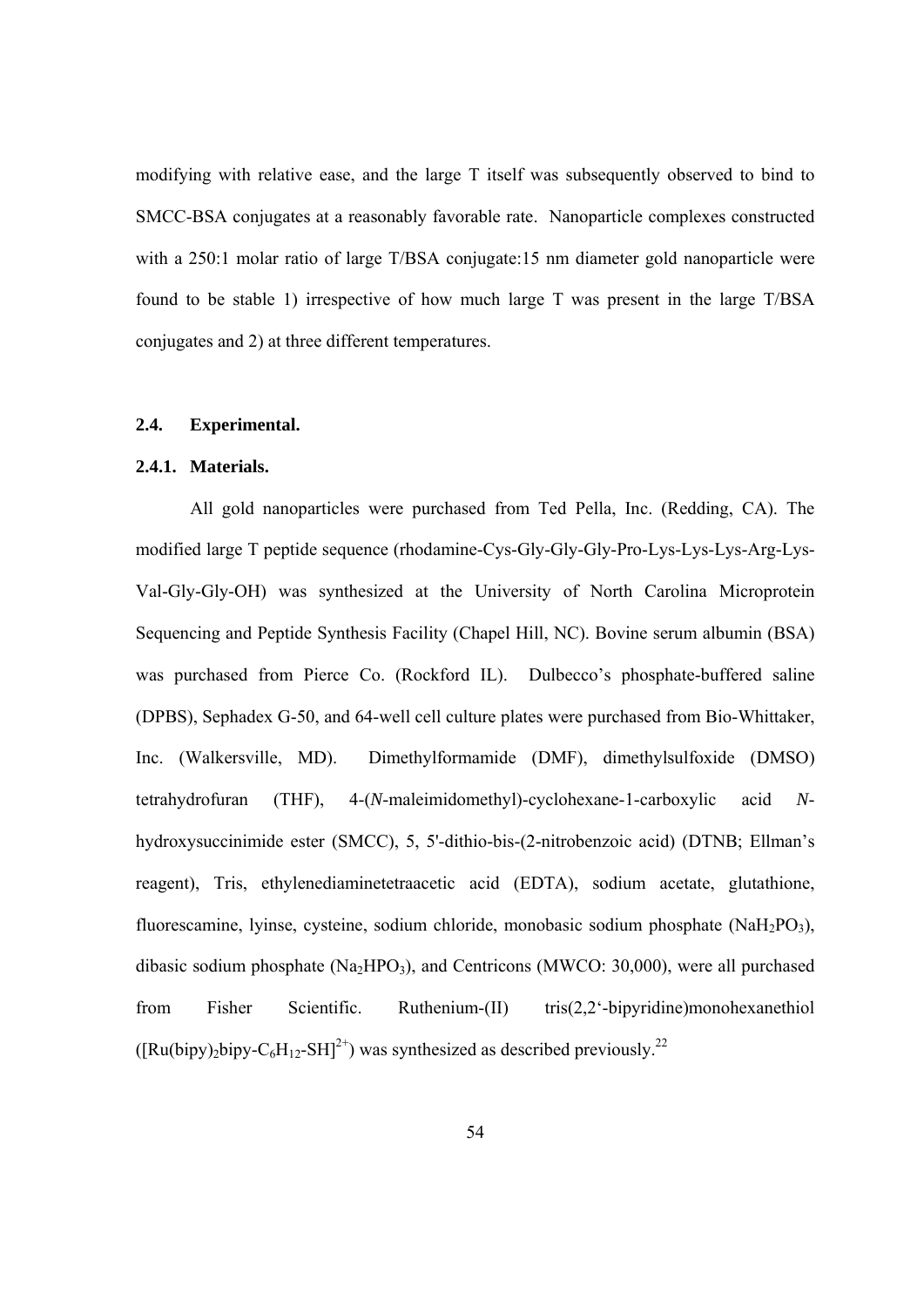All UV-vis absorption measurements were acquired using a Hewlett-Packard 8453 Chemstation photodiode array spectrophotometer with attached Chemstation software and, in certain experiments, a temperature control unit. Quantification of  $\text{[Ru(bipy)_2bipy-C<sub>6</sub>H<sub>12</sub>]}$  $S^{2+}$ -labeled BSA on gold nanoparticles was performed by time-correlated single photon counting (TCSPC) using instrumentation at the University of North Carolina at Chapel Hill. Fluorescence spectra were acquired using a BioTek FL-600 plate reader with 1)  $550 \pm 40$  nm (excitation) and  $590 \pm 40$  nm (emission) filters for rhodamine detection, 2)  $365 \pm 40$  nm (excitation) and  $470 \pm 40$  nm (emission) filters for fluorescamine assays.

# **2.4.2. Methods.**

### **2.4.2.1. SMCC-BSA Conjugation.**

A fluorescamine assay was used to determine the amount of free lysine residues on many aliquots of aqueous BSA solutions obtained both before and after mixing with SMCC (described in Section 2.2.1.1. above). Fluorescamine itself is a non-fluorescent molecule, but upon reaction with a primary amine becomes fluorescent, and this reaction is depicted in Figure 2.6.



Fluorescamine **Figure 2.6.** Fluorescamine structure before and after conjugation with primary amines.<sup>20</sup>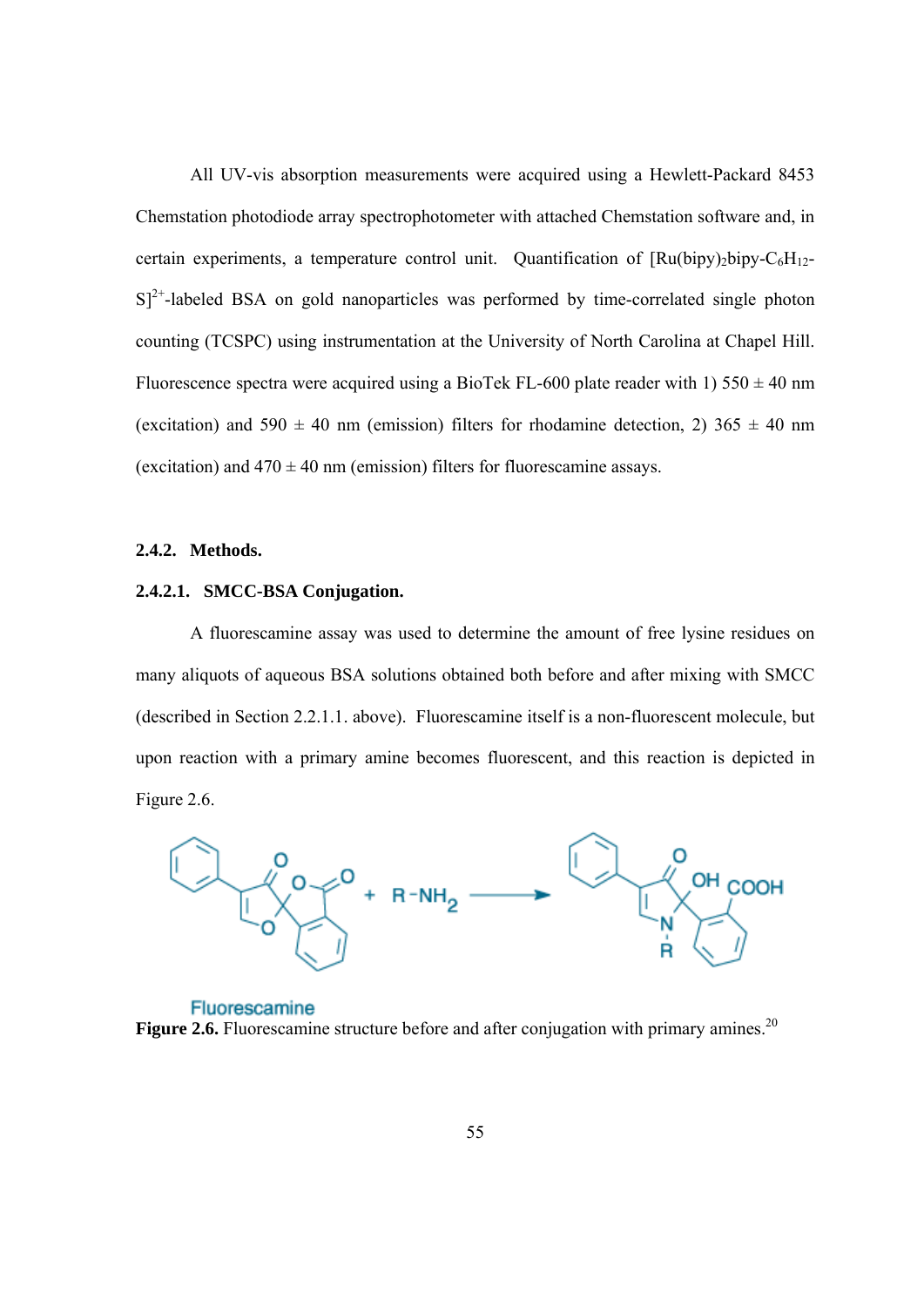All determinations of free lysine residues before and after SMCC addition to BSA samples were performed using a standard curve of the difference between samples containing various concentrations of lysine and independent samples containing identical concentrations of cysteine.



**Figure 2.7.** Molecular structures of cysteine and lysine.

As can be seen in the structures shown in Figure 2.7, merely using native lysine as a standard curve in this assay would present a problem; native lysine has two potential amines capable of binding with fluorescamine – one on its  $\alpha$ -carbon and one on its  $\varepsilon$ -carbon – but the lysine residues contained in BSA would only have one available amine for binding with fluorescamine – the  $\varepsilon$ -carbon amine. Native cysteine, however, only has one available amine for reaction with fluorescamine, and it is analogous to the  $\alpha$ -carbon amine of native lysine. Subsequently, subtracting the fluorescence readings of cysteine standards after reaction with fluorescamine from fluorescence readings obtained from identical standards of lysine postreaction with fluorescamine would yield a fluorescence standard curve of  $\varepsilon$ -carbon amines which have reacted with fluorescamine, which is a much more accurate model of the lysine residues under scrutiny on BSA.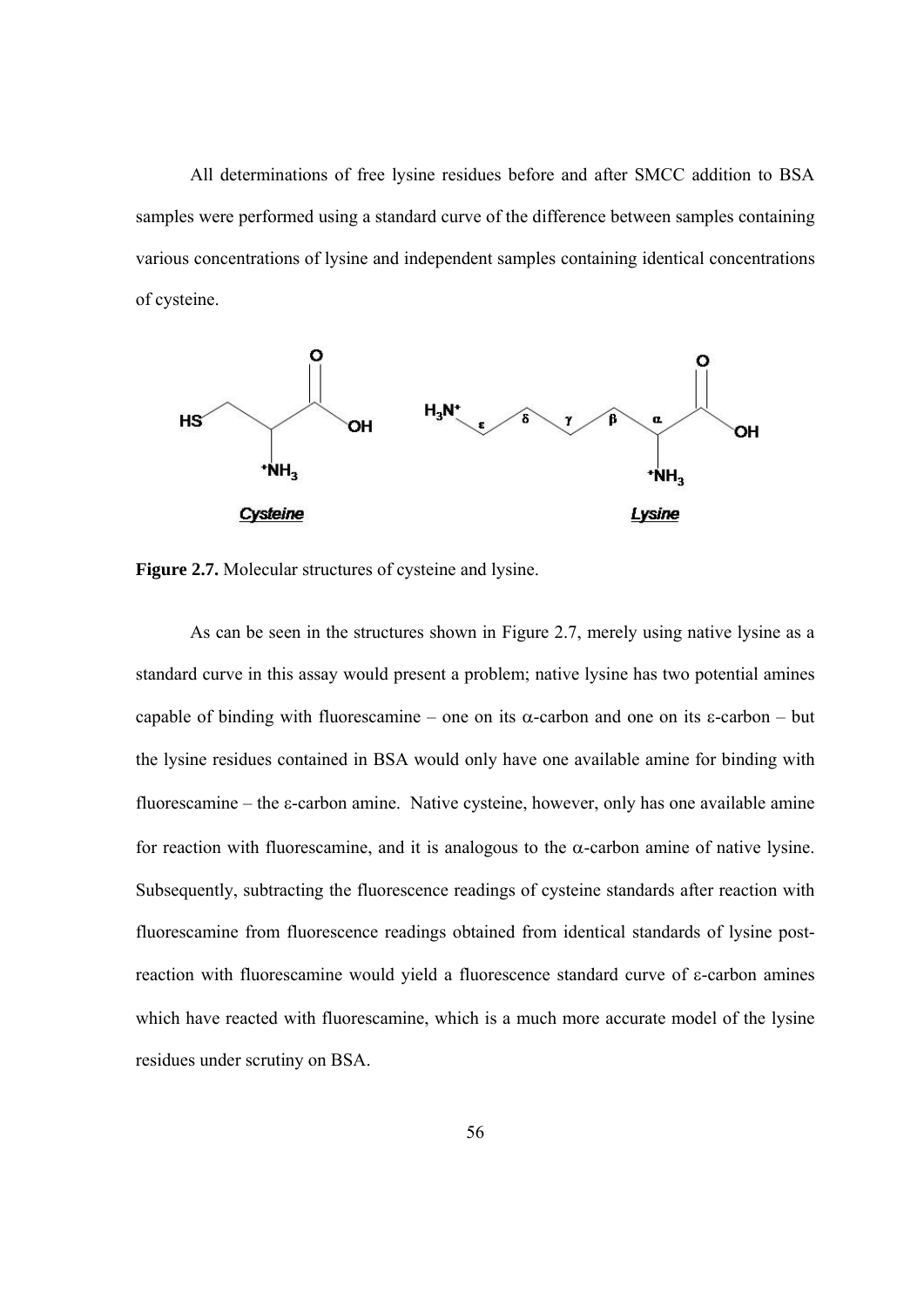A 64-well plate was prepared for use in these assays by placing  $135 \mu L$  of DPBS in 20 of the 64 wells, and 150  $\mu$ L of DPBS in 4 of the wells (blanks). Ten 0.5 mL samples of BSA (1 mg/mL; in sodium phosphate buffer,  $pH = 7.8$ ) were prepared, and a 15  $\mu$ L aliquot of each sample was individually placed in a well on the 64-well plate, in the interest of ultimately determining how many lysine residues were present before reaction with SMCC  $(ILys]_{Pre}$ ). Aliquots of a SMCC solution (20 mg/mL, in DMF) were added in increasing SMCC:BSA molar ratios – 20:1, 40:1, 60:1, 80:1, 100:1, 125:1, 150:1, 175:1, and 200:1 – to the BSA samples, and one BSA sample received an aliquot of DMF (0:1 molar ratio of SMCC:BSA). All samples were allowed to mix at room temperature on a rocker for 60 minutes. Excess unreacted SMCC was removed via centrifugation (Centricon; MWCO = 30,000) and each sample was resuspended in 0.5 mL of sodium phosphate buffer ( $pH = 7.8$ ). 15 L of each resuspended sample was now added to ten other individual wells on the 64 well plate ( $[Lys]_{Post}$ ). 50 µL of a freshly-prepared fluorescamine solution (3 mg/mL, in DMSO), was added to each well containing samples, blanks, or lysine/cysteine standards (ranging from 1.89 to 15.15  $\mu$ M). The well was allowed to rock at room temperature for 15 minutes, after which fluorescence readings were obtained ( $\lambda_{\text{Emission}} = 470$  nm). This entire procedure was repeated three times. It should be noted that it was presumed 5% of BSA samples were considered lost due to the Centricon. This loss was factored into calculations.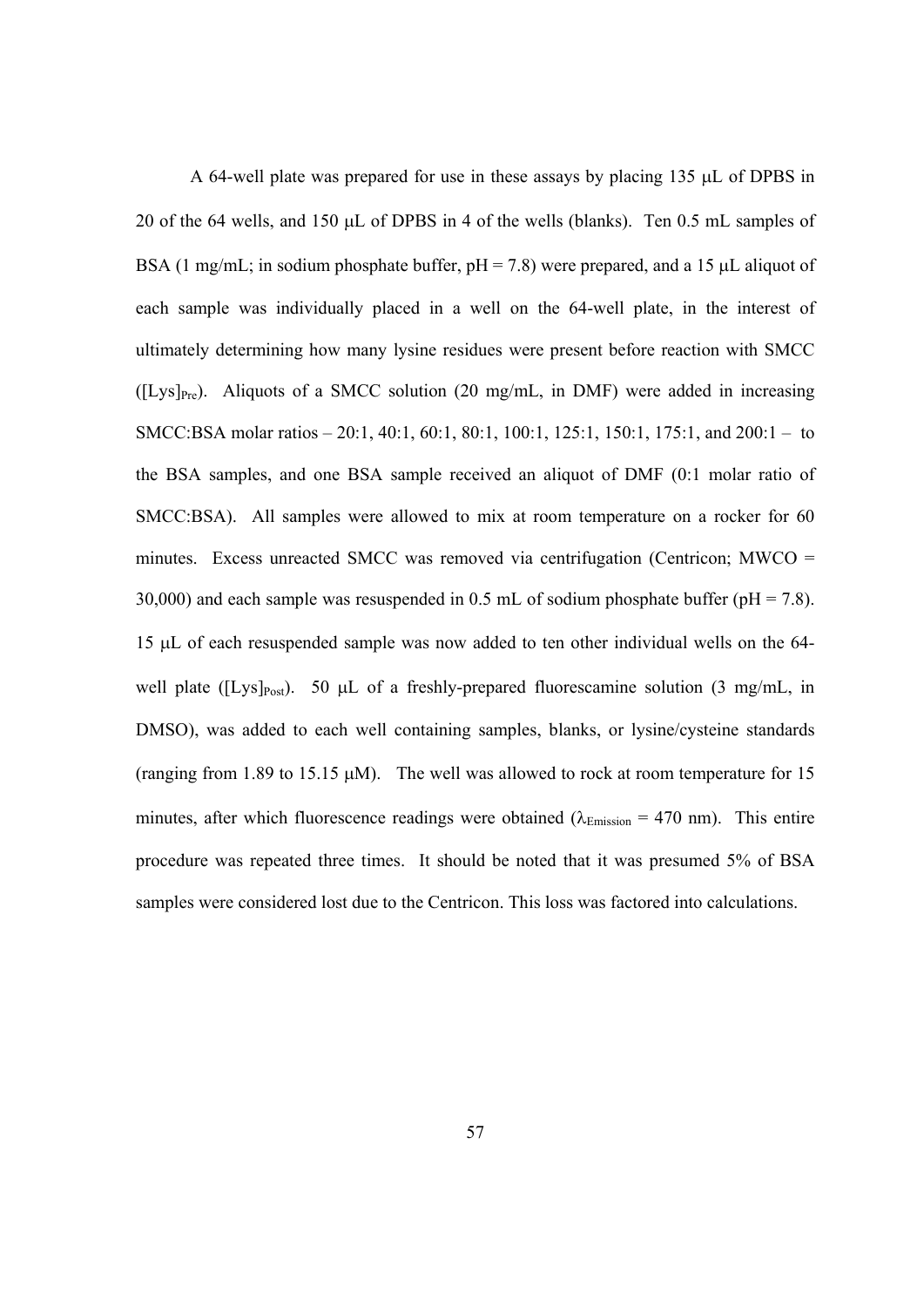#### **2.4.2.2. Quantification of Large T Peptides per BSA/SMCC.**

Eighteen 1.0 mL samples of BSA (1 mg/mL, NaPi;  $pH = 7.8$ ) were prepared and divided into six groups of three samples per group. All BSA samples had  $15 \mu L$  aliquots taken from each of them for use in a fluorescamine assay as described in the previous section (determining  $[Lys]_{Pre}$ ). All BSA samples were then treated with an aliquot from an SMCC solution (20 mg/mL, in DMF) in a 60:1 SMCC:BSA molar ratio and allowed to mix on a rocker at room temperature for 60 minutes. However, the addition of the SMCC aliquots was performed in a staggered fashion, meaning two groups of BSA samples received an aliquot of SMCC and were allowed to mix for 60 minutes, then 20 minutes later the next two groups of BSA samples received their aliquots of SMCC, then finally 40 minutes after the initial addition, the remaining two groups of BSA samples received their aliquots of SMCC. (This was done to streamline the large amount of samples needing to be centrifuged post-mixing.) When the 60 minute mixing period had elapsed for a given bunch of samples, excess unreacted SMCC was removed via centrifugation (Centricon; MWCO = 30,000) and samples were resuspended in 1.0 mL of sodium phosphate buffer ( $pH = 7.0$ ). Another 15  $\mu$ L aliquot was taken from each sample for use in a fluorescamine assay as described in the previous section (determining  $[Lys]_{Post}$ ). It should be noted that it was presumed 5% of BSA samples were considered lost due to the Centricon; this loss was factored into calculations.

Varying volumes  $(49.5, 99.1, 148.6, 198.1, 247.6,$  and  $297.2 \mu L$ ) of rhodaminelabeled modified large T peptide (rhodamine-CGGGPKKKRKVGG; 3 mg/mL in sodium phosphate buffer;  $pH = 7.0$ ) were subsequently added to each SMCC-BSA sample to achieve six groups (each group consisting of triplicate samples) of large T:SMCC-BSA molar ratios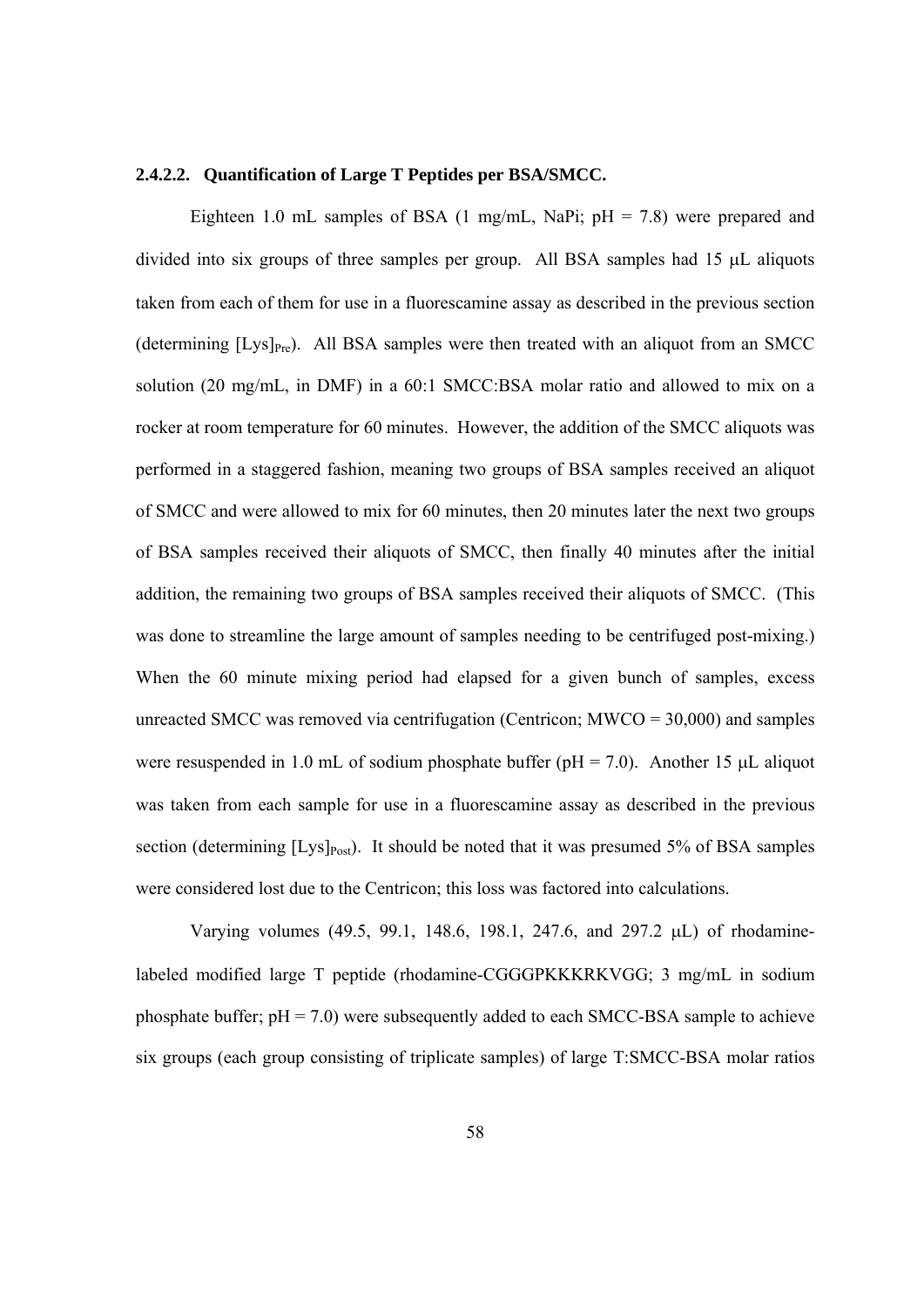$(5:1, 10:1, 15:1, 20:1, 25:1,$  and  $30:1$ , respectively), and all samples were allowed to mix at room temperature for 24 h. Excess unreacted peptide was removed via centrifugation (Centricon; MWCO = 30,000). All samples were then diluted to 1.0 mL with sodium phosphate buffer ( $pH = 7.0$ ). Following dilution, the degree of peptide conjugation was then determined via examination of rhodamine 6G fluorescence at 595 nm for each sample, utilizing a standard curve of rhodamine 6G-labeled peptide solution. It should be noted that it was again presumed 5% of BSA samples were considered lost due to the Centricon; this loss was factored into calculations appropriately.

 While large T was mixing with SMCC-BSA solutions, an Ellman's assay was performed on aliquots taken from the large T solution in the interest of determining how many free thiols were present, and, therefore, what percentage of peptide was actually available for binding to the SMCC-BSA conjugate samples. 5, 5'-dithio-bis-(2-nitrobenzoic acid) (DTNB; Ellman's reagent) is a molecule which, when acted upon by a free thiol, gives rise to a product with a strong absorbance at 421 nm. This general reaction is depicted in Figure 2.8.



**Figure 2.8.** Structure of DTNB (Ellman's Reagent) and general mechanism.<sup>23</sup>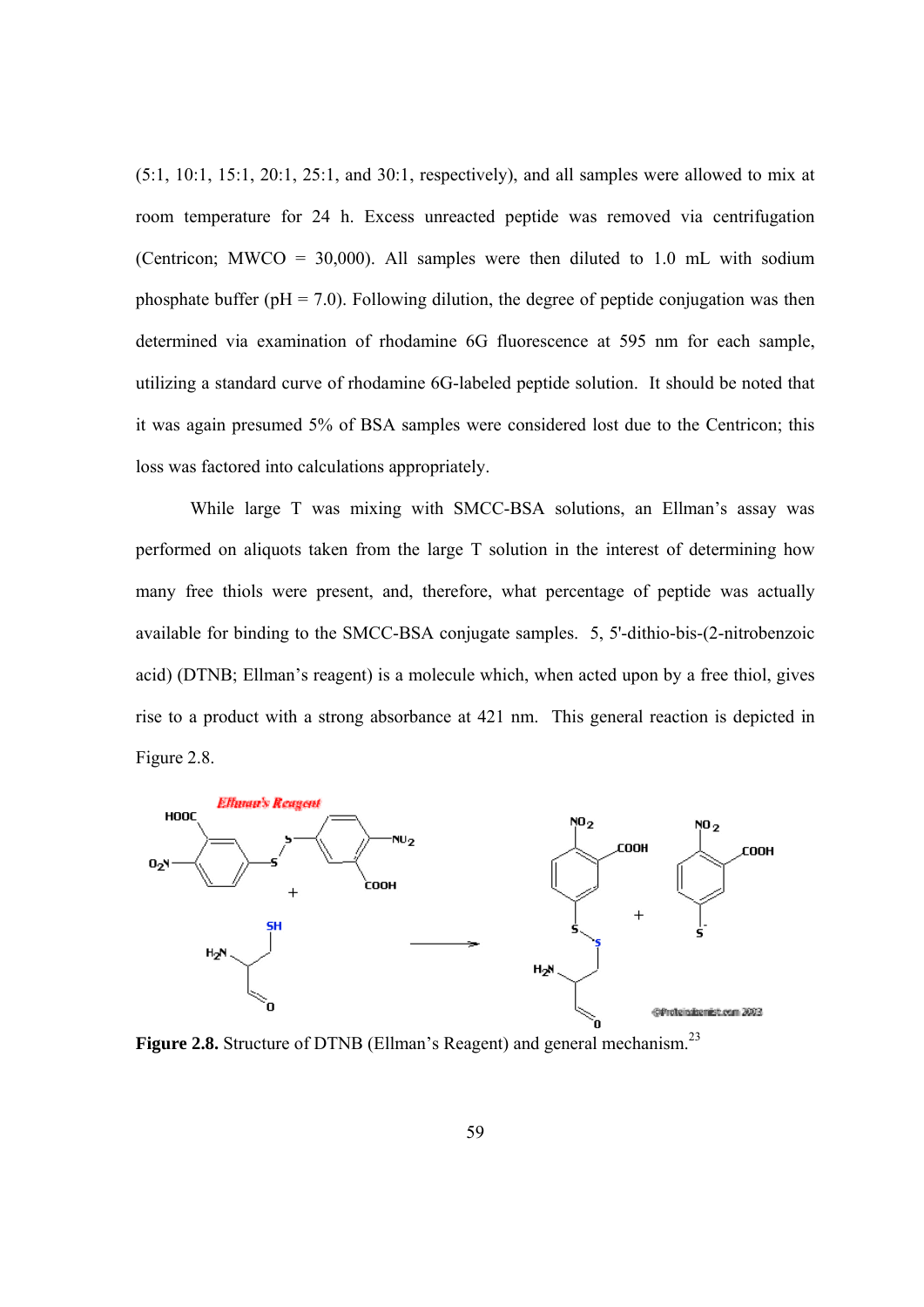Since each large T peptide contains exactly one cysteine residue and each cysteine residue contains exactly one terminal thiol (see structure in Figure 2.7), this Ellman's assay was a quick way of measuring how many large T peptides in our sample were free to bind to the SMCC-BSA conjugates. An aliquot of the large T solution was taken and diluted to 100  $\mu$ M for use in this assay, and varying concentrations (10 to 150  $\mu$ M) of glutathione were used to generate a standard curve. All assays were performed in disposable UV cuvettes.

Two solutions were prepared for use in the Ellman's assay: 10.0 mL of a DTNB stock solution (50 mM sodium acetate, 2mM DTNB in H2O; kept refrigerated) and 100.0 mL of a Tris dilution buffer (1 M Tris,  $pH = 8.0$ ; kept refrigerated). 50 µL of DTNB stock solution, 100 µL of Tris dilution buffer, and 840 µL of water were then placed in every cuvette and mixed rapidly via pipette. 10  $\mu$ L of analyte – either blank, standard, or sample – was added to a given cuvette, covered with a small piece of parafilm, then vortexed for approximately 30 seconds. The cuvette was then allowed to sit at room temperature for 5 minutes, after which an absorbance reading at 412 nm was taken. Thiol concentration was calculated using an extinction coefficient of 13,600  $M^{-1}$ cm<sup>-1</sup> and a dilution factor of 100.

# **2.4.2.3. Quantification of Large T/BSA Conjugates per Nanoparticle.**

# **2.4.2.3.1. Preparation of BSA**-**MBS**-**[Ru(bipy)2bipy-C6H12-SH]<sup>2</sup>**<sup>+</sup>  **Conjugates.**

MBS was dissolved in dimethylformamide (10 mg/mL) and added to aqueous solutions containing BSA (10 mg/mL, in pH 7.2 PBS buffer) to produce a molar ratio of MBS to BSA of 40:1. The reaction was allowed to proceed for 30 min at room temperature. Sephadex G-50 was employed to remove unreacted MBS.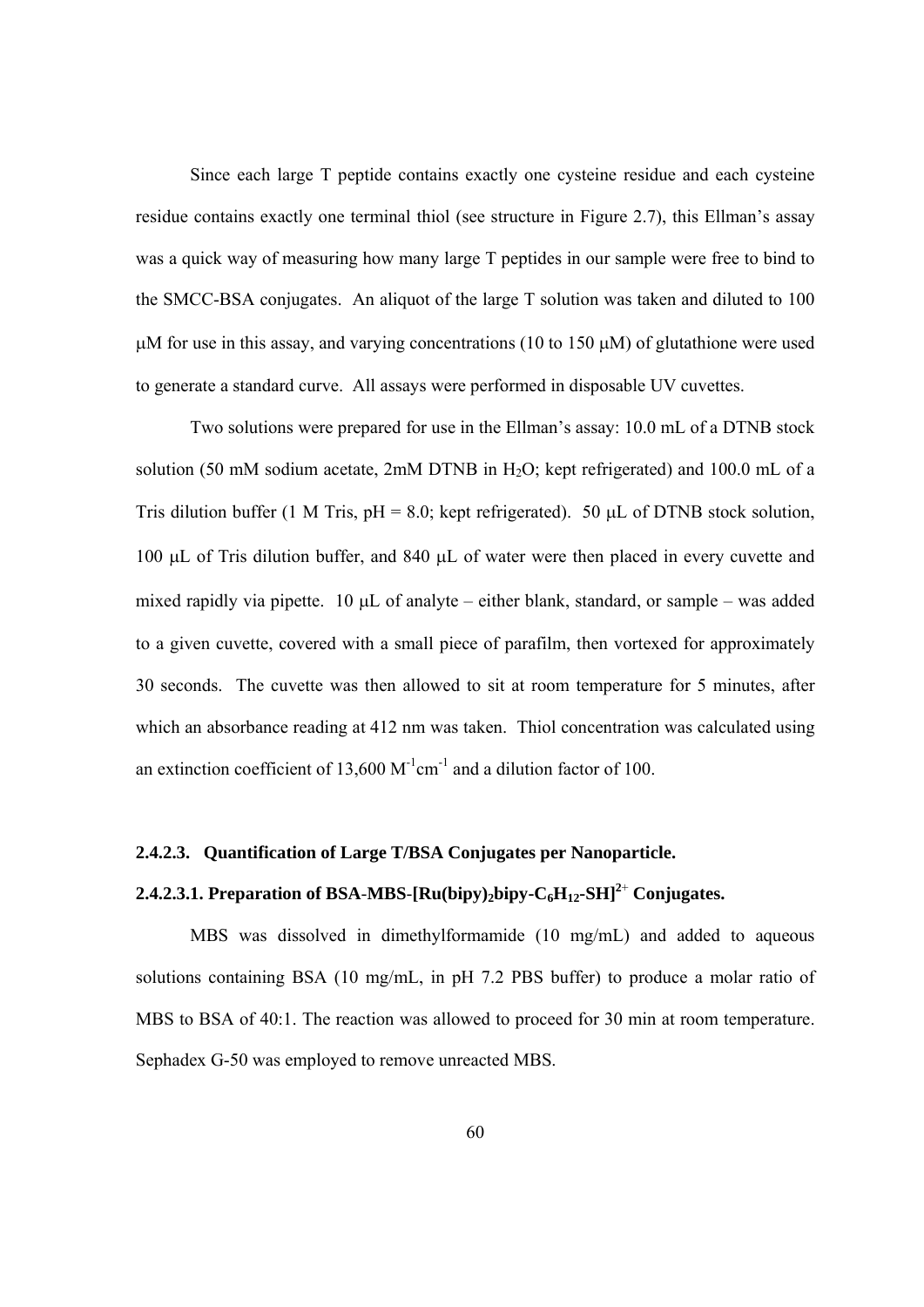A solution of  $\left[\text{Ru(bipy)}_{2} \text{bipy} - \text{C}_{6} \text{H}_{12} - \text{SH}\right]^{2+}$  (1 mM) was added to 1 mL aliquots of BSA/MBS (1 mg/mL) to yield an initial molar ratio of 15:1 [Ru(bipy)<sub>2</sub>bipy-C<sub>6</sub>H<sub>12</sub>SH]<sup>2+</sup> per BSA-MBS and allowed to mix at room temperature for 60 min. All samples were then separated from excess  $\text{[Ru(bipy),bipy-C<sub>6</sub>H<sub>12</sub>-SH]<sup>2+</sup>$  by centrifugal filtration (Centricon,YM-30). Steady-state emission spectra were recorded on a PTI Quantamaster luminescence spectrometer (MD-5020) using 450-nm excitation while monitoring emission intensity from 530 to 700 nm. The emission quantum yield of the  $C_6H_{12}$ -SH-modified  $[Ru(bpy)_3]^{2+}$  was determined using a luminescent compound with a known quantum yield;  $\left[\text{Ru(bpy)}_{3}\right]^{2+} \left(\text{QY}=\right)$  $0.042 \pm 0.002$  at 25 °C).<sup>24</sup> Absorbance (UV-visible) and steady-state emission spectra were collected for aqueous solutions containing either modified or unmodified  $[Ru(bpy)_3]^2$ <sup>+</sup>. By comparing the steady-state emission peak areas for solutions containing identical concentrations of modified and unmodified  $[Ru(bpy)_3]^2$ <sup>+</sup>, the ratio of the quantum yields was found. The quantum yield of  $\text{Ru(bpy)}_2$ bpy-C<sub>6</sub>H<sub>12</sub>-SH]<sup>2+</sup> was calculated to be  $0.026 \pm 0.003$ at 25 °C.

The number of  $\text{[Ru(bipy)}_b$ bipy-C<sub>6</sub>H<sub>12</sub>-SH<sup>2+</sup> labels attached to BSA was determined by comparing the emission of the BSA-[Ru-(bipy)<sub>2</sub>bipy-C<sub>6</sub>H<sub>12</sub>-SH]<sup>2+</sup> conjugate to that of a free  $\text{[Ru(bipy),bipy-C<sub>6</sub>H<sub>12</sub>-SH]<sup>2+</sup>$  standard curve. After comparison of sample emissions to the standard curve, it was determined that there were  $8 \pm 1$  [Ru(bipy)<sub>2</sub>bipy-C<sub>6</sub>H<sub>12</sub>-SH]<sup>2+</sup> molecules/BSA under conditions where ~20 MBS molecules were conjugated to BSA. The yield for reaction of  $\text{[Ru(bipy),bipy-C<sub>6</sub>H<sub>12</sub>-SH]<sup>2+</sup>$  with MBS was ~0.5 under the conditions studied here.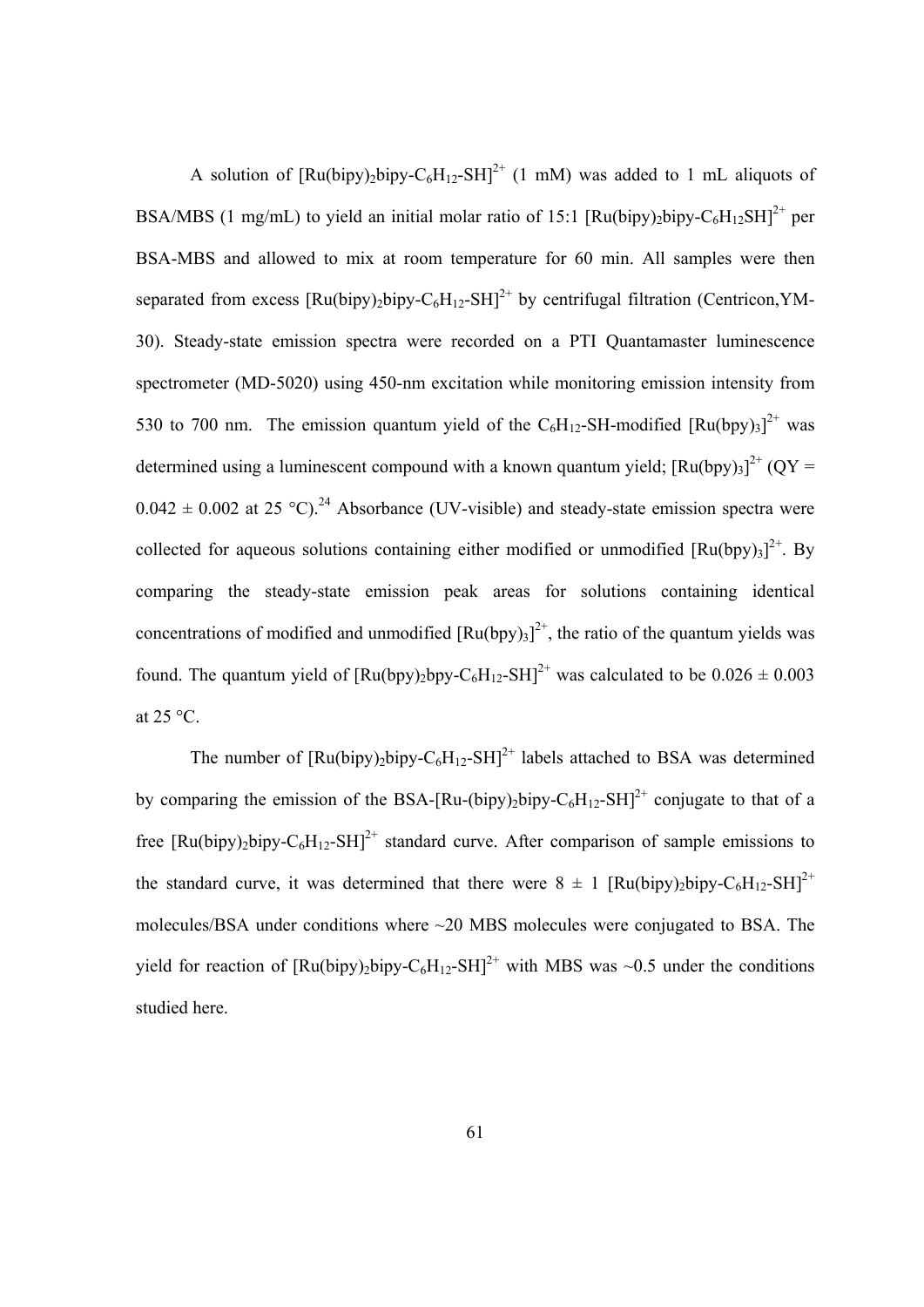#### **2.4.2.3.2. Time-Resolved Emission Methods.**

Time-resolved emission spectra were acquired with an argon ion laser whose continuous output was used to pump a mode-locked Ti:sapphire oscillator. The Ti:sapphire laser output was frequency doubled to 423 nm using a BBO crystal to produce  $\sim$ 1 ps pulses with a pulse energy of  $\sim 0.26$  nJ/pulse. This pulse train was pulse picked and the repetition rate selected to be roughly 5 times the natural lifetime of the sample. Luminescence lifetime data were collected using the time-correlated single photon counting technique published earlier.<sup>25</sup> Samples were sparged with argon for  $\sim$  45 minutes prior to use.

The method for analysis of the fraction of luminescent molecules on the surface of a nanoparticle and in solution has been also published previously.<sup>25</sup> Relaxation from the radiative excited states was modeled using the following exponential decays:

$$
Y(t) = \sum_{i=1}^{N} A_i e^{-k_i t}
$$
 (2)

where *N* is the total number of phosphorescent components and  $A_i$  and  $k_i$  represent the amplitude is rate constant for each component, respectively. The final fit was approached using an iterative process where exponentials were added until no significant improvements in the correlation coefficient of the fit could be seen. The calculated populations associated with each observed lifetime were then compared to the initial added concentration of emitter (free in solution) in order to determine the number of emitters associated with the gold colloids. For example, if there are two populations, there will be two observed lifetimes. The radiative rate constant for unquenched  $Ru(bipy)_{3}^{2+}$  in solution is:

$$
1/\tau_{obs} = 1/\tau_{phos} + 1/\tau_{non-rad}
$$
 (3)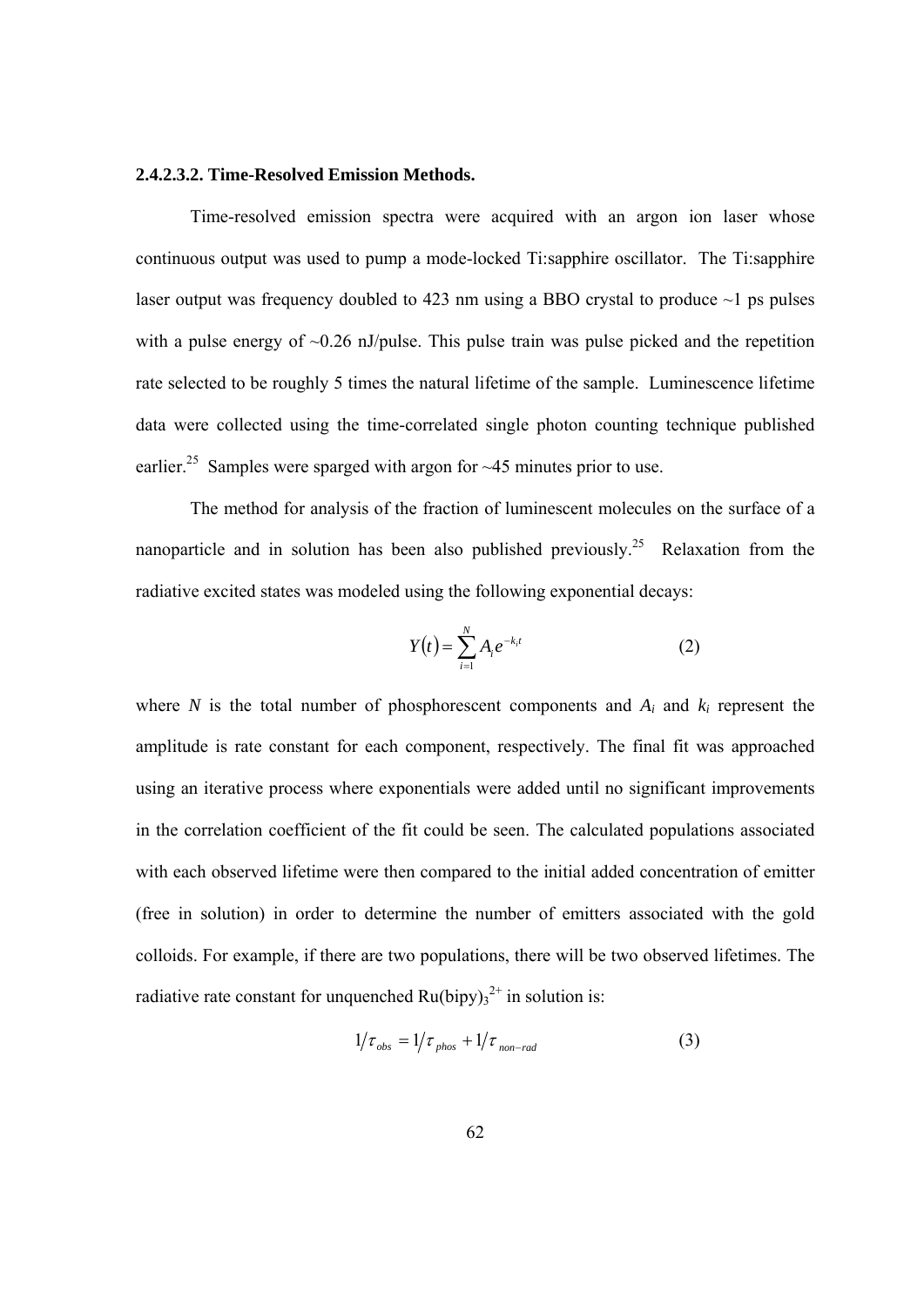where  $k_{obs} = 1/\tau_{obs}$ ,  $k_{phos} = 1/\tau_{phos}$ , etc. The phosphorescence lifetime is  $\tau_{obs}$ , and the nonradiative lifetime is  $\tau_{non-rad}$ . Quenching can occur by electron or energy transfer from  $[Ru(bipy)_2bipy-C_6H_{12}-S]^2$ <sup>+</sup> to the gold nanoparticle with rate constant,  $k_{et}$  to give an observed lifetime of:

$$
1/\tau_{obs} = 1/\tau_{phos} + 1/\tau_{non-rad} + 1/\tau_{et}
$$
 (4)

The phosphorescence quantum yield is:

$$
\phi = k_{\text{phos}} / (k_{\text{phos}} + k_{\text{non-rad}} + k_{\text{et}})
$$
\n(5)

where  $k_{et} = 0$  for the solution fraction. It turns out that the ratio of the amplitudes,  $A_i/A_j$  in the fit correspond exactly to the ratio of the amounts of  $[Ru(bipy)_2bipy-C_6H_{12}-S]^{2+}$  in phases *i* and *j*, respectively.

#### **2.4.2.4. Critical Coagulation Constant (CCC) Tests.**

#### **2.4.2.4.1. Varying BSA:Nanoparticle Ratio.**

Beginning with a stock solution of 20 nm diameter citrate-passivated nanoparticles  $(1.2 \text{ nM})$ , seven 500 µL aliquots of this stock solution were placed into disposable centrifuge tubes. Each sample received an aliquot of a BSA stock solution  $(2mg/mL$  in  $dH<sub>2</sub>O)$  to achieve one of the following molar ratios of BSA per nanoparticle: 0:1 (nanoparticle samples received only dH2O), 50:1, 125:1, 250:1, 500:1, 1000:1, or 2000:1. After mixing via vortex for approximately 15 seconds, the samples were allowed to sit at room temperature for 5 minutes. 10  $\mu$ L of a 1.7 M sodium chloride solution was added to one sample, mixed via vortex for approximately 15 seconds, then visually inspected to see if any observable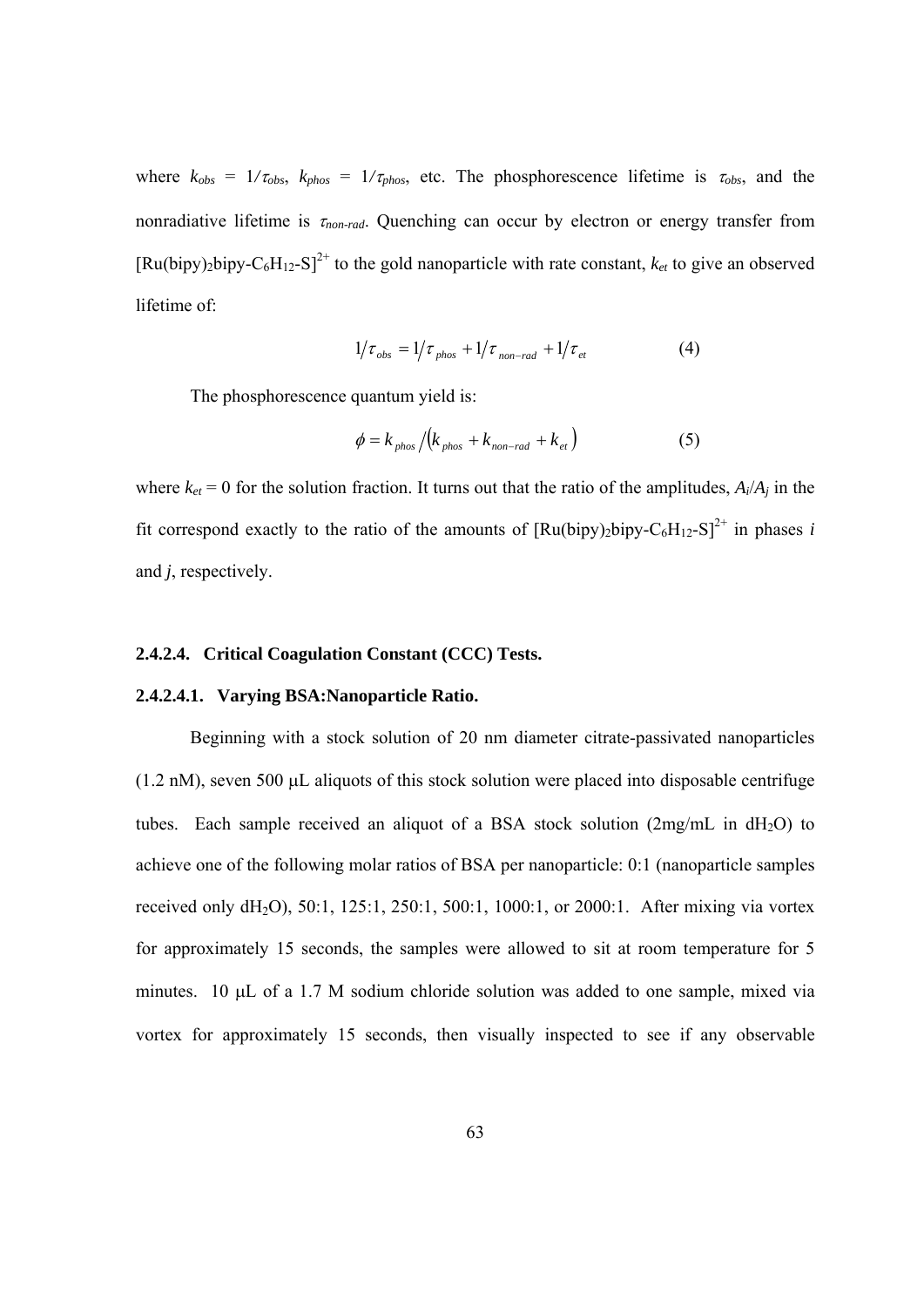coagulation of particles had occurred – if not, then another 10  $\mu$ L of 1.7 M NaCl was added and the sample vortexed again and rechecked for flocculation. This process was repeated until either flocculation was observed (at which point the approximate CCC value was calculated) or until 500  $\mu$ L of 1.7 M NaCl had been added with no observable aggregation of particles. In this latter case, the sample was vortexed a final time and allowed to sit at room temperature for 30 minutes, after which the sample was transferred to a disposable UV cuvette and an absorbance scan on the sample was performed to confirm there was no evidence of particle coagulation. This entire procedure was repeated three times for 1.2 nM solutions of four particle diameters (20, 15, 10, and 5 nm), and repeated again in triplicate for separate samples of 20 nm and 15 nm diameter BSA-nanoparticle complexes which had been centrifuged to a pellet and resuspended in fresh dH<sub>2</sub>O.

#### **2.4.2.4.2. Varying Large T/BSA:Nanoparticle Ratio.**

 Aliquots of the previously-described 15:1 large T:BSA conjugate (experimentallydetermined molar ratio) were added to five different 500 µL samples of 15 nm diameter citrate-passivated gold nanoparticles (2.3 nM) in disposable UV cuvettes to achieve the following large T/BSA per nanoparticle molar ratio: 0:1 (an aliquot of NaPi  $\omega$  pH = 7.0 was added), 67.5:1, 125:1, 250:1, and 500:1. After covering each cuvette with parafilm and mixing via vortex for approximately 15 seconds, the samples were allowed to sit at room temperature for 5 minutes.  $10 \mu L$  of a 1.7 M sodium chloride solution was added to one sample, mixed via vortex for approximately 15 seconds, then an absorbance scan was performed on the sample to see if any detectable coagulation of particles had occurred – if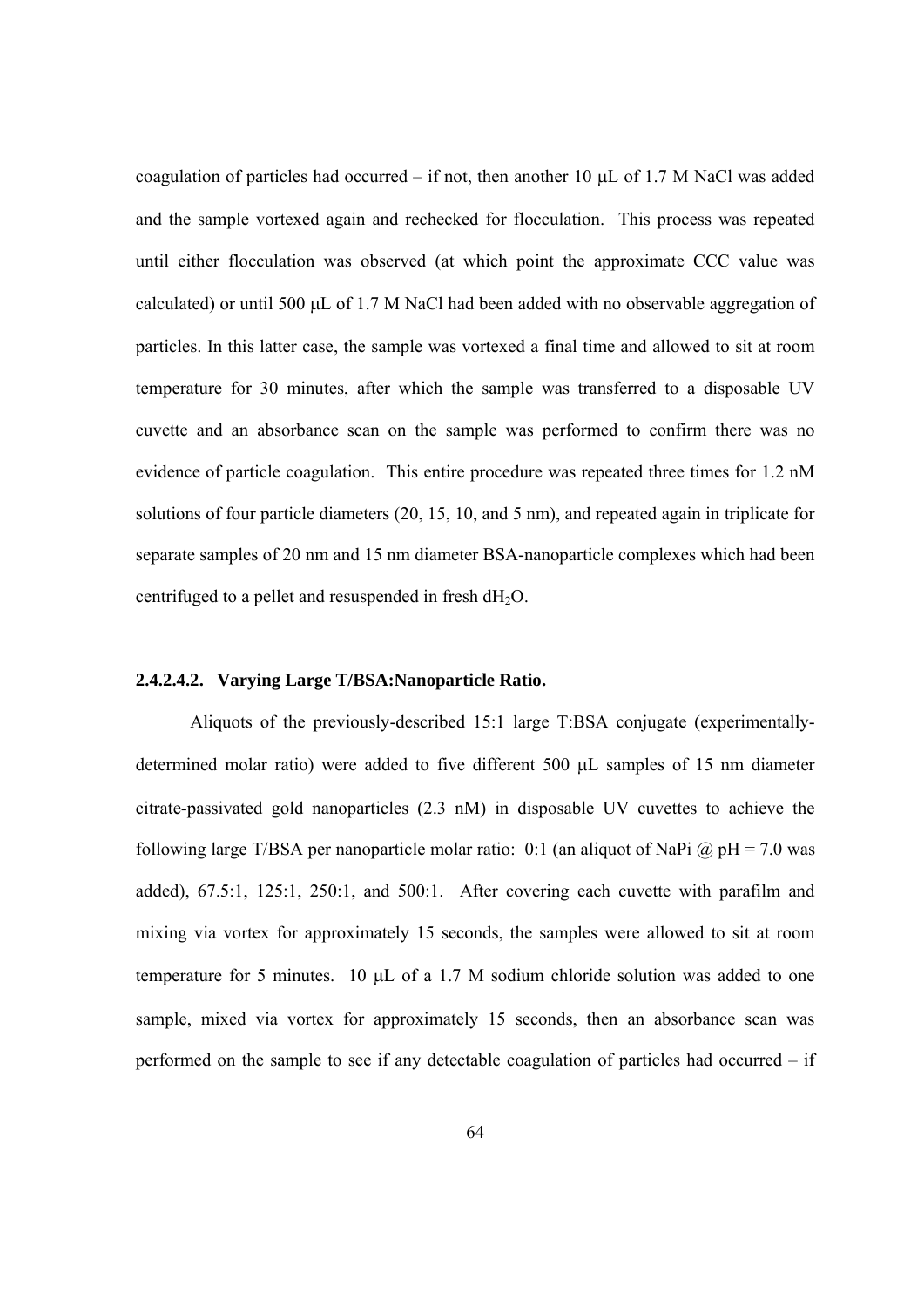not, then another 10  $\mu$ L of 1.7 M NaCl was added and the sample vortexed again and rechecked via UV for flocculation. This process was repeated until either flocculation was observed (at which point the approximate CCC value was calculated) or until 500  $\mu$ L of 1.7 M NaCl had been added with no detectable aggregation of particles. In this latter case, the sample was vortexed a final time and allowed to sit at room temperature for 30 minutes, after which an absorbance scan on the sample was performed to confirm there was no evidence of particle coagulation. This entire procedure was then repeated twice, yielding triplicate sets of data.

## **2.4.2.4.3. Varying Large T : BSA Ratio.**

 Aliquots of each of the previously-described large T:BSA conjugates were added to six different 500  $\mu$ L samples of 15 nm diameter citrate-passivated gold nanoparticles (2.3) nM) in disposable UV cuvettes to achieve a 250:1 large T/BSA per nanoparticle molar ratio. After covering each cuvette with parafilm and mixing via vortex for approximately 15 seconds, the samples were allowed to sit at room temperature for 5 minutes. 10 µL of a 1.7 M sodium chloride solution was added to one sample, mixed via vortex for approximately 15 seconds, then an absorbance scan was performed on the sample to see if any detectable coagulation of particles had occurred – if not, then another 10  $\mu$ L of 1.7 M NaCl was added and the sample vortexed again and rechecked via UV for flocculation. This process was repeated until either flocculation was observed (at which point the approximate CCC value was calculated) or until 500  $\mu$ L of 1.7 M NaCl had been added with no detectable aggregation of particles. In this latter case, the sample was vortexed a final time and allowed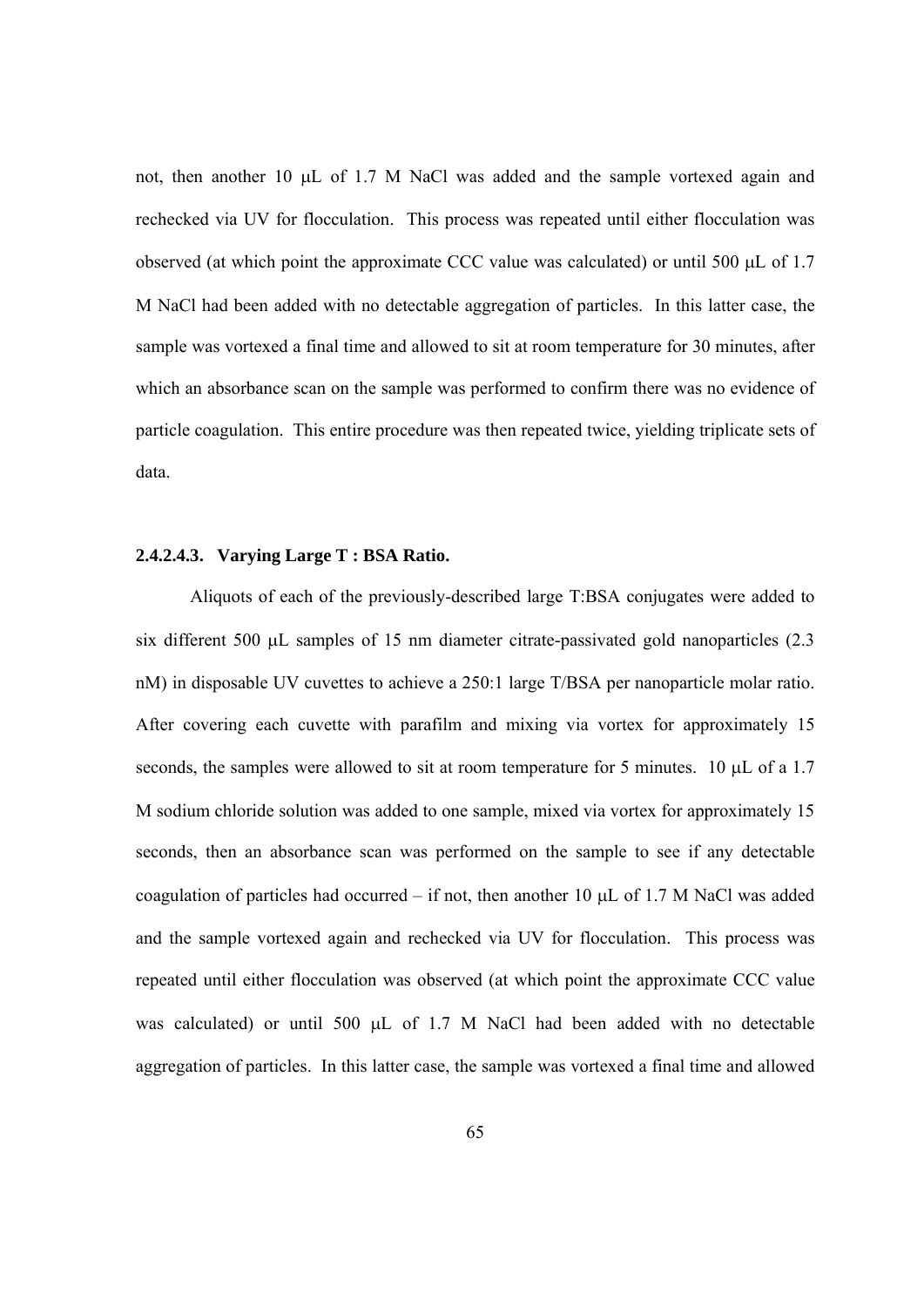to sit at room temperature for 30 minutes, after which an absorbance scan on the sample was performed to confirm there was no evidence of particle coagulation. This entire procedure was then repeated twice, yielding triplicate sets of data.

#### **2.4.2.4.4. The Effect of Temperature Variation.**

 Nine 0.5 mL samples of 15 nm diameter citrate-passivated gold nanoparticles (2.3 nM) in disposable UV cuvettes were allowed to equilibrate overnight at one of three separate temperatures: three samples at  $4^{\circ}$ C (in a refrigerator), three samples at 25  $^{\circ}$ C (on notebook in lab), and three samples at  $37 \text{ °C}$  (temperature-controlled incubator; carefully sterilized). Additionally, aliquots of the previously-described 15:1 large T:BSA conjugate (experimentally-determined molar ratio) and stock solutions of 1.7 M NaCl were allowed to equilibrate overnight at the three temperatures.

For the experiments performed at  $25\text{ °C}$ , identical aliquots of the large T:BSA conjugate were added to three different  $500 \mu L$  samples of the 15 nm diameter citratepassivated gold nanoparticles to achieve a 250:1 large T/BSA per nanoparticle molar ratio. After covering each cuvette with parafilm and mixing via vortex for approximately 15 seconds, the samples were allowed to sit at room temperature for 5 minutes. 50  $\mu$ L of a 1.7 M sodium chloride solution was added to one sample, mixed via vortex for approximately 15 seconds, then an absorbance scan was performed on the sample to see if any detectable coagulation of particles had occurred – if not, then another 50  $\mu$ L of 1.7 M NaCl was added and the sample vortexed again and rechecked via UV for flocculation. This process was repeated until either flocculation was observed (at which point the approximate CCC value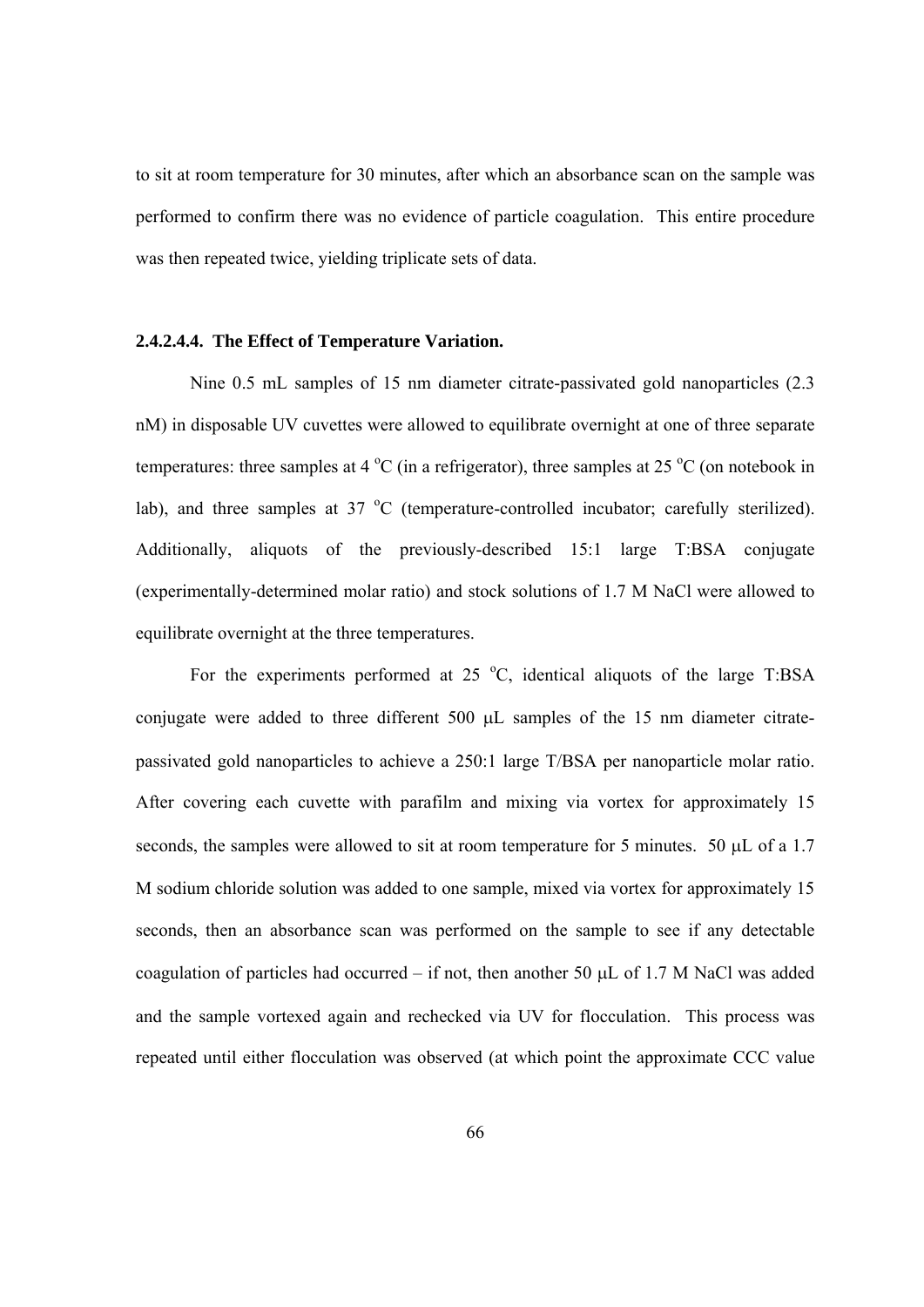was calculated) or until 500  $\mu$ L of 1.7 M NaCl had been added with no detectable aggregation of particles. In this latter case, the sample was vortexed a final time and allowed to sit at room temperature for 30 minutes, after which an absorbance scan on the sample was performed to confirm there was no evidence of particle coagulation.

For the experiments performed at  $4^{\circ}$ C, the UV-Vis spectrophotometer (and accompanying computer) were wheeled into a nearby  $4^{\circ}$ C cold room, allowed to sit in the cold room for 2 hours prior to experimentation, and the entire procedure utilized for the 25 <sup>o</sup>C experiments was repeated exactly (aside from temperature references) using the materials which had been equilibrated at  $4^{\circ}$ C overnight.

For the experiments performed at  $37 \text{ °C}$ , a temperature control unit was used to keep samples at 37  $\mathrm{^{\circ}C}$  during the experiment. After allowing this element to heat to 37  $\mathrm{^{\circ}C}$ , materials for the experiment (one cuvette of nanoparticles, the large T/BSA aliquot, and the stock solution of 1.7 M NaCl) were removed from the incubator and the experiment was performed as quickly as possible. Considering the cuvette in undergoing analysis was largely kept at temperature when not being vortexed (and the cuvette, in fact, was allowed to remain in the temperature control unit for three extra minutes after each NaCl addition), the additions of small amounts of slowly-cooling NaCl solution to the sample was considered to have negligible effect upon the system temperature. The entire procedure utilized for the 25 <sup>o</sup>C experiments was repeated otherwise exactly as described previously (aside from temperature references).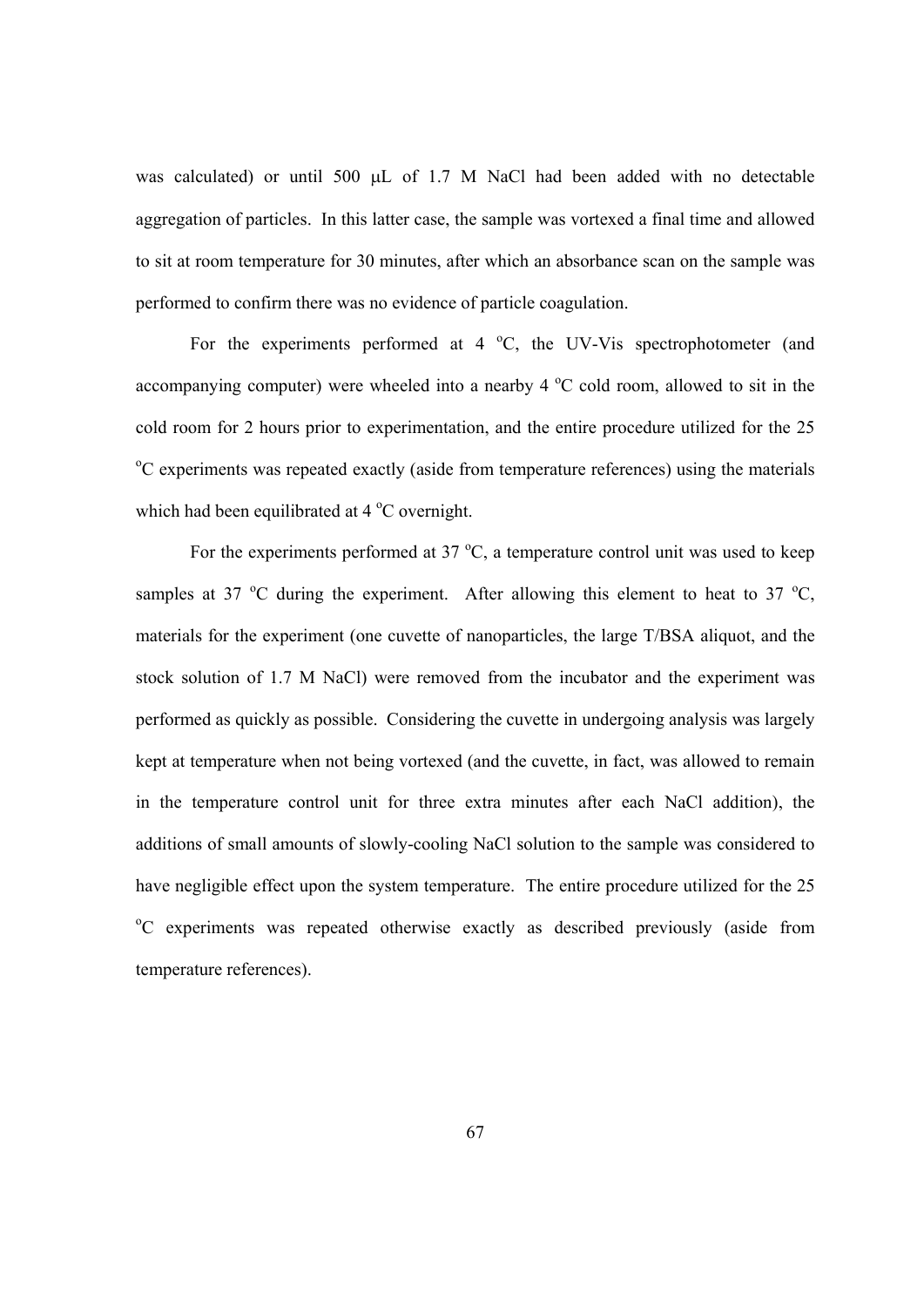# **2.5. References.**

1 Dworetzky, S. I.; Lanford, R. E.; Feldherr, C. M. *J. Cell Biol.*, **1988**, *107*, 1279 – 1287.

2 Feldherr, C. M.; Akin, D. *J. Cell Biol.*, **1990**, *111*, 1 – 8.

3 Ishikawa, E.; Imagawa, M.; Hashida, S.; Yoshitake, S.; Hamaguchi, Y.; Ueno, T. *Journal of Immunoassay*, **1983**, *4 (3)*, 209 – 327.

<sup>4</sup> Structures obtained from: http://www.piercenet.com.

5 Feldherr, C. M.; Akin, D.; Cohen, R. J. *J. Cell Sci.*, **2001**, *114 (24)*, 4621 – 4627.

6 Fontes, M. R. M.; Teh, T.; Toth, G.; John, A.; Pavo, I.; Jans, D. A.; Kobe, B. *Biochem. J.*, **2003**, *375*, 339 – 349.

7 Lange, A.; Mills, R. E.; Lange, C. J.; Stewart, M.; Devine, S. E.; Corbett, A. H. *J. Biol. Chem.*, **2007**, *282 (8)*, 5101 – 5105.

8 Berg, J. M.; Tymoczko, J. L.; Stryer, L. *Biochemistry, 5th Edition*; W. H. Freeman and Company; New York, **2002**.

<sup>9</sup> Xie, H.; Tkachenko, A. G.; Glomm, W. R.; Ryan, J. A.; Brennaman, M. K.; Papanikolas, J. M.; Franzen, S.; Feldheim, D. L. *Anal. Chem.*, **2003**, *75*, 5797 – 5805.

10 Depalo, N.; Mallardi, A.; Comparelli, R.; Striccoli, M.; Agostiano, A.; Curri, M. L. *J. Colloid and Interface Science*, **2008**, *325*, 558 – 566.

11 Neutra, M. R.; Phillips, T. L.; Mayer, E. L.; Fishkind, D. J. *Cell and Tissue Research*, **1987**, *247*, 537 – 546.

12 Xu, W.; Xu, S.; Ji, X.; Song, B.; Yuan, H.; Ma, L.; Bai, Y. *Colloids and Surfaces B: Biointerfaces*, **2005**, *40*, 169 – 172.

13 Feldherr, C. M.; Akin, D. *J. Cell Sci.*, **1997**, *110*, 3065 – 3070.

14 Tkachenko, A. G.; Xie, H.; Coleman, D.; Glomm, W.; Ryan, J.; Anderson, M. F.; Franzen, S.; Feldheim, D. L. *J. Am. Chem. Soc.*, **2003**, *125*, 4700 – 4701.

15 Engel, M. F. M.; van Mierlo, C. P. M.; Visser, A. J. W. G. *J. Biol. Chem.*, **2002**, *277 (13)*, 10922 – 10930.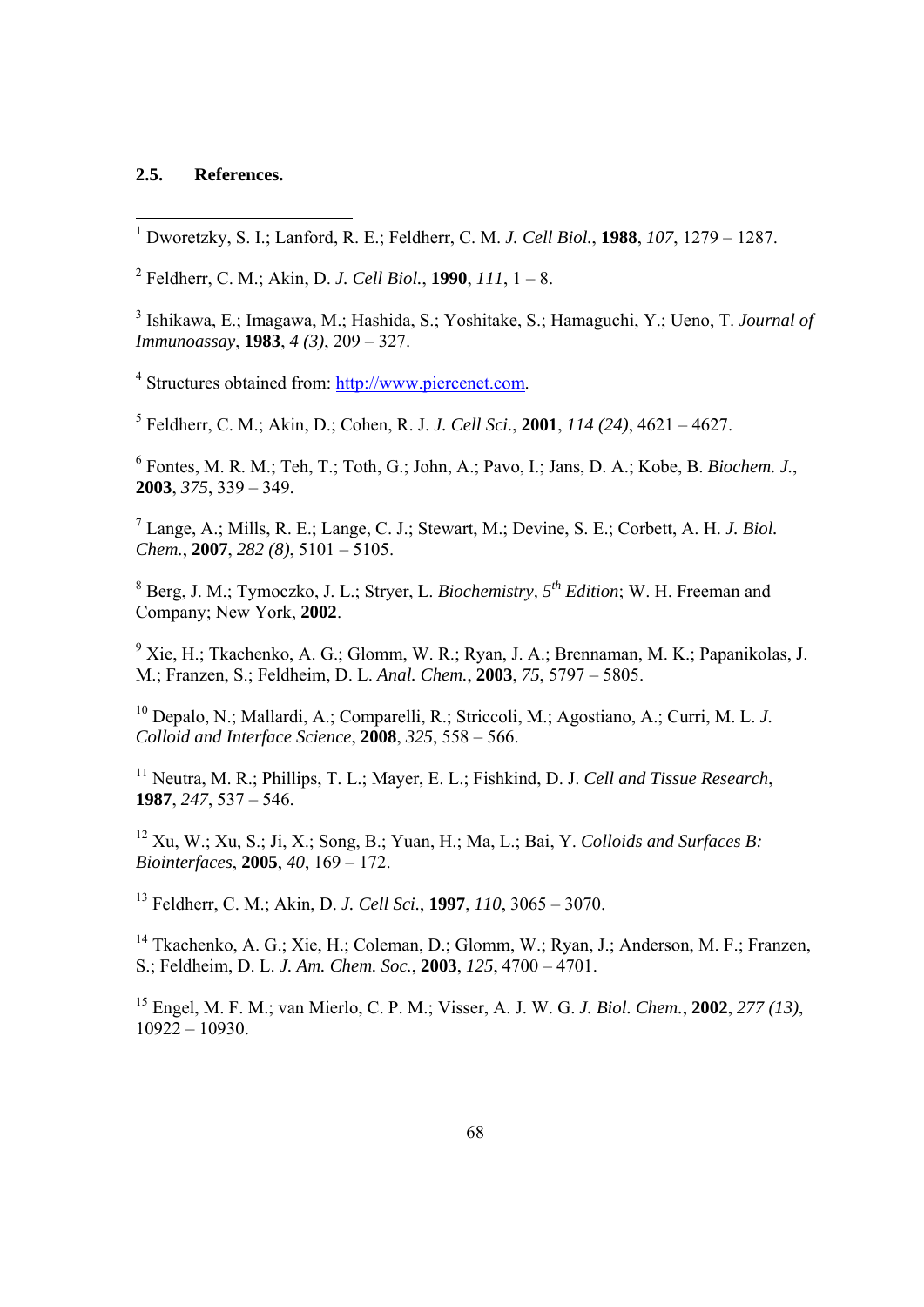16 Lanford, R. E.; Kanda, P.; Kennedy, R. C. *Cell*, **1986**, *46*, 575 – 582.

17 Parker, K. C.; Bednarek, M. A.; Hull, L. K.; Utz, U.; Cunningham, B.; Zweerink, H. J.; Biddison, W. E.; Coligan, J. E. *J. Immunology*, **1992**, *149 (11)*, 3580 – 3587.

18 Cruz, L. J.; Iglesias, E.; Aguilar, J. C.; Quintana, D.; Garay, H. E.; Duarte, C.; Reyes, O. *J. Peptide Sci.*, **2001**, *7*, 511 – 518.

19 Kitagawa, T.; Aikawa, T. *J. Biochem.*, **1976**, *79*, 233 – 236.

<sup>20</sup> Structures obtained from: http://probes.invitrogen.com/handbook/figures/0840.html.

21 Glomm, W. R. *Journal of Dispersion Science and Technology*, **2005**, *26*, 389 – 414.

22 Sato, Y.; Uosaki, K. *Journal of Electroanalytical Chemisty*, **1995**, *384*, 57 – 66.

<sup>23</sup> http://www.proteinchemist.com/chemistry/ellmans.html.

24 Van Houten, J.; Watts, R. J. *J. Am. Chem. Soc.*, **1976**, *98 (16)*, 4853 – 4858.

25 Brennaman, M. K.; Alstrum-Acevedo, J. H.; Fleming, C. N.; Jang, P.; Meyer, T. J.; Papanikolas, J. M. *J. Am. Chem. Soc.*, **2002**, *124 (50)*, 15094 – 15098.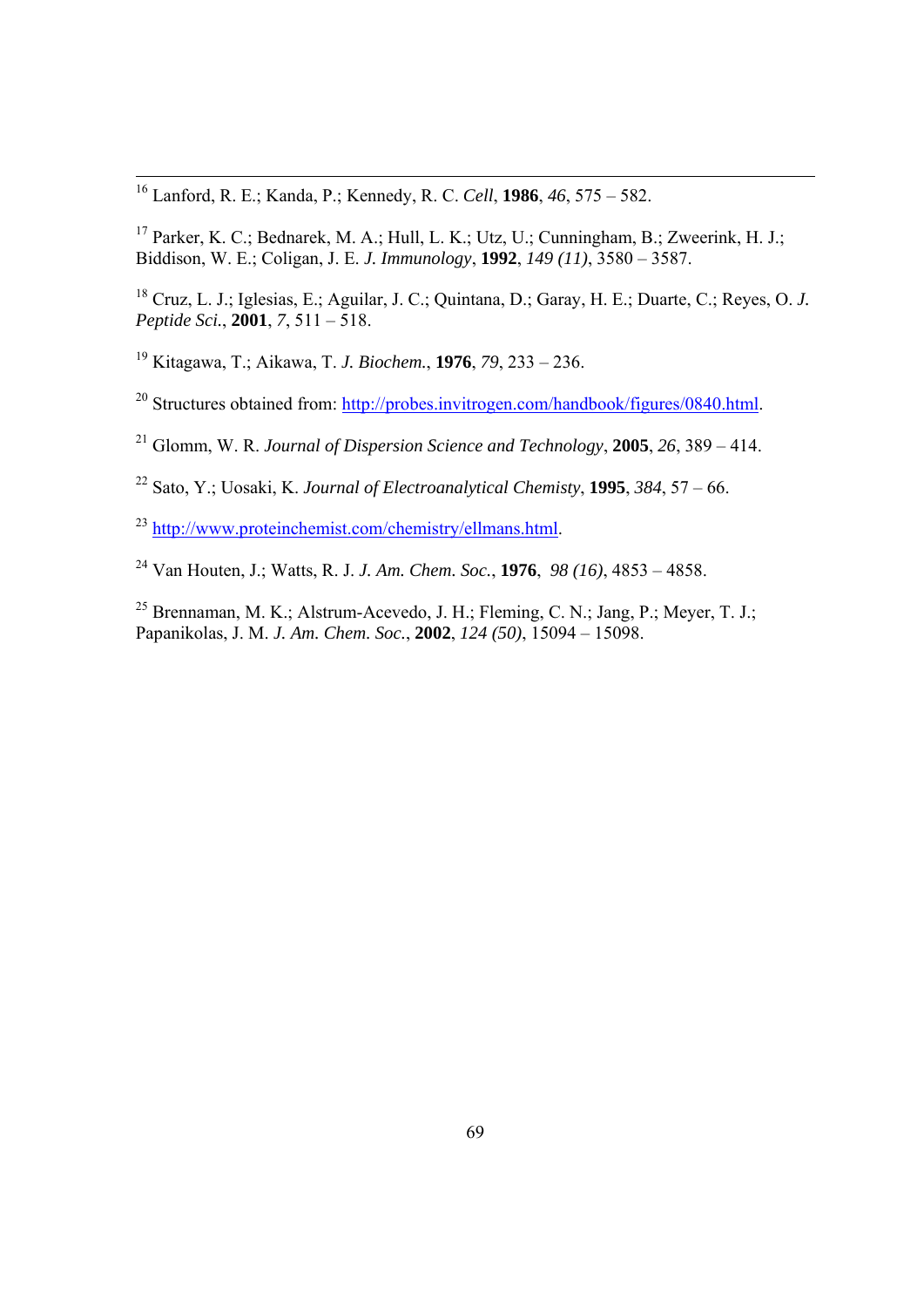**Chapter 3** 

**Incubations of BSA-SMCC-Large T/Nanoparticle Complexes with Human Cervical Cancer Cells.**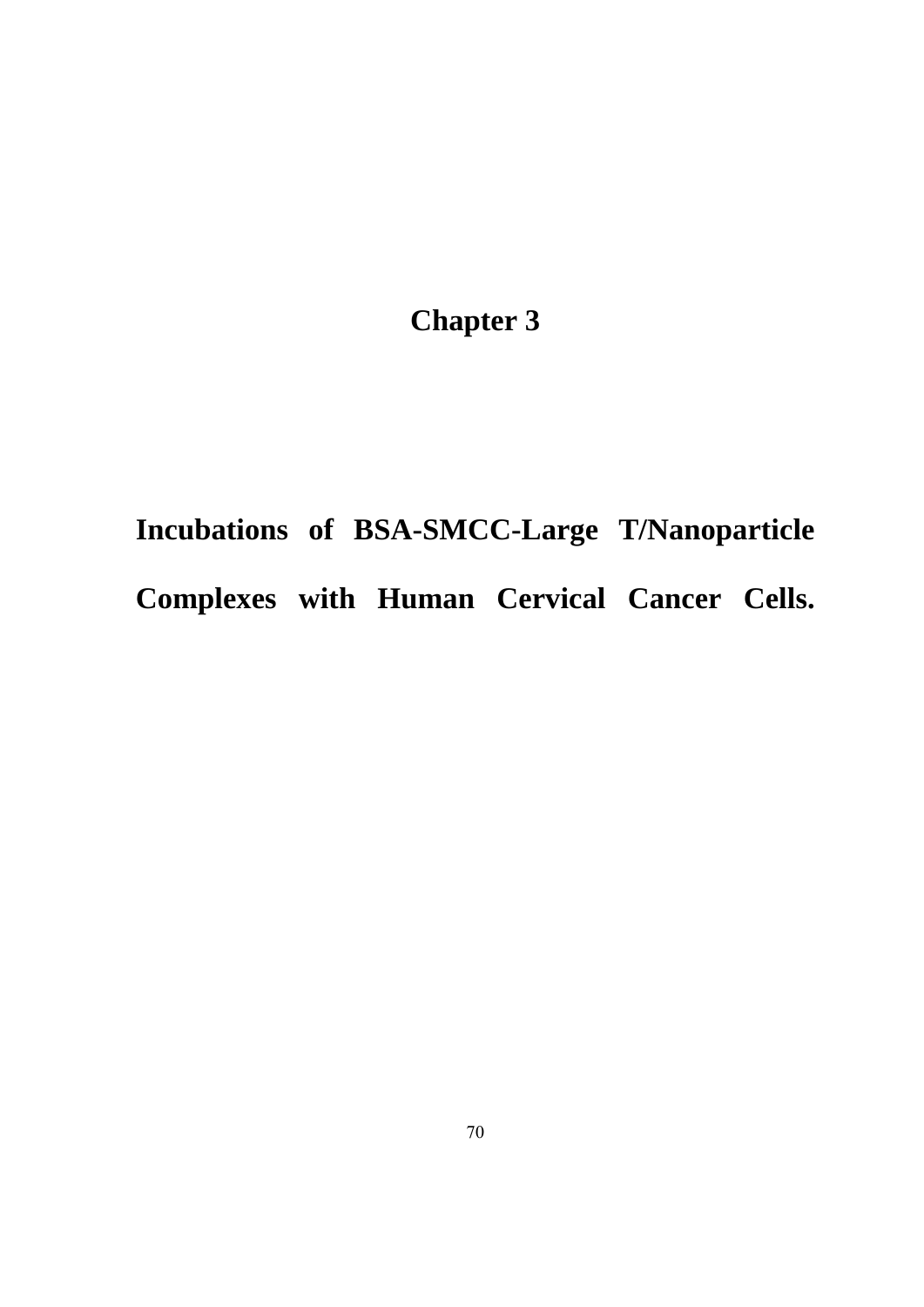#### **3.1. Introduction.**

With stable, well-characterized nanoparticle complexes in hand, the focus of this research shifted to cellular delivery. Primarily, the initial experiments detailed in this chapter were performed to gauge the utility of ICP-OES in measuring nanoparticle complexes internalized by human cervical cancer cells *in vitro*. It was found that while analysis of gold nanoparticles using this method had been performed previously,<sup>1</sup> this detection method was typically used merely as a quick analysis of colloidal concentration, and none of the existing protocols were listed in detail (nor were attempts to optimize such measurements readily available). Consequently, the research detailed in the first part of this chapter sought to define a repeatable and reliable protocol to utilize ICP-OES as an integral part of cellular internalization experiments involving gold nanoparticle complexes. After this analytical technique was shown to be extremely valuable to these experiments, examination of the consequences of nanoparticle complex composition (and various other experimental conditions) upon resulting cellular internalization for this particular cell line were assayed in detail. Once again, note that all experimental results are shown and discussed first, followed by a section defining materials used and a methodical description of experimental procedures which were performed.

# **3.1.1. The HeLa Cell Line.**

 Human cervical adenocarcinoma epithelial cells – HeLa; from Henrietta Lacks, a 31 year-old African-American female at the time of initial harvesting – were chosen for this research. They were the first human cells discovered to thrive and multiply outside the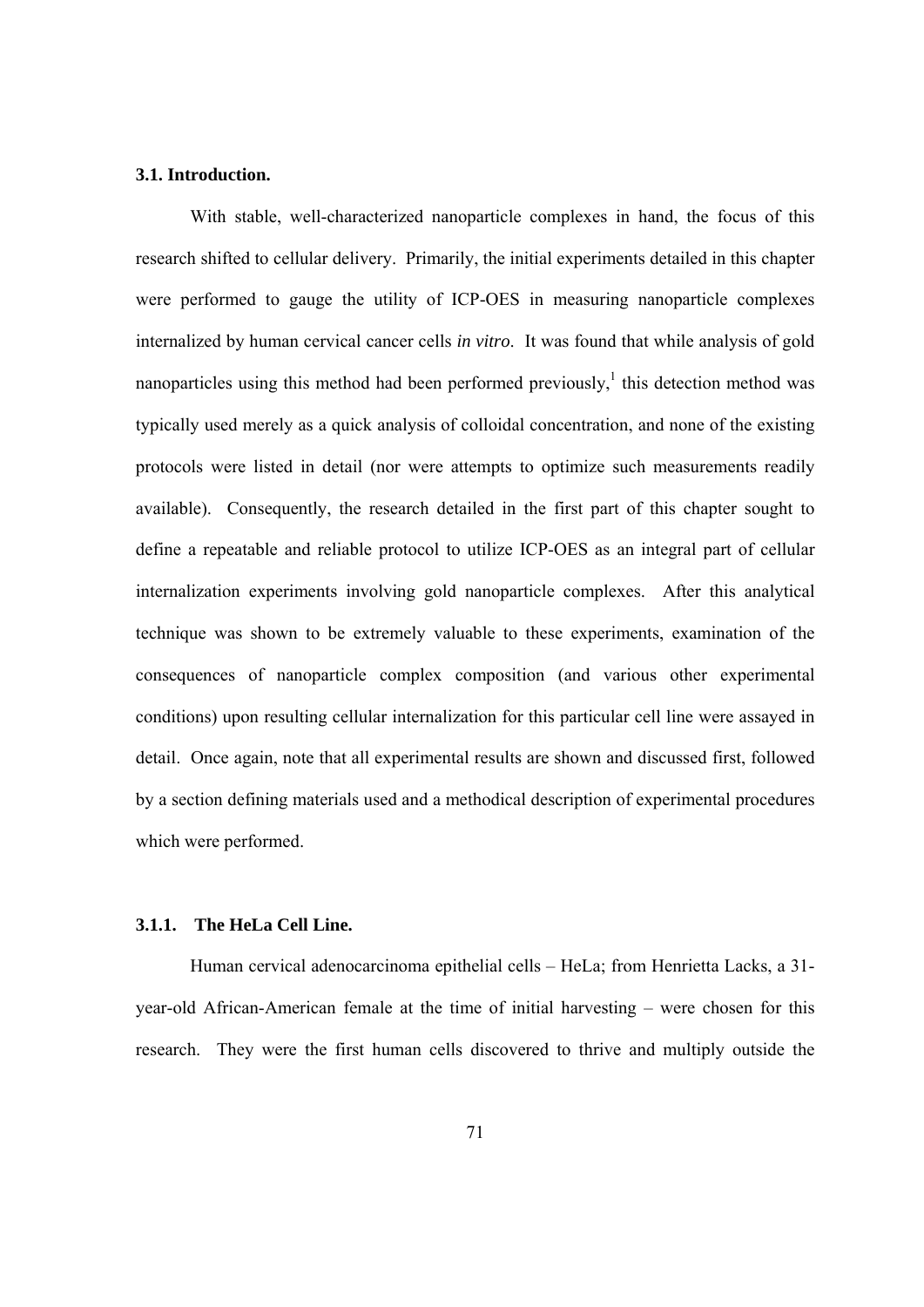body,<sup>2</sup> and are currently a widely-used cell line, easy to maintain, and useful in that they are known to allow easy transport of moieties across the outer cell membrane. In considering the ultimate delivery of a potential vector to a cell's nucleus – experiments concerning which will be shown in Chapter 4 – this potential ease of entering a cell from the surrounding microenvironment is of no small consequence. It should therefore be noted that this is a model system for these types of experiments; truly optimized delivery for these nanoparticle complexes would certainly need to be accomplished on a per cell line basis, tailored to a given target cell line.

#### **3.1.2. Discussion of ICP-OES Method Development.**

 ICP-OES is very useful for detecting trace amounts of metals in heterogenous samples. For example, ICP-OES has been used to detect free cadmium ions released from quantum dots, $3$  measure manganese in blood levels, $4$  and specifically determine amounts of gold present in ore samples.<sup>5</sup>

 The immediate focus of this section of research was determining the optimal parameters involved in detecting trace amounts of gold nanoparticle complexes incubated with HeLa cells. The first experiments detailed below were designed to address the fundamental question in developing this novel approach to analysis: can ICP-OES precisely and accurately measure the low concentrations of gold which are to be used in experiments involving cellular delivery? Upon answering this question in the affirmative, a protocol was constructed with the ultimate goal of maximizing potential signal of any particular sample. Generally, it was found: 1) replicate cellular samples could be combined to augment resulting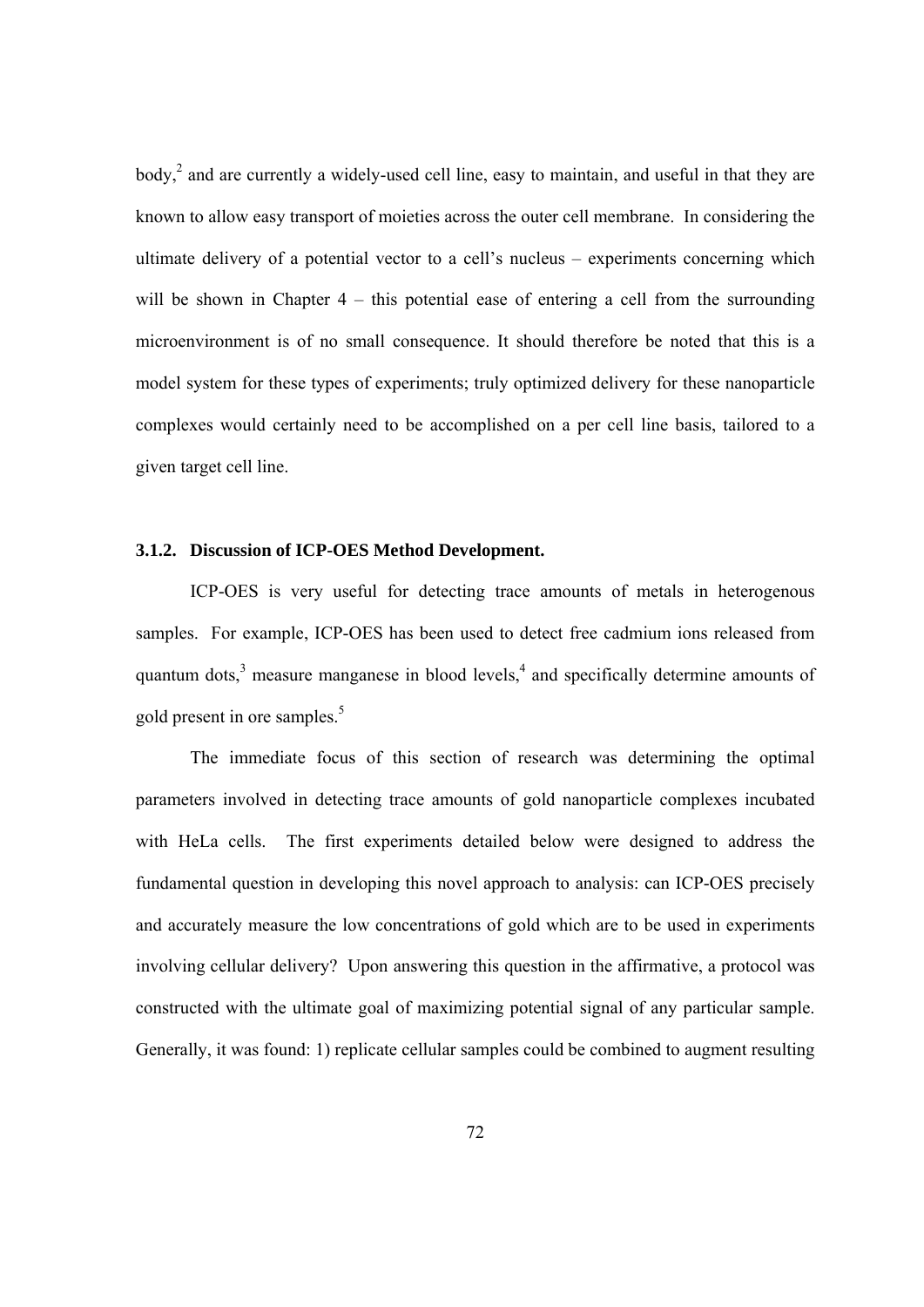gold emission signals in a linear fashion, 2) these samples could be dissolved completely in aqua regia with no apparent ill effects on resulting emission intensities (very important for later cellular incubations), and 3) the dilution of all samples approximately ten-fold with ultrapure water prior to analysis for ease of use in the instrument resulted in very stable and strong emission intensities. It should be noted that the resulting gold emission intensities from the experiments listed below were compared to a standard curve generated from coincident analyses of gold standard solutions, and then these correlated concentrations were back-calculated into numbers of nanoparticles of a given diameter.

### **3.1.3. General Cellular Incubation Considerations.**

All experiments involving HeLa cells were performed at 37  $^{\circ}$ C & 5 % CO<sub>2</sub> unless otherwise noted. The HeLa cells themselves were grown in T-75 cell culture flasks to approximately 85 % confluency using Eagle's minimal essential medium (EMEM) containing 10 % fetal bovine serum (FBS). Cells were plated into 12-well plates containing sterilized glass cover slips and allowed to reach 85 % confluency prior to experimentation.

#### **3.2. Results and Discussion**

#### **3.2.1. ICP-OES Calibration Experiments**

**Table 3.1.** ICP-OES intensities and calculated number of citrate-stabilized 20 nm diameter nanoparticles for standards prepared with and without acid digestion.\*

|                                                                      | Intensity         | Number of Nanoparticles |  |
|----------------------------------------------------------------------|-------------------|-------------------------|--|
| Analyte                                                              | $(x10^5)$         | $(x10^{10})$            |  |
| Au Nanoparticles                                                     | $1.537 \pm 0.005$ | $6.220 \pm 0.002$       |  |
| Au Nanoparticles (aqua regia)                                        | $1.550 \pm 0.009$ | $6.264 \pm 0.004$       |  |
| *The uncertainty is the standard deviation of six replicate samples. |                   |                         |  |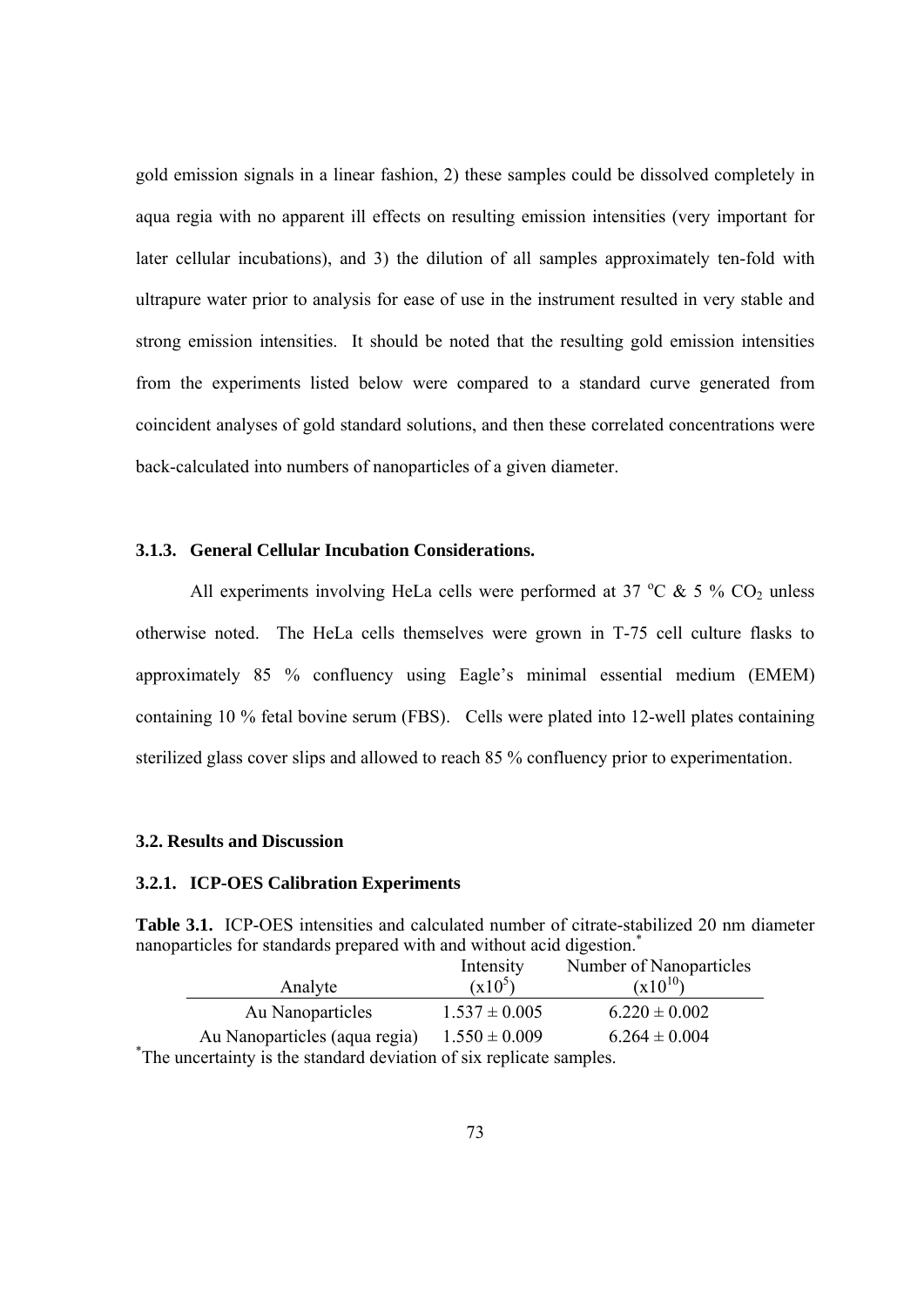The standards used in these first calibration experiments contained 7.0 x  $10^{10}$  gold nanoparticles. It can be seen in the results in Table 3.1 that approximately 10 % of the nanoparticles were not recovered at some point during the experiments.

The intensity values from the two sets of samples were compared using Student's *t*  test and were observed to be statistically different from each other at the 95% confidence limit ( $t_{\text{calc}}$  = 2.99). While there is a small statistical difference between the observed signals obtained from samples with and without aqua regia treatment, it is likely that the acidic dissolution of the nanoparticle complexes prior to ICP-OES analysis enhanced the resulting signal slightly because: 1.) more gold was able to be recovered from the evaporated samples in the well plate compared with those samples which weren't subjected to aqua regia, or 2.) the acid-dissolved samples offer a mildly-enhanced presentation of the gold samples to the ICP itself, or 3.) both. Moreover, the data listed in Table 3.1 imply that if there are any matrix effects associated with the dissolution of nanoparticles, these effects are quite small; in any event, treatment of samples with aqua regia did not hinder the resulting signal obtained via ICP-OES. Since it was desirable to use aqua regia treatment of all future nanoparticle complex delivery studies involving cells (which would streamline the process greatly), these results about the nature of using aqua regia with ICP-OES analysis allowed this acid-dissolution step to be incorporated into the developing protocol.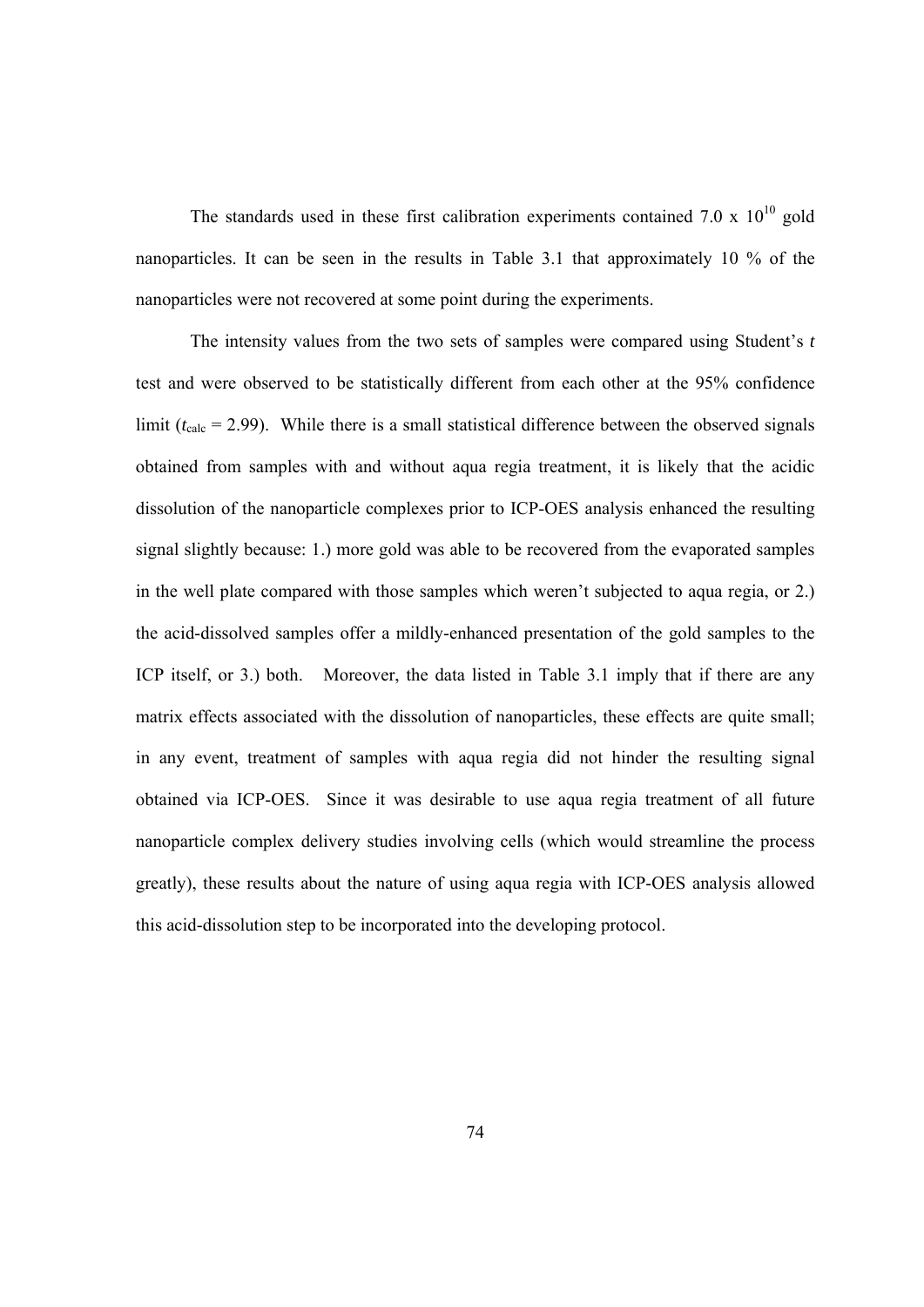**Table 3.2.** ICP-OES intensities of 15 nm diameter nanoparticle complexes constructed with varying passivating layers and incubated on glass coverslips for 6 h at 37 °C and in 5 %  $CO<sub>2</sub>$ in the absence of HeLa cells.\*

| Nanoparticle Passivating Layer                                                   | Intensity $(x10^3)$ |  |
|----------------------------------------------------------------------------------|---------------------|--|
| 18 $M\Omega$ H <sub>2</sub> O (no Au)                                            | $0.05 \pm 0.03$     |  |
| Citrate                                                                          | $0.18 \pm 0.08$     |  |
| Native BSA                                                                       | $1.2 \pm 0.1$       |  |
| Large T:BSA Conjugate (15:1)                                                     | $4.0 \pm 0.1$       |  |
| <sup>*</sup> The uncertainty is the standard deviation of six replicate samples. |                     |  |

Table 3.3. ICP-OES intensities of HeLa cell samples incubated for 6 h at 37 °C and in 5 % CO2 with and without 15 nm-diameter gold nanoparticle complexes constructed using a 15:1 Large T/BSA (experimentally-determined ratio) conjugate.<sup>\*</sup>

| Analyte                                                              | Intensity $(x10^4)$ |
|----------------------------------------------------------------------|---------------------|
| HeLa Cells (no Au)                                                   | $0.010 \pm 0.005$   |
| 1 Cover Slip                                                         | $1.051 \pm 0.064$   |
| 2 Cover Slips                                                        | $2.247 \pm 0.105$   |
| 2 Cover Slips (Heparin Wash)                                         | $2.099 \pm 0.112$   |
| *The uncertainty is the standard deviation of six replicate samples. |                     |

 The results listed in Table 3.2 indicate nanoparticles passivated with large T/BSA appear to associate with empty glass cover slips in more than three times the amount of BSApassivated nanoparticles, which, in turn, are nearly an order of magnitude more likely to associate with an empty glass cover slip than citrate-stabilized nanoparticles. It should be noted that the blank sample (18 M $\Omega$  H<sub>2</sub>O) is included in this Table 3.2 for demonstration – this value was subtracted from all results listed in Table 3.2. Moreover, it should also be noted that all samples were diluted to 1.5 mL with cellular growth media; while there is FBS present in the growth media, it is likely the citrate-stabilized nanoparticles flocculated upon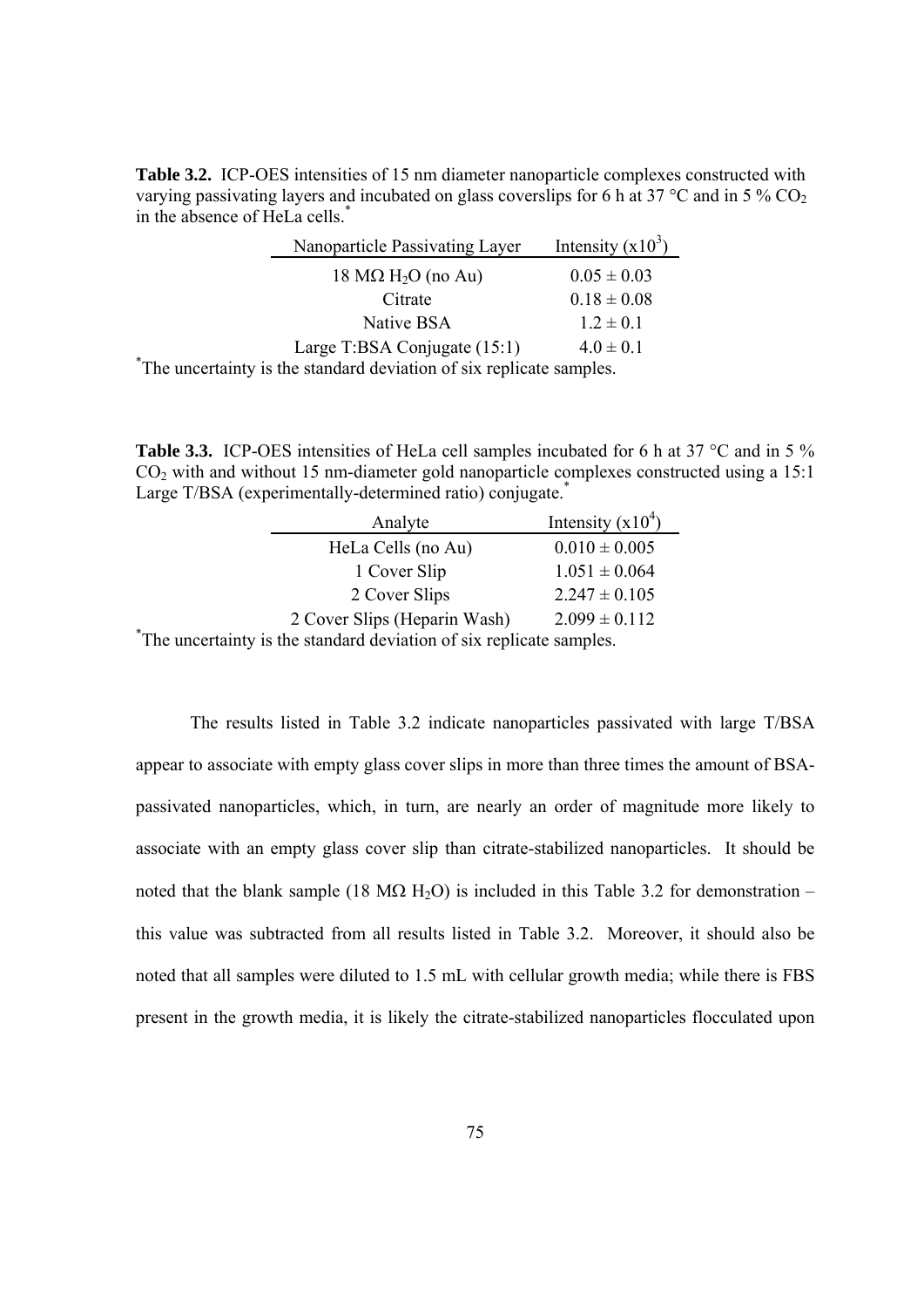addition of the cellular growth media, but this potential aggregation of nanoparticles was not assayed in this experiment.

While the ICP-OES signal for the BSA- and large T/BSA-passivated nanoparticles may seem large, comparison of these results with those listed in Table 3.3 reveal that the signals are significantly lower than those from samples of incubations with HeLa cells. HeLa cells were grown to approximately 85 % confluency prior to the introduction of nanoparticle complexes, so the results in Table 3.2 should be seen as a maximum possible adhesion of nanoparticle complexes to the glass cover slip in a given well, and the presence of so many HeLa cells prior to introduction of nanoparticle complexes should strongly mitigate (if not nearly eliminate) the possibility of any meaningful contribution of glassadhered nanoparticle complexes to the resulting signals seen in Table 3.3. In other words: the resulting signals seen from incubations of nanoparticle complexes with HeLa cells (Table 3.3) are not likely to have a significant contribution from nanoparticle complexes which had solely adhered to the cover slip and not otherwise associated with a HeLa cell (Table 3.2).

In order to optimize ICP-OES signals, the effects of combining two identically treated coverslips into one ICP-OES sample were examined. It was expected that coverslips containing identical cell coverage and incubated with an identical concentration of nanoparticle complexes could be combined to approximately double the resulting ICP-OES signal without introducing nonlinearity in the measured signal. ICP-OES analysis of HeLa cells not exposed to gold nanoparticles gave only a slightly larger signal than pure water (Table 3.3). HeLa cells incubated with large T-BSA/gold nanoparticle complexes yielded signals that were proportional to the number of coverslips combined prior to sample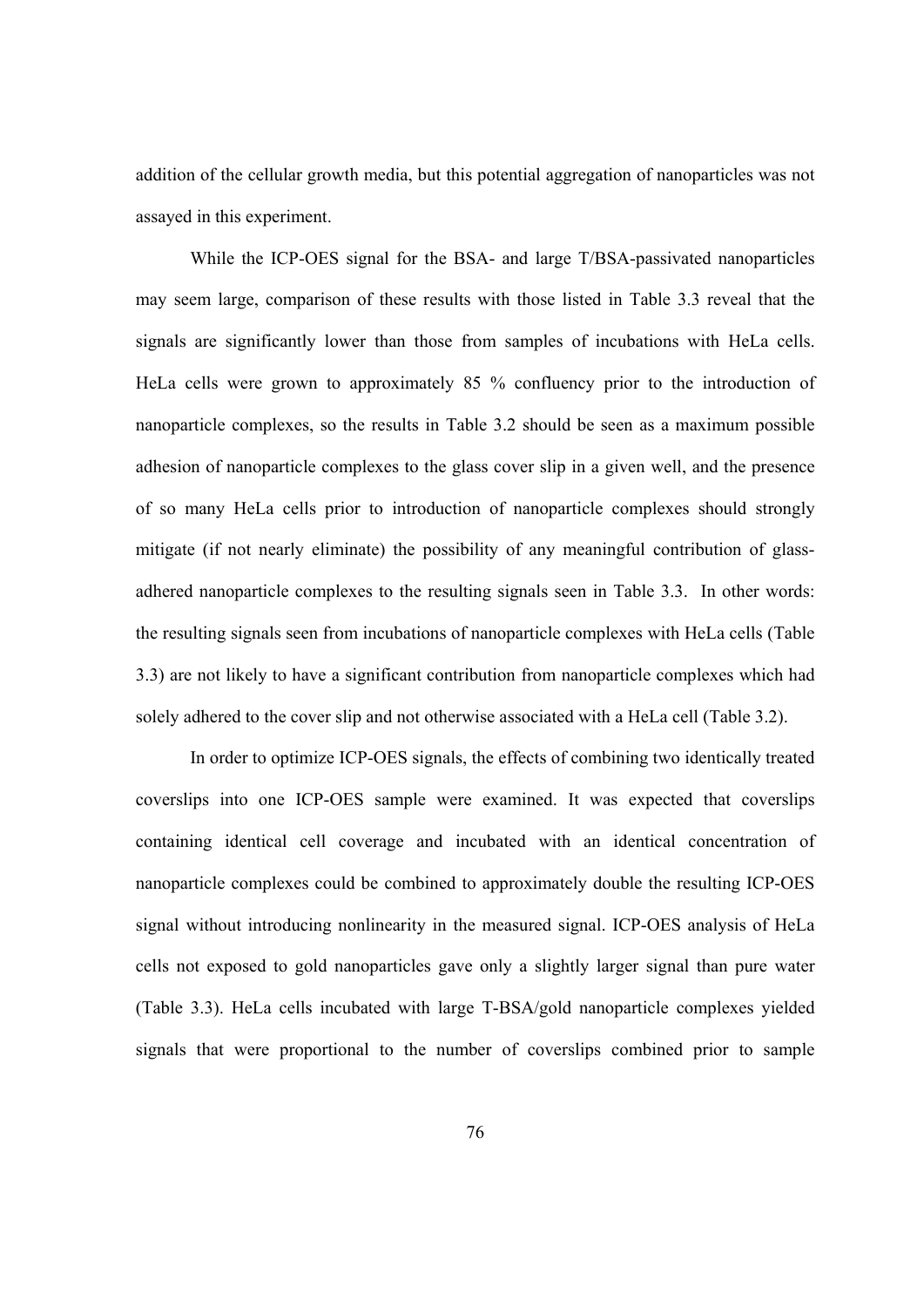digestion. Thus, by combining coverslips the ICP-OES signal was increased without introducing artifacts from matrix effects or variability in cell coverage. The practice of combining two cover slips together post-incubation but before preparing the samples for ICP-OES analysis was henceforth incorporated into the developing protocol.

A Student's *t* test examining the variance in analyzing one coverslip versus two yielded no statistical difference at the 95 % confidence limit ( $t_{\text{calc}}$  = 2.15), and an analysis of the intensity of two coverslips with and without a heparin wash demonstrated a small but statistically significant difference at the 95 % confidence limit  $(t_{\text{calc}} = 2.36)$ . Considering the average ICP-OES intensity values of the samples analyzed with and without a heparin wash, nonspecific binding of nanoparticles to the outer cell membrane contributes a maximum of 7% to the apparent observed internalization of these nanoparticle complexes.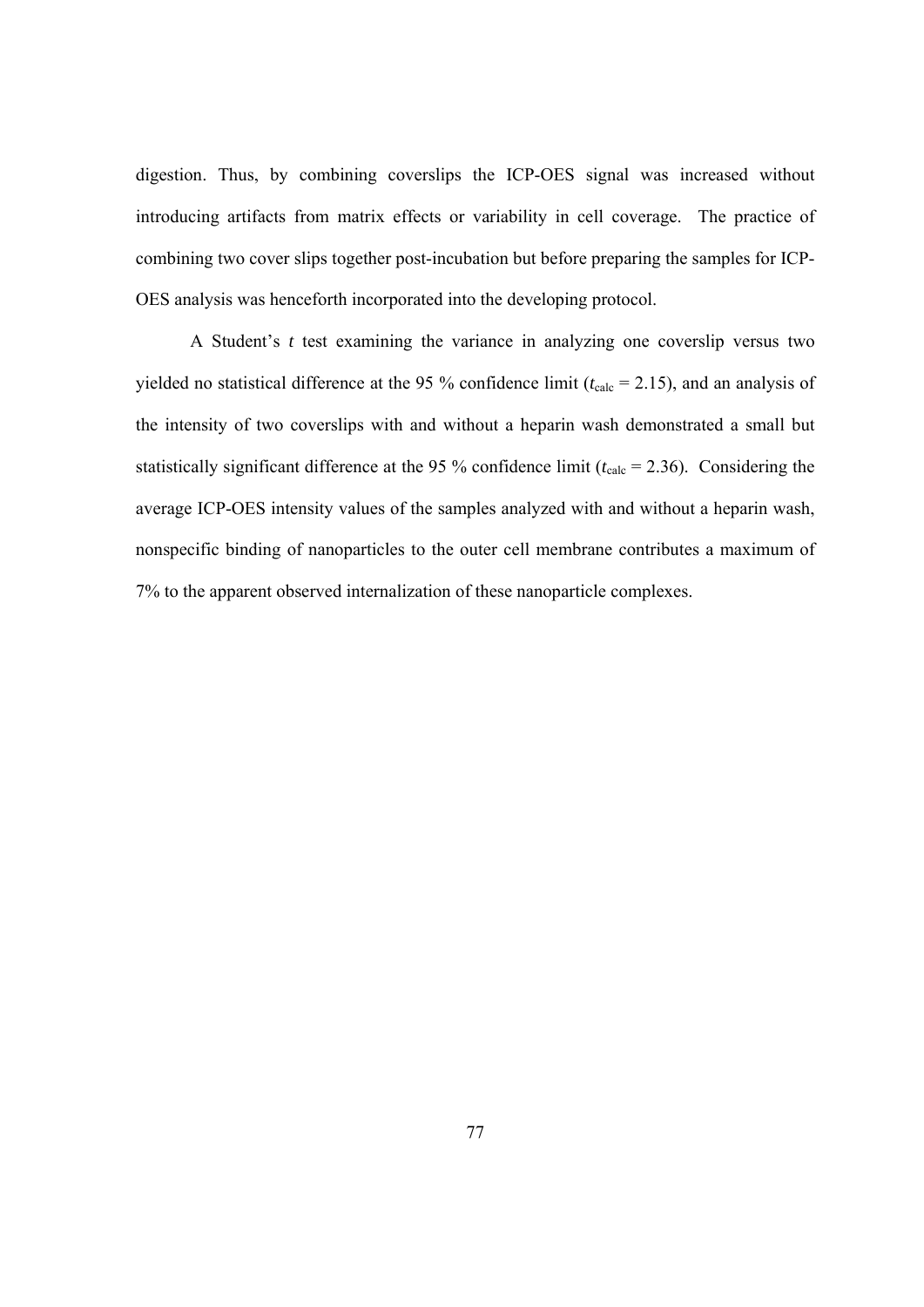

**Figure 3.1.** Average number of 15 nm diameter gold nanoparticle complexes (determined via ICP-OES analysis) per HeLa cell (determined via cell counting) vs incubation time. The nanoparticles were modified with large T-BSA conjugates of a single, experimentally determined molar ratio, 15:1 large T/BSA. (Error bars not immediately visible are smaller than the data point.)

The first examination of cellular internalization performed was designed to quantitatively examine the relationship between gold nanoparticle complex internalization and incubation time. While the internalization of gold nanoparticle complexes was observed to generally increase as incubation time increased (Figure 3.1), the amount of gold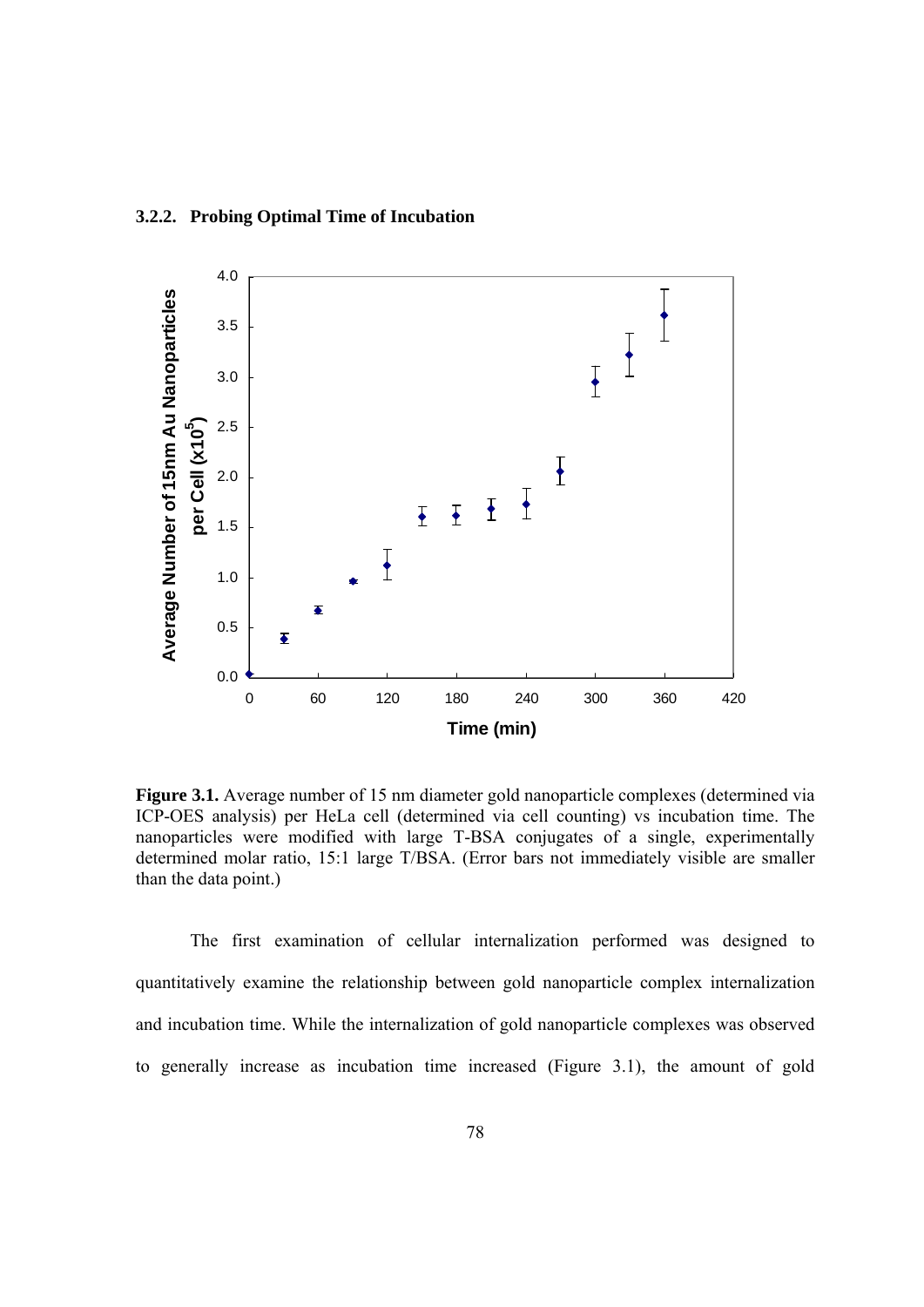nanoparticle complexes detected appeared to reach a plateau around 150 min and resumed an increasing trend after 240 min. Other work<sup>6</sup> has shown that certain cell lines under particular incubation conditions can enter a "lag phase" in their growth cycles, meaning the growth cycle of the cells may slow down for a period of time as the cells adjust to the ambient presence of a foreign agent (i.e., experimental probe or delivery vector) but resume normal (or even increased) growth rate after this adjustment period. This may help explain why the internalization of gold nanoparticle complexes by HeLa cells in Figure 3.1 appeared to plateau, but this phenomenon was not further probed in this study. It should be noted these data from this experiment are "nanoparticles per cell" because aliquots of each sample were analyzed via FACS to determine number of cells per well. All subsequent experiments listed in this chapter are "nanoparticles per well." An average number of cells per well from these experiments was deliberately not used to determine "nanoparticles per cell" in the subsequent experiments because of the wide variability in experimental conditions; that is, it would not necessarily be a "true" average number of cells per well because the experimental conditions were too widely disparate among all the experiments.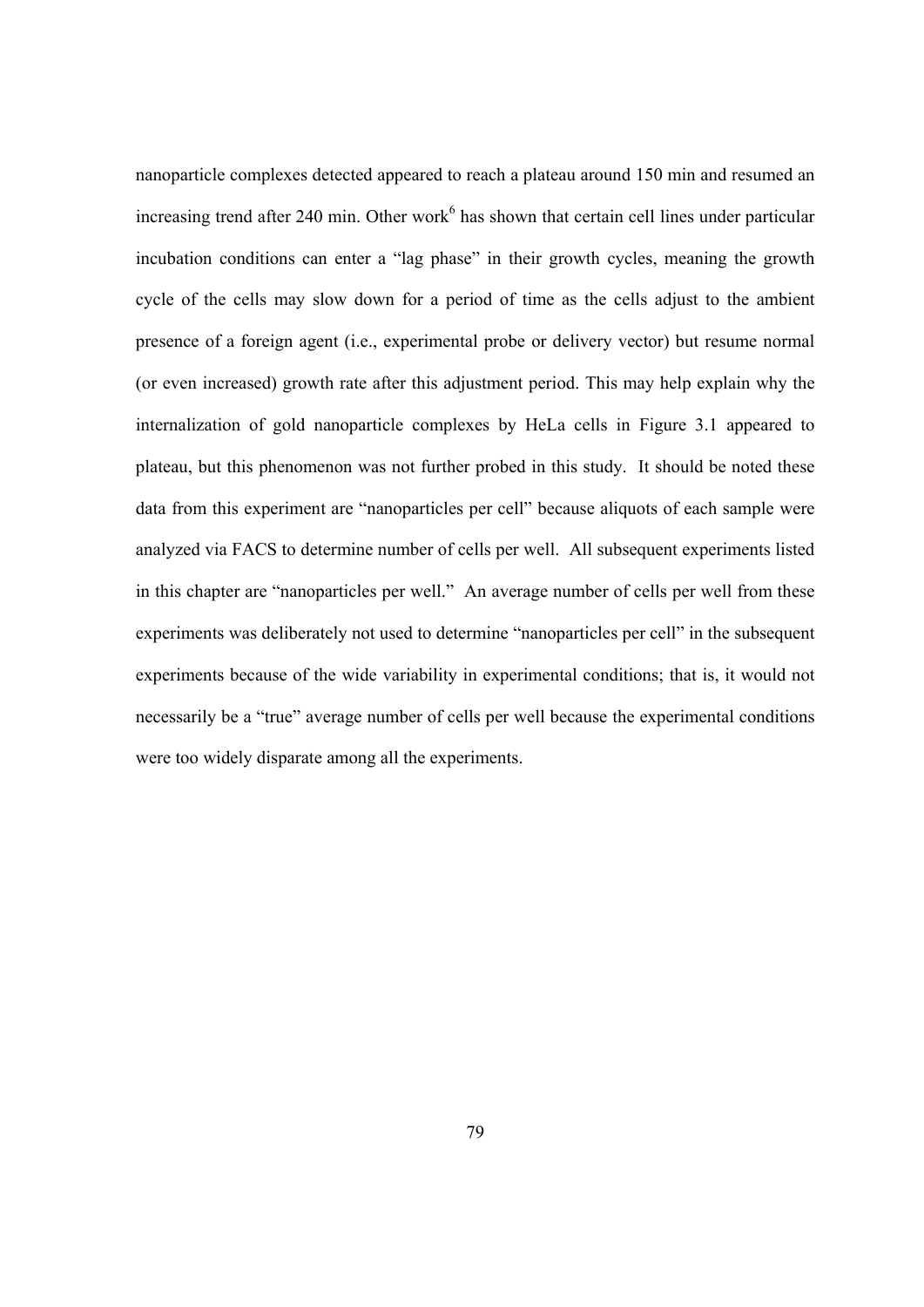# **3.2.3. Probing Optimal Number of Large T Peptides Per Nanoparticle Complex and the Effect of Temperature on Uptake Efficiency**



**Figure 3.2.** Plot of the average number of 15 nm diameter nanoparticle complexes per well as determined via ICP-OES analysis vs number of large T peptides per gold nanoparticle complex. All incubations were performed in 5  $\%$  CO<sub>2</sub> and under one of the following additional conditions: 1 h, 37 °C (diamond), 3 h, 37 °C (square), 6 h, 37 °C (triangle), and 6 h,  $4 \,^{\circ}\text{C}$  (x). (Error bars not immediately visible are smaller than the data point.)

Once a direct relationship between gold nanoparticle complex internalization by HeLa cells and incubation time was established (Figure 3.1), nanoparticle internalization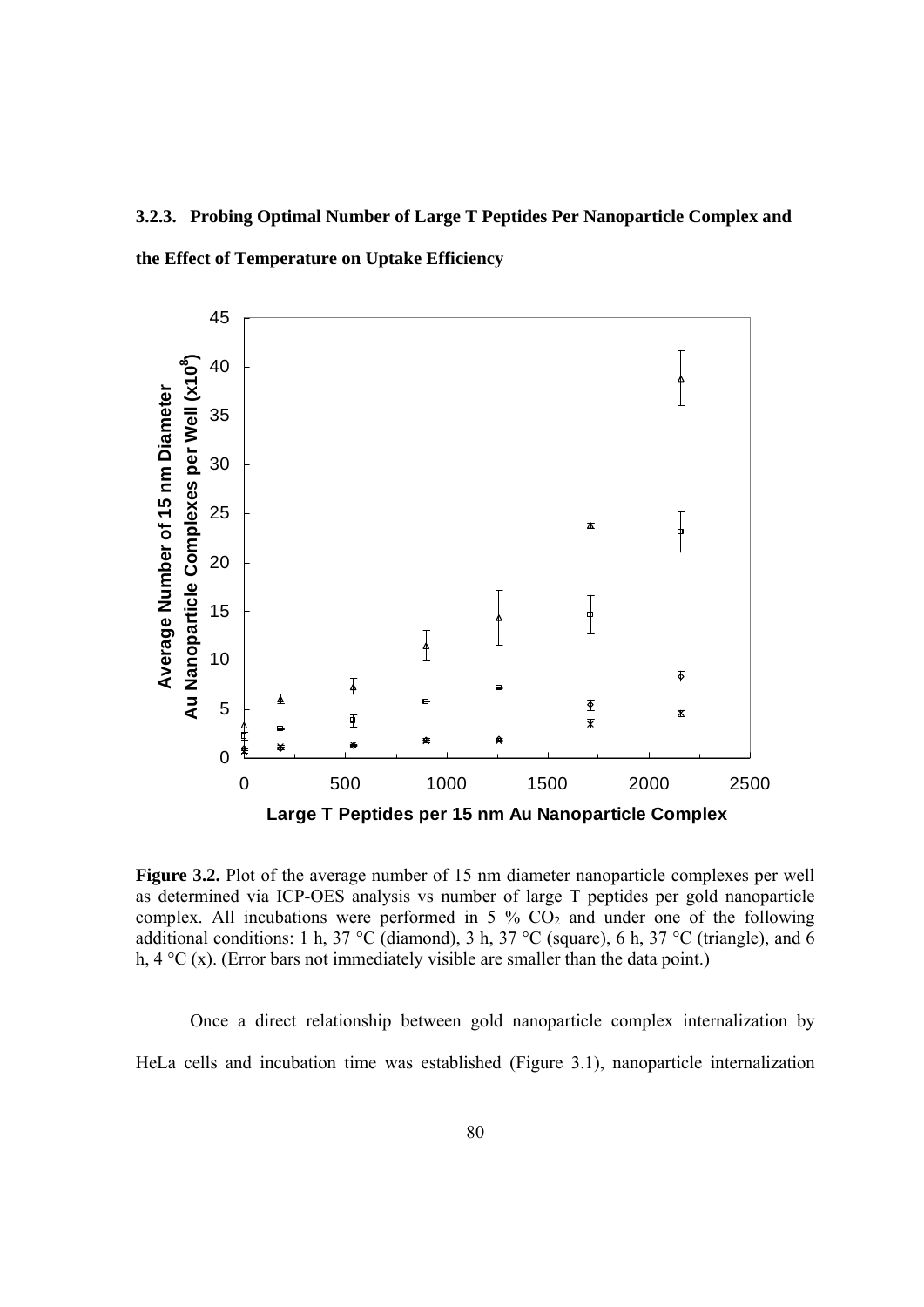over time as a function of the number of large T peptides per nanoparticle was probed. Moreover, it was of interest to examine whether this internalization proceeds via an energydependent mechanism. To this end, several concurrent experiments were performed on cells incubated with nanoparticle complexes modified with varying amounts of large T (Figure 3.2).

It was observed that increasing the amount of large T peptides per gold nanoparticle complex resulted in more cellular internalization irrespective of incubation time (Figure 3.2). Moreover, larger amounts of gold nanoparticle complexes were internalized at 37 than at 4 °C, and this disparity became greatly pronounced as the number of large T peptides per gold nanoparticle complex increased. It is unclear whether nanoparticle complexes are merely adhering to the outside of the cells at 4 °C or if they are being internalized at a much slower rate. The former option implies this internalization process proceeds through an energydependent mechanism, whereas the latter allows for the possibility that at least some of the gold nanoparticle complexes are able to be internalized via an energy-independent pathway. Although it is possible that cellular internalization utilizes an energy-independent pathway, the much higher uptake seen at 37 °C appears to indicate energy dependence for this process. The gold nanoparticle complexes detected at 4 °C may therefore represent complexes bound to their receptors but not internalized due to the energy constraint.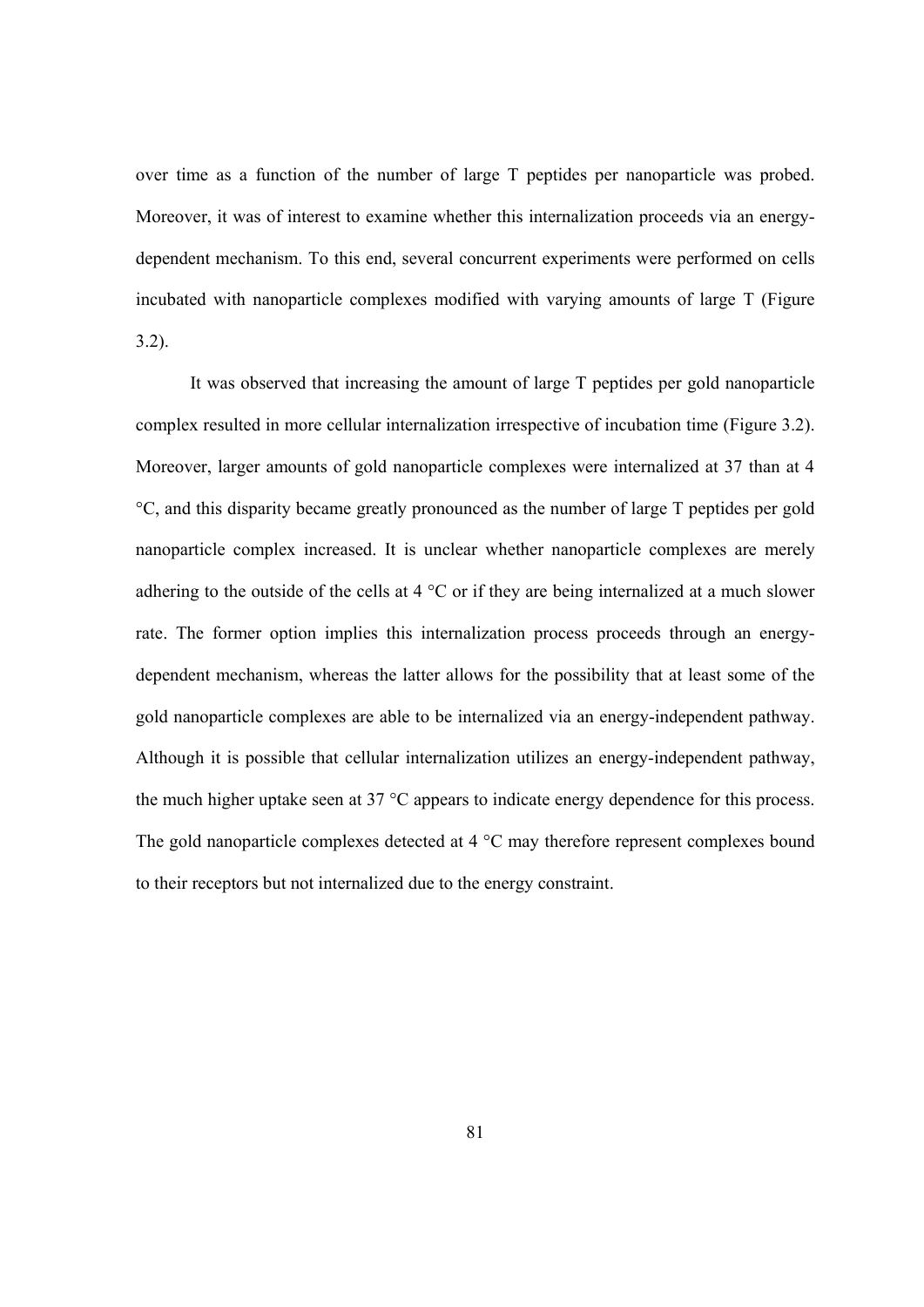



**Figure 3.3.** Results of ICP-OES analyses of 6 h HeLa incubations with large T-BSA/nanoparticle complexes of varying size. The unshaded data set above corresponds to 6 h HeLa incubations with large T-BSA/nanoparticle complexes of varying size but constant large T-BSA conjugate concentration. The shaded data set corresponds to 6 h HeLa incubations with large T-BSA/nanoparticle complexes of varying size and varying large T-BSA conjugate concentration in an attempt to maintain constant surface coverage of the nanoparticles in accordance with size.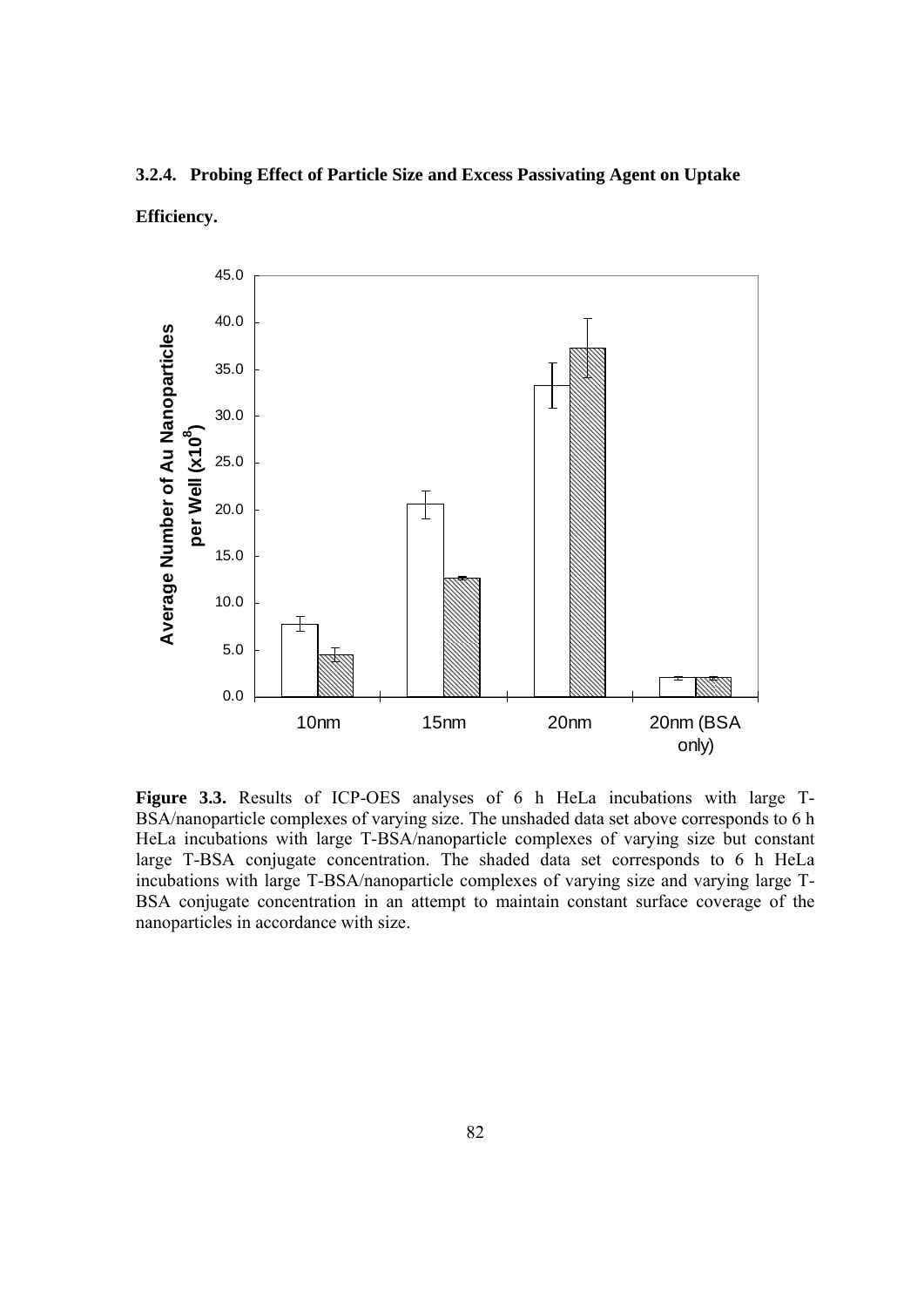

Figure 3.4. Plot of the average number of 15 nm diameter nanoparticle complexes per well as determined via ICP-OES analysis vs number of BSA (diamonds) or large T-BSA (squares) per 15 nm diameter gold nanoparticle complex. (Error bars not immediately visible are smaller than the data point.)

Results from experiments involving complexes of varying nanoparticle size are summarized in Figure 3.3. Although both sets of experiments involve incubations of HeLa cells with a single concentration of gold nanoparticles irrespective of nanoparticle size, the unshaded bars correspond to experiments in which a single concentration of large T-BSA conjugate was used, thus leading to a potentially dramatic excess of large T-BSA conjugate with the large T-BSA/gold nanoparticle complexes of smaller diameter. The shaded bars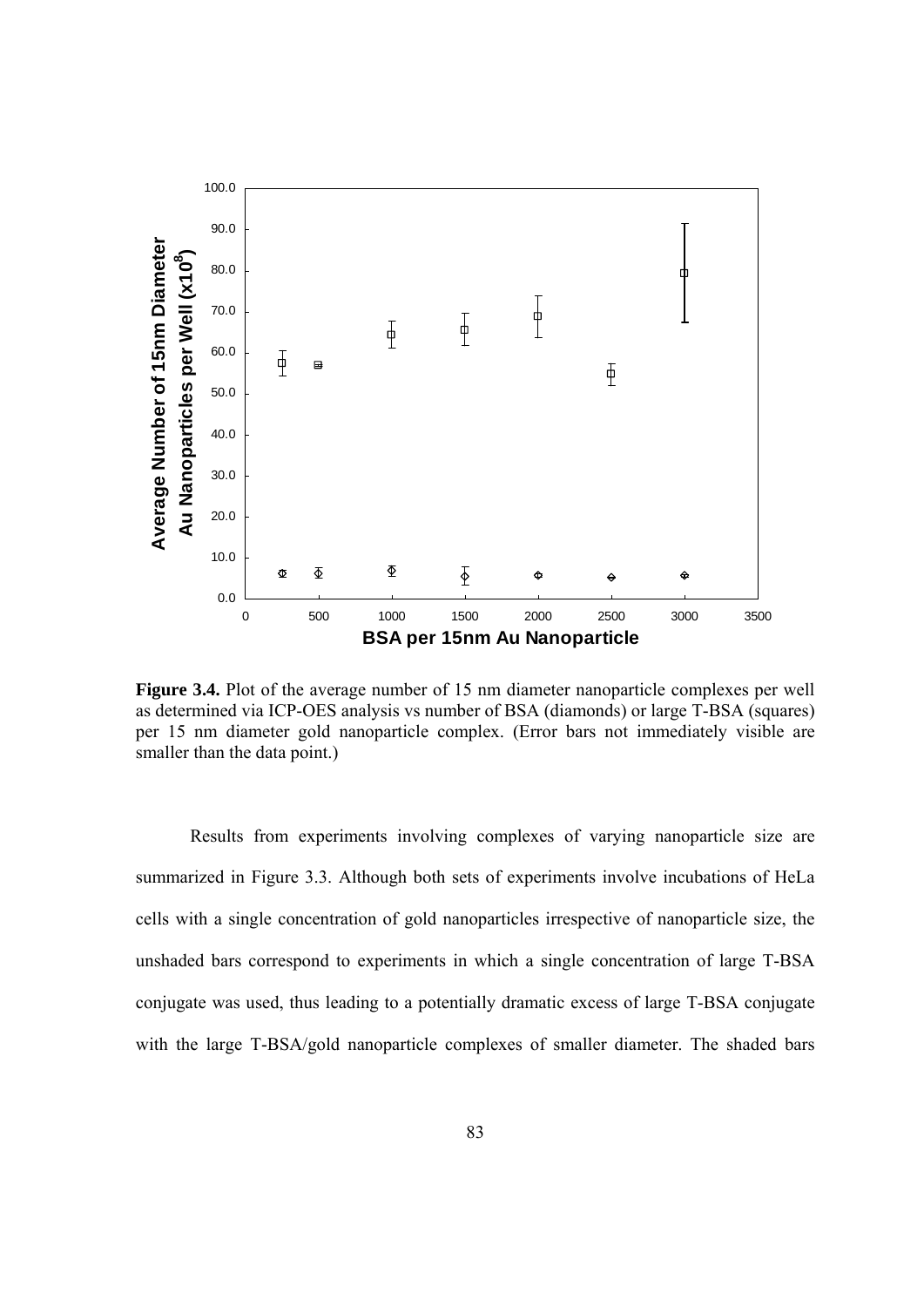correspond to experiments performed with a varying concentration of large T-BSA conjugate such that the concentration of this conjugate is scaled according to available surface area on the gold nanoparticles of a given diameter; that is, the surface areas of the 10 and 15 nm diameter nanoparticles are smaller than that of the 20 nm diameter nanoparticles by a factor of 4 and 1.78, respectively, so a proportionally decreased amount of large T-BSA conjugate was used in synthesizing these particular large T-BSA/gold nanoparticle complexes.

It can been seen in the data in Figure 3.3 that larger-diameter nanoparticle complexes were internalized more readily by HeLa cells than smaller-diameter nanoparticle complexes and the excess large T-BSA conjugate present in certain 10 and 15 nm diameter gold nanoparticle complex samples (unshaded bars) appears to have marginally increased cellular internalization. It should be noted that the cellular internalization of BSA/gold nanoparticle complexes lacking the large T peptide seen in this data is not a novel phenomenon. Other research<sup>7,8,9</sup> has demonstrated the ability of similar complexes (5 nm diameter) to be internalized by other cell lines using specific cell membrane-associated proteins (gp30 and gp18) while native, unassociated BSA in solution was found to internalize via a different moiety (gp60 - albondin). However, the research described in this dissertation did not make any attempt to determine the mechanism of entry of the BSA/gold nanoparticle complexes. Instead, the focus was on the quantity of these BSA/gold nanoparticle complexes internalized relative to the quantity of those complexes containing large T: the data shown in Figure 3.3 demonstrate a decrease over one order of magnitude in cellular internalization of the BSA/gold nanoparticle complexes as compared to analogous nanoparticle complexes containing large T.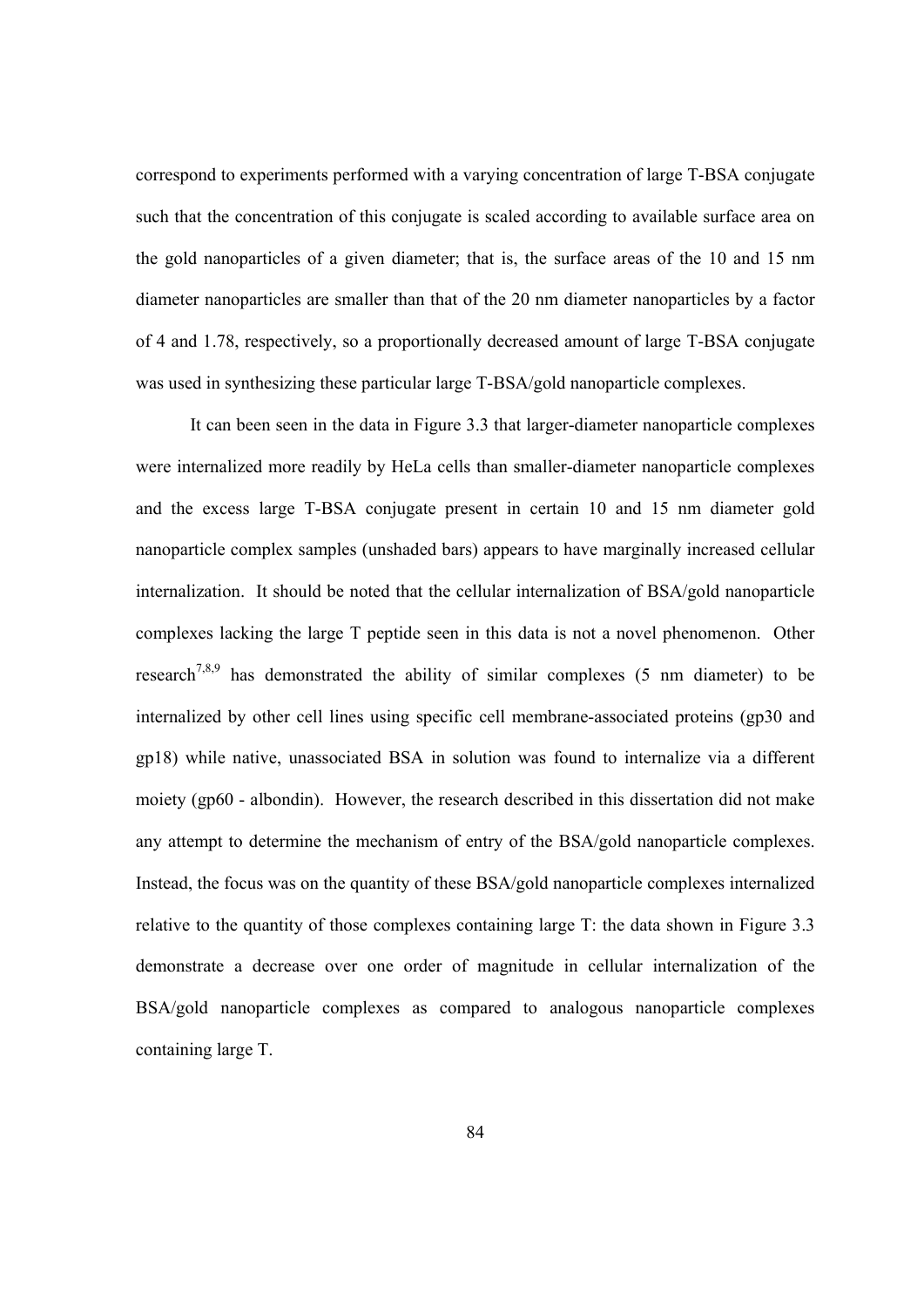Since internalization of 15 nm diameter gold nanoparticle complexes in the previous experiment appeared to increase in the presence of excess large T-BSA conjugate, a further examination of this phenomenon was warranted. It can be concluded from the data in Figure 3.4 that having excess native BSA or large T-BSA present during cellular incubation with nanoparticle complexes did not inhibit cellular uptake of these complexes, even when that excess was increased over 10-fold. Additionally, nanoparticle complexes using large T-BSA once again exhibited greatly enhanced cellular uptake compared to the nanoparticles passivated with native BSA.

These experiments demonstrate a direct relationship between nanoparticle uptake and nanoparticle size. Moreover, although it might have been expected that having excess large T-BSA conjugate in the growth media may have competitively inhibited cellular uptake of the nanoparticle constructs, this was not observed (Figure 3.4). This implies either that under these conditions the size and/or polyvalency of the large T-BSA/gold nanoparticle complexes allows for more efficient internalization versus the large T-BSA conjugates alone or that an excess of cellular receptors are present. As the observation of the internalization of the large T SV40 NLS peptide sequence from the pericellular environment is a new result, any cellular receptor it may be accessing and/or the number of those receptors is currently unknown.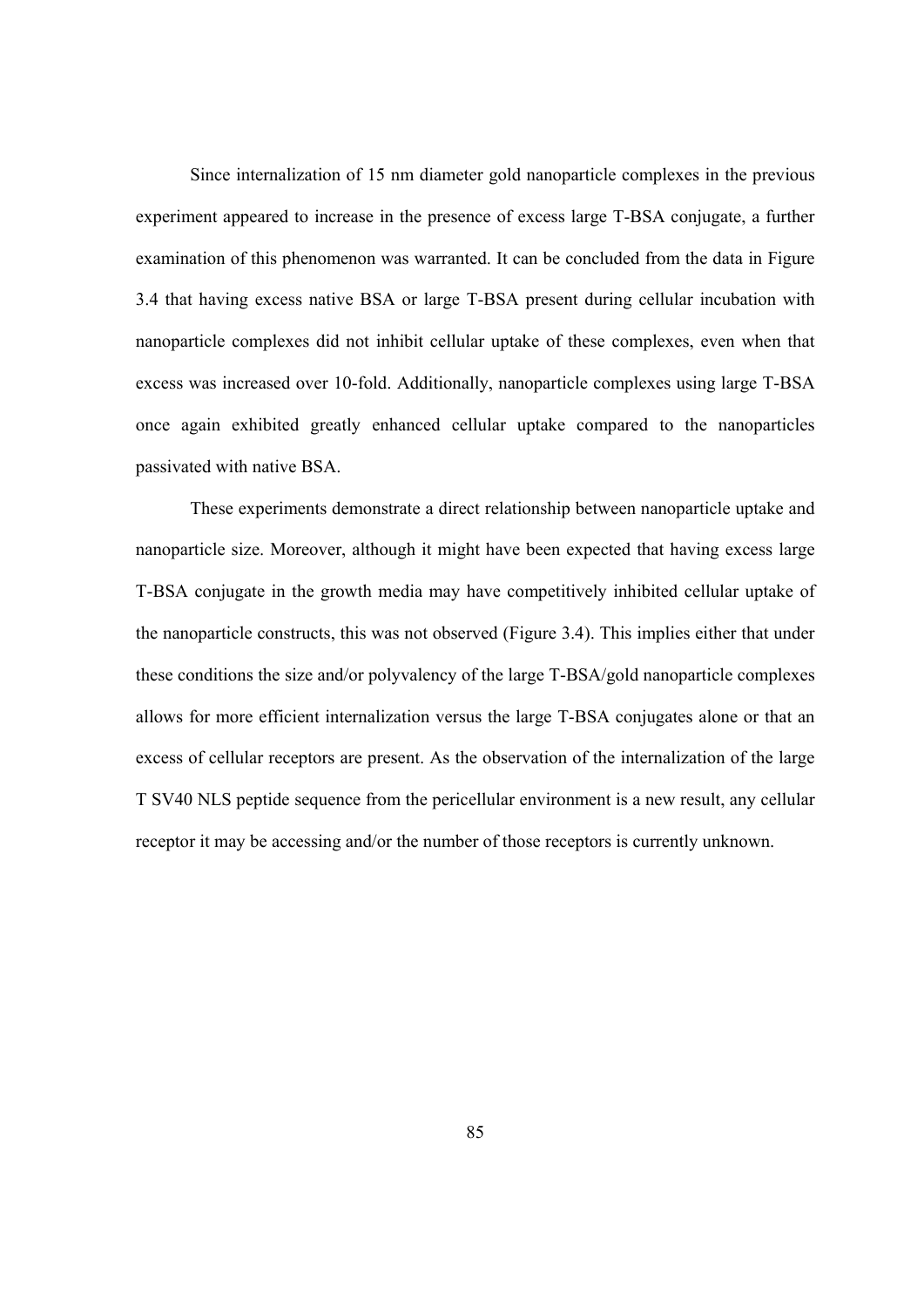#### **3.2.5. Pulse-Chase Experiments**



**Figure 3.5.** Plot of the average number of 15 nm diameter gold nanoparticle complexes per well as determined via ICP-OES analysis versus chase time. The pulse was a 3 h incubation with large T-BSA/gold nanoparticle complexes. (Error bars not immediately visible are smaller than the data point.)

Another dimension to the phenomena under scrutiny in this research is the ultimate fate of a given nanoparticle complex which has been internalized by a HeLa cell. A pulsechase experiment was performed to determine if the amount of time that internalized gold nanoparticle complexes were in HeLa cells was short (perhaps quickly shunted out of the cell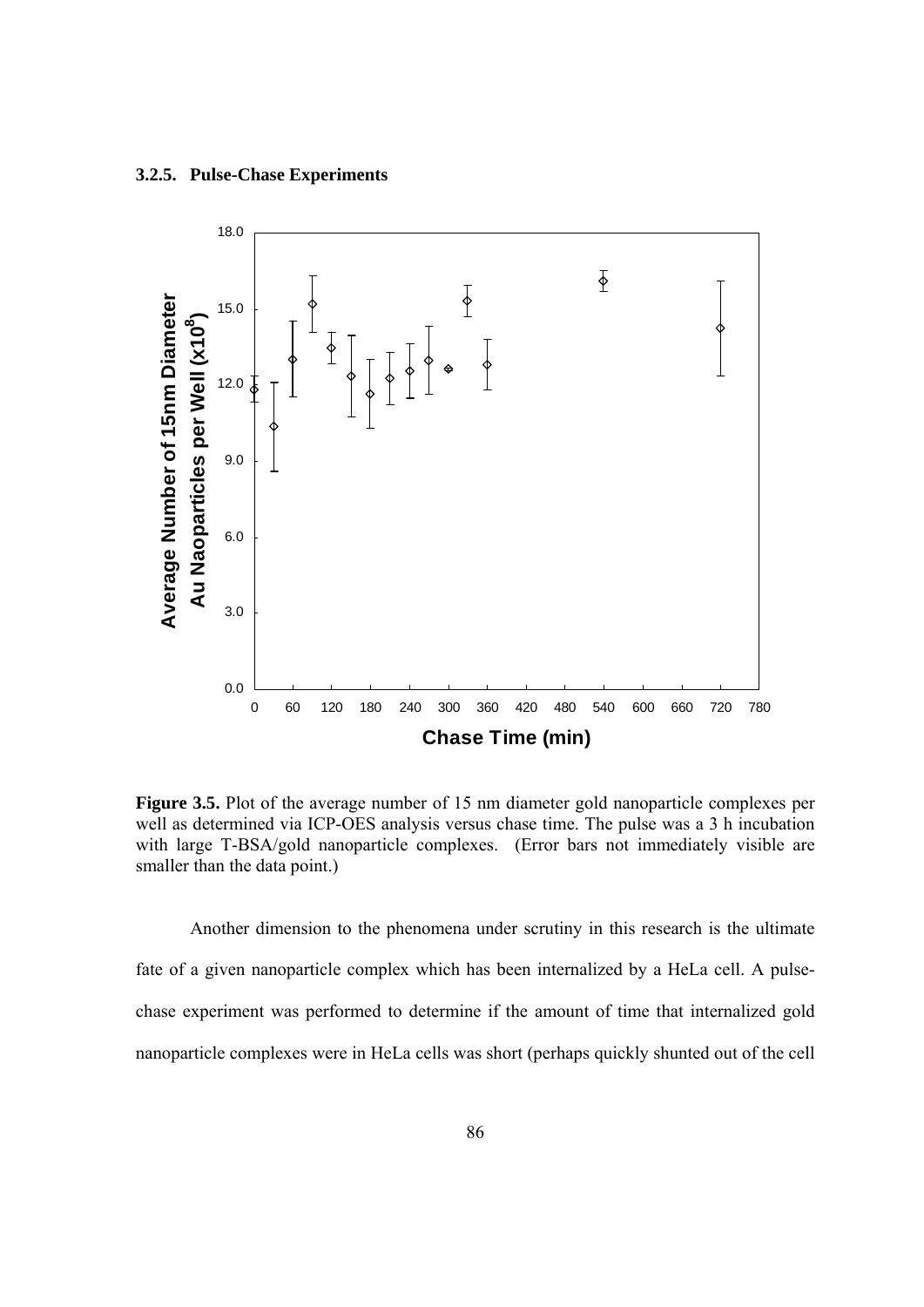via some exocytotic pathway) or if these gold nanoparticle complexes associated with a cell for an appreciable amount of time. The gold nanoparticle complexes did, in fact, remain associated with the HeLa cells in similar concentration up to 12 h after the cells were no longer exposed to the complexes (Figure 3.5).

## **3.3. Conclusions**

ICP-OES has demonstrated its efficacy as a valuable analytical tool for quantifying cellular internalization of gold nanoparticles. With regard to the ICP-OES control experiments, it was concluded: (1) there was a small but statistically significant increase within the 95% confidence limit in ICP-OES intensity when gold nanoparticles were prepared by digestion in aqua regia compared to undigested samples (Table 3.1), (2) any residual nanoparticle complexes adhered to the coverslips did not significantly alter the resulting ICP-OES signal (values from Table 3.2 compared to those in Table 3.3), (3) doubling the number of coverslips per sample was an effective way to double the resulting ICP-OES signal without introducing nonlinear matrix effects in the signal (Table 3.3), and (4) although using a post-incubation heparin wash afforded a very small yet statistically significant difference in the resulting ICP-OES signal (Table 3.3), the vast preponderance of complexes detected after incubation with HeLa cells were most likely internalized as opposed to merely associated with the exterior of the cells. This last conclusion is based upon the hypothesis that heparin would remove large T/BSA-gold nanoparticle complexes bound to receptors on the exterior of the cell membrane but not internalized as has been reported for other bound molecules.10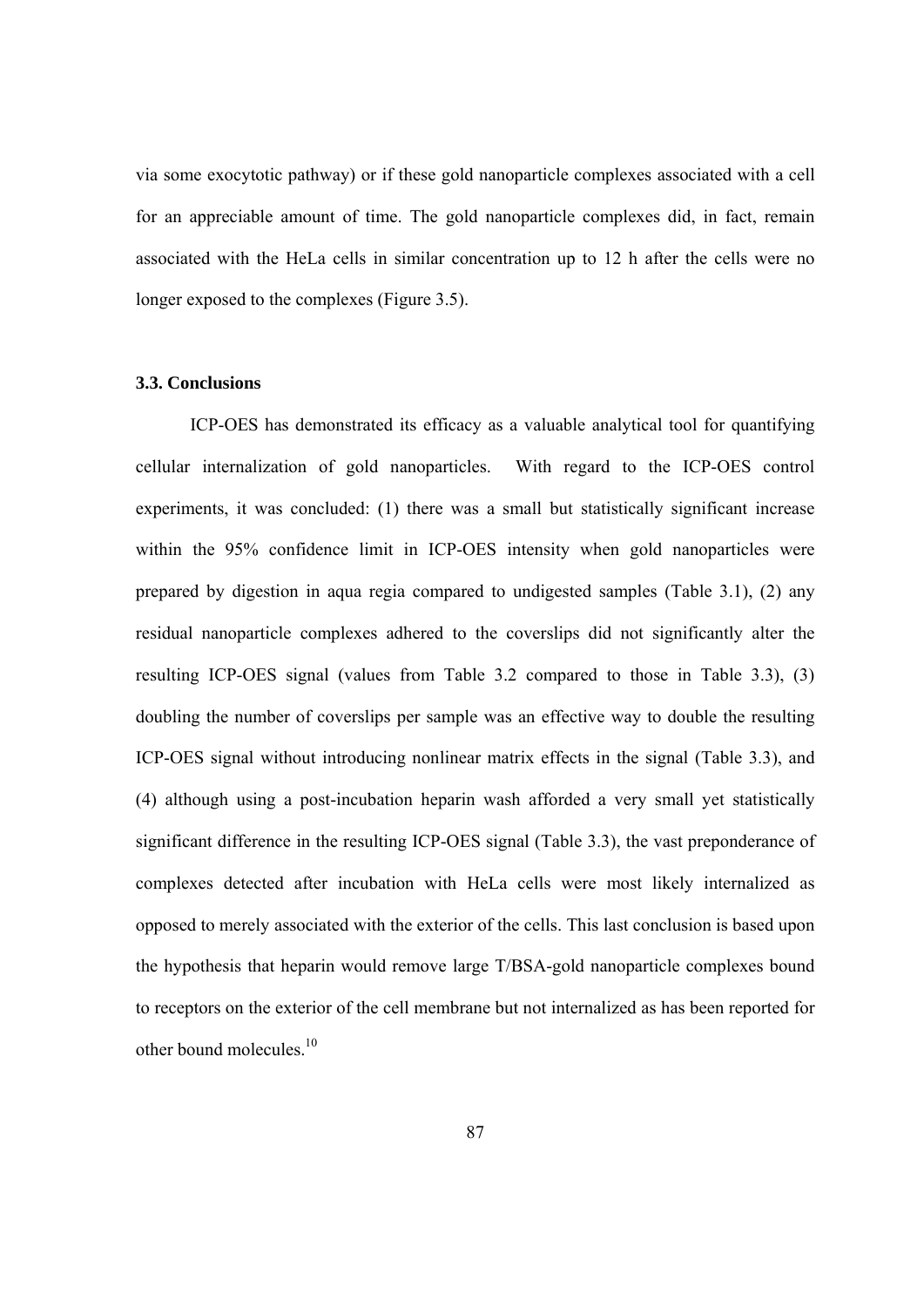In general, it can be concluded that allowing larger nanoparticle complexes containing higher concentrations of large T to incubate with HeLa cells for longer periods of time at 37 °C afforded the maximum amount of cellular internalization of these complexes. The presence of excess large T/BSA conjugate did not decrease the amount of complexes ultimately detected in the cells post-incubation, and the complexes were detected in the cells in very similar concentration up to 12 hours after the media containing these nanoparticle complexes was removed.

#### **3.4 Experimental.**

#### **3.4.1. Materials.**

HeLa (human cervical cancer cells) cell line was purchased from the American Type Culture Collection (Rockville, MD). Minimal essential medium Eagle's (EMEM), fetal bovine serum (FBS), Dulbecco's phosphate-buffered saline (DPBS), T-75 cell culture flasks, 12-well cell culture plates, and trypsin were purchased from Bio-Whittaker, Inc. (Walkersville, MD). All gold nanoparticles were purchased from Ted Pella, Inc. (Redding, CA). The modified large T peptide sequence (rhodamine-Cys-Gly-Gly-Gly-Pro-Lys-Lys-Lys-Arg-Lys-Val-Gly-Gly-OH) was synthesized at the University of North Carolina Microprotein Sequencing and Peptide Synthesis Facility (Chapel Hill, NC). Bovine serum albumin (BSA) was purchased from Pierce Co. (Rockford IL). Heparin sulfate, 4-(*N*maleimidomethyl)-cyclohexane-1-carboxylic acid *N*-hydroxysuccinimide ester (SMCC), sodium chloride, monobasic sodium phosphate (NaH<sub>2</sub>PO<sub>3</sub>), dibasic sodium phosphate  $(Na_2HPO_3)$ , Optima-grade HCl, Optima-grade HNO<sub>3</sub>, Centricons (MWCO: 30 000), and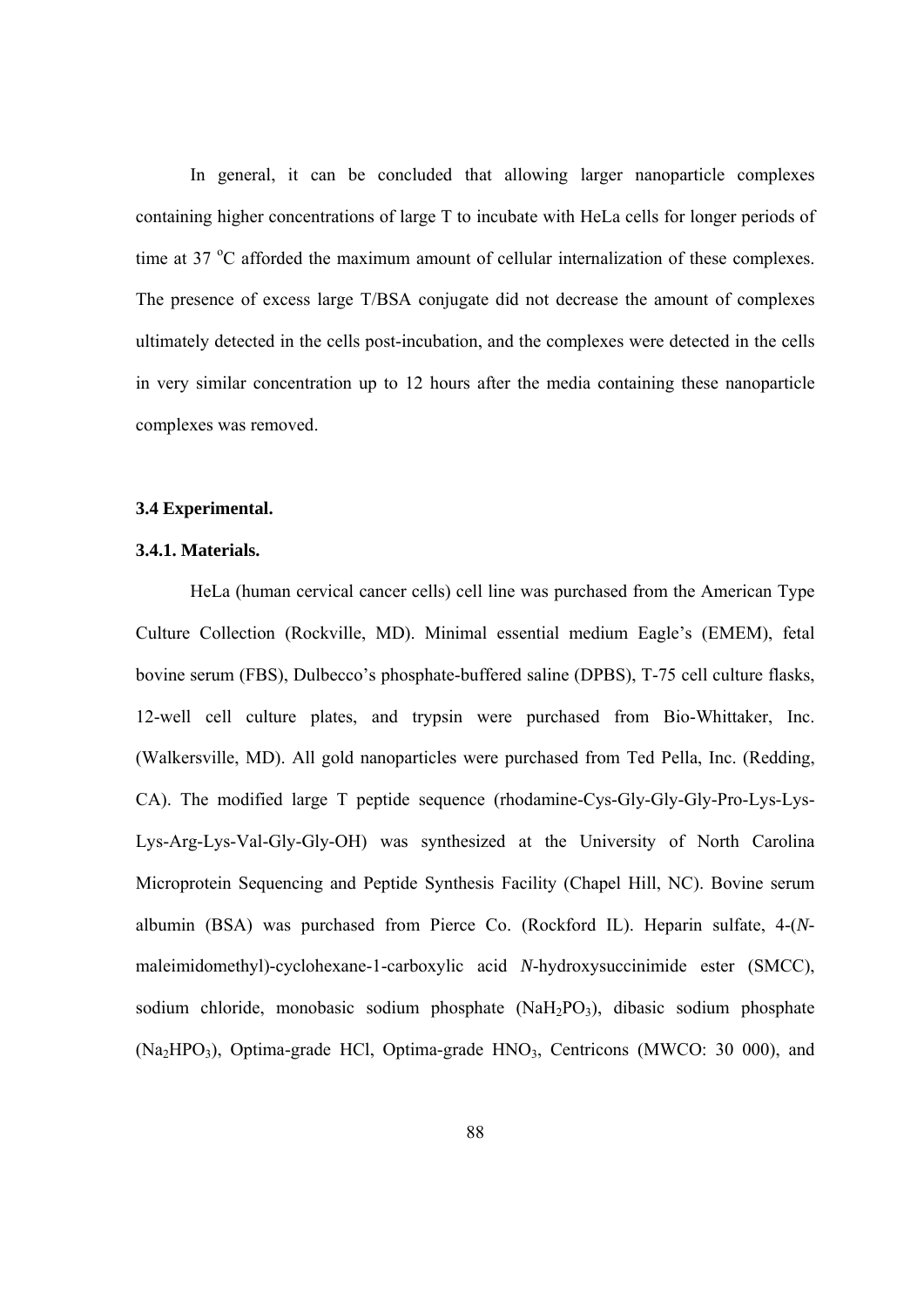glass coverslips (18 mm) were all purchased from Fisher Scientific. All ICP experiments were performed with a Perkin-Elmer Optima 2100DV optical emission spectrometer equipped with a Meinhard type C glass nebulizer, unbaffled cyclonic chamber, and an alumina injection tube (2 mm opening). Other instrument settings include the following: 18 L/min plasma flow, 0.2 L/min auxiliary flow, 0.62 L/min nebulizer flow, 1.00 L/min pump rate, and 1500 W rf power. All ICP standards were made from 100 mg/mL SpexCertiPrep stock solution (lot no. CL3-19AU), and all ICP samples were analyzed at 242.795 nm with a read delay of 80 s and an integration time from 2 to 5 s.

HeLa cells were maintained in T-75 cell culture flasks using EMEM growth media containing 10% FBS at 37  $\degree$ C and at 5 % CO<sub>2</sub>. Prior to experimentation, cells were plated on sterile glass coverslips in 12-well plates. Cells were grown to approximately 75% confluency before beginning experiments. It should be noted that 6 h was chosen as a maximum incubation time of cells with nanoparticle complexes for all experiments in this research to avoid potential effects on any cellular internalization due to overconfluency of the HeLa cells. Cell counting was performed using a fluorescent-activated cell sorting (FACS) instrument (NC State Veterinary College).

#### **3.4.2. Methods.**

## **3.4.2.1. Without Cells (ICP-OES Calibration Experiments).**

Four sets of control experiments were performed to probe the utility of ICP-OES as an analytical technique for use in subsequent determinations of nanoparticles internalized by HeLa cells. The first set of experiments was done to ensure that ICP-OES could accurately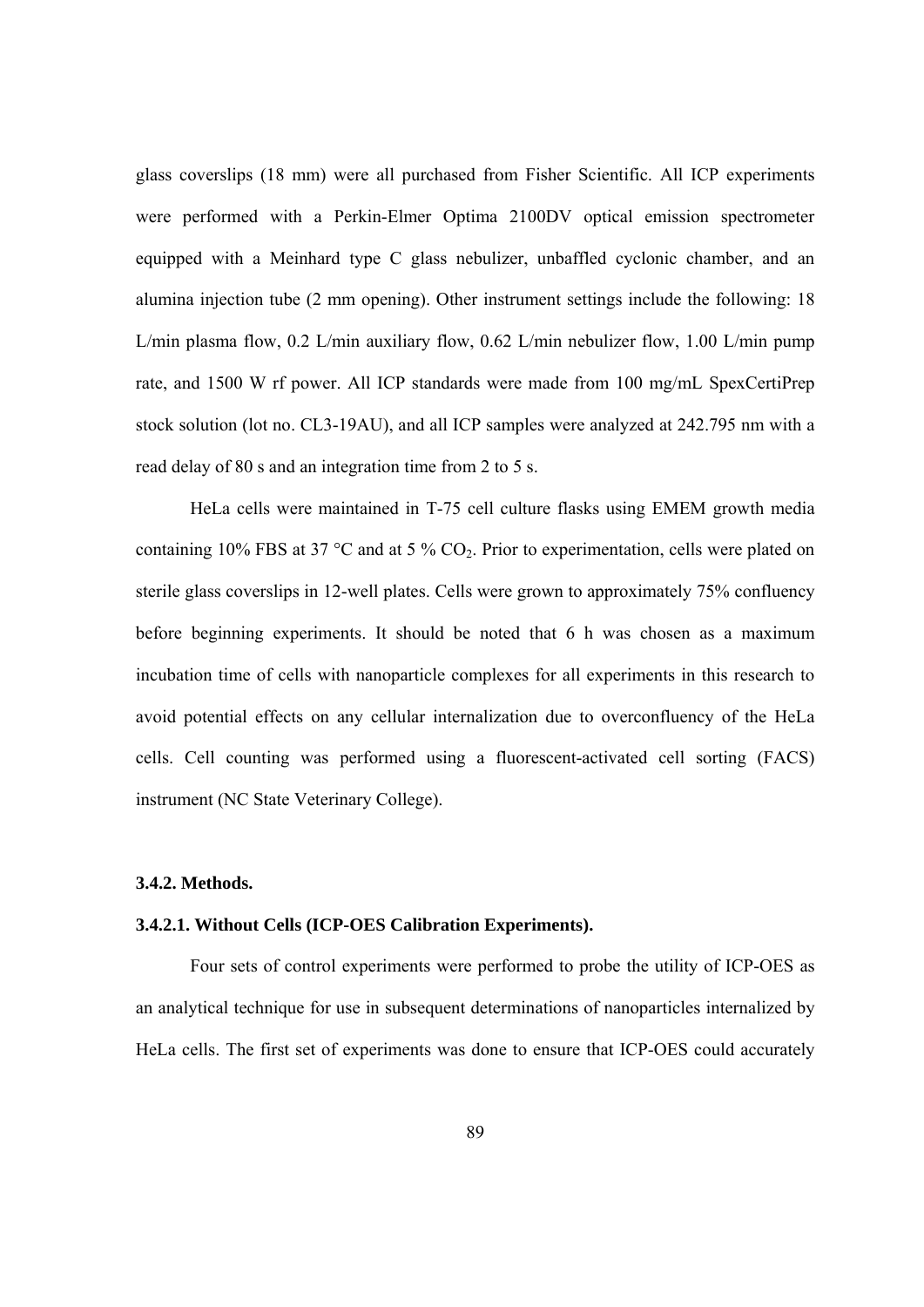determine the concentration of gold nanoparticles in solution and that no matrix effects were introduced by the use of aqua regia in sample preparation. This was accomplished by placing  $100 \mu L$  of 1 nM citrate-stabilized 20 nm diameter gold nanoparticles in each well of a 12well cell culture plate and allowing the solutions to evaporate to dryness at room temperature. Six of the wells were then further treated with 0.5 mL of aqua regia while the remaining six wells received 0.5 mL of ultrapure water. The well plate was allowed to remain at room temperature for 2 h, after which 0.4 mL of each sample was placed in a 15 mL centrifuge tube, diluted to 3.9 mL with ultrapure water, and analyzed via ICP-OES.

A second set of experiments was conducted to examine the relative degree to which nanoparticle complexes might associate with the glass coverslips in the absence of HeLa cells. Sterile glass coverslips were individually placed in each well of two 12-well cell culture plates. Six of these wells then received  $150 \mu L$  of ultrapure water and were diluted to 1.5 mL with EMEM growth media, six wells received  $150 \mu L$  of citrate-stabilized 15 nm diameter gold nanoparticles and were then diluted to 1.5 mL with growth media (0.23 nM final concentration), six wells received 1.5 mL of growth media containing 10 % 15 nm diameter nanoparticle complexes stabilized with native BSA (0.23 nM final complex concentration), and the remaining six wells received 1.5 mL of EMEM growth media containing 10 % 15 nm diameter nanoparticle complexes stabilized with a large T-BSA conjugate (15:1 large T/BSA experimentally determined molar ratio; 0.23 nM final complex concentration). Both well plates were then incubated at 37  $\degree$ C and 5  $\%$  CO<sub>2</sub> for 6 h thus simulating the conditions used in later incubations with HeLa cells. After incubation, each well was rinsed with 1 mL of DPBS three times, and the coverslips were removed from their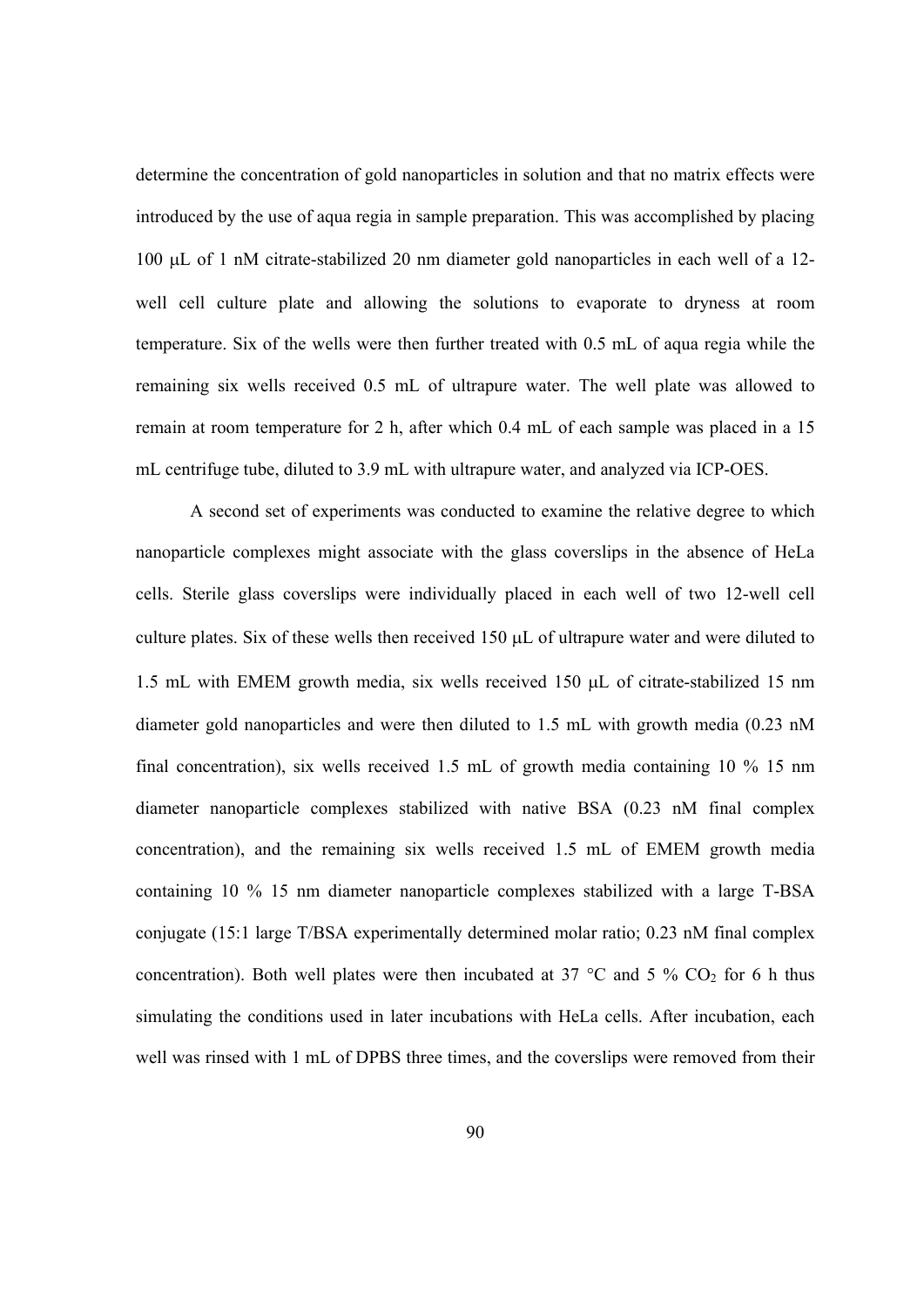wells and allowed to air-dry in a sterile cell culture hood. These dried coverslips were then placed in a new well plate, treated with 0.5 mL of aqua regia for 2 h, after which 0.4 mL of each sample was placed in a 15 mL centrifuge tube, diluted to 3.9 mL with ultrapure water, and analyzed via ICP-OES.

The third set of ICP-OES control experiments was performed to determine both if the HeLa cells themselves would interfere with the resulting observed ICP-OES signal and if the ICP-OES signal detected from combining HeLa cell samples prior to treatment with aqua regia was linear. The 15 nm gold nanoparticles were passivated with large T-BSA conjugate (15:1 large T/BSA experimentally determined molar ratio) using a large T-BSA/nanoparticle molar ratio of 250:1, and the final concentration of gold nanoparticles in the solution was approximately 2.3 nM. HeLa cells which had been previously cultured on sterilized coverslips placed in two 12-well plates were then allowed to incubate with either 1.5 mL of pure growth media (6 wells) or 1.5 mL of growth media containing 10% large T-BSA/gold nanoparticle complexes (18 wells; 0.23 nM nanoparticle concentration) per well for 6 h. Each well was then rinsed with 1 mL of DPBS three times, and the coverslips were removed from their wells and allowed to air-dry in a sterile cell culture hood. These dried coverslips were then placed in a new well plate; each of the 6 the coverslips containing HeLa cells which had not been incubated with the nanoparticle complexes was placed in its own well, 6 of the remaining coverslips were similarly placed in their own well, while the remaining 12 coverslips were placed in wells in pairs. Each well was then treated with 0.5 mL of aqua regia for 2 h, after which 0.4 mL of each sample was placed in a 15 mL centrifuge tube, diluted to 3.9 mL with ultrapure water, and analyzed via ICP-OES.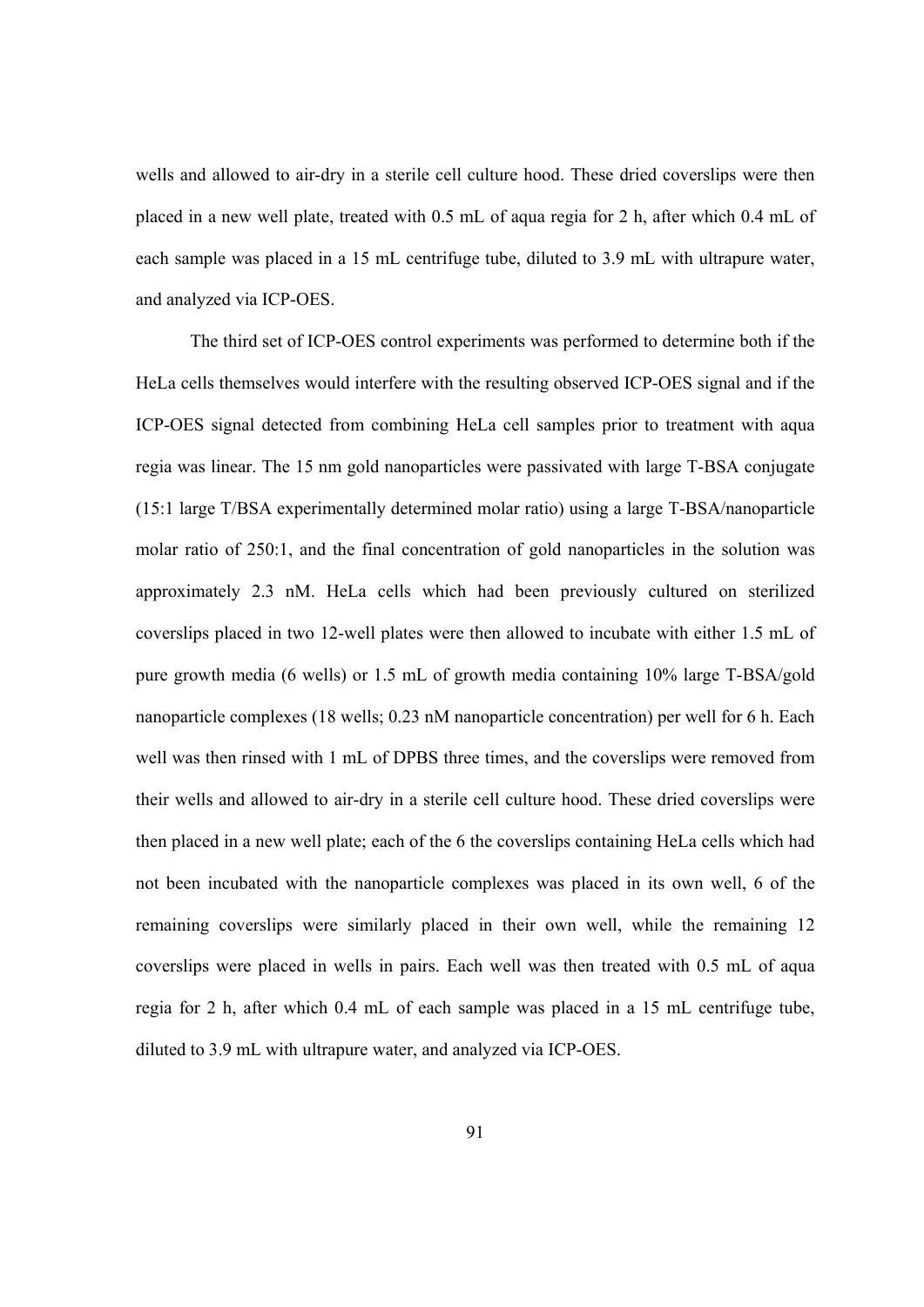A final set of experiments was performed to evaluate binding of nanoparticles to the exterior of the outer cell membrane. Gold nanoparticles, 15 nm in diameter, were passivated with large T-BSA conjugate (15:1 large T/BSA experimentally determined molar ratio) using a large T-BSA/nanoparticle molar ratio of 250:1 and a final concentration of gold nanoparticles of 2.3 nM. HeLa cells, which had been previously cultured on sterilized coverslips and placed in one 12-well plate, were allowed to incubate with 1.5 mL of growth media containing 10 % large T-BSA/gold nanoparticle complexes (0.2 nM nanoparticle concentration) per well for 6 h. After incubation, each well was rinsed three times with 1 mL of DPBS, once with 1 mL of DPBS containing heparin sulfate (5 U/mL), and one final time with 1 mL of DPBS. Heparin sulfate is commonly used to desorb structures (e.g., molecules, biomolecules, particles) adhered to cell outer membranes.<sup>10</sup> The samples were then treated with aqua regia and analyzed by ICP-OES as described above.

## **3.4.2.2. Probing Optimal Time of Incubation.**

Gold nanoparticles 15 nm in diameter were passivated with large T-BSA conjugate (15:1 large T/BSA experimentally determined molar ratio) using a large T-BSA/nanoparticle molar ratio of 250:1, and the final concentration of gold nanoparticles in the solution was approximately 2.3 nM. HeLa cells which had been previously cultured on sterilized coverslips placed in 12-well plates were then allowed to incubate with 1.5 mL of growth media containing 10 % large T-BSA/gold nanoparticle complexes (0.23 nM nanoparticle concentration) per well for varying amounts of time from 0 to 6 h. Six wells of HeLa cells were used for every time period under scrutiny. After the desired incubation time had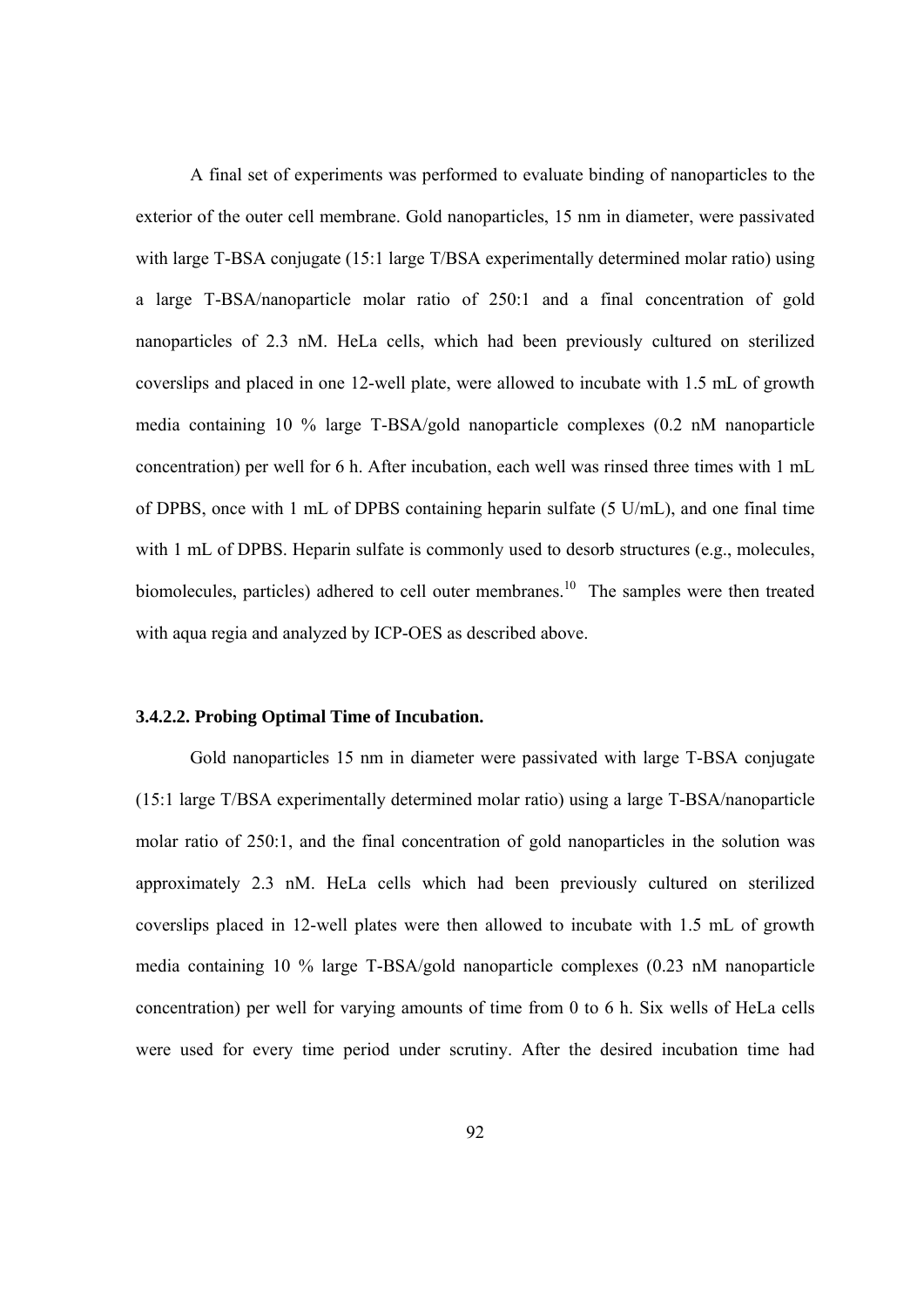elapsed, each well was rinsed with 1 mL of DPBS three times, and the coverslips were removed from their wells and allowed to air-dry in a sterile cell culture hood. These dried coverslips were then placed in a new well plate, combining two coverslips of identical samples per well. Each well was then treated with 0.5 mL of aqua regia for 2 h, and the resulting solution was prepared for ICP-OES analysis.

# **3.4.2.3. Probing Optimal Number of Large T Peptides Per Nanoparticle Complex and the Effect of Temperature on Uptake Efficiency.**

Separate 15 nm diameter gold nanoparticle samples were passivated with one of six large T-BSA conjugates, each one containing a different molar ratio of large T per BSA. The molar ratio of large T-BSA conjugates/gold nanoparticles was 250:1, and the final concentration of gold nanoparticles in the solution was 2.3 nM. HeLa cells which had been previously cultured on sterilized coverslips and placed in 12-well plates were then allowed to incubate with 1.5 mL of growth media containing 10 % large T-BSA/gold nanoparticle complexes (0.23 nM nanoparticle concentration) per well for 1, 3, or 6 h. Additional well plates of HeLa cells which had been previously cultured on sterilized coverslips and placed in 12-well plates were removed from the incubator and cultured at 4 °C for 3 h prior to experimentation (along with the corresponding aliquots of DPBS and growth media containing nanoparticle complexes) in order to allow one replicate set of incubations to take place for 6 h at this temperature. Six wells of HeLa cells were used for every time period under scrutiny. After the desired incubation time had elapsed, each well was rinsed with 1 mL of DPBS three times, and then the coverslips were removed from their wells and allowed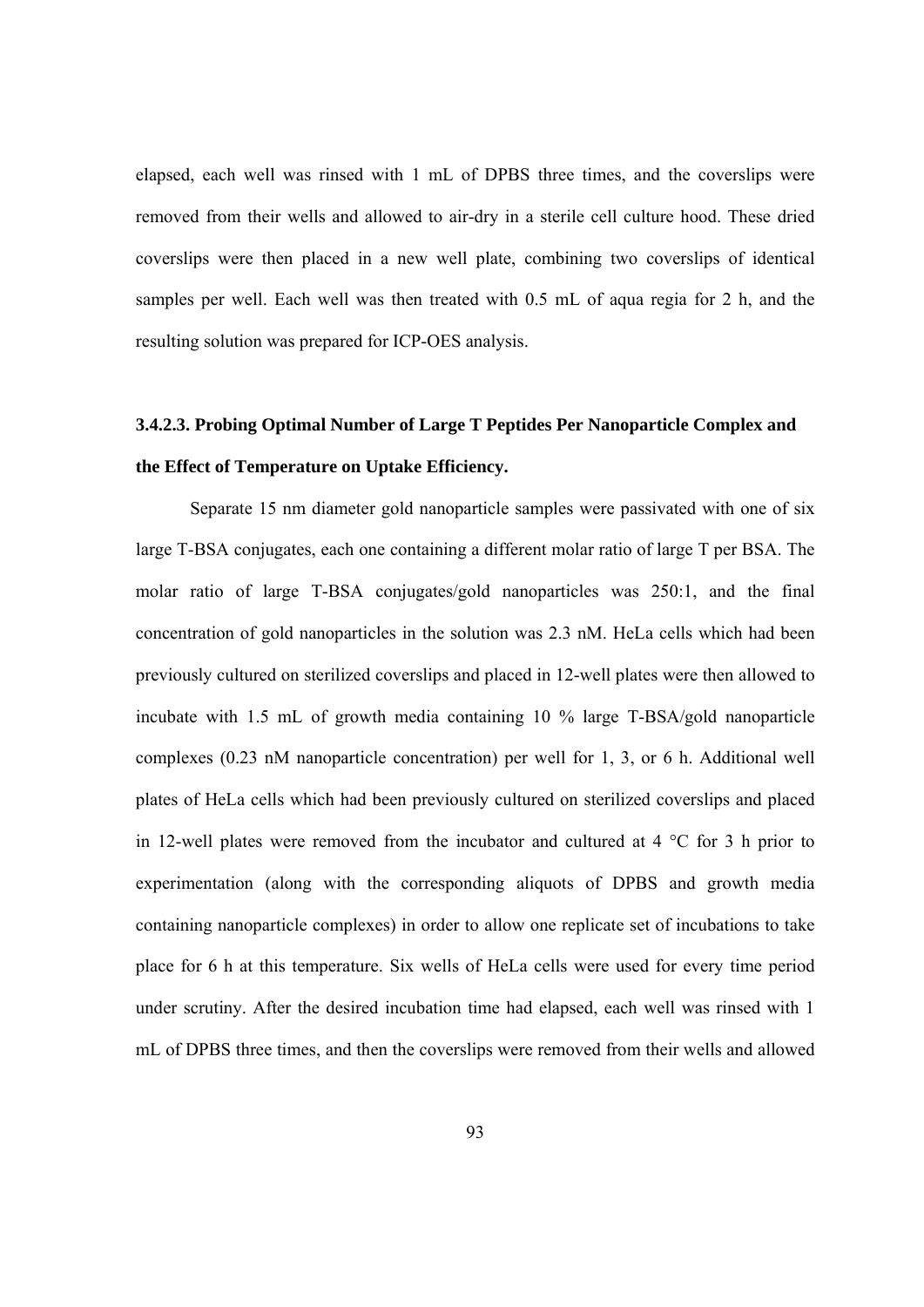to air-dry in a sterile cell culture hood. These dried coverslips were then placed in a new well plate, combining two coverslips of identical samples per well. Each well was then treated with 0.5 mL of aqua regia for 2 h, and the resulting solution was prepared for ICP-OES analysis. Additional experiments under identical conditions were performed on separate samples of cells for the purposes of obtaining cell count and toxicity data.

## **3.4.2.4. Probing Effect of Particle Size and Excess Passivating Agent on Uptake**

## **Efficiency.**

Experiments designed to probe the effect of nanoparticle size on cellular internalization were performed under two different experimental conditions. In both sets of conditions, separate samples of gold nanoparticles of varying diameter (10, 15, and 20 nm) but identical concentration (1.2 nM) were passivated with a large T-BSA conjugate (15:1 peptide/BSA experimentally determined molar ratio) prepared in the same fashion as described earlier. However, in one set of experiments, the large T-BSA conjugate was added to each nanoparticle sample in a large T-BSA/nanoparticle molar ratio of 500:1 irrespective of nanoparticle size, while in the other set of experiments, conjugate was added to the samples of nanoparticles in a large T-BSA/nanoparticle molar ratio commensurate with nanoparticle surface area; that is, 20 nm diameter colloids were exposed to large T-BSA conjugates in a large T-BSA/nanoparticle molar ratio of 500:1, while the molar ratio used for 15 and 10 nm diameter colloids was 250:1 and 125:1, respectively. An additional sample of 20 nm diameter gold nanoparticles was prepared using native BSA in a BSA/nanoparticle molar ratio of 500:1. HeLa cells, which had been previously cultured on sterilized coverslips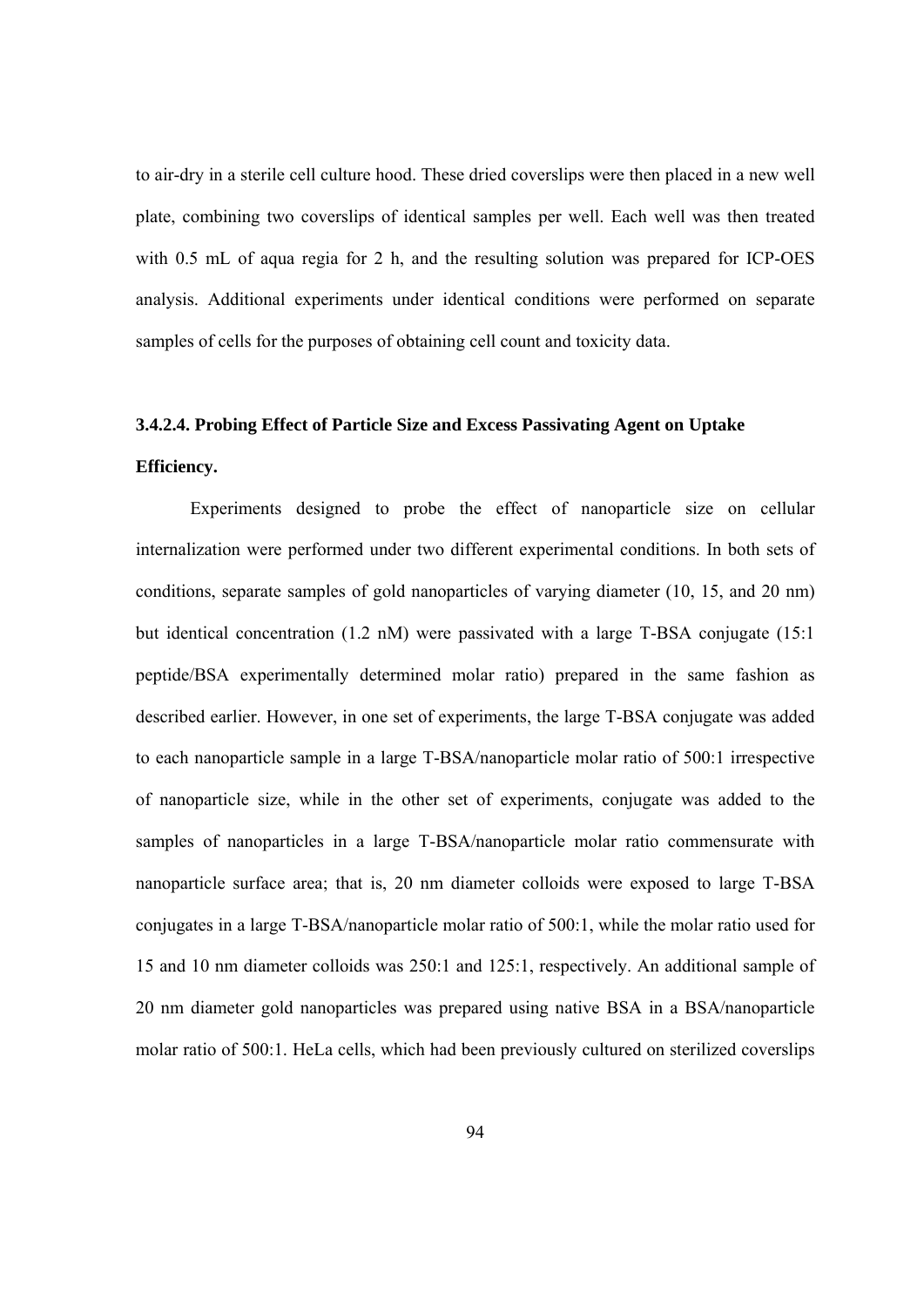and placed in 12-well plates, were allowed to incubate with 1.5 mL of growth media containing 10 % large T-BSA/gold nanoparticle complexes (0.12 nM nanoparticle concentration) per well for 6 h. Six wells of HeLa cells were used for every nanoparticle size under scrutiny. After the desired incubation time had elapsed, each well was rinsed with 1 mL of DPBS three times, and then the coverslips were removed from their wells and allowed to air-dry in a sterile cell culture hood. These dried coverslips were then placed in a new well plate, combining two coverslips of identical samples per well. Each well was then treated with 0.5 mL of aqua regia for 2 h, and the resulting solution was prepared for ICP-OES analysis.

In the experiments examining the potential effects of excess passivating conjugate upon cellular internalization of the nanoparticle complexes, separate samples of 15 nm gold nanoparticles were passivated with a peptide-BSA conjugate (15:1 peptide/BSA experimentally determined molar ratio) in varying large T-BSA/nanoparticle molar ratios (250:1 to 3000:1), and the final concentration of gold nanoparticles in the solution was 2.3 nM. Additional nanoparticle complexes were prepared using native BSA instead of large T-BSA conjugates. HeLa cells, which had been previously cultured on sterilized coverslips and placed in 12-well plates, were allowed to incubate with 1.5 mL of growth media containing 10 % large T-BSA/gold nanoparticle complexes (0.23 nM nanoparticle concentration) per well for 6 h. Six wells of HeLa cells were used for every time period under scrutiny. After the desired incubation time had elapsed, each well was rinsed with 1 mL of DPBS three times, and then the coverslips were removed from their wells and allowed to air-dry in a sterile cell culture hood. These dried coverslips were then placed in a new well plate,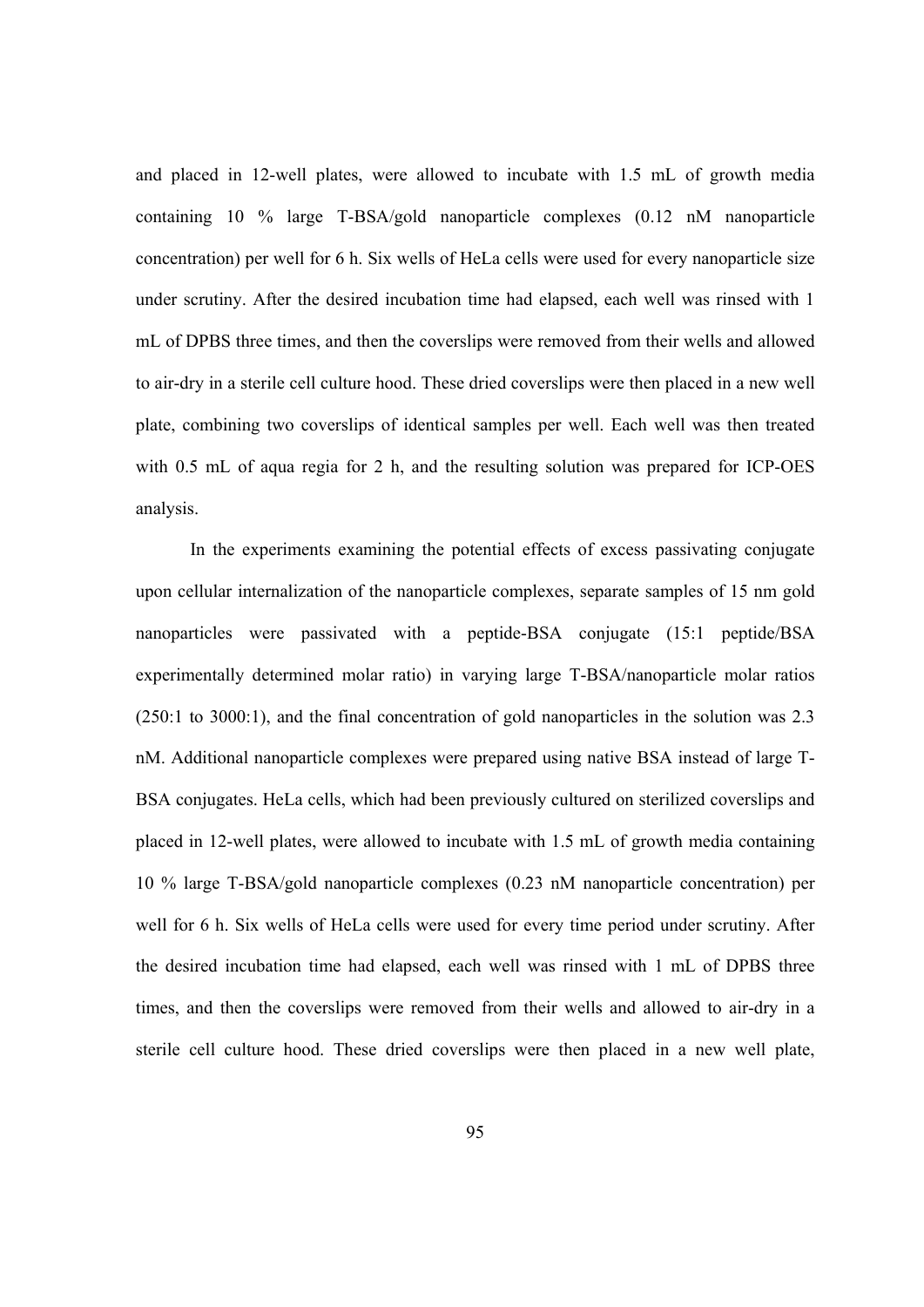combining two coverslips of identical samples per well. Each well was then treated with 0.5 mL of aqua regia for 2 h, and the resulting solution was prepared for ICP-OES analysis.

#### **3.4.2.5. Pulse-Chase Experiments.**

Gold nanoparticles 15 nm in diameter were passivated with a large T-BSA conjugate (15:1 peptide/BSA experimentally determined molar ratio) in a large T-BSA/nanoparticle molar ratio of 250:1, and the final concentration of gold nanoparticles in the solution was 2.3 nM. HeLa cells, which had been previously cultured on sterilized coverslips and placed in 12-well plates, were allowed to incubate with 1.5 mL of growth media containing 10 % large T-BSA/gold nanoparticle complexes (0.23 nM nanoparticle concentration) per well for 3 h. After this "pulse," each well was rinsed with 1 mL of DPBS three times, 1.5 mL of fresh growth media without nanoparticles was applied to each well, and the cells were allowed to further incubate for varying amounts of time ("chase" times) over a period of 12 h. Six wells of HeLa cells were used for every time period under scrutiny. After the desired chase time had elapsed, each well was again rinsed with 1 mL of DPBS three times, and then the coverslips were removed from their wells and allowed to air-dry in a sterile cell culture hood. These dried coverslips were then placed in a new well plate, combining two coverslips of identical samples per well. Each well was then treated with 0.5 mL of aqua regia for 2 h, and the resulting solution was prepared for ICP-OES analysis.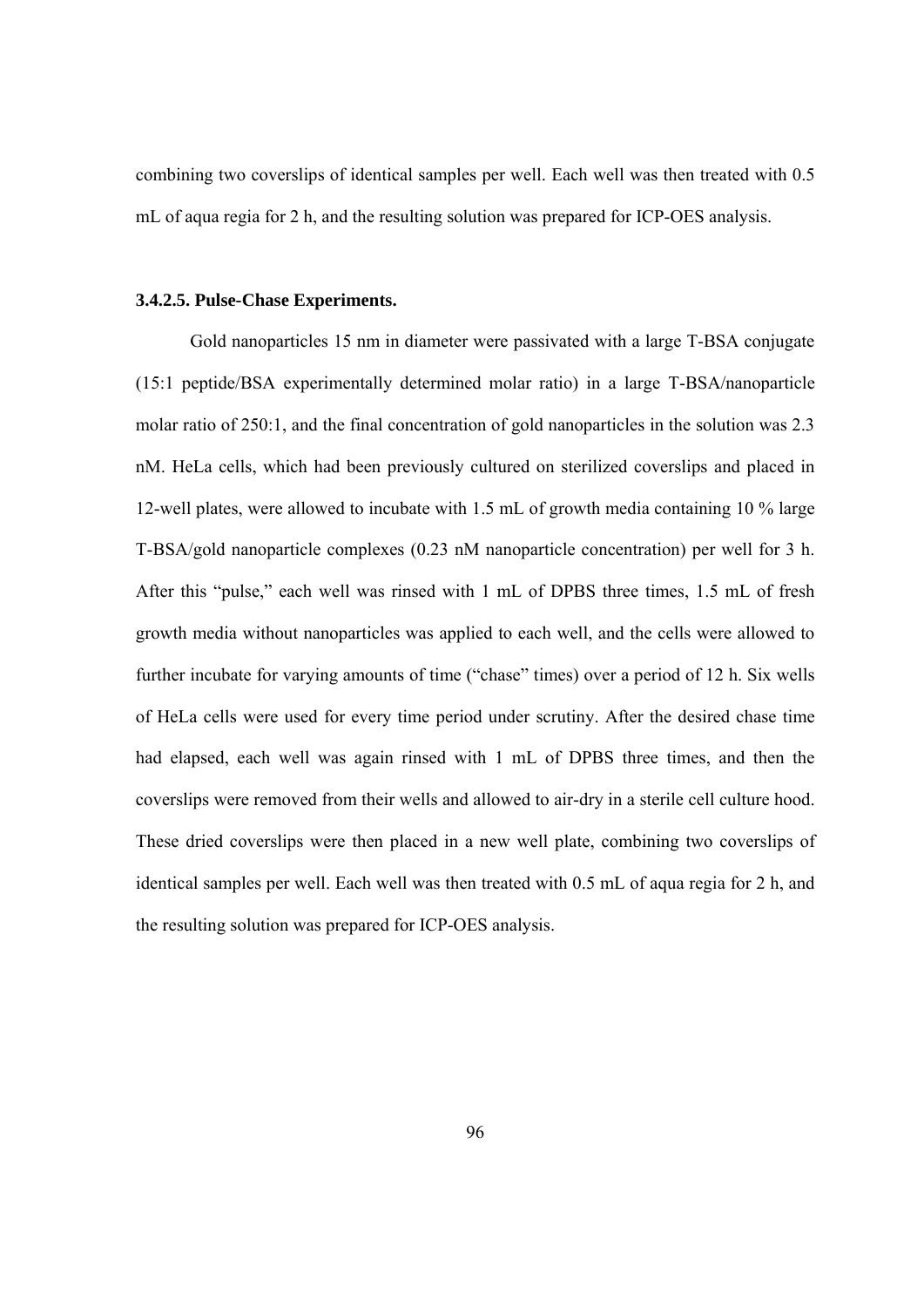#### **3.5 References.**

 1 Bhumkar, D. R.; Joshi, H. M.; Sastry, M.; Pokharkar, V. B. *Pharmaceutical Research*, **2007**, *24 (8)*, 1415 – 1426.

 $2$  Lodish, H.; Berk, A.; Matsudaira, P.; Kaiser, C. A.; Krieger, M.; Scott, M. P.; Zipursky, S. L.; Darnell, J. *Molecular Cell Biology, 5th Edition*; W. H. Freeman and Company; New York, **2003**.

3 Derfus, A. M.; Chan, W. C.; Bhatia, S. N. *Nano Letters*, **2004**, *4 (1)*, 11 – 18.

<sup>4</sup> Elder, A.; Gelein, R.; Silva, V.; Feikert, T.; Opanashuk, L.; Carter, J.; Potter, R.; Maynard, A.; Ito, Y.; Finkelstein, J.; Oberdӧrster, G. *Environmental Health Perspectives*, **2006**, *114 (8)*, 1172 – 1178.

5 Wemyss, R. B.; Scott, R. H. *Anal. Chem.*, **1978**, *50 (12)*, 1694 – 1697.

6 Takara, K.; Sakaeda, T.; Yagami, T.; Kobayashi, H.; Ohmoto, N.; Horinouchi, M.; Nishiguchi, K.; Okumura, K. *Biol. Pharm. Bull.*, **2002**, *25 (6)*, 771 – 778.

7 Schnitzer, J. E.; Sung, A.; Horvat, R.; Bravo, J. *J. Biol. Chem.*, **1992**, *267 (34)*, 24544 – 24553.

8 Schnitzer, J. E.; Bravo, J. *J. Biol. Chem.*, **1993**, *268 (10)*, 7562 – 7570.

9 Schnitzer, J. E.; Oh, P. *J. Biol. Chem.*, **1994**, *269 (8)*, 6072 – 6082.

10 Veldhoen, S.; Laufer, S. D.; Trampe, A.; Restle, T. *Nucleic Acids Research*, **2006**, *34 (22)*,  $6561 - 6573$ .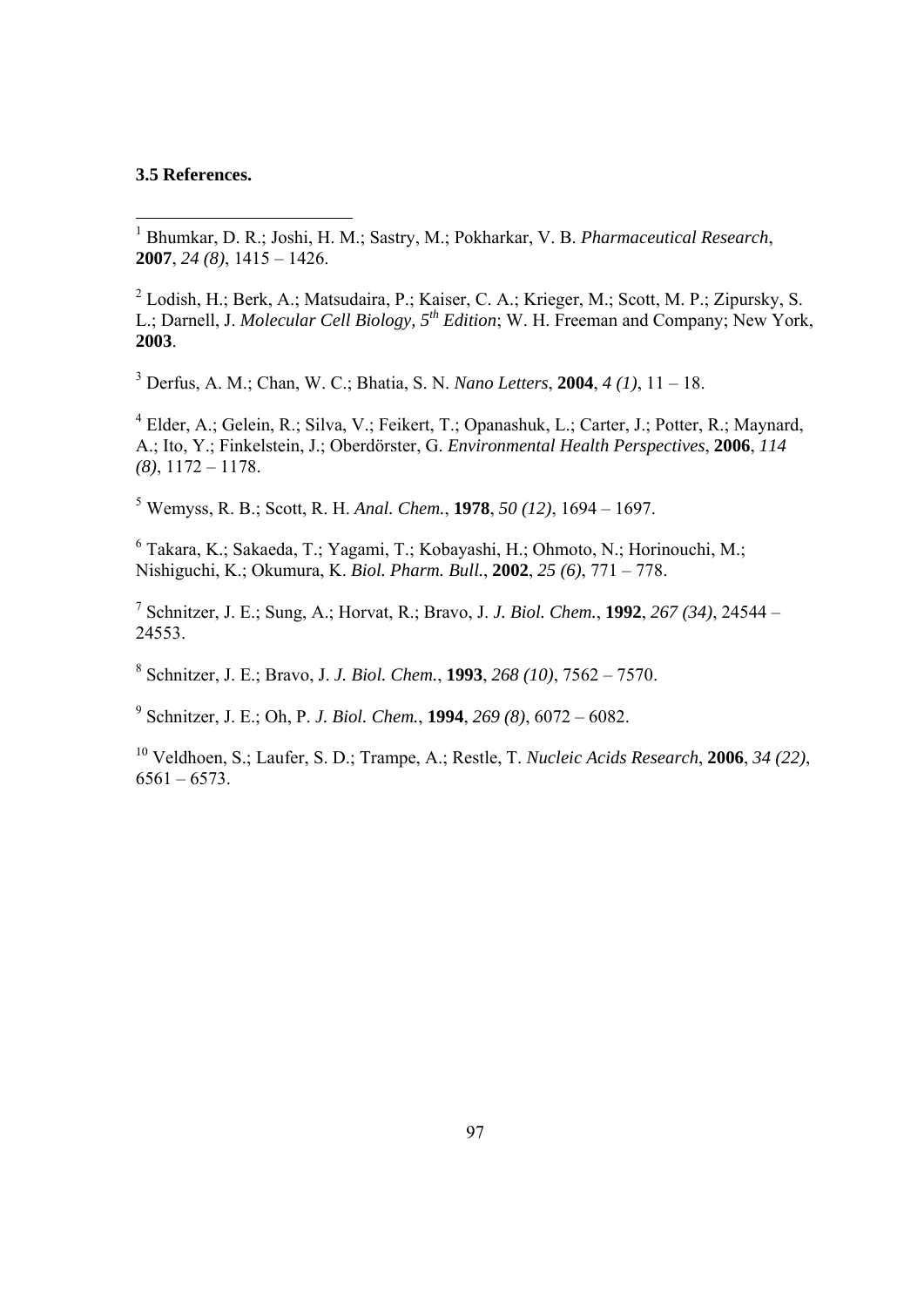# **Chapter 4**

# **Sub-Cellular Fractionation Analysis of Incubations**

**of BSA-SMCC-Large-T/Nanoparticle Constructs** 

# **with Human Cervical Cancer Cells.**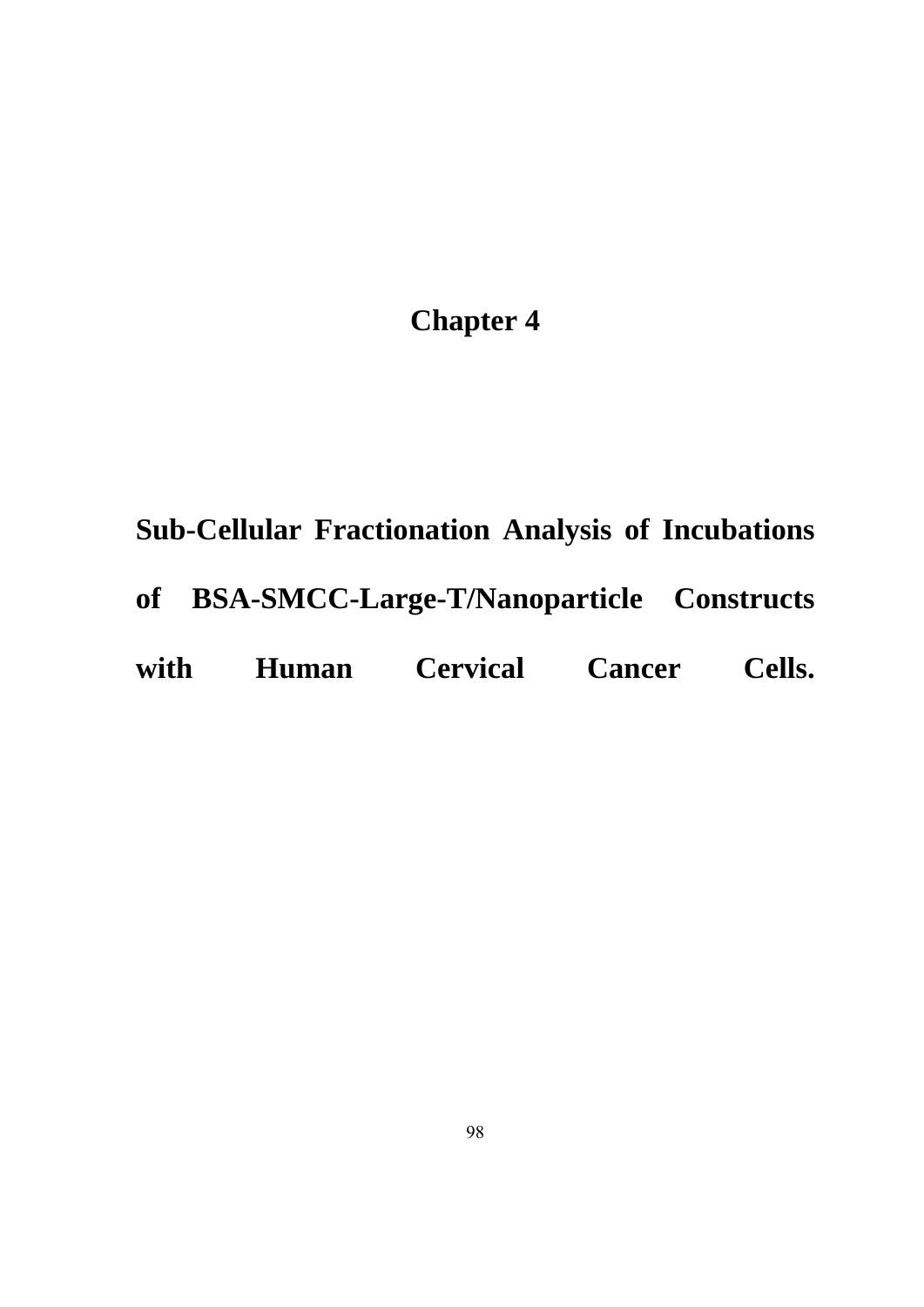#### **4.1. Introduction.**

This dissertation chapter focuses on two critical aspects of any potential intracellular vector: (1) the targeted intracellular location at which these nanoparticle complexes are designed to reside/accumulate, and (2) cytotoxicity. Since large T is known to localize in the cell nucleus when injected directly into the cytoplasm,<sup>1</sup> experiments were designed to quantify nuclear localization of large T/BSA-gold nanoparticle complexes. The use of a cellular fractionation kit and smaller-diameter gold nanoparticles for these nuclear localization analyses are discussed, and experimental results shown. Moreover, data are tabulated from control experiments probing the extent to which a high-speed centrifugation step used in the process of fractionating cells affects the overall amount of nanoparticle complexes associated with the resulting nuclear fraction of cell lysates. Finally, toxicity of these large T/BSA-gold nanoparticle complexes is evaluated and discussed. As in previous chapters, all experimental results are shown and discussed first, followed by a section defining materials used and a methodical description of experimental procedures which were performed.

#### **4.1.1. Development of a Method for Nuclear Extraction From HeLa.**

While cellular imaging techniques can be useful in qualitatively determining whether or not any nuclear localization of a given construct occurred, these techniques do not provide quantitative results. In fact, the use of certain types of imaging (such as VECDIC or confocal microscopy) restrict the type of vector which can be used; that is, nanoparticles with diameters less than ~20 nm would need to form aggregates of some threshold size to be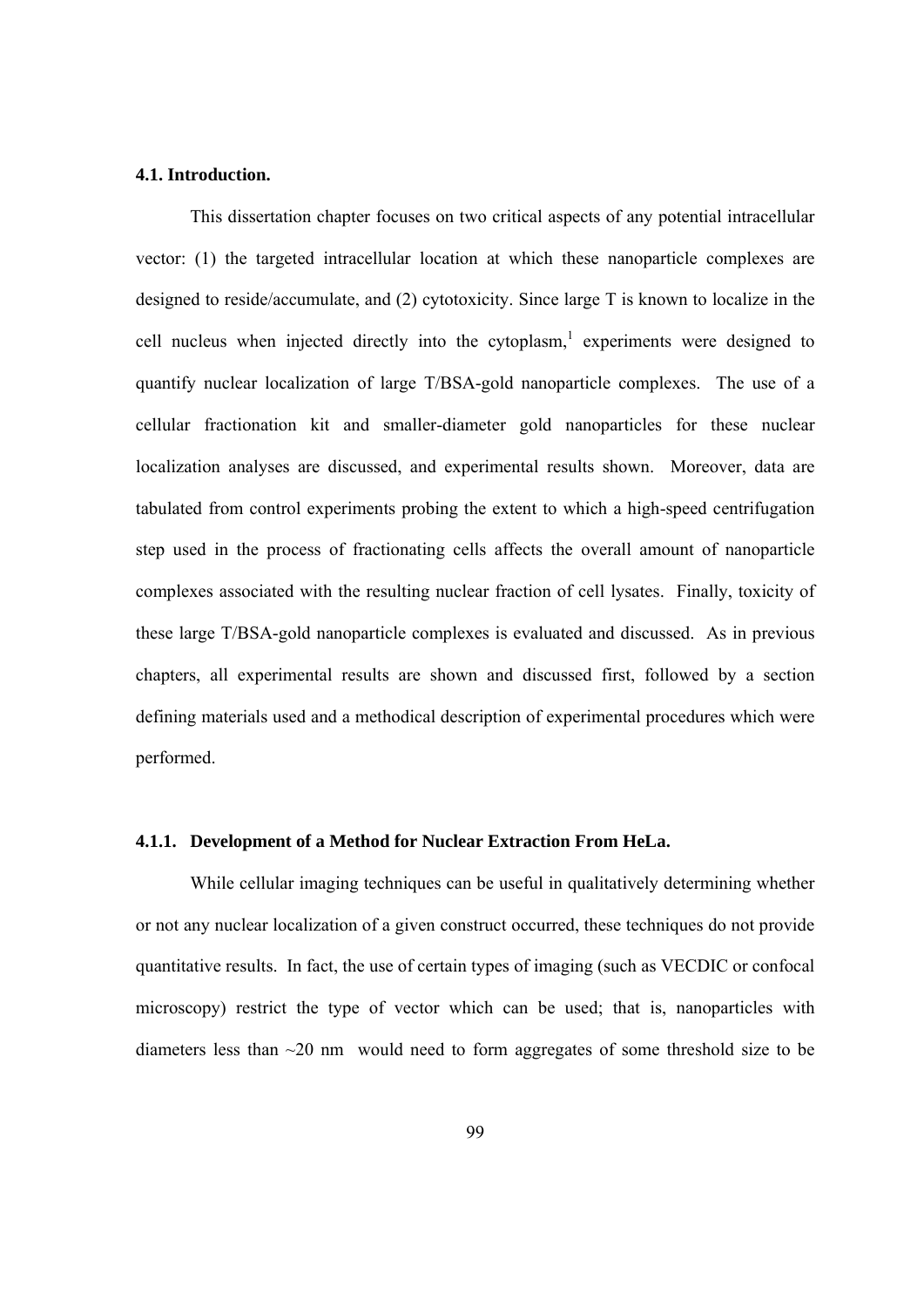detected (thus potentially eliminating the detection of non-aggregated localizations). Using larger-sized nanoparticles in an experiment to compensate for eventual imaging restrictions is likely to greatly reduce the possibility of having the modified nanoparticle complex enter a cell nucleus via its nuclear pores ( $\sim 25$  nm maximum dilation reported for HeLa).<sup>2</sup> Moreover, other imaging techniques (such as atomic force microscopy (AFM), scanning electron microscopy (SEM) and TEM) which are able to resolve structures at the nanometer level, are prone to yielding inconclusive results due to the process by which samples are analyzed (random thin cell slices), and are prohibitively time-consuming and/or expensive to use as a routine analytical methodology. Rather than using a combination of imaging techniques, a method involving the extraction of nuclei from cells and examining resulting cell fractions via ICP-OES the amount of nanoparticle constructs associated with those nuclei was developed and codified to present a considerably faster and strictly quantitative assay for these types of experiments.

There exist many cellular fractionation kits designed to facilitate the process of extracting nuclei from other cellular material. Unfortunately for the goals of this research, most of these fractionation kits utilize high-speed centrifugation as the primary method of separation of nuclei from remaining cellular organelles/debris. This centrifugation would certainly induce accumulation of larger-sized gold nanoparticle aggregates, resulting in an artificially large amount of gold detected in the nuclear fraction. In the interest of minimizing the effects of this centrifugation, the use of a much smaller-sized nanoparticle (5 nm diameter) was chosen, and experiments were designed to examine how much this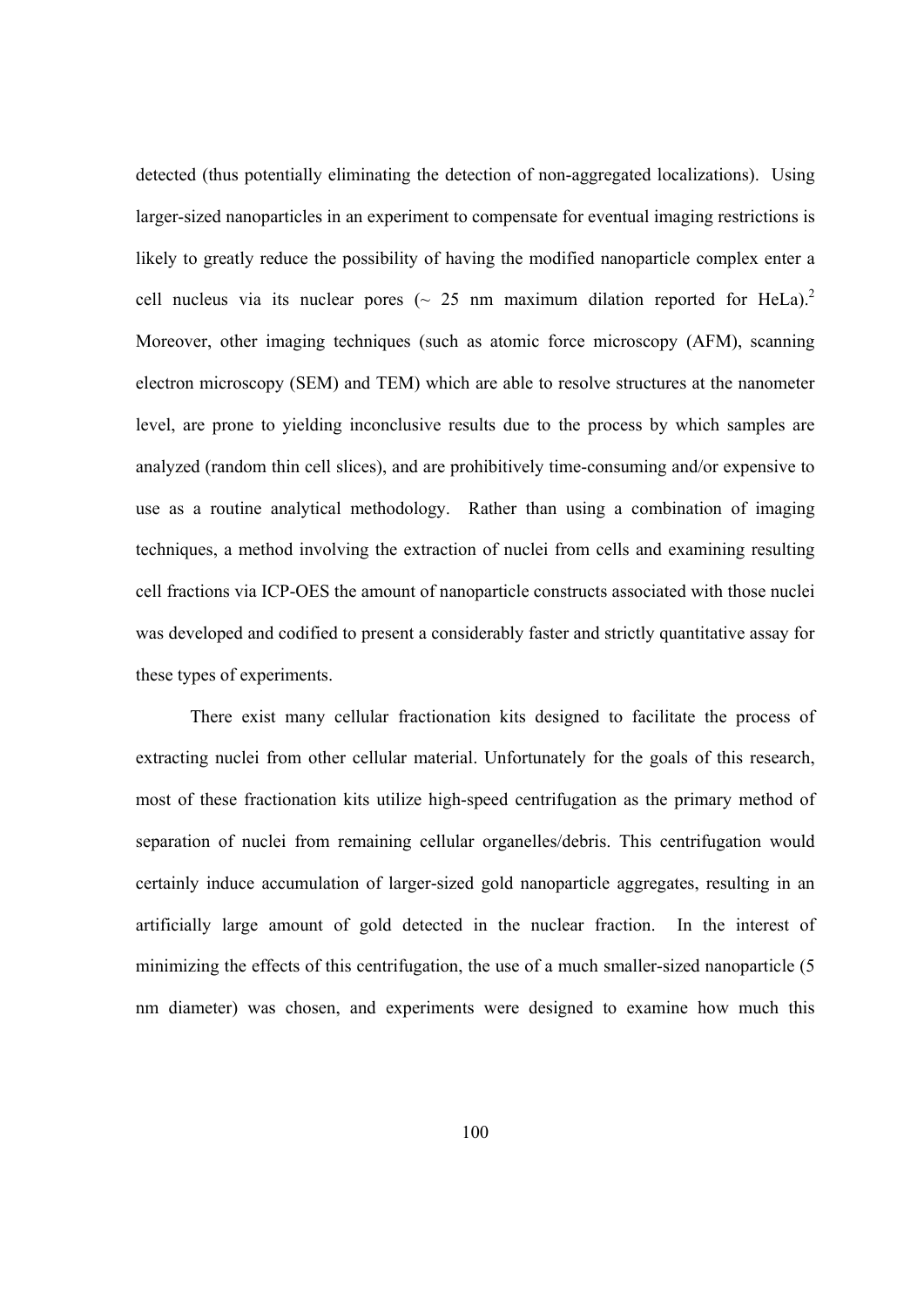centrifugation might affect the observed amount of gold ultimately appearing to associate

with nuclear fractions of cells.

#### **4.2. Results and Discussion**

#### **4.2.1. Probing the Efficacy of Nuclear Association of Large T.**

**Table 4.1.** The number of 5 nm gold nanoparticle complexes (of varying large T) concentration) per HeLa cell detected via ICP-OES, including data from fractionation experiments.<sup>\*</sup>

| # Large $T$                                                                                                   | Nanoparticles        | Nanoparticles      | Nanoparticles        |               |  |  |  |
|---------------------------------------------------------------------------------------------------------------|----------------------|--------------------|----------------------|---------------|--|--|--|
| per 5 nm                                                                                                      | per Cell;            | per Cytosolic      | per Nuclear          | $\frac{0}{0}$ |  |  |  |
| Nanoparticle Complex                                                                                          | Unfractionated       | Fraction           | Fraction             | Nuclear       |  |  |  |
| $0$ (native BSA)                                                                                              | $3.48 \times 10^{4}$ | $1.33 \times 10^4$ | $8.18 \times 10^3$   | 37.5          |  |  |  |
| 30                                                                                                            | $3.52 \times 10^{4}$ | 5.22 x $10^3$      | $9.29 \times 10^3$   | 62.5          |  |  |  |
| 70                                                                                                            | $1.21 \times 10^5$   | $1.54 \times 10^4$ | $7.04 \times 10^3$   | 82.4          |  |  |  |
| 80                                                                                                            | $4.97 \times 10^5$   | $3.21 \times 10^4$ | $1.73 \times 10^5$   | 84.4          |  |  |  |
| 110                                                                                                           | $1.16 \times 10^6$   | $4.74 \times 10^4$ | $9.61 \times 10^5$   | 95.3          |  |  |  |
| 130                                                                                                           | $1.80 \times 10^6$   | $8.97 \times 10^4$ | $1.47 \times 10^6$   | 94.2          |  |  |  |
| 150                                                                                                           | 5.44 x $10^6$        | $1.20 \times 10^5$ | $3.11 \times 10^{6}$ | 96.3          |  |  |  |
| All incubations were performed for 6 hours under standard conditions (37 $^{\circ}$ C, 5 % CO <sub>2</sub> ). |                      |                    |                      |               |  |  |  |

The standard deviations of all listed values are all within +/- 10 %.

As shown in Table 4.1, nanoparticles were detected in the nuclear fractions, and the general trend of increased nuclear targeting with increased large T/BSA coverage was observed. Note from Table 4.1 that the number of nanoparticles detected per unfractionated cell does not equal the sum of nanoparticles detected in the nuclear and cytosolic fractions. This most likely indicates that the fractionation process itself leads to a loss of nanoparticles, a loss that cannot be assigned definitively to the cytosolic or nuclear fraction.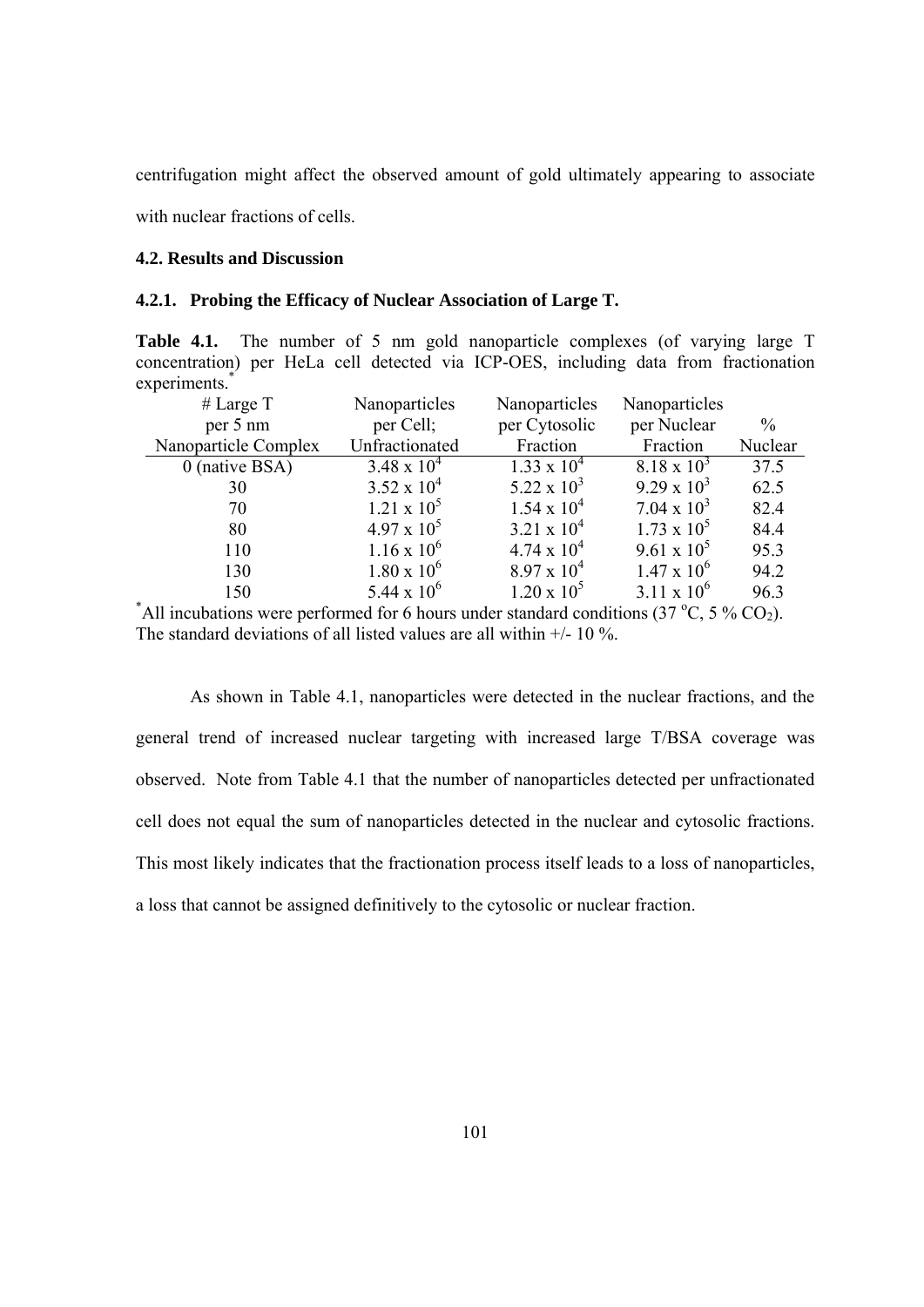#### **4.2.2. Examination of Centrifugation Effects on Resulting ICP-OES Signal.**

| and haviour havinging and spiking stress constanting the having matrix pro- |               |               |             |
|-----------------------------------------------------------------------------|---------------|---------------|-------------|
| # Large T per 5 nm                                                          | $\frac{0}{0}$ | $\frac{0}{0}$ | % Nuclear   |
| Nanoparticle Complex                                                        | Cytosolic     | Nuclear       | (corrected) |
| $0$ (Citrate)                                                               | 77 7          | 22.3          | N/A         |
| $0$ (native BSA)                                                            | 80.9          | 19.1          | 18.4        |
| 70                                                                          | 77.6          | 22.4          | 60.0        |
| 110                                                                         | 61.2          | 38.8          | 56.5        |
| 150                                                                         | 59.1          | 40.9          | 55.4        |

**Table 4.2.** The percentages of 5 nm gold nanoparticle complexes detected via ICP-OES in cytosolic and nuclear fractions after "spiking" HeLa cells during the fractionation process.<sup>\*</sup>

<sup>\*</sup>All incubations were performed for 6 hours under standard conditions (37 °C, 5 % CO<sub>2</sub>), and did not involve delivery of nanoparticle complexes during incubation. The standard deviations of all listed values are all within +/- 10 %.

The number of nanoparticle complexes in both the cytosolic and nuclear fractions was analyzed by ICP-OES (Table 4.2). Note that in these experiments the sums of the nanoparticles determined in each of the two fractions were virtually identical to the total number of nanoparticles originally injected into the fractionated sample. Furthermore, a different concentration of nanoparticle complexes was used in spiking these samples than was used in the previous internalization samples, so the results in Table 4.2 are listed in percentages both to avoid confusion and to allow for direct comparison to those results listed in Table 4.1. The largest recoveries of nanoparticles in this control experiment were found for the highest large T coverage (38.8 % and 40.9 %, before correction; Table 4.2). The column of "% Nuclear (corrected)" values represents the difference between the relevant "% Nuclear" values listed in Tables 4.1 and 4.2. It should be noted that the aliquots of citratepassivated nanoparticles were likely to have flocculated upon their addition to fractionated cell solutions (solutions were observed to have a tinge of deep purple immediately after the addition of the nanoparticles, but no assays confirming flocculation were performed), so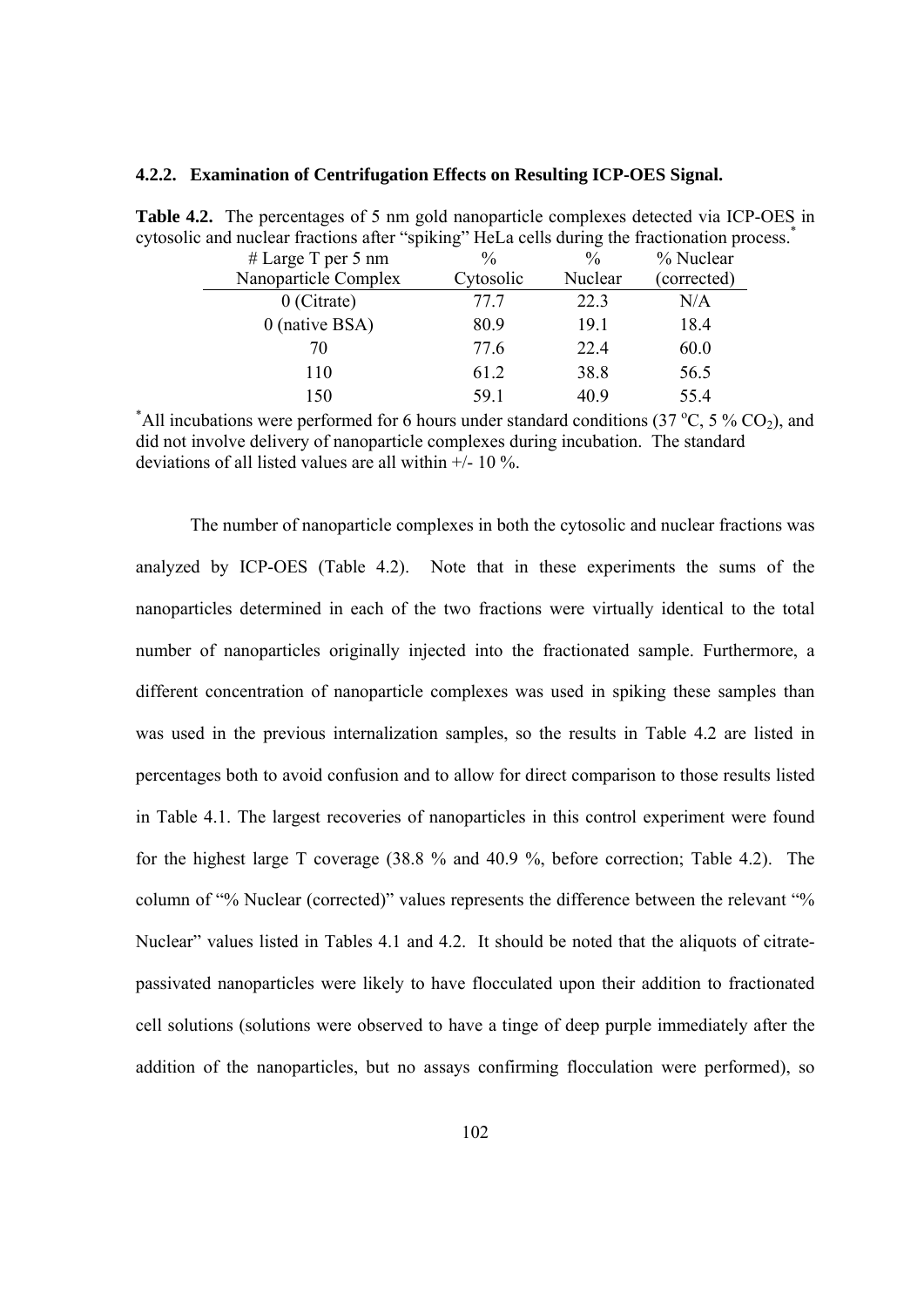these specific assays were intended to examine how largely aggregated colloids might potentially behave under these experimental conditions.

Increasing the number of large T peptides per gold nanoparticle complex did increase the percentage of said complexes which ultimately associated with the nuclear pellet solely due to centrifugation (Table 4.2). This could be due to a stronger association between large T-BSA/gold nanoparticle complexes and the outer nuclear membrane as the number of large T peptides per particle is increased. However, when this percentage was used to correct for the number of gold nanoparticles detected per nuclear fraction - undoubtedly an overcorrection - it was clear that centrifugation effects could not completely explain the large percentage of nanoparticles complexes observed to be associated with the nuclei.

The ability of large T to function as a nuclear localization signal when attached to gold nanoparticles can be highlighted by comparing the data for BSA/gold nanoparticle complexes (no large T) and complexes carrying 150 large T peptides per nanoparticle. When corrected for centrifugation effects, 55 % of the nanoparticles modified with large T were detected in the nuclear fraction, compared to 18 % of the BSA-modified complexes. This result clearly demonstrates the efficacy of large T as a nuclear localization agent, even when introduced in the pericellular environment.

As the percentages of nanoparticle complexes detected in the nuclear fractions in the standard deliveries for these same complexes were substantially higher (95.3 % and 96.3 %; Table 4.1) than the corresponding "spiked" samples (38.81 % and 40.86 %; Table 4.2), it is unlikely that the results of nuclear targeting reported in Table 4.1 are mere artifacts of centrifugation. These controls thus mark a lower limit on the number of large T-BSA/gold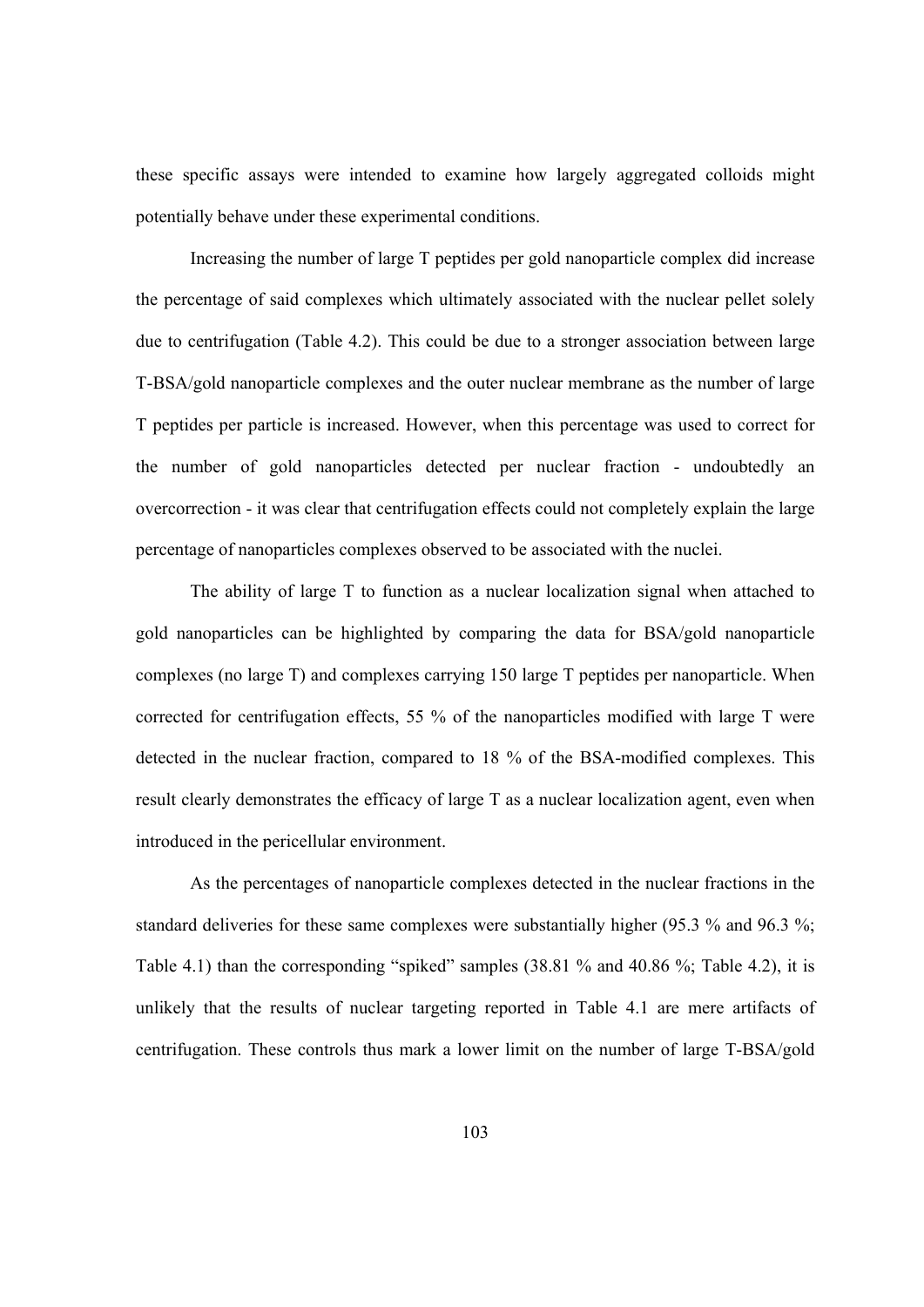nanoparticle complexes that are determined to have reached the nucleus from the extracellular environment.

## **4.2.3. Examination of Toxicity of Constructs.**

| $\ddot{\phantom{a}}$ come per mon as accentance the rice. |                      |                     |  |  |  |  |
|-----------------------------------------------------------|----------------------|---------------------|--|--|--|--|
| # Large T per                                             | Cell Count per Flask | $\frac{0}{0}$       |  |  |  |  |
| 5 nm Nanoparticle                                         | $(x10^4)$            | Viable <sup>†</sup> |  |  |  |  |
| Control (no gold)                                         | $98.6 + -4.9$        | 100.0               |  |  |  |  |
| $0$ (native BSA)                                          | $96.7 + - 4.4$       | 98.1                |  |  |  |  |
| 30                                                        | $96.3 +/- 5.1$       | 97.7                |  |  |  |  |
| 70                                                        | $94.7 + - 5.5$       | 96.0                |  |  |  |  |
| 80                                                        | $87.0 + -9.8$        | 88.2                |  |  |  |  |
| 110                                                       | $80.4 + - 7.0$       | 81.5                |  |  |  |  |
| 130                                                       | $68.5 + -7.3$        | 69.5                |  |  |  |  |
| 150                                                       | $65.0 + - 10.1$      | 65.9                |  |  |  |  |

Table 4.3. Cell counts per flask as determined via FACS.<sup>\*</sup>

<sup>\*</sup>All incubations were performed for 6 hours under standard conditions (37 °C, 5 % CO<sub>2</sub>).<sup>†</sup> % viability was referenced to the cell count of the control sample.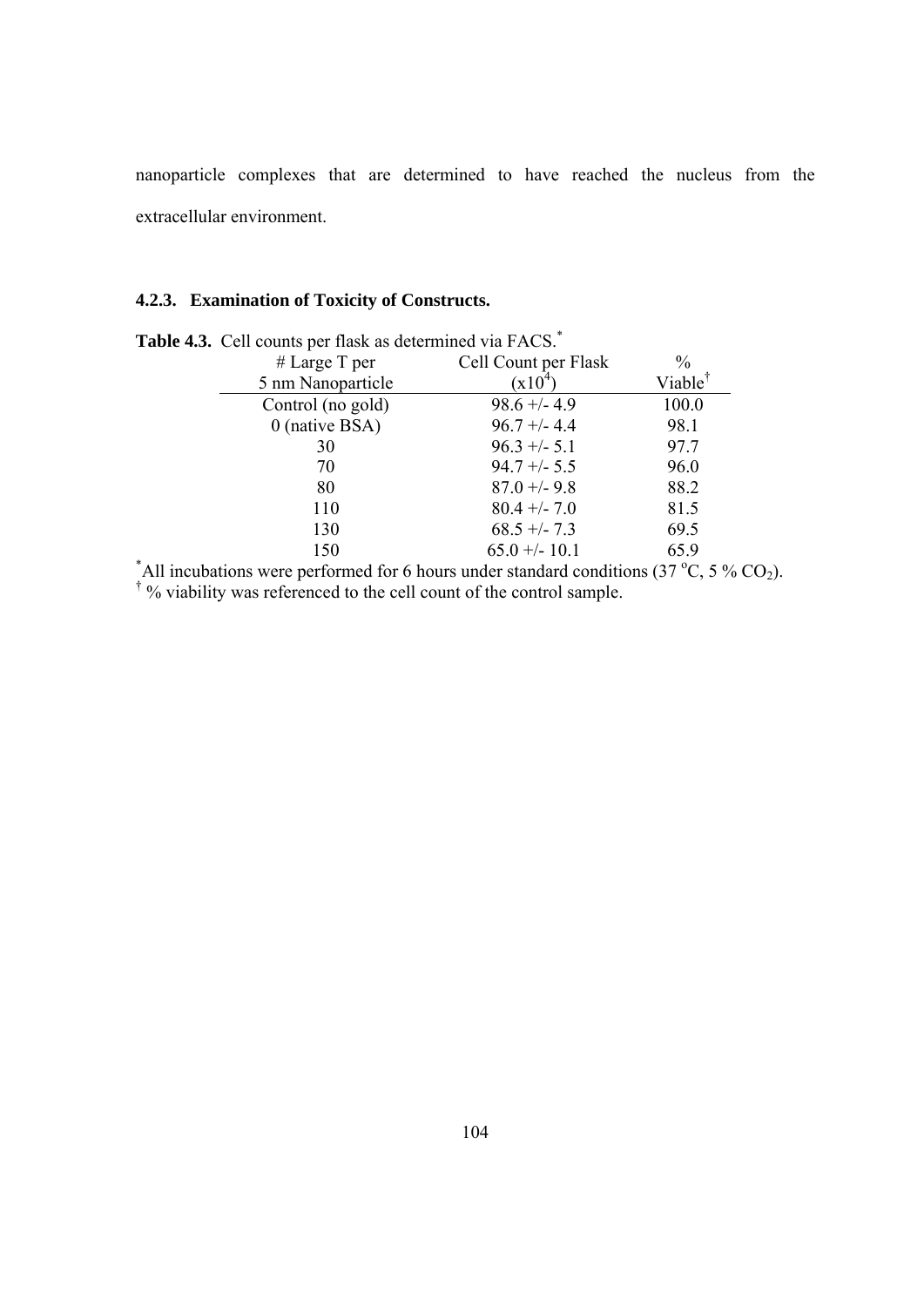

Figure 4.1. Percent viability (as determined via FACS; compared to cell samples with no nanoparticle complexes delivered) versus large T per 5 nm nanoparticle complex.

As the amount of large T per nanoparticle complex is increased, the viability of these cells decreases (Table 4.3 and Figure 4.1). Though strong conclusions cannot be drawn without a more rigorous study, it is interesting to note that the 70 large T per nanoparticle complex samples appear to have been a "best" value of number of large T peptides per 5 nm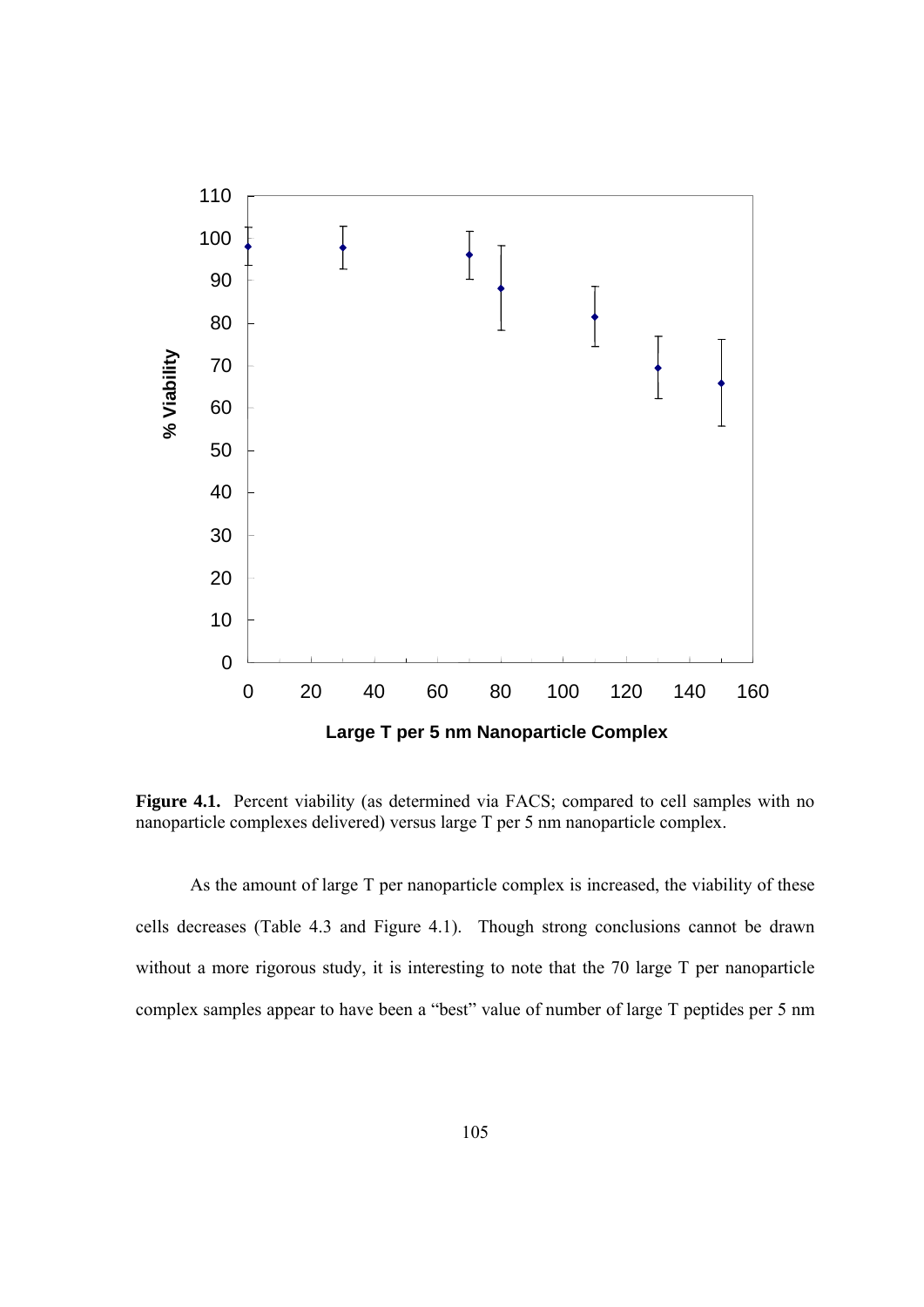nanoparticle in that there was nearly no toxicity associated with these samples (Table 4.3), but these samples exhibited significant cellular internalization (Table 4.2).

#### **4.3. Conclusions**

 The gold nanoparticle complexes that had the largest concentrations of large T used in this research enhanced cellular internalization in general (and nuclear localization specifically) compared to the gold nanoparticle complexes assembled using the smallest amounts of large T. Additionally, the overall toxicity of the gold nanoparticle complexes increased proportionally with increasing number of large T peptides in the gold nanoparticle complexes. However, the data also demonstrated that using gold nanoparticle complexes of comparatively low large  $T$  coverage  $\sim$  70 large  $T$  peptides per nanoparticle complex) enhanced cellular uptake and greatly improved the amount of gold nanoparticle complexes which were associated with the nuclei of the cells without introducing significant toxicity.

 There is a maximum efficiency for nuclear targeting evident from the data in this study. Tables 4.1 and 4.2 show that although an increase in the number of large T peptides per nanoparticle results in an increase in the number of nanoparticles internalized, the percentage of those nanoparticles that reached the nucleus appears to have decreased slightly. Whether this is related to the increase in cytotoxicity with an increase in large T coverage, an increase in nanoparticle complex size that compromises its ability to pass through the nuclear pore complex, or some other factor is unknown.

Irrespective of the origin of the trends in nuclear targeting discussed above, it is interesting to compare nuclear targeting as judged by ICP-OES with that of VEC-DIC. Using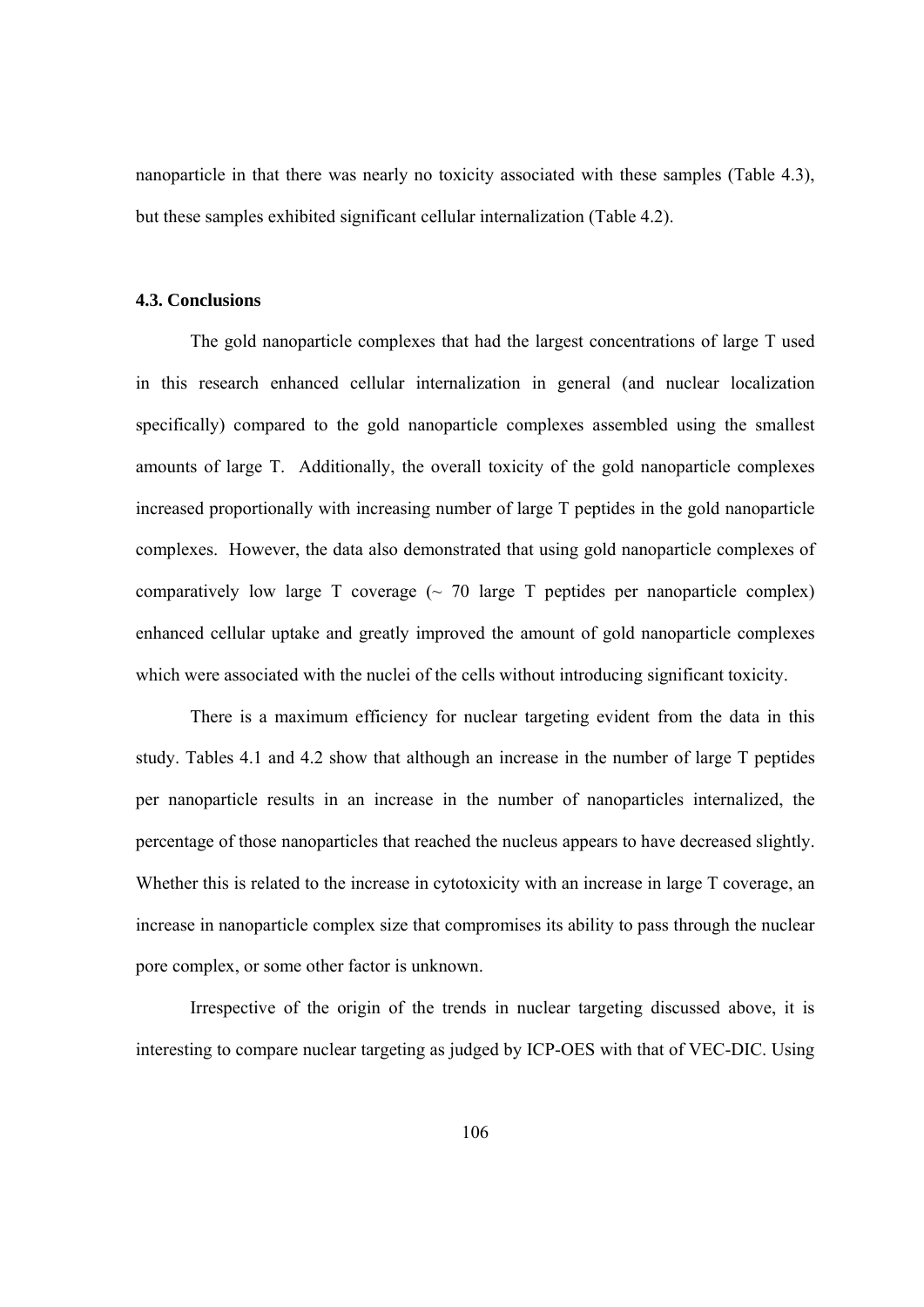VEC-DIC, large T-BSA/gold nanoparticle complexes were previously detected in the cytoplasm of HeLa cells after  $3$  h but not inside the nucleus.<sup>3</sup> It was hypothesized at the time that the apparent failure of these nanoparticle complexes to traverse the nuclear membrane was a result of the inability of these complexes to escape endosomes intact. ICP-OES, in contrast, was able to detect the presence of these complexes inside fractionated HeLa cell nuclei. The only differences in the two experiments were particle size (5 nm diameter gold in ICP vs 20 nm diameter in VEC-DIC) and incubation time (6 h in ICP-OES vs 3 h in VEC-DIC). These disparate results may be justified by considering (i) that ICP-OES is a "ensemble average" technique and is thus less susceptible to sample heterogeneity compared to VEC-DIC, which analyzes a random (and relatively low) population of individual cells, (ii) VEC-DIC may be less sensitive than ICP-OES (particularly with regard to nonaggregated nanoparticle complexes) and thus failed to image nanoparticles in the nucleus that ICP-OES was able to detect, and/or (iii) the larger diameter of the nanoparticles investigated by VEC-DIC slowed their transport through the nuclear pore complex.

#### **4.4. Experimental Section**

#### **4.4.1. Materials.**

HeLa (human cervical cancer cells) cell line was purchased from the American Type Culture Collection (Rockville, MD). Minimal essential medium Eagle's (EMEM), fetal bovine serum (FBS), Dulbecco's phosphate-buffered saline (DPBS), T-25 cell culture flasks, 12-well cell culture plates, and trypsin were purchased from Bio-Whittaker, Inc. (Walkersville, MD). All gold nanoparticles were purchased from Ted Pella, Inc. (Redding,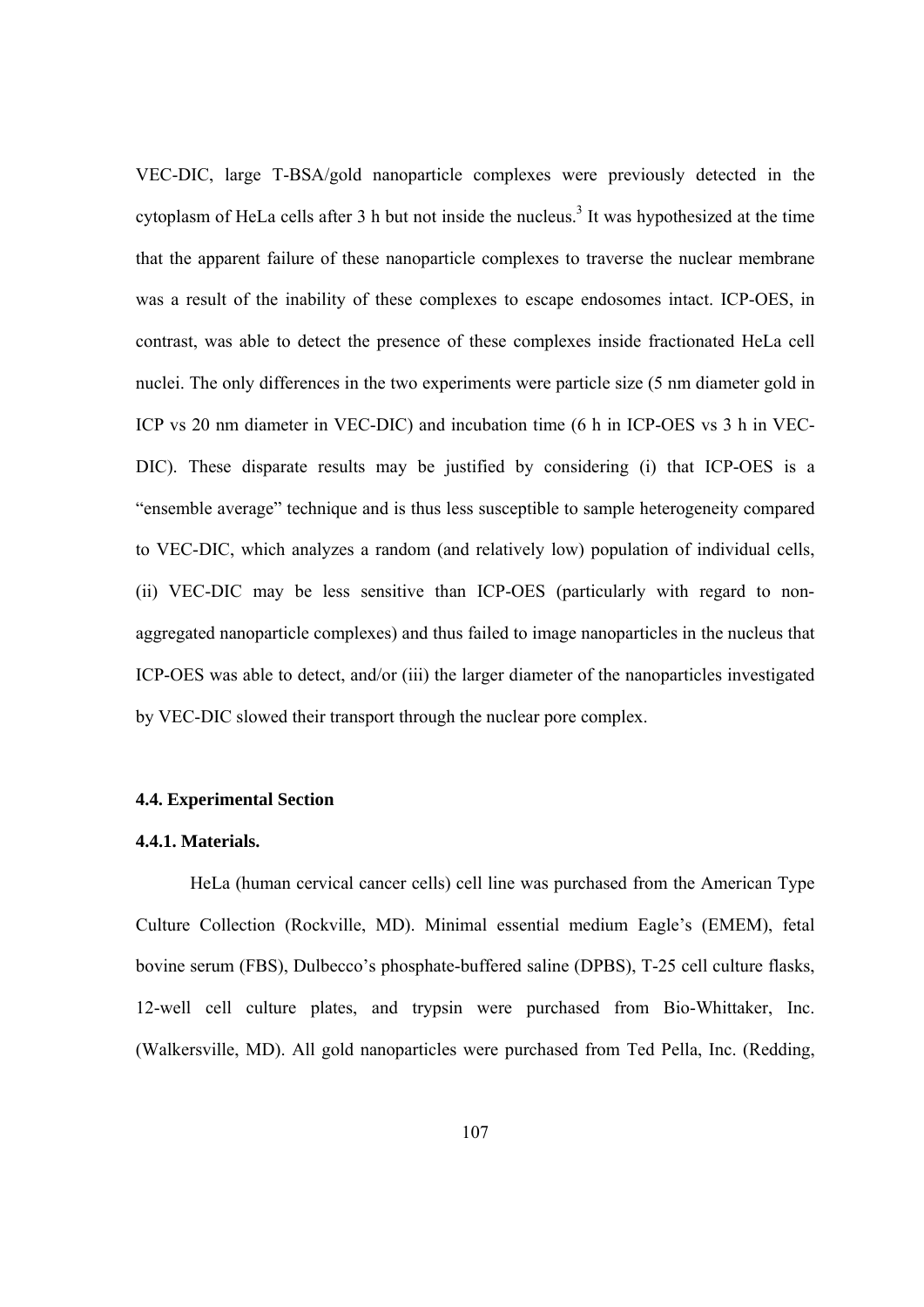CA). The modified large T peptide sequence (rhodamine-Cys-Gly-Gly-Gly-Pro-Lys-Lys-Lys-Arg-Lys-Val-Gly-Gly-OH) was synthesized at the University of North Carolina Microprotein Sequencing and Peptide Synthesis Facility (Chapel Hill, NC). Bovine serum albumin (BSA) and subcellular fractionation kit were purchased from Pierce Co. (Rockford IL). 4-(*N*-maleimidomethyl)-cyclohexane-1-carboxylic acid *N*-hydroxysuccinimide ester (SMCC), sodium chloride, mono basic sodium phosphate (NaH<sub>2</sub>PO<sub>3</sub>), dibasic sodium phosphate (Na<sub>2</sub>HPO<sub>3</sub>), Optima-grade HCl, Optima-grade HNO<sub>3</sub>, Centricons (MWCO: 30,000), and glass coverslips (18 mm) were all purchased from Fisher Scientific. All ICP experiments were performed with a Perkin-Elmer Optima 2100DV optical emission spectrometer equipped with a Meinhard type C glass nebulizer, unbaffled cyclonic chamber, and an alumina injection tube (2 mm opening). Other instrument settings include the following: 18 L/min plasma flow, 0.2 L/min auxiliary flow, 0.62 L/min nebulizer flow, 1.00 L/min pump rate, and 1500 W rf power. All ICP standards were made from 100 mg/mL SpexCertiPrep stock solution (lot no. CL3-19AU), and all ICP samples were analyzed at 242.795 nm with a read delay of 80 s and an integration time from 2 to 5 s.

HeLa cells were maintained in T-75 cell culture flasks using EMEM growth media containing 10 % FBS at 37  $^{\circ}$ C and at 5 % CO<sub>2</sub>. Prior to experimentation, cells were seeded into T-25 cell culture flasks. Cells were grown to approximately 75% confluency before beginning experiments. It should be noted that 6 h was chosen as a maximum incubation time for all experiments in this research to avoid potential effects on any cellular internalization due to overconfluency of the HeLa cells. Cell counting was performed using a fluorescentactivated cell sorting (FACS) instrument (NC State Veterinary College).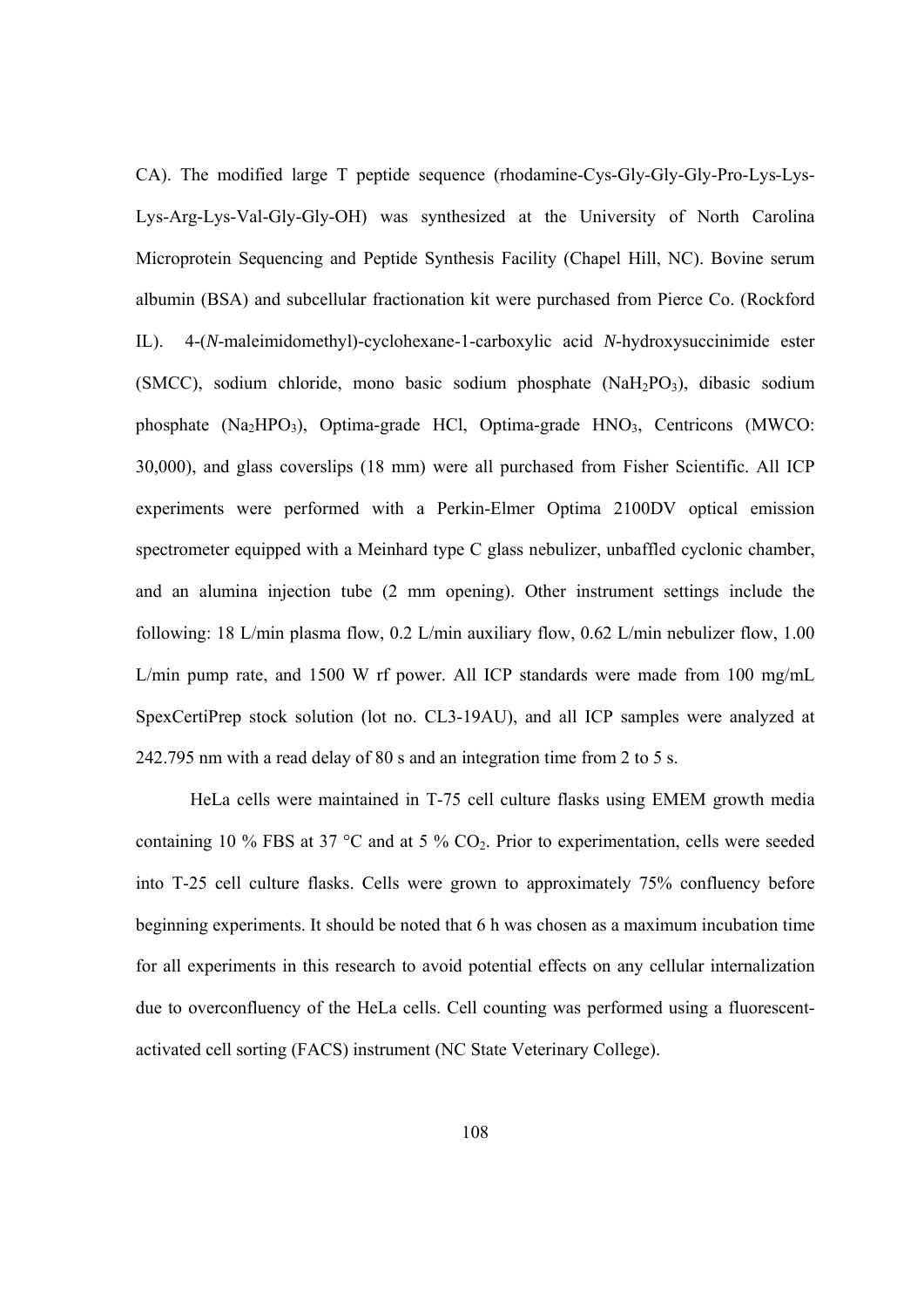#### **4.4.2. Methods**

Separate 5 nm diameter gold nanoparticle samples were passivated with one of the six previously prepared large T-BSA conjugates containing varying amounts of large T per BSA in a peptide-BSA/nanoparticle molar ratio of 10:1, and the final concentration of gold nanoparticles in the solution was 16.6 nM. HeLa cells, which had been previously cultured in T-25 cell culture flasks, were allowed to incubate with 5 mL of growth media containing 10 % large T-BSA/gold nanoparticle complexes (1.6 nM nanoparticle concentration) per well for 6 h. Nanoparticles 5 nm in diameter were chosen for these experiments to minimize the potential accumulation of nanoparticles in nuclear fractions due solely to high-speed centrifugation (used in the cell fractionation protocol). T-25 flasks were chosen for use in these experiments in the interest of increasing the number of cells per experiment and thereby increasing the resulting gold emission signal detect- able via ICP-OES. Consequently, six T-25 flasks of cells were used for each large T-BSA/nanoparticle complex under scrutiny. After the desired incubation time had elapsed, the cells in each flask were rinsed with 1 mL of DPBS three times and then trypsinized. Small aliquots  $(100 \mu L)$  of cells were removed from each flask for cell counting and toxicity assays using FACS, and the remaining cells were concentrated via centrifugation. Three of the six resulting samples per construct were then air-dried in a sterile cell culture hood, treated with 1.0 mL of aqua regia for 2 h, and each subsequent solution was prepared for ICP-OES analysis. The remaining three samples were subjected to fractionation using the Pierce Co. subcellular fractionation kit to obtain nuclear and cytosolic fractions of each sample. Each individual fraction was then air-dried in a sterile cell culture hood, treated with 1.0 mL of aqua regia for 2 h, and each resulting solution was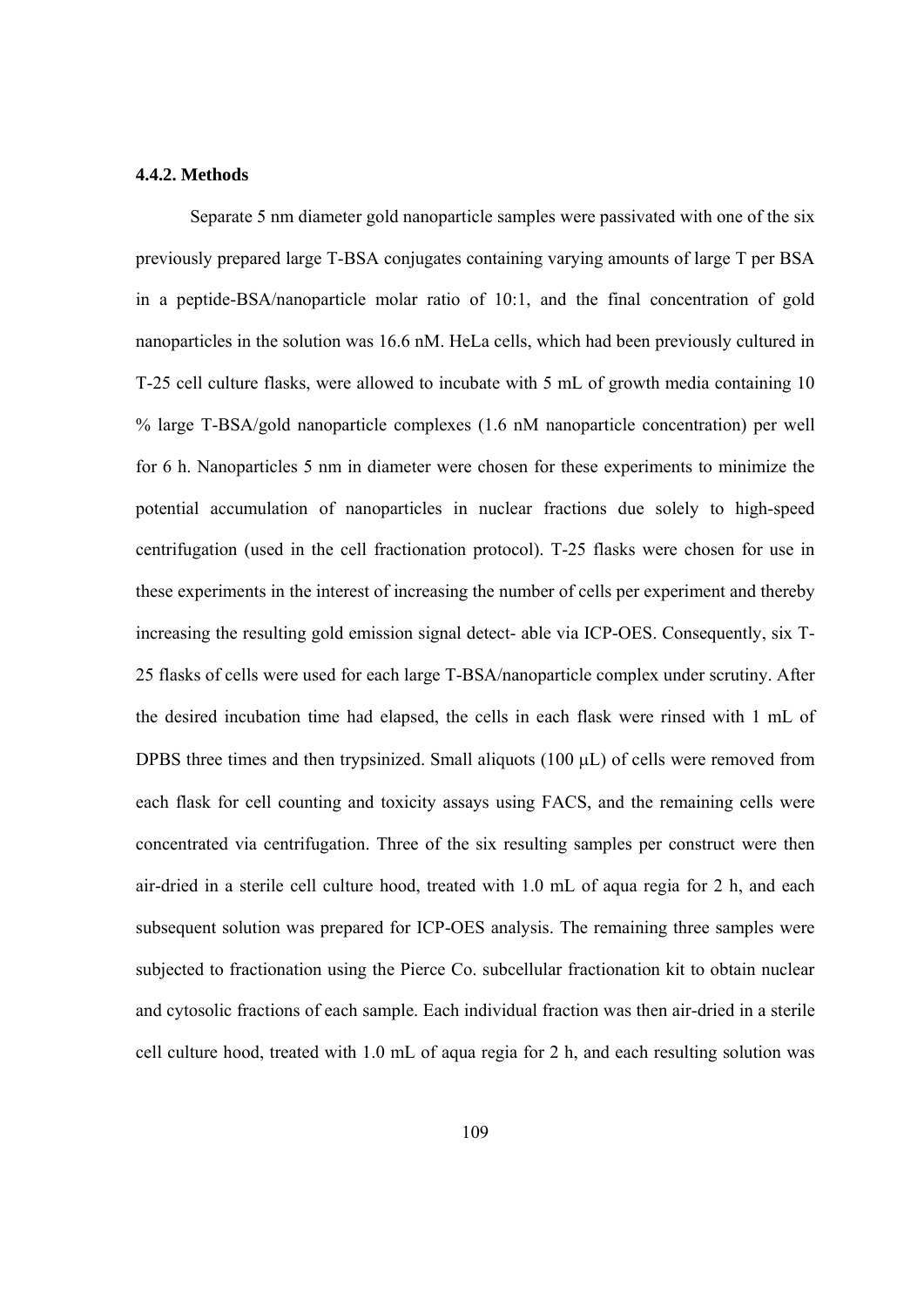prepared for ICP-OES analysis. Last, 12 additional T-25 flasks of HeLa cells, which had been incubated for 6 h with standard growth media (not containing colloidal constructs), were trypsinized and concentrated via centrifugation. These 12 flasks were divided into four groups containing three flasks each. All three of the flasks in a particular group had one of four different 5 nm nanoparticle complexes (passivation layers: native BSA, 7:1, 11:1, or 15:1 large T/BSA experimentally determined molar ratios) introduced to the fractionated cells prior to the final separation (via centrifugation) of nuclei from nonnuclear material. The samples created in such fashion are referred to as "spiked" samples. All of these fractions were then allowed to air-dry in a sterile cell culture hood, treated with 1.0 mL of aqua regia for 2 h, and each resulting solution was prepared for ICP-OES analysis.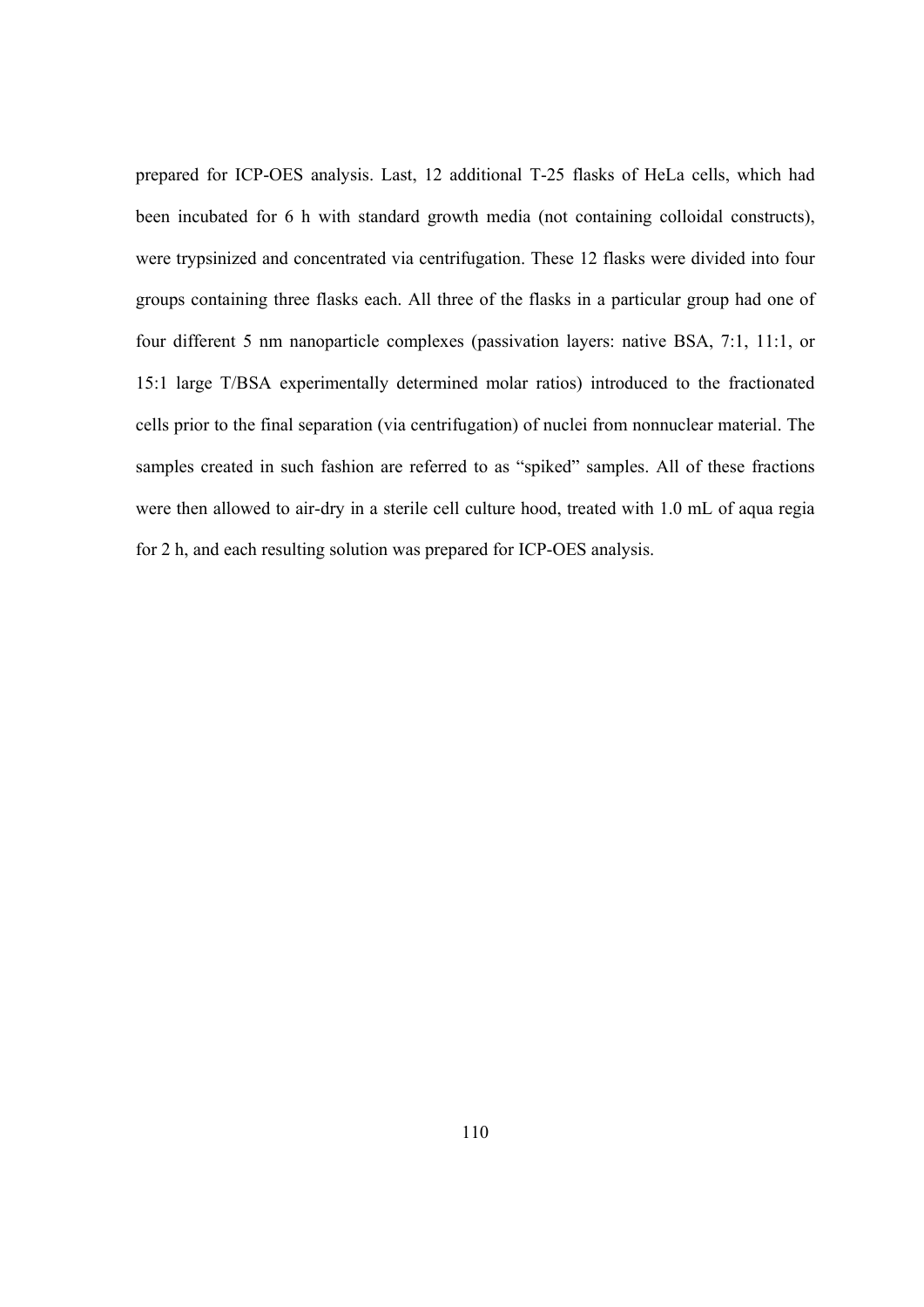### **4.5. References.**

1 Dworetzky, S. I.; Landford, R. E.; Feldherr, C. M. *J. Cell Biol.*, **1988**, *107*, 1279 – 1287.

2 Feldherr, C. M.; Akin, D. *J. Cell Biol.*, **1990**, *111*, 1 – 8.

<sup>3</sup> Tkachenko, A.G.; Xie, H.; Coleman, D.; Glomm, W.; Ryan, J.; Anderson, M. F.; Franzen, S.; Feldheim, D. L. *J. Am. Chem. Soc.*, **2003**, *125*, 4700 – 4701.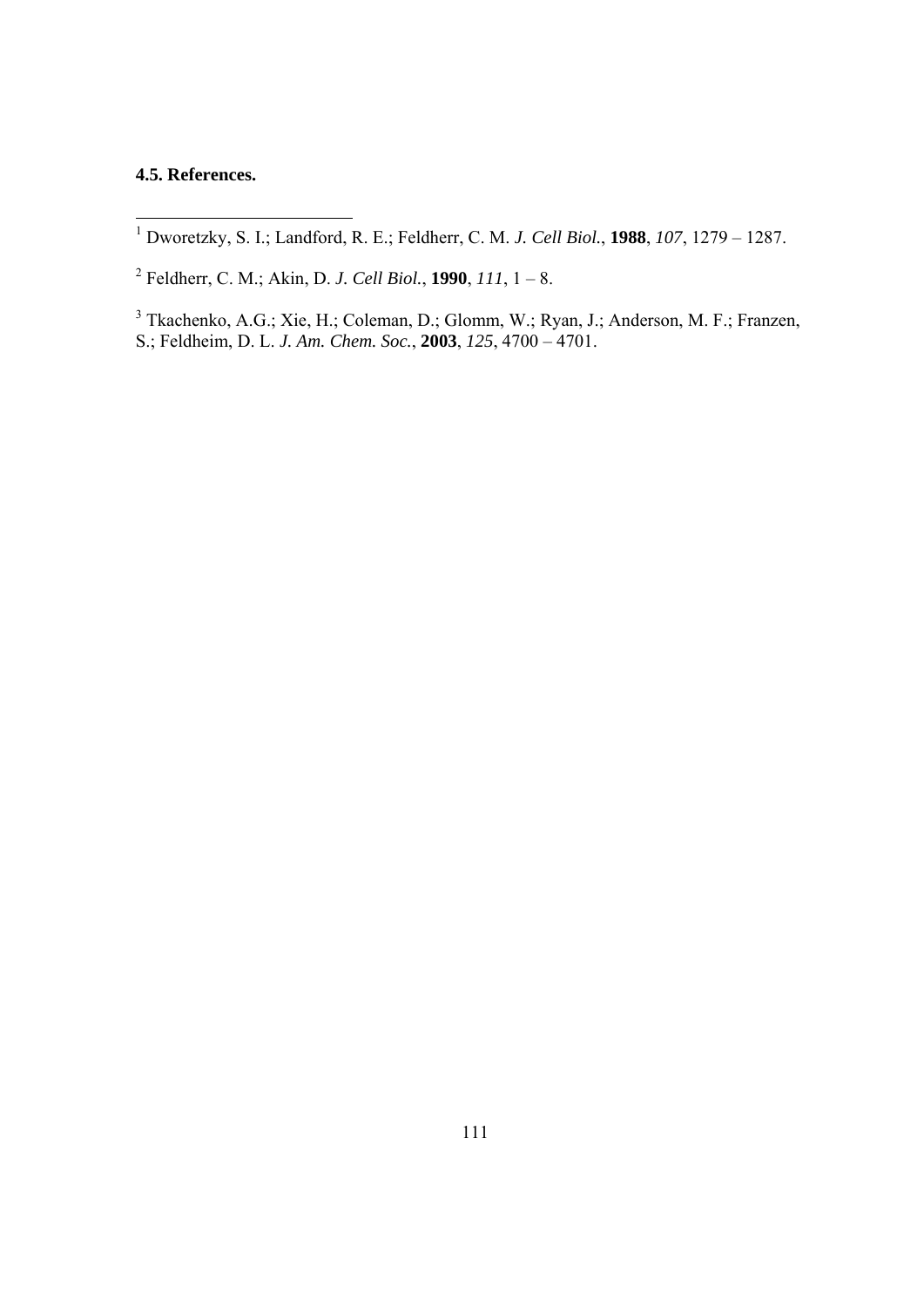**Chapter 5** 

**Conclusions.**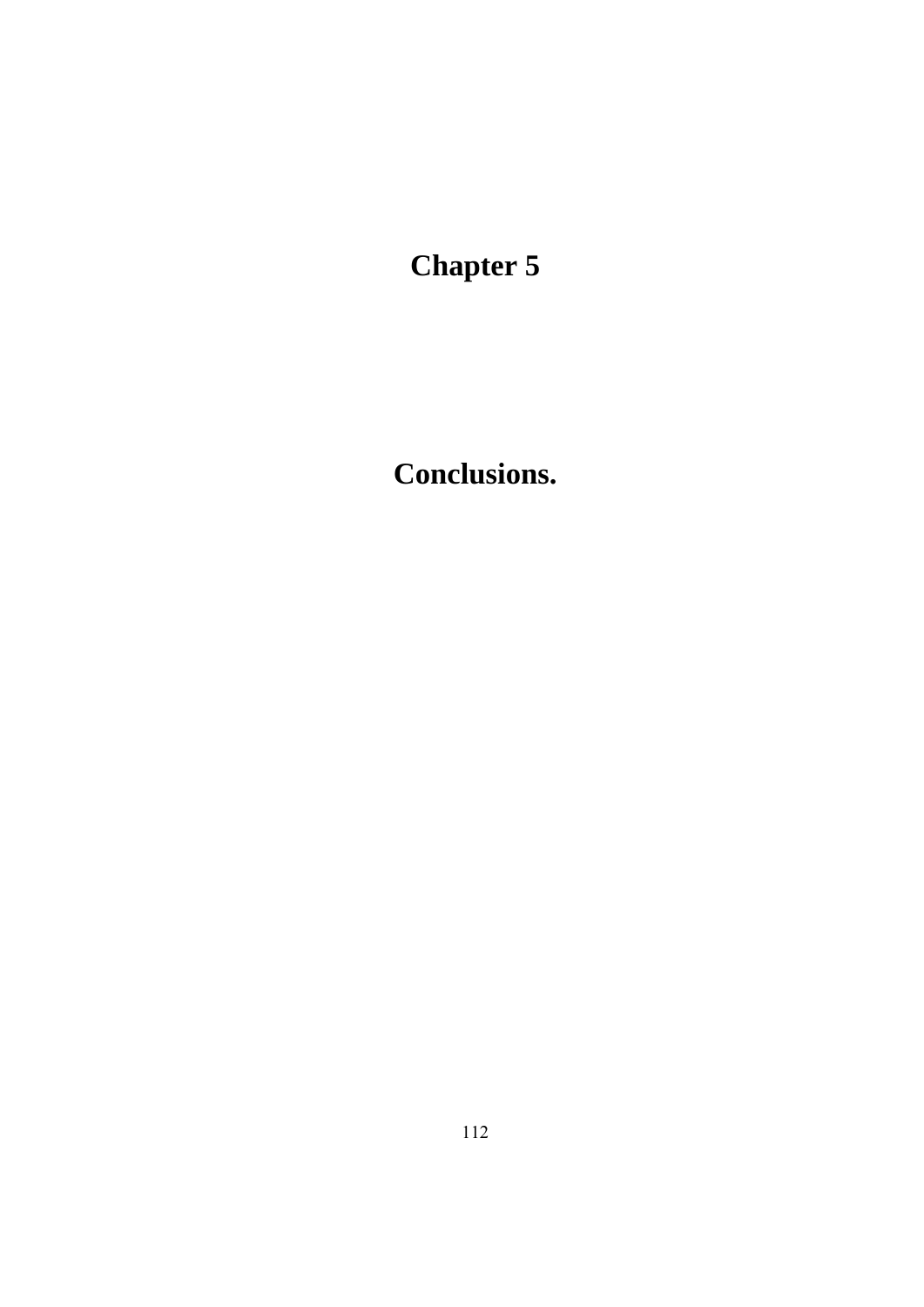#### **5.1. Summary.**

A complete line of research has now been presented which has demonstrated the successful accumulation of large T/BSA-gold nanoparticle complexes in nuclei of HeLa cells. The steps involved in the construction of the nanoparticle complexes themselves have been quantified, shown to be quite modifiable, and the stability of these nanoparticle complexes with respect to: 1) molar ratio of large T/BSA conjugate per nanoparticle, 2) molar ratio of large T per BSA (and ultimately, per nanoparticle), and 3) common temperatures used in typical cellular uptake experiments have all been demonstrated. The ability of HeLa cells to take up these nanoparticle complexes has been exhaustively characterized, and the use of ICP-OES as a critical analysis method for polypeptide-gold nanoparticle constructs has been delineated. It was observed that HeLa cells not only internalized these nanoparticle constructs, but this uptake of nanoparticle complexes was found to be modifiable according to different parameters, for example: nanoparticle size, amount of large T present per nanoparticle complex, and time of cellular incubation with the nanoparticle complexes present. Nanoparticle complexes were found to be able to localize in the nuclei of HeLa cells from the extracellular environment, and toxicity levels of these nanoparticle complexes were reported.

Based on these findings these large T/BSA-gold nanoparticle studies can be a baseline for future studies addressing many different questions of interest. Each section of this research can be further optimized, and the results of this investigation also raised more questions, many of which are listed in the section that follows.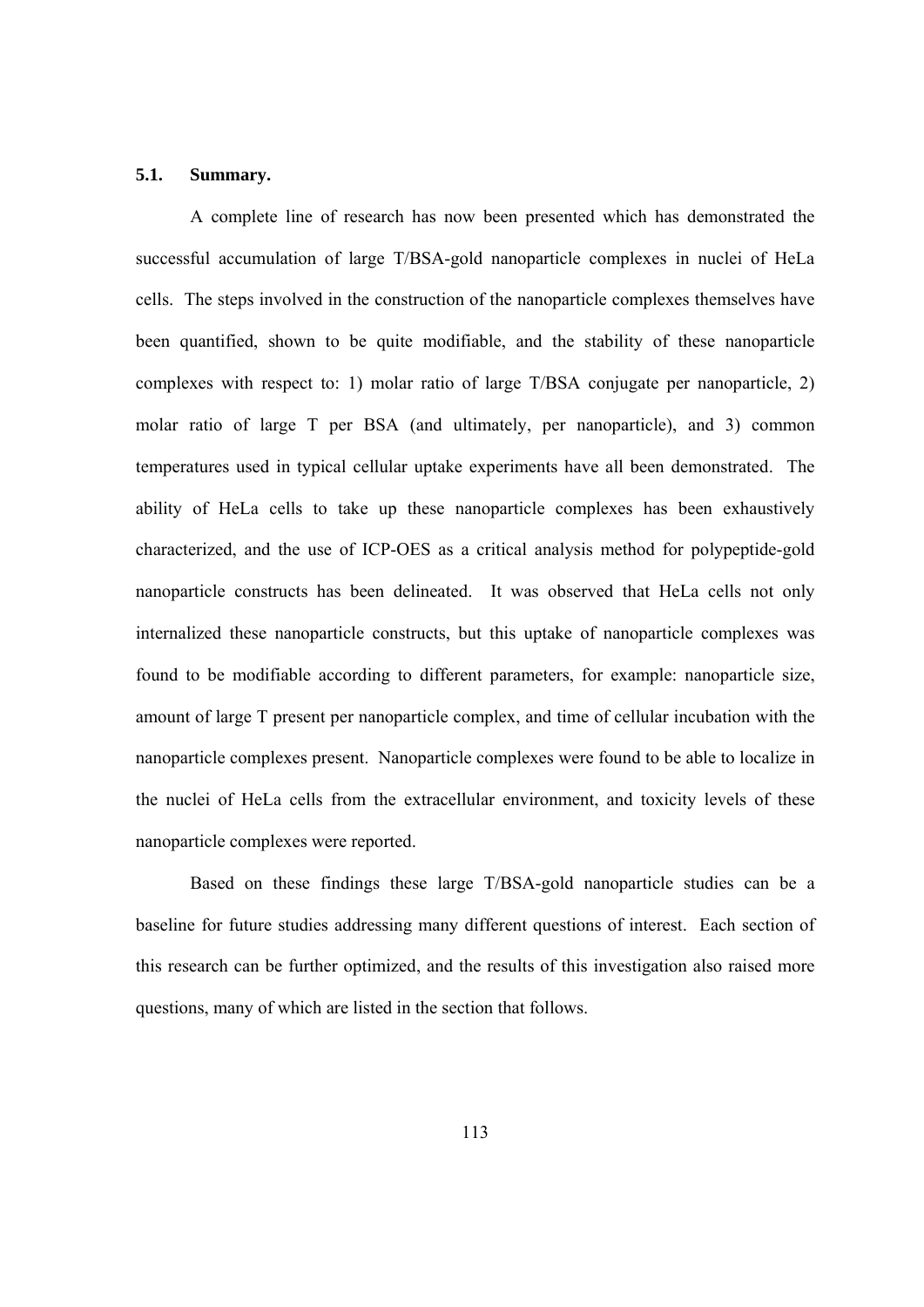#### **5.2. Questions for Further Study.**

In order to define which ideas presented earlier in this thesis warrant further exploration, it made sense to break these questions for potential future examination into the broad categories previously detailed in this thesis.

## **5.2.1. Regarding Construction and Quantification of Large T/BSA-Gold Nanoparticle Complexes.**

Perhaps the biggest and most obvious assumptions made in this line of scientific questioning concerned the number of large T/BSA conjugates presumed to be associated with 15 nm diameter gold nanoparticles (and 5 nm diameter gold nanoparticles, for that matter). Specifically, it was assumed: 1) the large T/BSA conjugate would both behave similarly to  $[Ru(bipy),bipy-C<sub>6</sub>H<sub>12</sub>-S]<sup>2+</sup>$ -BSA conjugates with respect to gold nanoparticle surfaces, and 2) the large T/BSA conjugates would maintain a constant surface density on nanoparticles irrespective of number of large T peptides present per BSA (scaling only as a function of nanoparticle surface area). While neither of these assumptions is egregious (in fact, other independent fluorescence experiments demonstrated the same number of BSAs were associated with 20 nm diameter gold nanoparticle surfaces),<sup>1</sup> future studies might choose to run TCSPC analyses on the exact materials for use in cellular uptake experiments, including a rigorous analysis of BSA conjugates of varying peptide concentrations. Not only would this be a better way to develop a quantitative method of peptide/BSA construction (a direct measurement of how many peptide/BSA conjugates are actually associated with surfaces on a given sample of nanoparticles, as opposed to an approximation of how many are likely to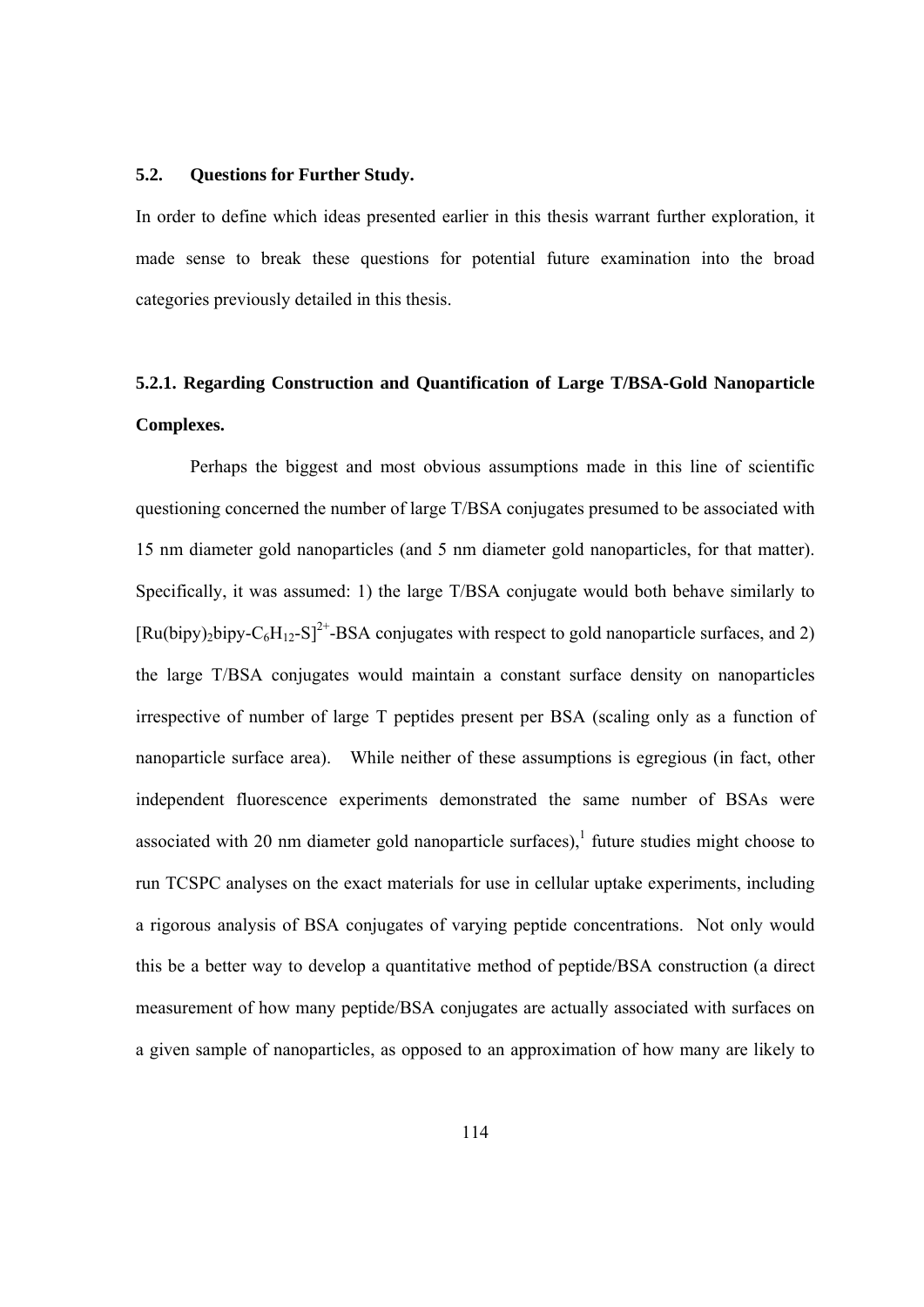be present), it also would be interesting to see if the percentage of associated peptide/BSA conjugates associated with nanoparticle surfaces was related to the number of peptides attached per BSA.

 Moreover, a closer examination of peptide/BSA conjugate interactions at gold nanoparticle surfaces might be useful for future studies of this nature. While studies have been performed concerning the adsorption characteristics of native BSA to gold nanoparticles and gold surfaces using quartz crystal microbalance  $(QCM)$  and  $\zeta$ -potential measurements,  $2,3$  identical investigations using peptide/BSA conjugates would vield interesting information, particularly as a function of peptide per BSA. Perhaps even a dynamic light scattering (DLS) experiments run in conjunction with these other experiments would give rise to data which could afford very strong conclusions about how the peptide/BSA conjugates were associating with the gold nanoparticle surfaces.

 It would also be interesting to determine if minimizing or maximizing the number of SMCC linkers per BSA had any overall effect upon peptide binding, association of peptide/BSA conjugates with gold nanoparticles, and ultimate cellular uptake of the resulting nanoparticle complexes. For example, if a 5:1 peptide:BSA molar ratio were desired, how would the creation of a 5:1 SMCC:BSA conjugate affect ultimate nanoparticle complex stability? (Combined with data from directly measuring the number of peptide/BSA conjugates associated with nanoparticle surfaces via TCSPC, this could be quite telling about surface interactions at the peptide/BSA conjugate-nanoparticle interface.) Would this be substantively different if the initial SMCC:BSA ratio had been 40:1? Examining the subsequent potential effects on cellular uptake – especially the level of toxicity of these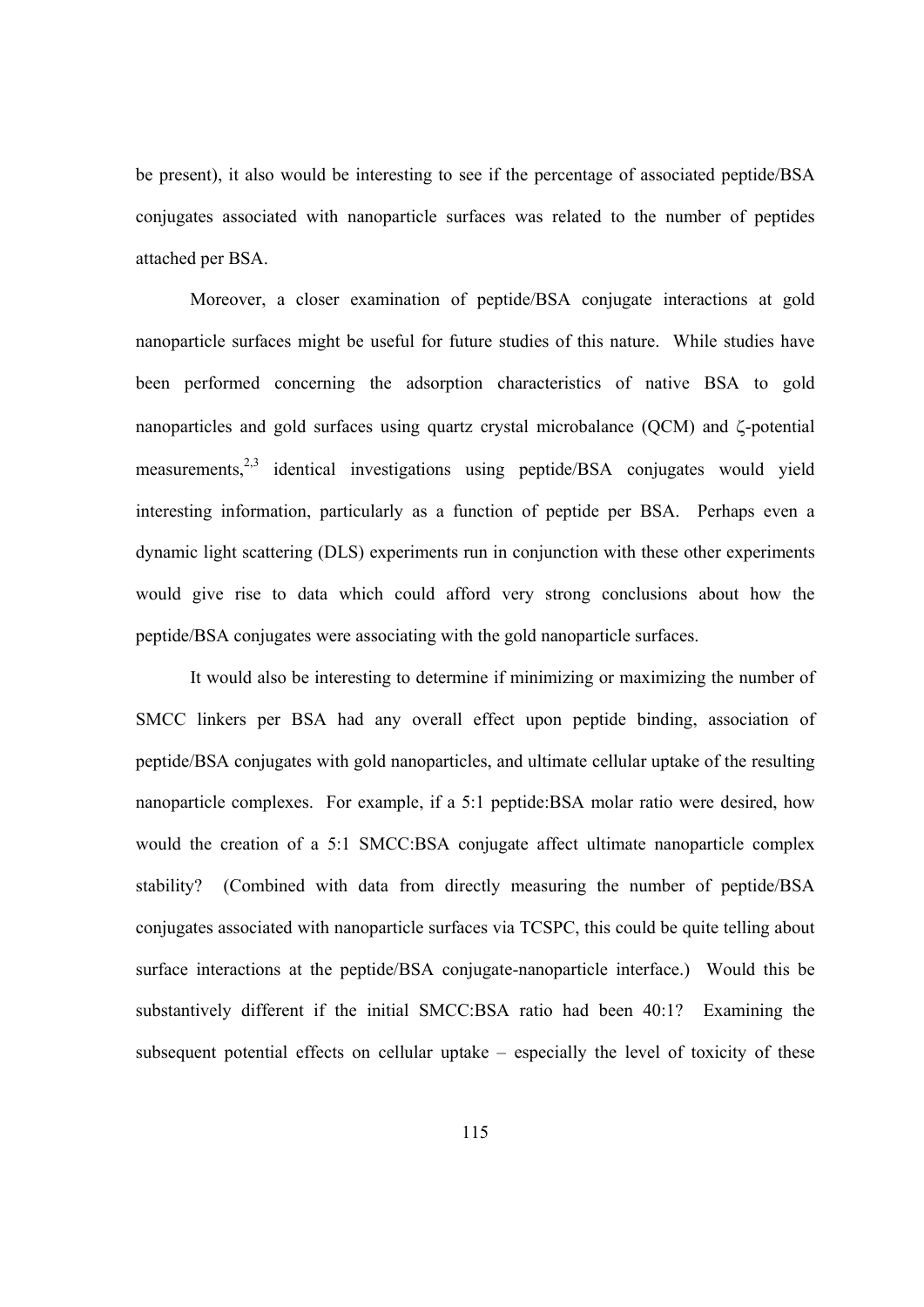nanoparticle complexes to cells – would be valuable information. Ostensibly, it should be pointed out that gratuitous experimentation with peptide sequences can get very expensive very quickly, but perhaps there are a few small, elegant experiments of this nature which could be performed to give a broad sense of what is likely to be occurring at each step in this system.

 Additionally, it would be useful to discern whether peptide/BSA conjugates would retain function if lyophilized and stored for long periods of time.

 Using combinations of the analytical techniques previously mentioned, it should be possible to synthesize and quantify nanoparticle complexes with multiple peptide/BSA conjugates (that is, peptide $1/BSA$  conjugates mixed with peptide $2/BSA$  conjugates), and comparison of the stability/performance of each combination would be extremely promising. Perhaps even using combinations of large T/BSA conjugates and a DNA/BSA or RNA/BSA conjugate could yield a nanoparticle delivery vector of extreme consequence.

### **5.2.2. Regarding Delivery of Large T/BSA-Gold Nanoparticle Complexes to Cells.**

Now that a baseline study of general parameters concerning HeLa uptake of large T/BSA-gold nanoparticle complexes has been performed, repeating selected experiments detailed herein with 1) other cell lines and 2) other peptide sequences would be a fascinating line of inquiry. In addition, a few other parameters of this research presented in this thesis warrant further exploration, including (but certainly not limited to) the following ideas.

It would be extremely helpful to incorporate FACS into the standard protocol for every future delivery experiment. This analytical technique not only allows for the ability to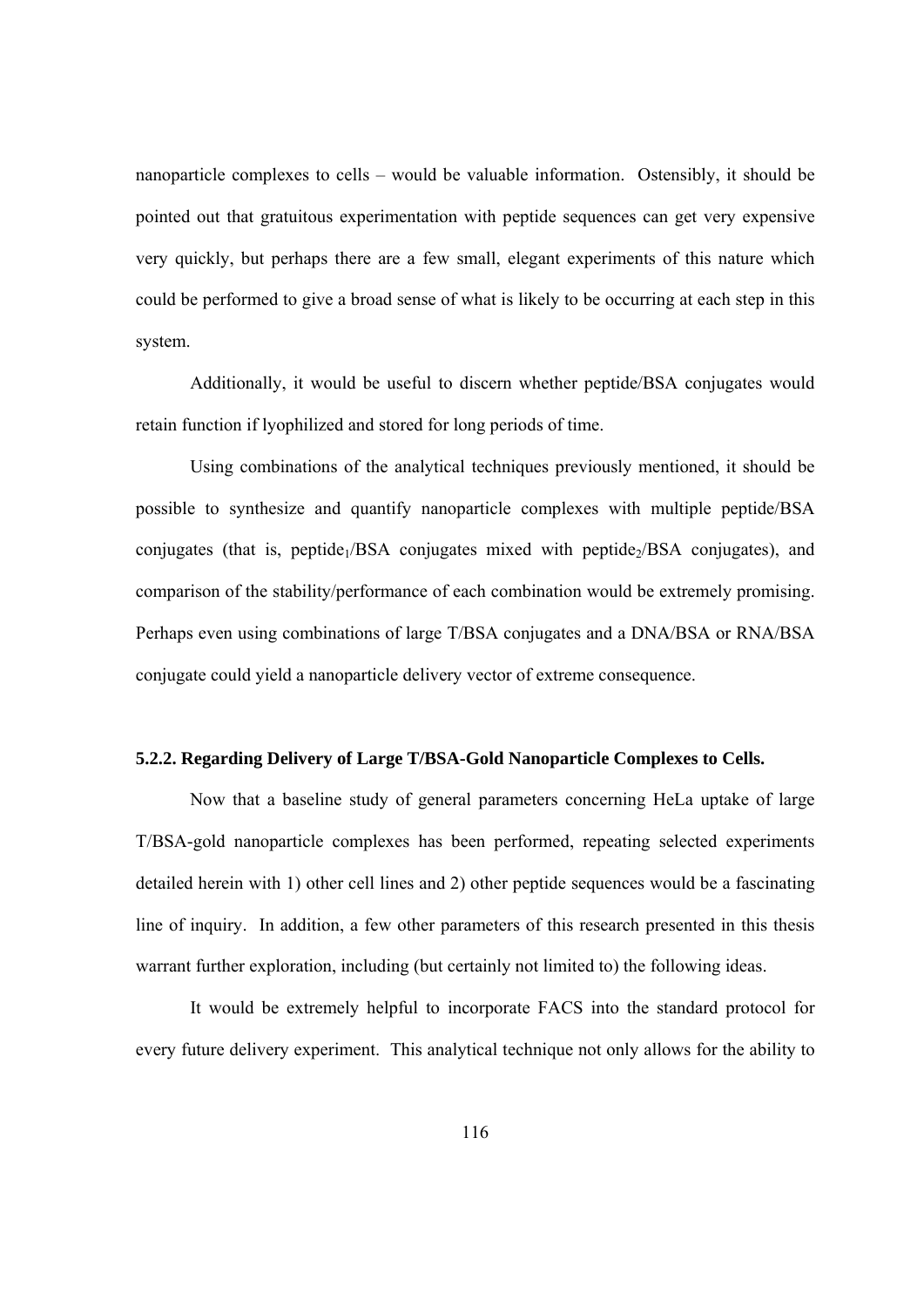describe detected nanoparticles taken up in a "per cell" fashion, but also simultaneously yields a specific cell count useful in determining toxicity of each sample. For that matter, people studying future cellular uptake experiments might choose to incorporate occasional replicate experiments for use in VECDIC, TEM, and/or confocal imaging. While none of these imaging techniques necessarily lends itself readily to nanoparticle complex quantification post-incubation, these imaging techniques can be useful to examine any discernable qualitative differences where appropriate.

A quantitative comparison of cellular uptake using peptide/BSA-gold nanoparticle complexes versus cellular uptake via liposomes or versus cellular uptake experiments which utilize a "cellular pore-opening" moiety (i.e. digitonin) could be a useful way to compare the utility of the peptide/BSA-nanoparticle complexes to existing cellular delivery vectors, particularly with regard to cytotoxicity.

A more rigorous exploration of cellular incubation times with nanoparticle complexes – particularly rather short times of incubation – would be a good starting point for future research. It would be very interesting to know how fast an appreciable amount of nanoparticle complexes are taken up by a given cell line, including a comparison to a "nanoparticle complex wash" (incubation time of zero) to get an idea how many nanoparticle complexes might be adsorbed to the outside of a sample of cells, and/or if this "pulse" of nanoparticle complexes would ultimately be taken up by the cells over time. A general "rate of uptake" of the nanoparticle complexes would be extremely interesting and valuable data for future experiments, especially as a function of peptide per nanoparticle complex. Moreover, in continuing the line of inquiry seen in the pulse/chase experiments, it would be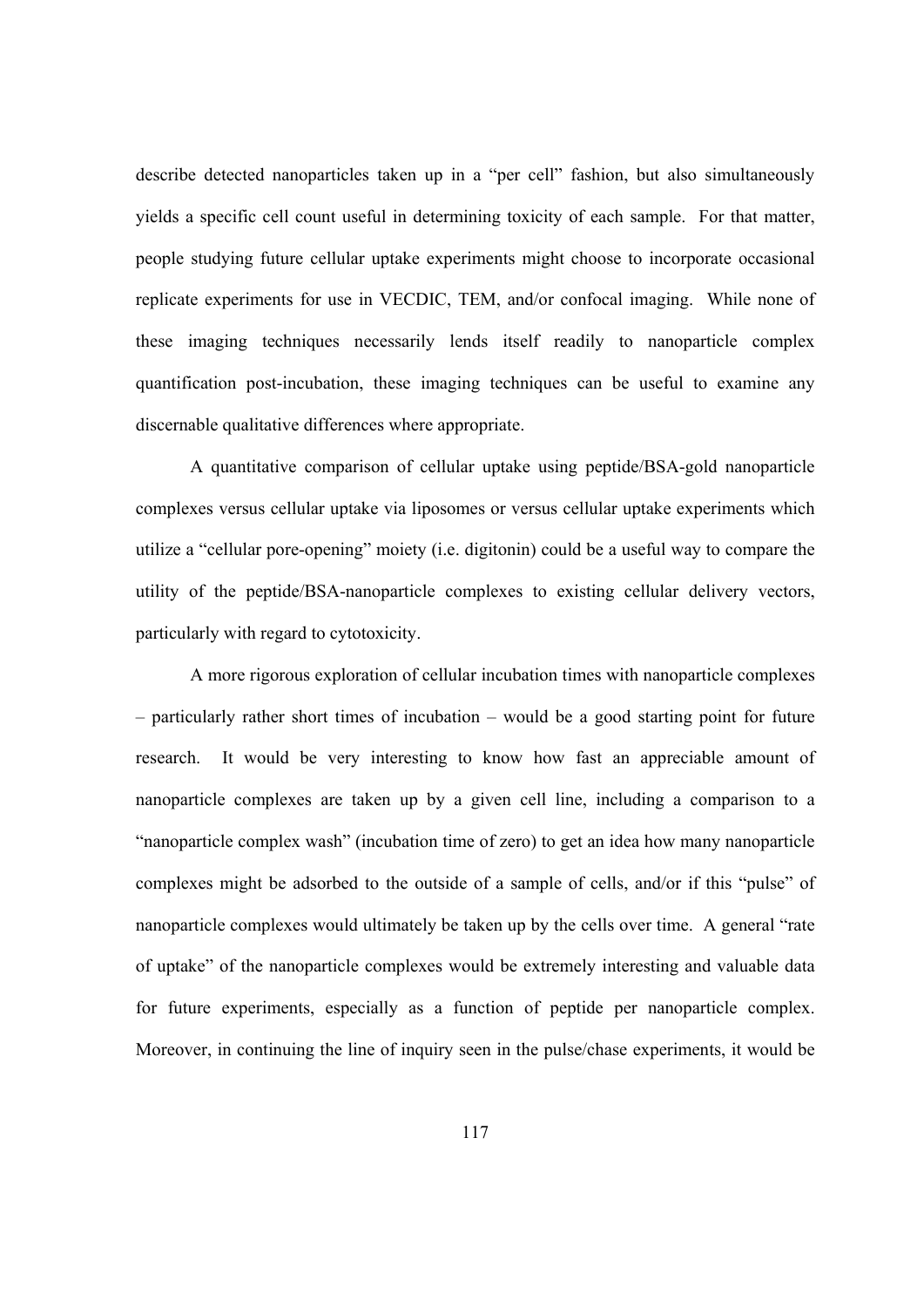very useful to learn at what point the nanoparticle complexes \_do\_ become expelled/cycled out of the cells, if ever.

It should be noted with regard to the experiments concerning the potential effects of nanoparticle size upon observed cellular uptake (Figure 3.3) that analogous experiments were performed on HeLa cells incubated with 5 nm diameter nanoparticle complexes. The experiments were carried out in the same fashion as the experiments run with the larger diameter nanoparticles – which is to say, cells for the experiment were cultured on glass coverslips in 12-well plates, and two coverslips per sample were combined prior to acid dissolution after the experimental incubation time had elapsed – but the ICP-OES results for the 5 nm diameter nanoparticle complex deliveries were not completely distinguishable from instrument noise. For this reason, the data and references to these experiments with the 5 nm diameter nanoparticle complexes were not listed in the chapter. In future work, it would be useful to perform this experiment again, but quadrupling (instead of merely doubling) the number of coverslips per sample should augment the resulting ICP-OES signal sufficiently for 5 nm diameter nanoparticle complex uptake data to be compared to that of the largerdiameter nanoparticle complexes.

# **5.2.3. Regarding Sub-Cellular Fractionation of Cells Incubated with Large T/BSA-Gold Nanoparticle Complexes.**

 There are a few direct questions answerable by future studies involving examination of nuclear fractions of cells post-incubation with nanoparticle complexes. For example, it would be very interesting to know how quickly nanoparticle complexes could be found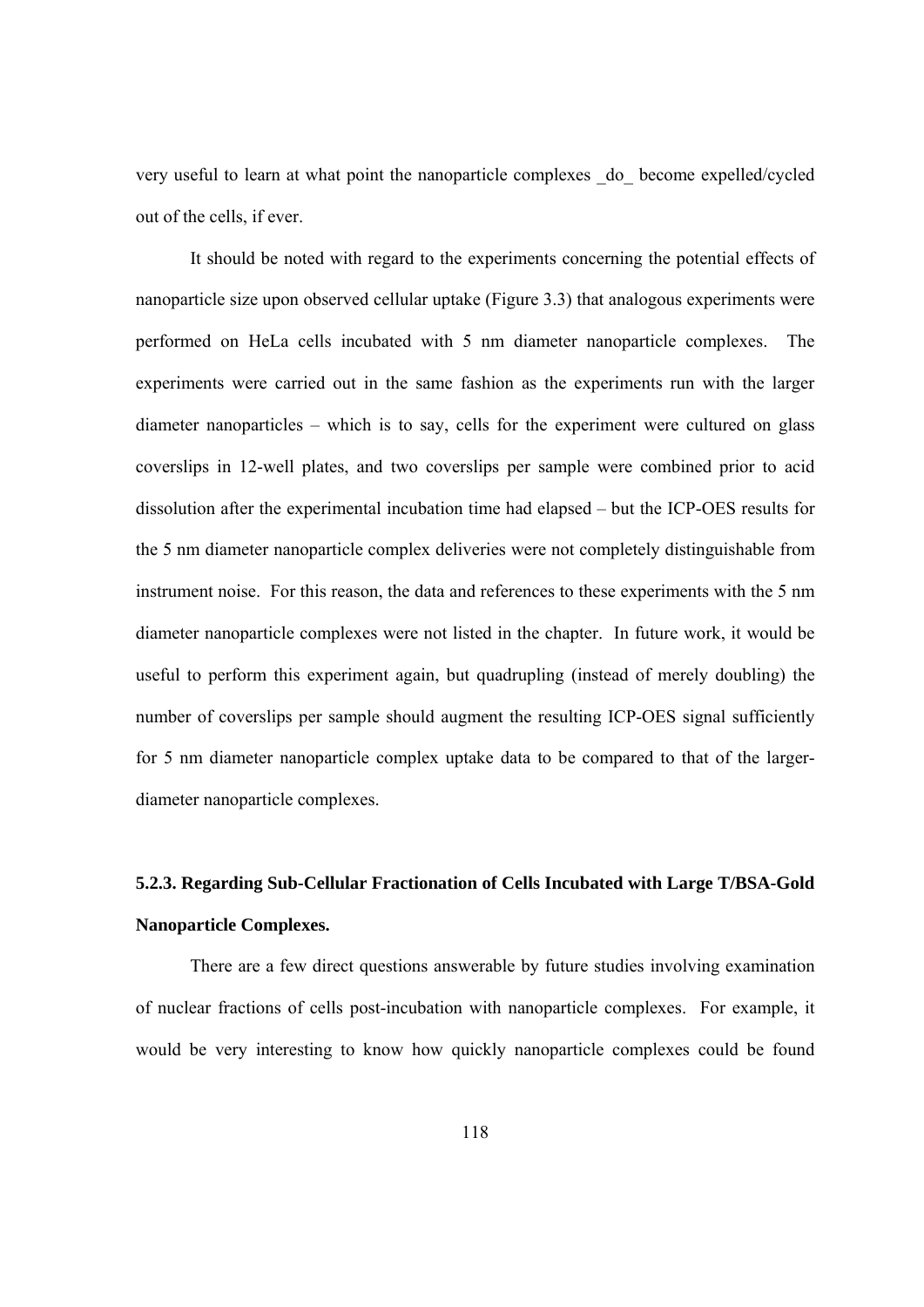inside nuclei. While previous research<sup>4</sup> using microinjection of similar nanoparticle complexes into cells examined how quickly these nanoparticle complexes could migrate into cell nuclei, it would be of interest to know how these rates of localization compare with nanoparticle complexes administered via active cellular uptake from the extracellular environment. Furthermore, it would be very interesting to know exactly what/how these particular nanoparticle complexes are associated with once in the nuclei – perhaps associated with genetic material inside the nuclei or stuck to the nuclear membrane – and if this potential localization can be advantageous to future uses/probe involving these nanoparticle complexes.

 One question involving future cellular fractionation experiments: is full cellular fractionation possible when using these nanoparticle complexes? It would be interesting to know where particular nanoparticle complexes ultimately localize post-uptake, and could even lead to some very interesting further experiments involving mixed-moiety nanoparticle complexes. However, certain stages of typical cellular fractionation protocols might not allow for complete fractionation, but perhaps there are other protocols to be investigated which could be more amenable for use with this colloidal cellular vector in future experimentation. Moreover, well-characterized nanoparticle complexes consisting of nanoparticles under 5 nm in diameter would not only be an interesting comparative study to the 5 nm diameter nanoparticles used in this study, they might also be extremely helpful in designing a protocol for complete fractionation analysis of cellular uptake experiments. Problematically, however, as the nanoparticle radius decreases under that of the BSA itself,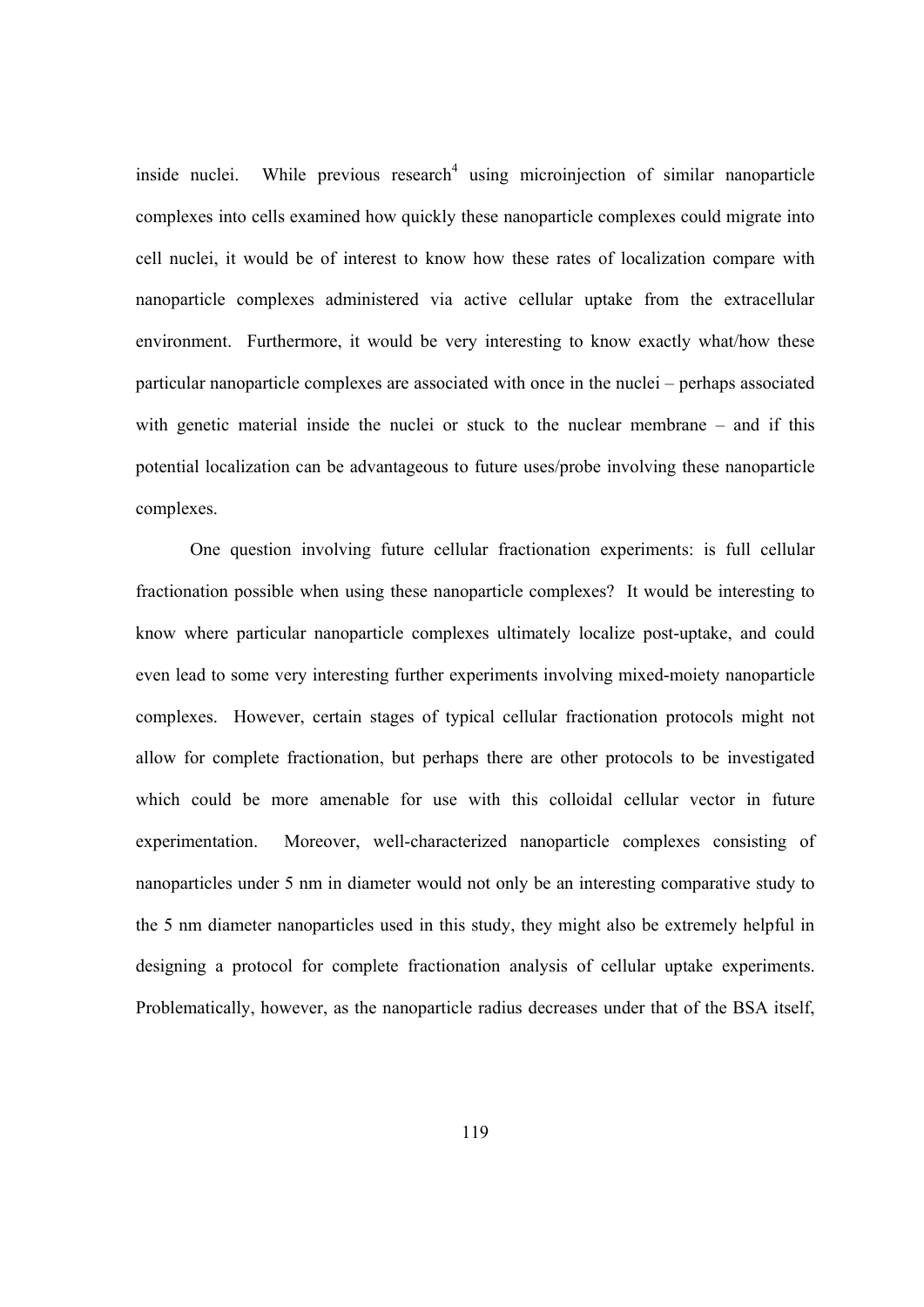the average number of peptide/BSA conjugates per nanoparticle is more likely to become a ratio less than unity.

#### **5.3. Epilogue.**

This research is only the beginning of a potentially long line of investigation. However, the questions to be answered in the full pursuit of this line of scientific inquiry should yield many answers not just about this particular system, but also could answer broad questions concerning drug delivery vehicle assembly, and even perhaps address cellular uptake and intracellular translocation mechanisms in general.

 One needs to consider as many mechanistic theories as possible to ensure one is examining intended phenomena, particularly when performing cellular uptake experiments. For example, while the internalizations and subsequent nuclear localizations of nanoparticle complexes described in this dissertation were definitely not artifacts of fixation as seen in other research<sup>5</sup> (since no samples were treated with fixative prior to analysis), it is conceivable that cellular uptake increased proportionally due to an increase in toxicity. That is, a cell which is severely stressed by its environment may ingest exogenous material nonspecifically, which in the case of this research might have lead in turn to an increased number of observed internalized nanoparticle complexes. This possibility means the cause of the directly-proportional relationship between nanoparticle complex internalization and large T concentration per nanoparticle complex seen in Figure 3.2 (for example) may merely be due certain cells being severely stressed by increased cytotoxic environment (increasing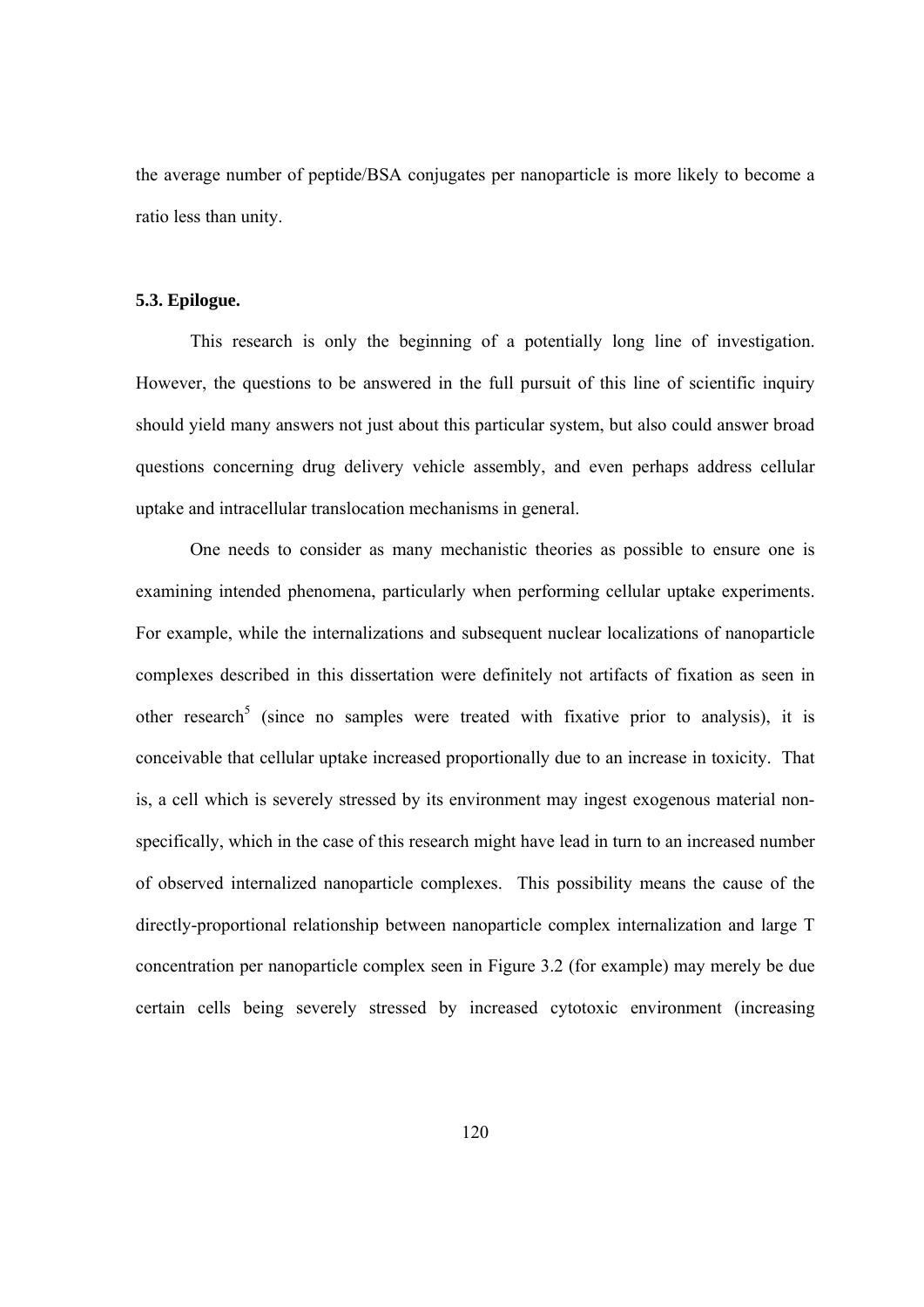cytotoxicity being proportional to increasing large T concentration per nanoparticle complex, as seen in Figure 4.1) rather than being due to any other factor (i.e. increase in polyvalency). Perhaps future research done concerning the internalization of these types of delivery vectors would benefit from performing concurrent live cell imaging replicate samples (for example) to attempt to qualify increases in cellular internalization observed via other methods. Moreover, while the pulse-chase experiments data shown in Figure 3.5 imply that once a quantity of nanoparticle complexes enter a given number of cells, they remain there in similar concentration for at least 12 hours, a repeat of these experiments with an accompanying cell count for each sample (thus demonstrating toxicity levels per sample) may help address this issue as well.